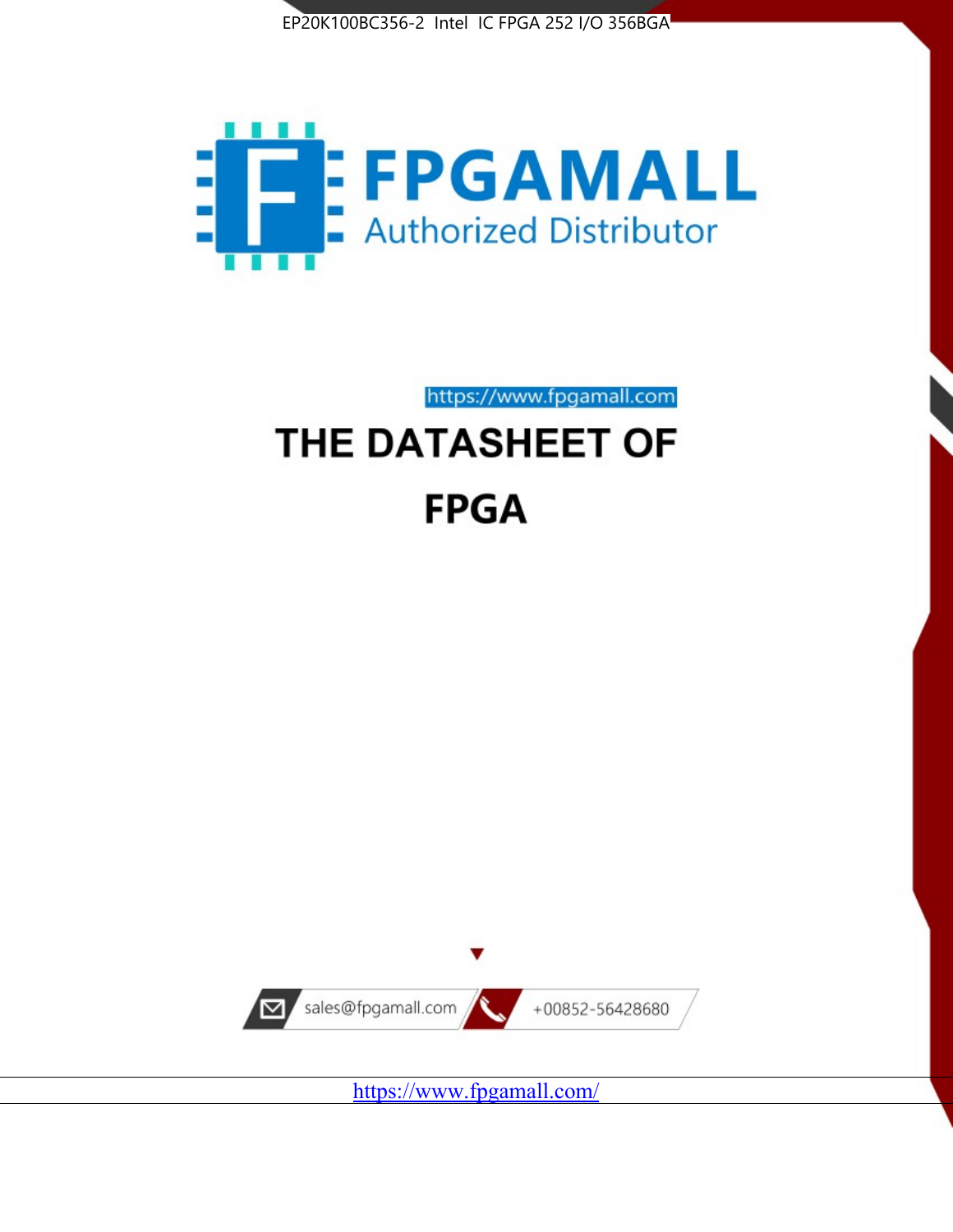# EP20K100BC356-2 Intel IC FPGA 252 I/O 356BGA



# **APEX 20K**

**Programmable Logic Device Family**

# **March 2004, ver. 5.1 Data Sheet**

**Features ■** Industry's first programmable logic device (PLD) incorporating system-on-a-programmable-chip (SOPC) integration

- MultiCore™ architecture integrating look-up table (LUT) logic, product-term logic, and embedded memory
- LUT logic used for register-intensive functions
- Embedded system block (ESB) used to implement memory functions, including first-in first-out (FIFO) buffers, dual-port RAM, and content-addressable memory (CAM)
- ESB implementation of product-term logic used for combinatorial-intensive functions
- High density
	- 30,000 to 1.5 million typical gates (see Tables 1 and 2)
	- Up to 51,840 logic elements (LEs)
	- Up to 442,368 RAM bits that can be used without reducing available logic
	- Up to 3,456 product-term-based macrocells

|                             | Table 1. APEX 20K Device Features |                 | Note $(1)$      |                  |                  |                 |                  |
|-----------------------------|-----------------------------------|-----------------|-----------------|------------------|------------------|-----------------|------------------|
| <b>Feature</b>              | <b>EP20K30E</b>                   | <b>EP20K60E</b> | <b>EP20K100</b> | <b>EP20K100E</b> | <b>EP20K160E</b> | <b>EP20K200</b> | <b>EP20K200E</b> |
| Maximum<br>system<br>gates  | 113,000                           | 162,000         | 263,000         | 263,000          | 404,000          | 526,000         | 526,000          |
| Typical<br>gates            | 30,000                            | 60,000          | 100,000         | 100.000          | 160,000          | 200,000         | 200,000          |
| <b>LEs</b>                  | 1,200                             | 2,560           | 4,160           | 4,160            | 6,400            | 8,320           | 8,320            |
| <b>ESBs</b>                 | 12                                | 16              | 26              | 26               | 40               | 52              | 52               |
| Maximum<br>RAM bits         | 24,576                            | 32,768          | 53,248          | 53,248           | 81,920           | 106,496         | 106,496          |
| Maximum<br>macrocells       | 192                               | 256             | 416             | 416              | 640              | 832             | 832              |
| Maximum<br>user I/O<br>pins | 128                               | 196             | 252             | 246              | 316              | 382             | 376              |

#### **Altera Corporation 1**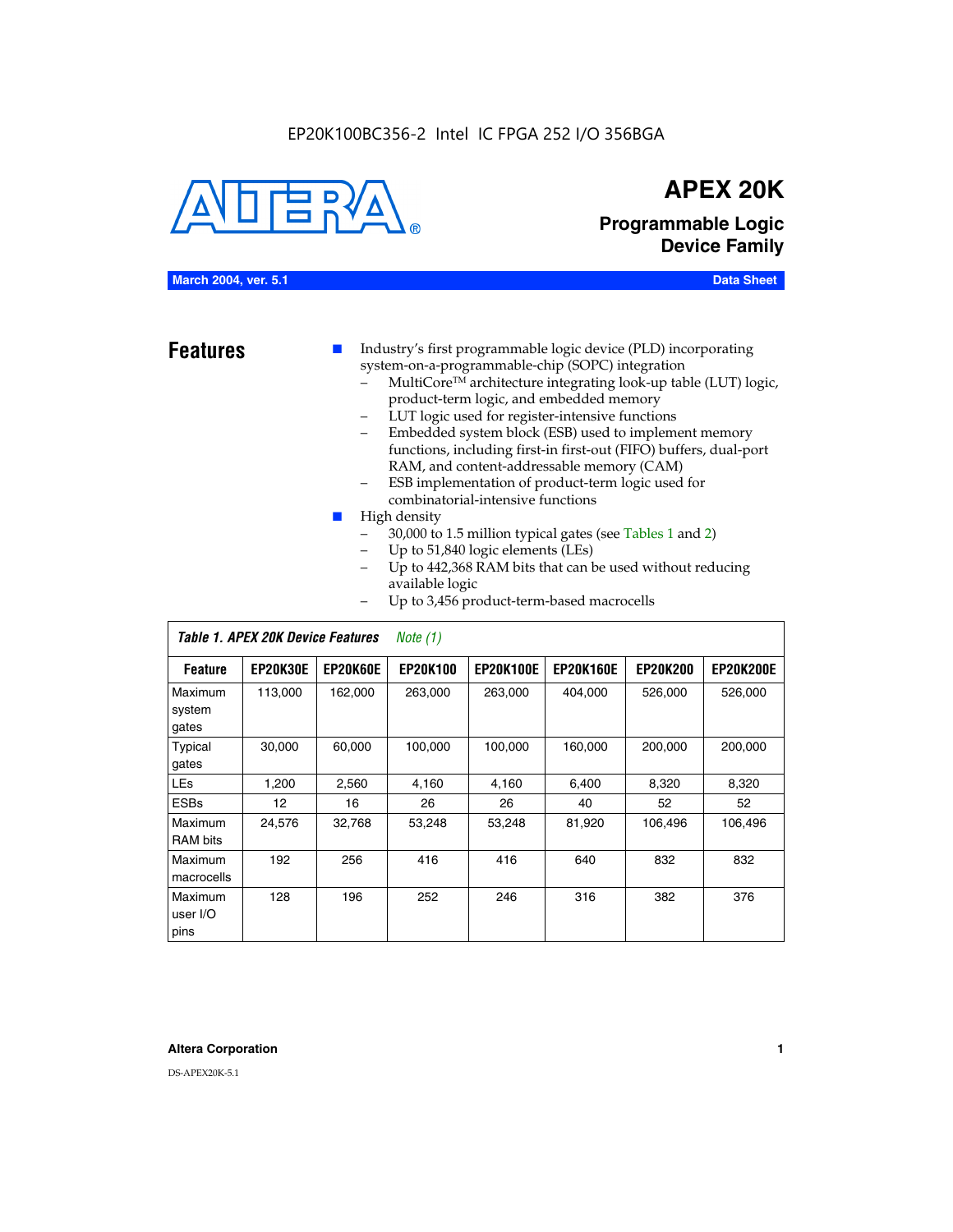| Table 2. Additional APEX 20K Device Features |                  |                 | <i>Note</i> $(1)$ |                  |                   |                   |
|----------------------------------------------|------------------|-----------------|-------------------|------------------|-------------------|-------------------|
| <b>Feature</b>                               | <b>EP20K300E</b> | <b>EP20K400</b> | <b>EP20K400E</b>  | <b>EP20K600E</b> | <b>EP20K1000E</b> | <b>EP20K1500E</b> |
| Maximum system<br>gates                      | 728,000          | 1,052,000       | 1,052,000         | 1,537,000        | 1,772,000         | 2,392,000         |
| <b>Typical gates</b>                         | 300,000          | 400,000         | 400,000           | 600,000          | 1,000,000         | 1,500,000         |
| <b>LEs</b>                                   | 11,520           | 16.640          | 16,640            | 24,320           | 38,400            | 51,840            |
| <b>ESBs</b>                                  | 72               | 104             | 104               | 152              | 160               | 216               |
| Maximum<br><b>RAM bits</b>                   | 147,456          | 212,992         | 212.992           | 311,296          | 327,680           | 442.368           |
| Maximum<br>macrocells                        | 1,152            | 1,664           | 1,664             | 2.432            | 2,560             | 3,456             |
| Maximum user I/O<br>pins                     | 408              | 502             | 488               | 588              | 708               | 808               |

#### *Note to Tables 1 and 2:*

(1) The embedded IEEE Std. 1149.1 Joint Test Action Group (JTAG) boundary-scan circuitry contributes up to 57,000 additional gates.

**Additional Features**

- Designed for low-power operation
	- 1.8-V and 2.5-V supply voltage (see Table 3)
	- $-$  MultiVolt<sup>TM</sup> I/O interface support to interface with 1.8-V, 2.5-V, 3.3-V, and 5.0-V devices (see Table 3)
	- ESB offering programmable power-saving mode

| <b>Table 3. APEX 20K Supply Voltages</b>                                       |                                                       |                                                                                                                                                                          |  |  |  |  |  |
|--------------------------------------------------------------------------------|-------------------------------------------------------|--------------------------------------------------------------------------------------------------------------------------------------------------------------------------|--|--|--|--|--|
| <b>Feature</b>                                                                 | <b>Device</b>                                         |                                                                                                                                                                          |  |  |  |  |  |
|                                                                                | <b>EP20K100</b><br><b>EP20K200</b><br><b>EP20K400</b> | EP20K30E<br>EP20K60E<br><b>EP20K100E</b><br><b>EP20K160E</b><br>EP20K200E<br><b>EP20K300E</b><br><b>EP20K400E</b><br>EP20K600E<br><b>EP20K1000E</b><br><b>EP20K1500E</b> |  |  |  |  |  |
| Internal supply voltage (V <sub>CCINT</sub> )                                  | 2.5V                                                  | 1.8V                                                                                                                                                                     |  |  |  |  |  |
| MultiVolt I/O interface voltage levels $(V_{\text{CCIO}})$ 2.5 V, 3.3 V, 5.0 V |                                                       | 1.8 V, 2.5 V, 3.3 V, 5.0 V $(1)$                                                                                                                                         |  |  |  |  |  |

#### *Note to Table 3:*

(1) APEX 20KE devices can be 5.0-V tolerant by using an external resistor.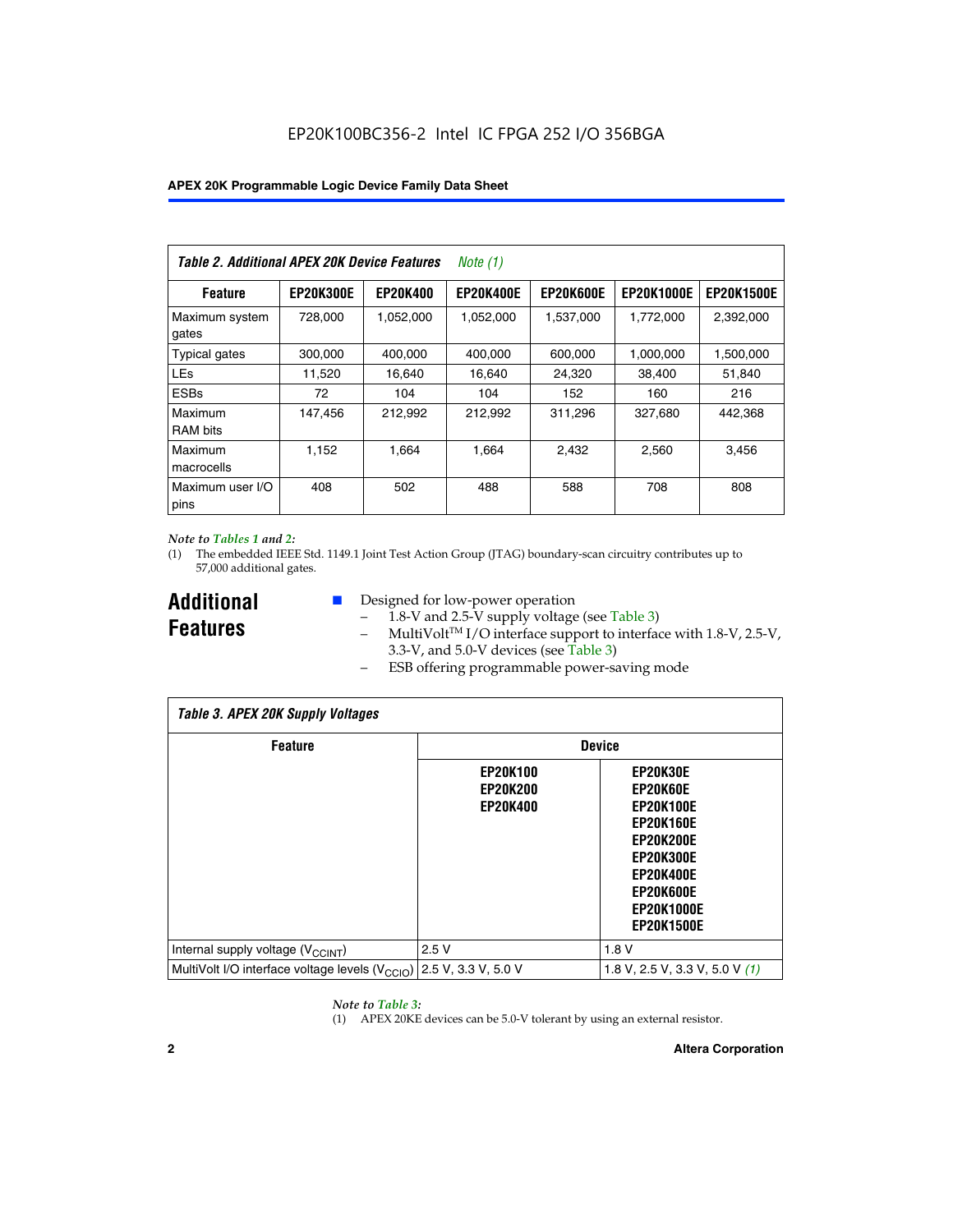# EP20K100BC356-2 Intel IC FPGA 252 I/O 356BGA

#### **APEX 20K Programmable Logic Device Family Data Sheet**

- Flexible clock management circuitry with up to four phase-locked loops (PLLs)
	- Built-in low-skew clock tree
	- Up to eight global clock signals
	- $ClockLock^{\circledR}$  feature reducing clock delay and skew
	- $ClockBoost^{\circledR}$  feature providing clock multiplication and division
	- ClockShiftTM programmable clock phase and delay shifting
- Powerful I/O features
	- Compliant with peripheral component interconnect Special Interest Group (PCI SIG) *PCI Local Bus Specification, Revision 2.2* for 3.3-V operation at 33 or 66 MHz and 32 or 64 bits
	- Support for high-speed external memories, including DDR SDRAM and ZBT SRAM (ZBT is a trademark of Integrated Device Technology, Inc.)
	- Bidirectional I/O performance  $(t_{CO} + t_{SU})$  up to 250 MHz
	- LVDS performance up to 840 Mbits per channel
	- Direct connection from I/O pins to local interconnect providing fast  $t_{CO}$  and  $t_{SU}$  times for complex logic
	- MultiVolt I/O interface support to interface with 1.8-V, 2.5-V, 3.3-V, and 5.0-V devices (see Table 3)
	- Programmable clamp to  $V_{\text{C}CD}$
	- Individual tri-state output enable control for each pin
	- Programmable output slew-rate control to reduce switching noise
	- Support for advanced I/O standards, including low-voltage differential signaling (LVDS), LVPECL, PCI-X, AGP, CTT, stubseries terminated logic (SSTL-3 and SSTL-2), Gunning transceiver logic plus (GTL+), and high-speed terminated logic (HSTL Class I)
	- Pull-up on I/O pins before and during configuration
- Advanced interconnect structure
	- Four-level hierarchical FastTrack® Interconnect structure providing fast, predictable interconnect delays
	- Dedicated carry chain that implements arithmetic functions such as fast adders, counters, and comparators (automatically used by software tools and megafunctions)
	- Dedicated cascade chain that implements high-speed, high-fan-in logic functions (automatically used by software tools and megafunctions)
	- Interleaved local interconnect allows one LE to drive 29 other LEs through the fast local interconnect
- Advanced packaging options
	- Available in a variety of packages with 144 to 1,020 pins (see Tables 4 through 7)
	- FineLine BGA® packages maximize board space efficiency
- Advanced software support
	- Software design support and automatic place-and-route provided by the Altera® Quartus® II development system for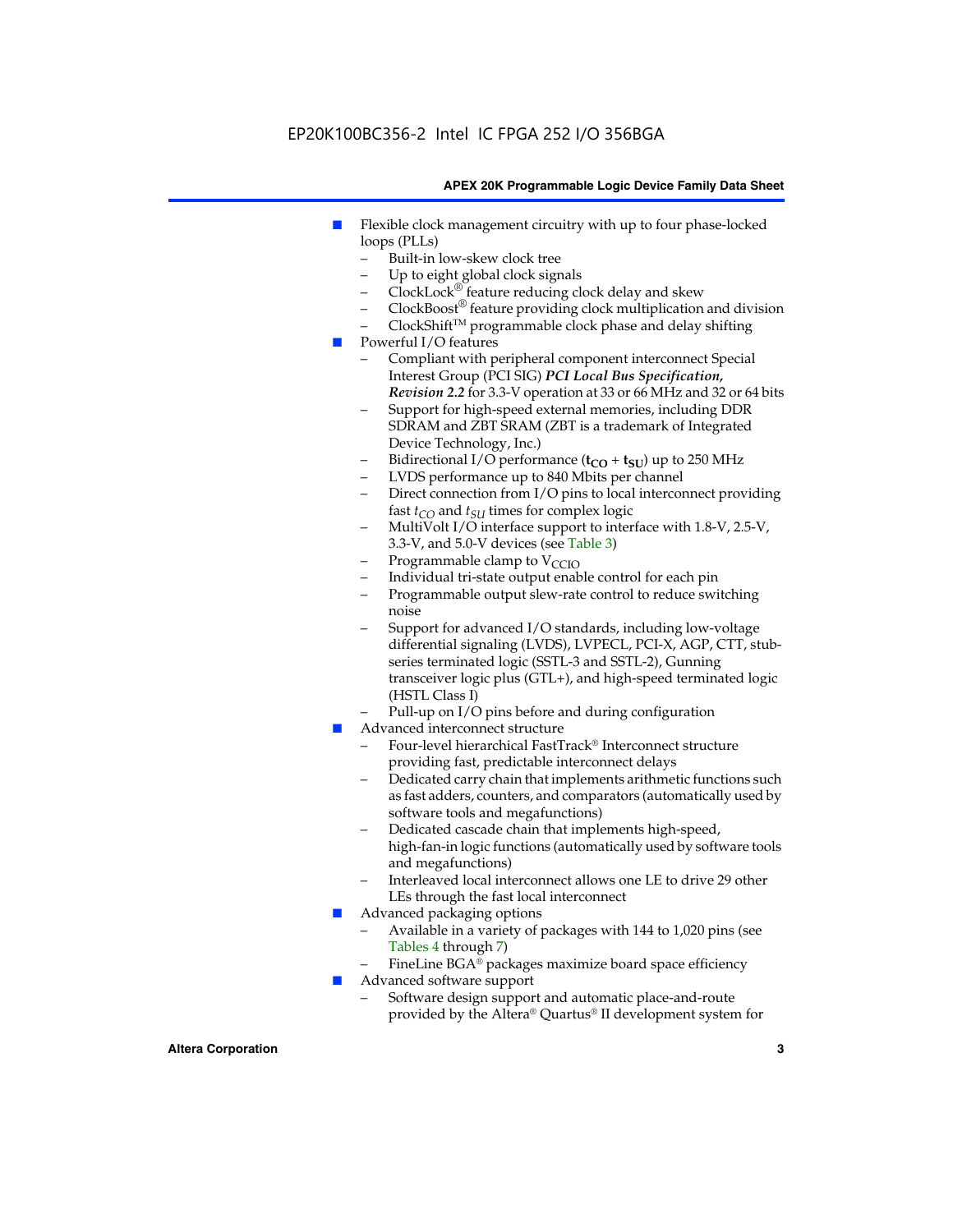Windows-based PCs, Sun SPARCstations, and HP 9000 Series 700/800 workstations

- Altera MegaCore® functions and Altera Megafunction Partners Program (AMPP<sup>SM</sup>) megafunctions
- NativeLink™ integration with popular synthesis, simulation, and timing analysis tools
- Quartus II SignalTap® embedded logic analyzer simplifies in-system design evaluation by giving access to internal nodes during device operation
- Supports popular revision-control software packages including PVCS, Revision Control System (RCS), and Source Code Control System (SCCS )

#### *Table 4. APEX 20K QFP, BGA & PGA Package Options & I/O Count Notes (1), (2)*

| <b>Device</b>   | 144-Pin<br><b>TQFP</b> | 208-Pin<br><b>PQFP</b><br><b>ROFP</b> | 240-Pin<br><b>PQFP</b><br><b>ROFP</b> |     | 356-Pin BGA   652-Pin BGA | 655-Pin PGA |
|-----------------|------------------------|---------------------------------------|---------------------------------------|-----|---------------------------|-------------|
| EP20K30E        | 92                     | 125                                   |                                       |     |                           |             |
| <b>EP20K60E</b> | 92                     | 148                                   | 151                                   | 196 |                           |             |
| EP20K100        | 101                    | 159                                   | 189                                   | 252 |                           |             |
| EP20K100E       | 92                     | 151                                   | 183                                   | 246 |                           |             |
| EP20K160E       | 88                     | 143                                   | 175                                   | 271 |                           |             |
| EP20K200        |                        | 144                                   | 174                                   | 277 |                           |             |
| EP20K200E       |                        | 136                                   | 168                                   | 271 | 376                       |             |
| EP20K300E       |                        |                                       | 152                                   |     | 408                       |             |
| EP20K400        |                        |                                       |                                       |     | 502                       | 502         |
| EP20K400E       |                        |                                       |                                       |     | 488                       |             |
| EP20K600E       |                        |                                       |                                       |     | 488                       |             |
| EP20K1000E      |                        |                                       |                                       |     | 488                       |             |
| EP20K1500E      |                        |                                       |                                       |     | 488                       |             |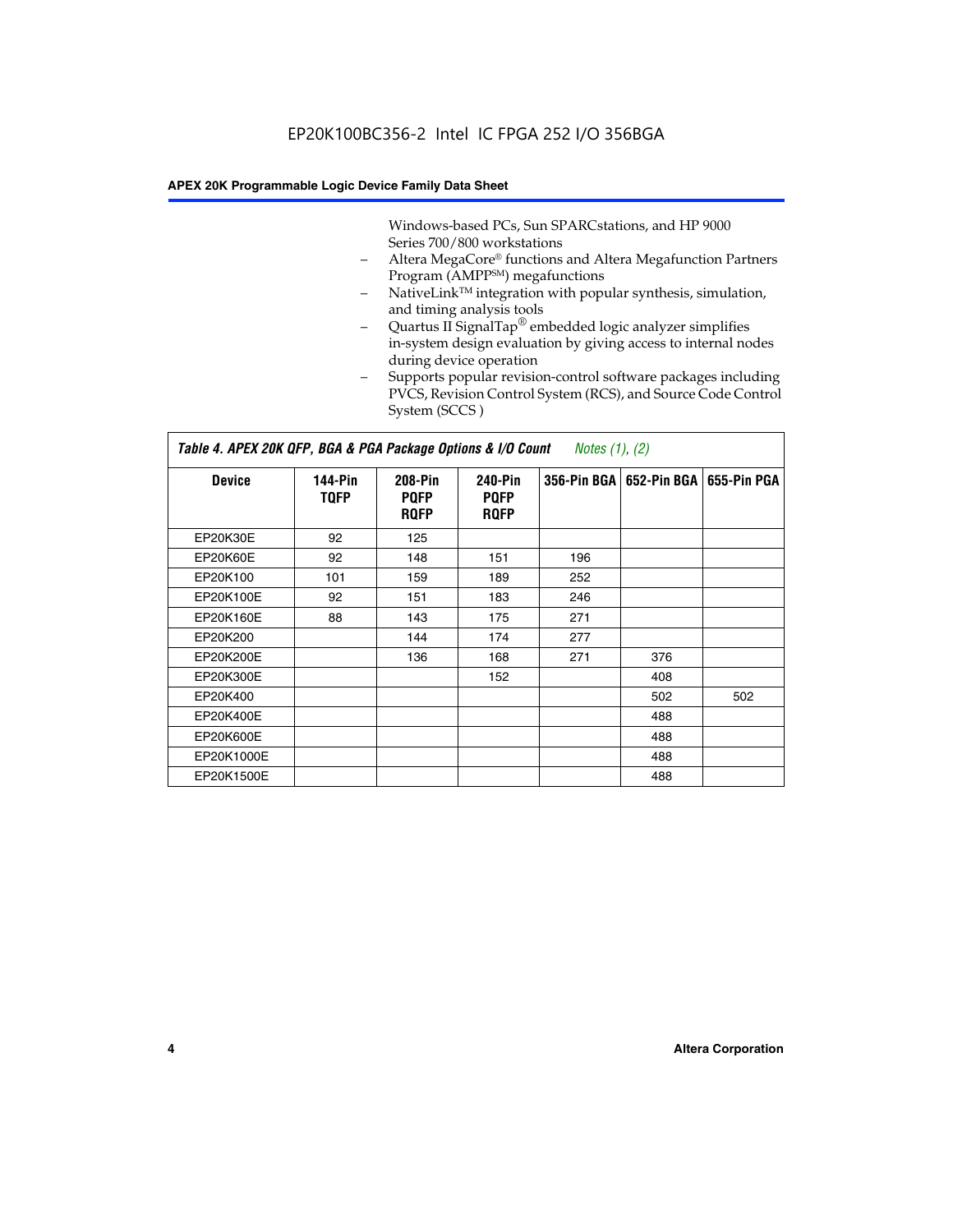| APEX 20K Programmable Logic Device Family Data Sheet |  |  |
|------------------------------------------------------|--|--|
|------------------------------------------------------|--|--|

| Table 5. APEX 20K FineLine BGA Package Options & I/O Count<br>Notes $(1)$ , $(2)$ |                |                |                |           |           |  |  |
|-----------------------------------------------------------------------------------|----------------|----------------|----------------|-----------|-----------|--|--|
| <b>Device</b>                                                                     | <b>144 Pin</b> | <b>324 Pin</b> | <b>484 Pin</b> | 672 Pin   | 1,020 Pin |  |  |
| EP20K30E                                                                          | 93             | 128            |                |           |           |  |  |
| <b>EP20K60E</b>                                                                   | 93             | 196            |                |           |           |  |  |
| EP20K100                                                                          |                | 252            |                |           |           |  |  |
| EP20K100E                                                                         | 93             | 246            |                |           |           |  |  |
| EP20K160E                                                                         |                |                | 316            |           |           |  |  |
| EP20K200                                                                          |                |                | 382            |           |           |  |  |
| EP20K200E                                                                         |                |                | 376            | 376       |           |  |  |
| EP20K300E                                                                         |                |                |                | 408       |           |  |  |
| EP20K400                                                                          |                |                |                | 502 $(3)$ |           |  |  |
| EP20K400E                                                                         |                |                |                | 488 $(3)$ |           |  |  |
| EP20K600E                                                                         |                |                |                | 508 $(3)$ | 588       |  |  |
| EP20K1000E                                                                        |                |                |                | 508 $(3)$ | 708       |  |  |
| EP20K1500E                                                                        |                |                |                |           | 808       |  |  |

#### *Notes to Tables 4 and 5:*

(1) I/O counts include dedicated input and clock pins.

(2) APEX 20K device package types include thin quad flat pack (TQFP), plastic quad flat pack (PQFP), power quad flat pack (RQFP), 1.27-mm pitch ball-grid array (BGA), 1.00-mm pitch FineLine BGA, and pin-grid array (PGA) packages.

(3) This device uses a thermally enhanced package, which is taller than the regular package. Consult the *Altera Device Package Information Data Sheet* for detailed package size information.

| Table 6. APEX 20K QFP, BGA & PGA Package Sizes                                                            |                |                    |                    |                |                |                    |  |  |  |
|-----------------------------------------------------------------------------------------------------------|----------------|--------------------|--------------------|----------------|----------------|--------------------|--|--|--|
| 208-Pin QFP<br>240-Pin QFP<br>652-Pin BGA<br>144-Pin TQFP<br>356-Pin BGA<br>655-Pin PGA<br><b>Feature</b> |                |                    |                    |                |                |                    |  |  |  |
| Pitch (mm)                                                                                                | 0.50           | 0.50               | 0.50               | 1.27           | 1.27           |                    |  |  |  |
| Area ( $mm2$ )                                                                                            | 484            | 924                | 1.218              | 1.225          | 2.025          | 3,906              |  |  |  |
| Length $\times$ Width<br>$(mm \times mm)$                                                                 | $22 \times 22$ | $30.4 \times 30.4$ | $34.9 \times 34.9$ | $35 \times 35$ | $45 \times 45$ | $62.5 \times 62.5$ |  |  |  |

| Table 7. APEX 20K FineLine BGA Package Sizes                                          |                |                |                |                |                |  |  |  |
|---------------------------------------------------------------------------------------|----------------|----------------|----------------|----------------|----------------|--|--|--|
| <b>324 Pin</b><br><b>1,020 Pin</b><br>144 Pin<br>672 Pin<br>484 Pin<br><b>Feature</b> |                |                |                |                |                |  |  |  |
| Pitch (mm)                                                                            | 1.00           | 1.00           | 1.00           | 1.00           | 1.00           |  |  |  |
| Area ( $mm2$ )                                                                        | 169            | 361            | 529            | 729            | 1,089          |  |  |  |
| Length $\times$ Width (mm $\times$ mm)                                                | $13 \times 13$ | $19 \times 19$ | $23 \times 23$ | $27 \times 27$ | $33 \times 33$ |  |  |  |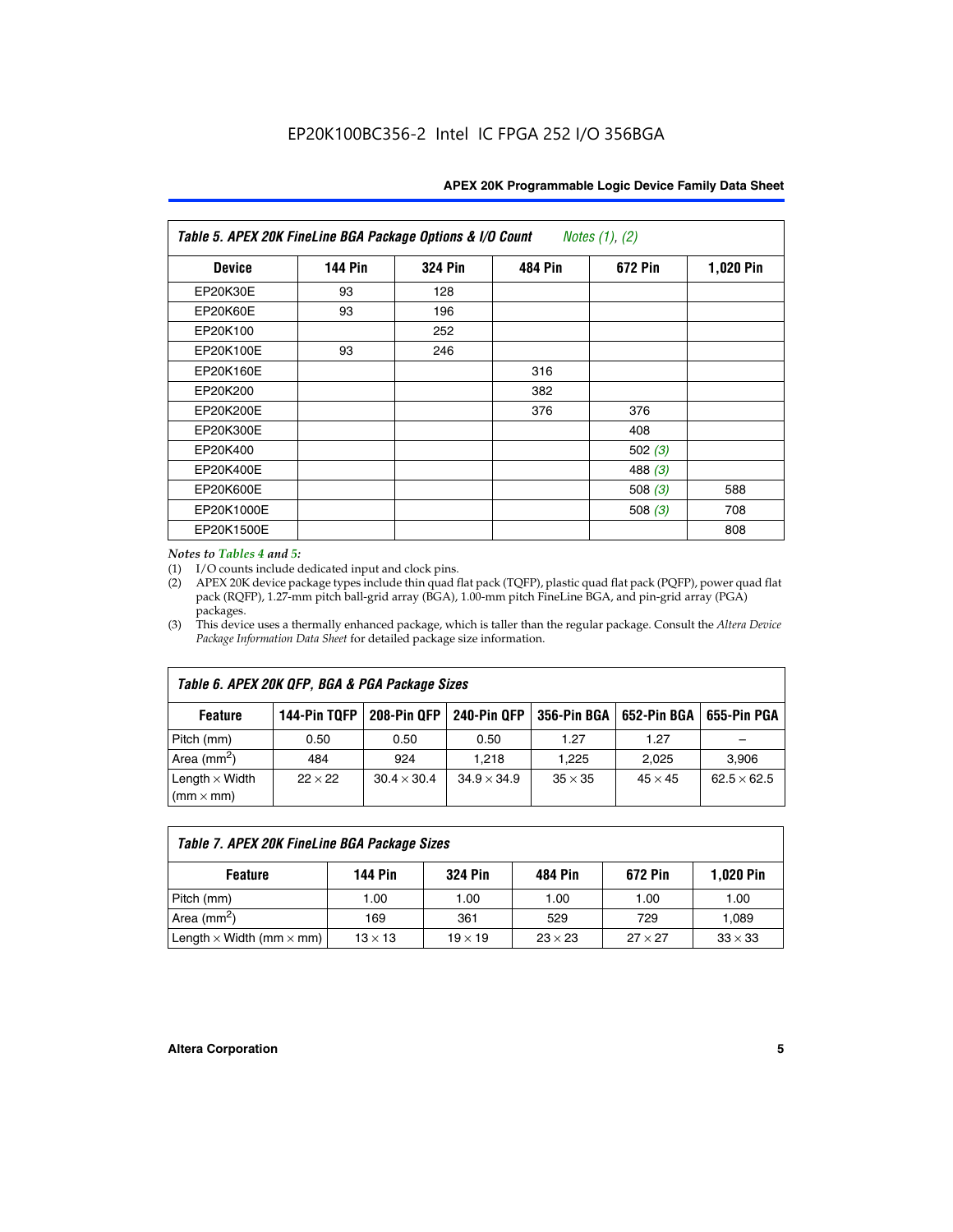# **General Description**

APEXTM 20K devices are the first PLDs designed with the MultiCore architecture, which combines the strengths of LUT-based and productterm-based devices with an enhanced memory structure. LUT-based logic provides optimized performance and efficiency for data-path, registerintensive, mathematical, or digital signal processing (DSP) designs. Product-term-based logic is optimized for complex combinatorial paths, such as complex state machines. LUT- and product-term-based logic combined with memory functions and a wide variety of MegaCore and AMPP functions make the APEX 20K device architecture uniquely suited for system-on-a-programmable-chip designs. Applications historically requiring a combination of LUT-, product-term-, and memory-based devices can now be integrated into one APEX 20K device.

APEX 20KE devices are a superset of APEX 20K devices and include additional features such as advanced I/O standard support, CAM, additional global clocks, and enhanced ClockLock clock circuitry. In addition, APEX 20KE devices extend the APEX 20K family to 1.5 million gates. APEX 20KE devices are denoted with an "E" suffix in the device name (e.g., the EP20K1000E device is an APEX 20KE device). Table 8 compares the features included in APEX 20K and APEX 20KE devices.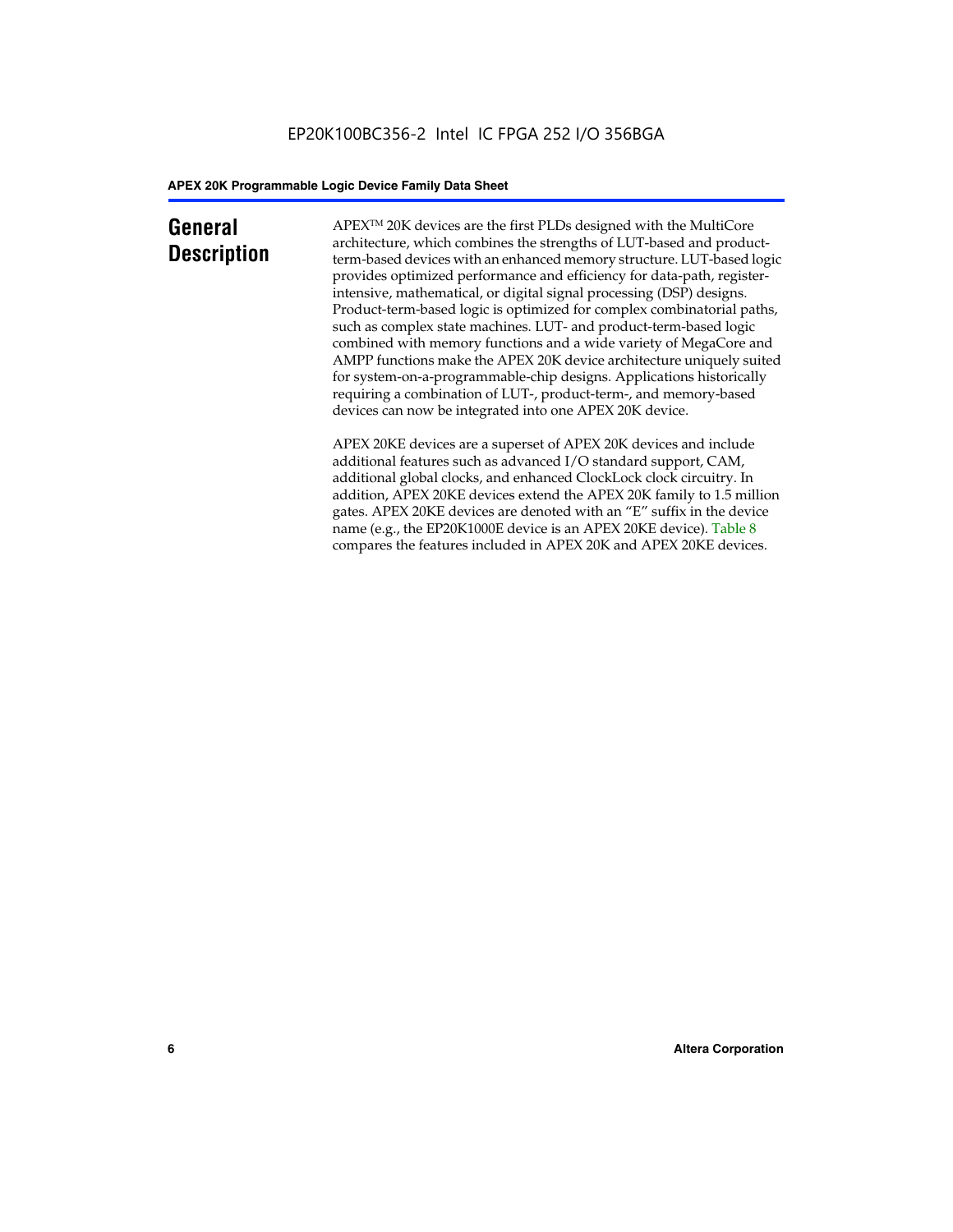| Table 8. Comparison of APEX 20K & APEX 20KE Features |                                                                                                                                                                     |                                                                                                                                                                                                                                                                                                                                                                                                                                                                                       |  |  |  |  |
|------------------------------------------------------|---------------------------------------------------------------------------------------------------------------------------------------------------------------------|---------------------------------------------------------------------------------------------------------------------------------------------------------------------------------------------------------------------------------------------------------------------------------------------------------------------------------------------------------------------------------------------------------------------------------------------------------------------------------------|--|--|--|--|
| <b>Feature</b>                                       | <b>APEX 20K Devices</b>                                                                                                                                             | <b>APEX 20KE Devices</b>                                                                                                                                                                                                                                                                                                                                                                                                                                                              |  |  |  |  |
| MultiCore system integration                         | Full support                                                                                                                                                        | Full support                                                                                                                                                                                                                                                                                                                                                                                                                                                                          |  |  |  |  |
| SignalTap logic analysis                             | Full support                                                                                                                                                        | Full support                                                                                                                                                                                                                                                                                                                                                                                                                                                                          |  |  |  |  |
| 32/64-Bit, 33-MHz PCI                                | Full compliance in -1, -2 speed<br>grades                                                                                                                           | Full compliance in -1, -2 speed grades                                                                                                                                                                                                                                                                                                                                                                                                                                                |  |  |  |  |
| 32/64-Bit, 66-MHz PCI                                |                                                                                                                                                                     | Full compliance in -1 speed grade                                                                                                                                                                                                                                                                                                                                                                                                                                                     |  |  |  |  |
| MultiVolt I/O                                        | 2.5-V or 3.3-V V <sub>CCIO</sub><br>V <sub>CCIO</sub> selected for device<br>Certain devices are 5.0-V tolerant                                                     | 1.8-V, 2.5-V, or 3.3-V V <sub>CCIO</sub><br>V <sub>CCIO</sub> selected block-by-block<br>5.0-V tolerant with use of external resistor                                                                                                                                                                                                                                                                                                                                                 |  |  |  |  |
| ClockLock support                                    | Clock delay reduction<br>$2\times$ and $4\times$ clock multiplication                                                                                               | Clock delay reduction<br>$m/(n \times v)$ or $m/(n \times k)$ clock multiplication<br>Drive ClockLock output off-chip<br>External clock feedback<br><b>ClockShift</b><br>LVDS support<br>Up to four PLLs<br>ClockShift, clock phase adjustment                                                                                                                                                                                                                                        |  |  |  |  |
| Dedicated clock and input pins                       | <b>Six</b>                                                                                                                                                          | Eight                                                                                                                                                                                                                                                                                                                                                                                                                                                                                 |  |  |  |  |
| I/O standard support                                 | 2.5-V, 3.3-V, 5.0-V I/O<br>3.3-V PCI<br>Low-voltage complementary<br>metal-oxide semiconductor<br>(LVCMOS)<br>Low-voltage transistor-to-transistor<br>logic (LVTTL) | 1.8-V, 2.5-V, 3.3-V, 5.0-V I/O<br>2.5-V I/O<br>3.3-V PCI and PCI-X<br>3.3-V Advanced Graphics Port (AGP)<br>Center tap terminated (CTT)<br>$GTL+$<br><b>LVCMOS</b><br>LVTTL<br>True-LVDS and LVPECL data pins<br>(in EP20K300E and larger devices)<br>LVDS and LVPECL signaling (in all BGA<br>and FineLine BGA devices)<br>LVDS and LVPECL data pins up to<br>156 Mbps (in -1 speed grade devices)<br><b>HSTL Class I</b><br>PCI-X<br>SSTL-2 Class I and II<br>SSTL-3 Class I and II |  |  |  |  |
| Memory support                                       | Dual-port RAM<br><b>FIFO</b><br><b>RAM</b><br><b>ROM</b>                                                                                                            | CAM<br>Dual-port RAM<br><b>FIFO</b><br>RAM<br><b>ROM</b>                                                                                                                                                                                                                                                                                                                                                                                                                              |  |  |  |  |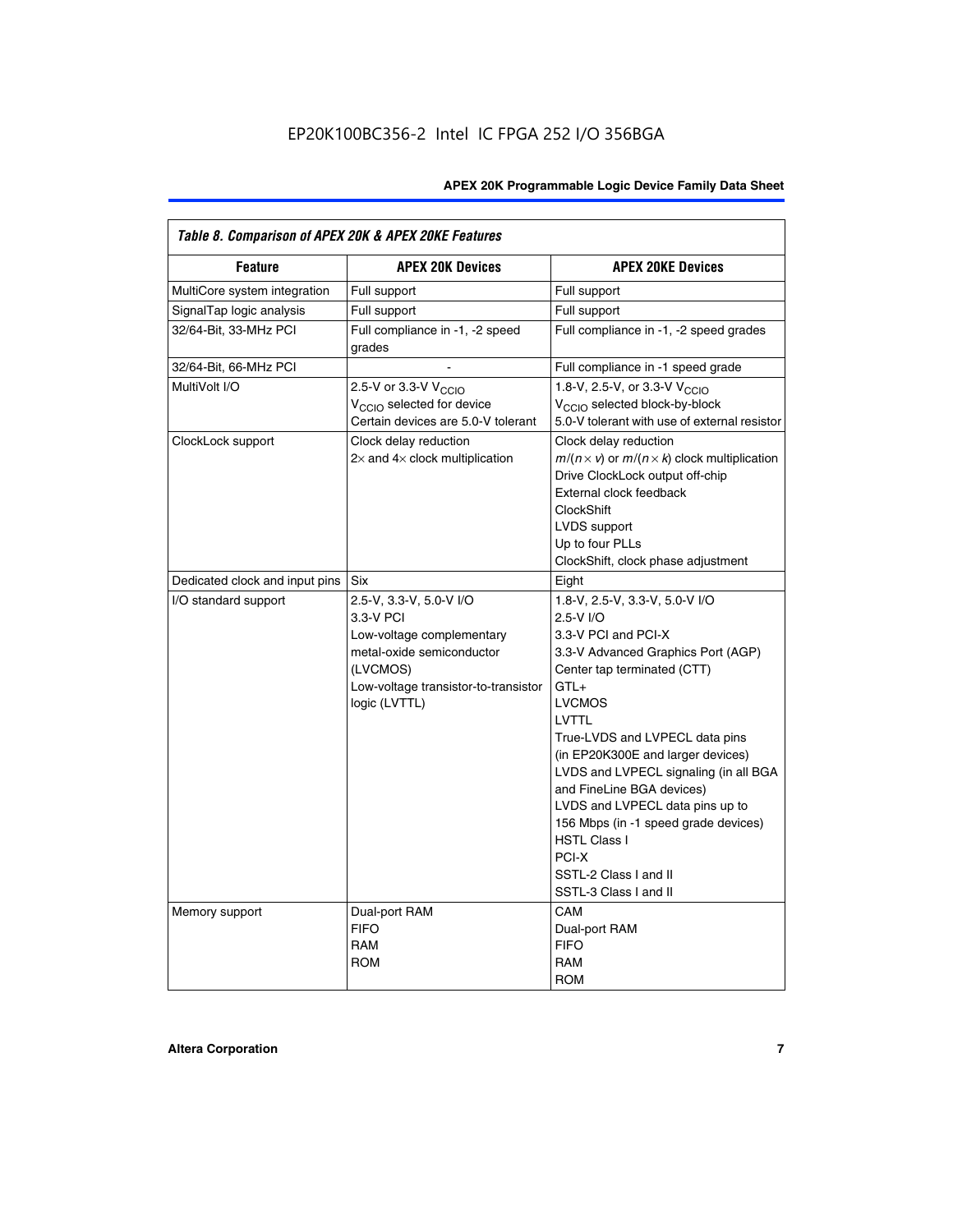All APEX 20K devices are reconfigurable and are 100% tested prior to shipment. As a result, test vectors do not have to be generated for fault coverage purposes. Instead, the designer can focus on simulation and design verification. In addition, the designer does not need to manage inventories of different application-specific integrated circuit (ASIC) designs; APEX 20K devices can be configured on the board for the specific functionality required.

APEX 20K devices are configured at system power-up with data stored in an Altera serial configuration device or provided by a system controller. Altera offers in-system programmability (ISP)-capable EPC1, EPC2, and EPC16 configuration devices, which configure APEX 20K devices via a serial data stream. Moreover, APEX 20K devices contain an optimized interface that permits microprocessors to configure APEX 20K devices serially or in parallel, and synchronously or asynchronously. The interface also enables microprocessors to treat APEX 20K devices as memory and configure the device by writing to a virtual memory location, making reconfiguration easy.

After an APEX 20K device has been configured, it can be reconfigured in-circuit by resetting the device and loading new data. Real-time changes can be made during system operation, enabling innovative reconfigurable computing applications.

APEX 20K devices are supported by the Altera Quartus II development system, a single, integrated package that offers HDL and schematic design entry, compilation and logic synthesis, full simulation and worst-case timing analysis, SignalTap logic analysis, and device configuration. The Quartus II software runs on Windows-based PCs, Sun SPARCstations, and HP 9000 Series 700/800 workstations.

The Quartus II software provides NativeLink interfaces to other industrystandard PC- and UNIX workstation-based EDA tools. For example, designers can invoke the Quartus II software from within third-party design tools. Further, the Quartus II software contains built-in optimized synthesis libraries; synthesis tools can use these libraries to optimize designs for APEX 20K devices. For example, the Synopsys Design Compiler library, supplied with the Quartus II development system, includes DesignWare functions optimized for the APEX 20K architecture.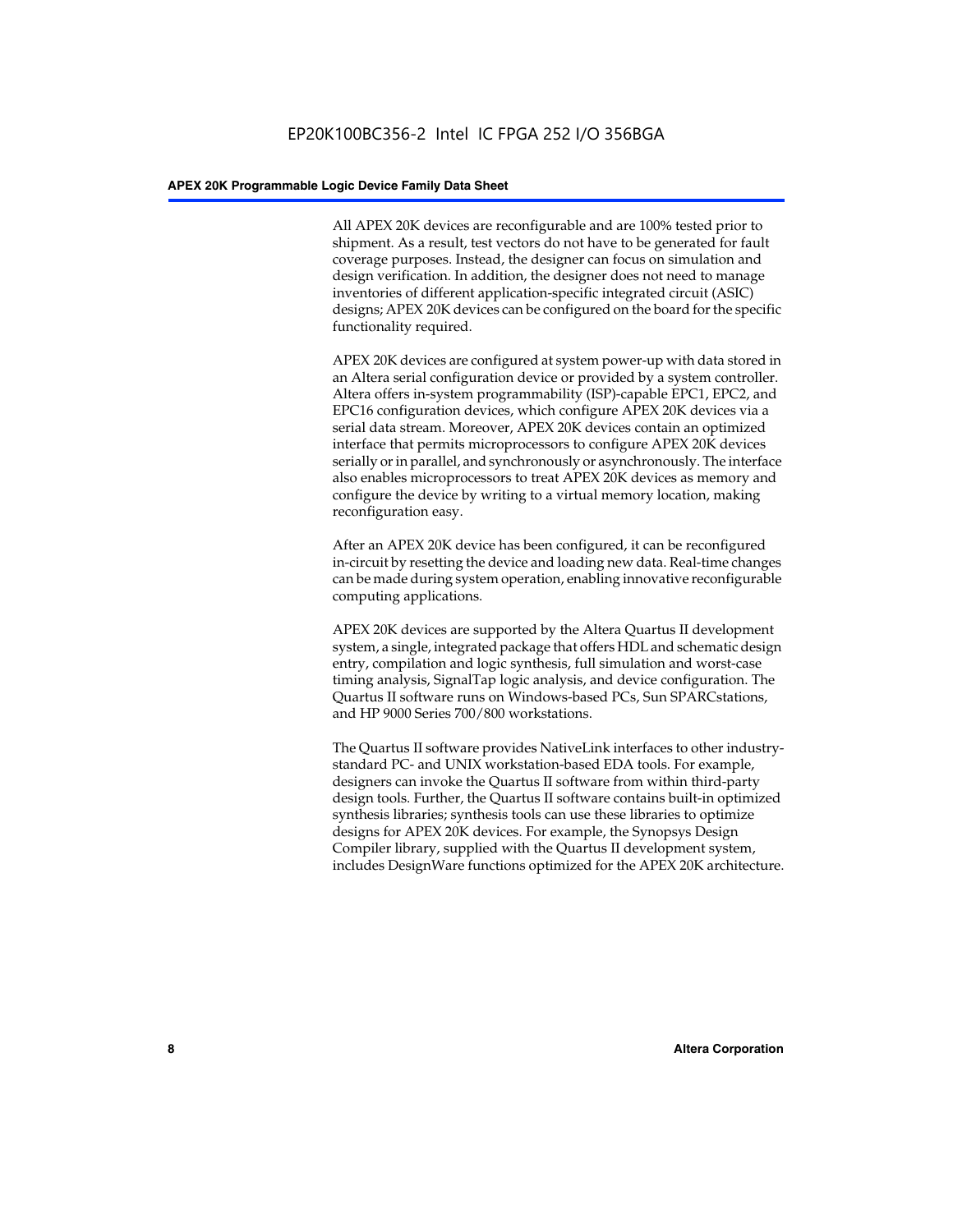| <b>Functional</b><br><b>Description</b> | APEX 20K devices incorporate LUT-based logic, product-term-based<br>logic, and memory into one device. Signal interconnections within<br>APEX 20K devices (as well as to and from device pins) are provided by the<br>FastTrack <sup>®</sup> Interconnect—a series of fast, continuous row and column<br>channels that run the entire length and width of the device.                                                                                                                                                                                                                                                                                                                                                                                              |
|-----------------------------------------|--------------------------------------------------------------------------------------------------------------------------------------------------------------------------------------------------------------------------------------------------------------------------------------------------------------------------------------------------------------------------------------------------------------------------------------------------------------------------------------------------------------------------------------------------------------------------------------------------------------------------------------------------------------------------------------------------------------------------------------------------------------------|
|                                         | Each I/O pin is fed by an I/O element (IOE) located at the end of each row<br>and column of the FastTrack Interconnect. Each IOE contains a<br>bidirectional I/O buffer and a register that can be used as either an input<br>or output register to feed input, output, or bidirectional signals. When<br>used with a dedicated clock pin, these registers provide exceptional<br>performance. IOEs provide a variety of features, such as 3.3-V, 64-bit,<br>66-MHz PCI compliance; JTAG BST support; slew-rate control; and<br>tri-state buffers. APEX 20KE devices offer enhanced I/O support,<br>including support for 1.8-V I/O, 2.5-V I/O, LVCMOS, LVTTL, LVPECL,<br>3.3-V PCI, PCI-X, LVDS, GTL+, SSTL-2, SSTL-3, HSTL, CTT, and 3.3-V<br>AGP I/O standards. |
|                                         | The ESB can implement a variety of memory functions, including CAM,<br>RAM, dual-port RAM, ROM, and FIFO functions. Embedding the<br>memory directly into the die improves performance and reduces die area<br>compared to distributed-RAM implementations. Moreover, the<br>abundance of cascadable ESBs ensures that the APEX 20K device can<br>implement multiple wide memory blocks for high-density designs. The<br>ESB's high speed ensures it can implement small memory blocks without<br>any speed penalty. The abundance of ESBs ensures that designers can<br>create as many different-sized memory blocks as the system requires.                                                                                                                      |



Figure 1 shows an overview of the APEX 20K device.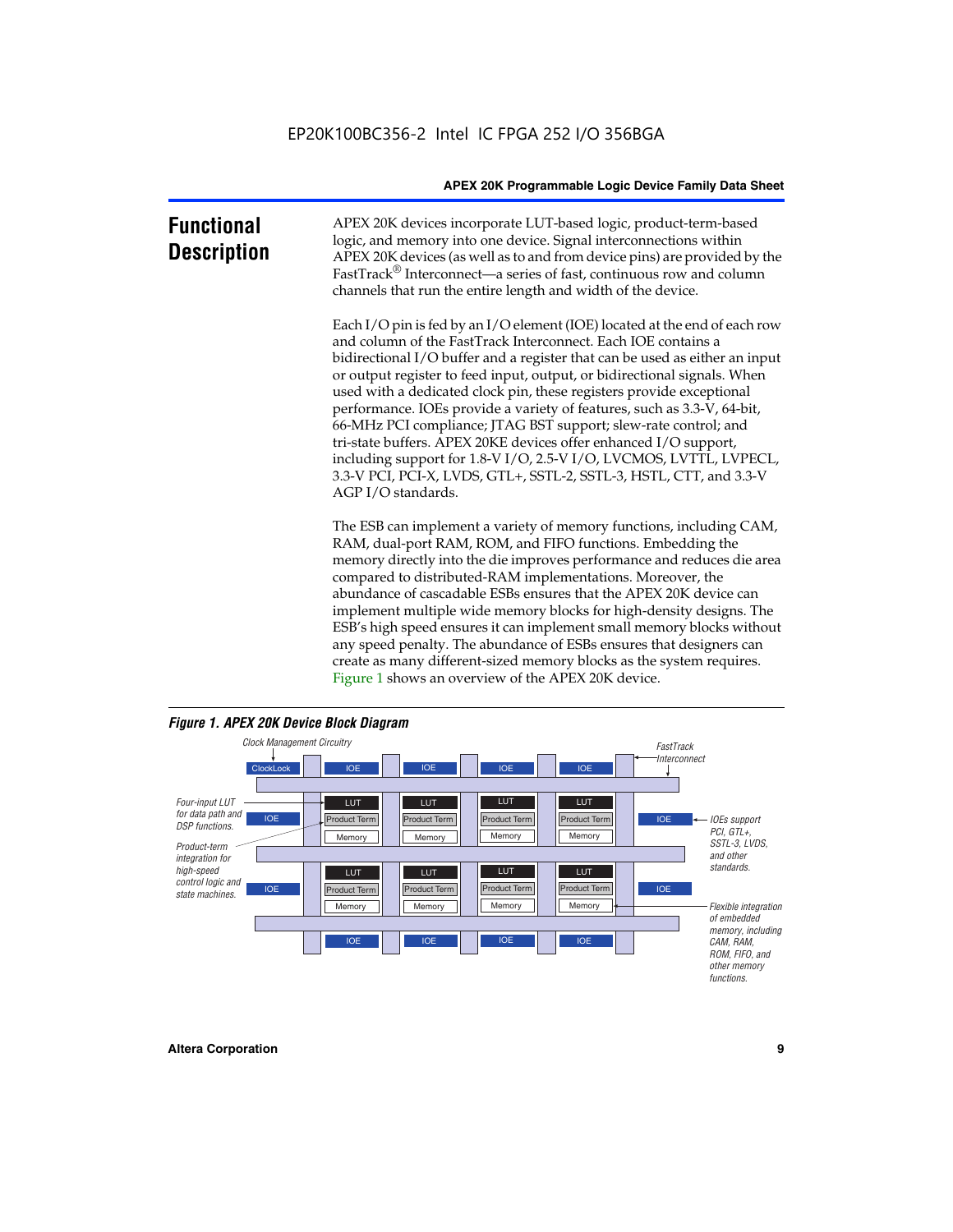APEX 20K devices provide two dedicated clock pins and four dedicated input pins that drive register control inputs. These signals ensure efficient distribution of high-speed, low-skew control signals. These signals use dedicated routing channels to provide short delays and low skews. Four of the dedicated inputs drive four global signals. These four global signals can also be driven by internal logic, providing an ideal solution for a clock divider or internally generated asynchronous clear signals with high fan-out. The dedicated clock pins featured on the APEX 20K devices can also feed logic. The devices also feature ClockLock and ClockBoost clock management circuitry. APEX 20KE devices provide two additional dedicated clock pins, for a total of four dedicated clock pins.

# **MegaLAB Structure**

APEX 20K devices are constructed from a series of MegaLAB<sup>™</sup> structures. Each MegaLAB structure contains a group of logic array blocks (LABs), one ESB, and a MegaLAB interconnect, which routes signals within the MegaLAB structure. The EP20K30E device has 10 LABs, EP20K60E through EP20K600E devices have 16 LABs, and the EP20K1000E and EP20K1500E devices have 24 LABs. Signals are routed between MegaLAB structures and I/O pins via the FastTrack Interconnect. In addition, edge LABs can be driven by I/O pins through the local interconnect. Figure 2 shows the MegaLAB structure.



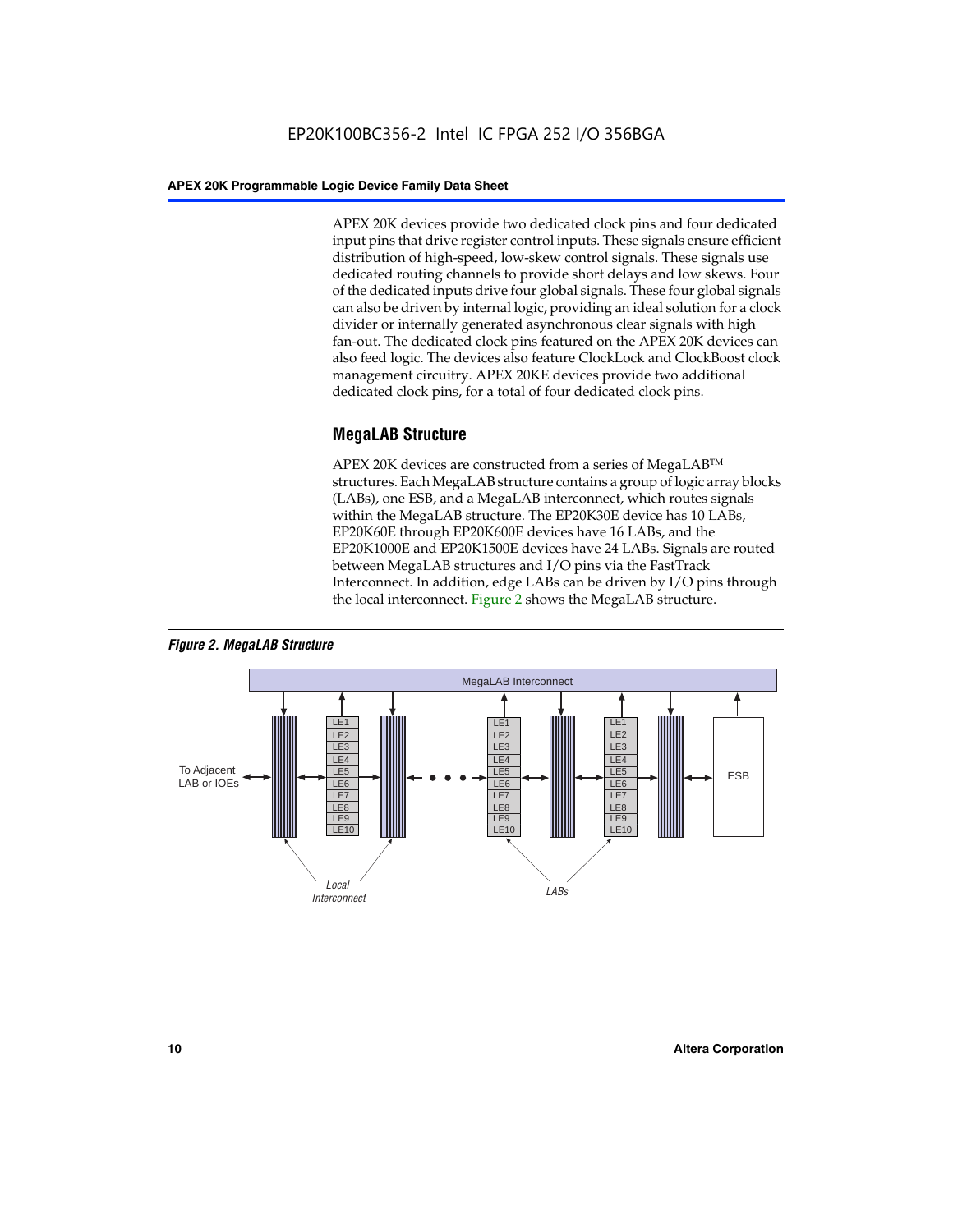# **Logic Array Block**

Each LAB consists of 10 LEs, the LEs' associated carry and cascade chains, LAB control signals, and the local interconnect. The local interconnect transfers signals between LEs in the same or adjacent LABs, IOEs, or ESBs. The Quartus II Compiler places associated logic within an LAB or adjacent LABs, allowing the use of a fast local interconnect for high performance. Figure 3 shows the APEX 20K LAB.

APEX 20K devices use an interleaved LAB structure. This structure allows each LE to drive two local interconnect areas. This feature minimizes use of the MegaLAB and FastTrack interconnect, providing higher performance and flexibility. Each LE can drive 29 other LEs through the fast local interconnect.

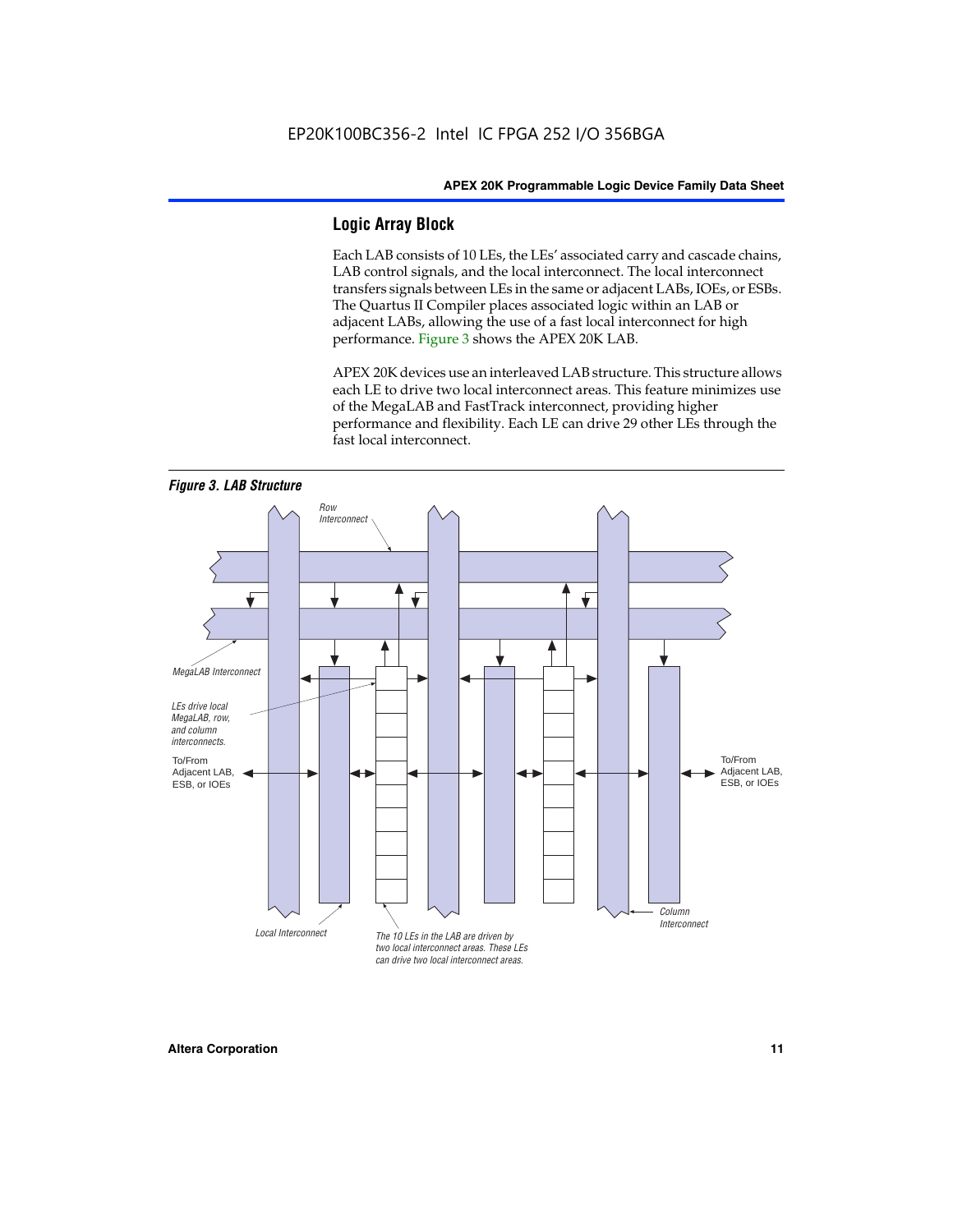Each LAB contains dedicated logic for driving control signals to its LEs and ESBs. The control signals include clock, clock enable, asynchronous clear, asynchronous preset, asynchronous load, synchronous clear, and synchronous load signals. A maximum of six control signals can be used at a time. Although synchronous load and clear signals are generally used when implementing counters, they can also be used with other functions.

Each LAB can use two clocks and two clock enable signals. Each LAB's clock and clock enable signals are linked (e.g., any LE in a particular LAB using CLK1 will also use CLKENA1). LEs with the same clock but different clock enable signals either use both clock signals in one LAB or are placed into separate LABs.

If both the rising and falling edges of a clock are used in a LAB, both LABwide clock signals are used.

The LAB-wide control signals can be generated from the LAB local interconnect, global signals, and dedicated clock pins. The inherent low skew of the FastTrack Interconnect enables it to be used for clock distribution. Figure 4 shows the LAB control signal generation circuit.



#### *Figure 4. LAB Control Signal Generation*

#### *Notes to Figure 4:*

- (1) APEX 20KE devices have four dedicated clocks.
- (2) The LABCLR1 and LABCLR2 signals also control asynchronous load and asynchronous preset for LEs within the LAB.
- (3) The SYNCCLR signal can be generated by the local interconnect or global signals.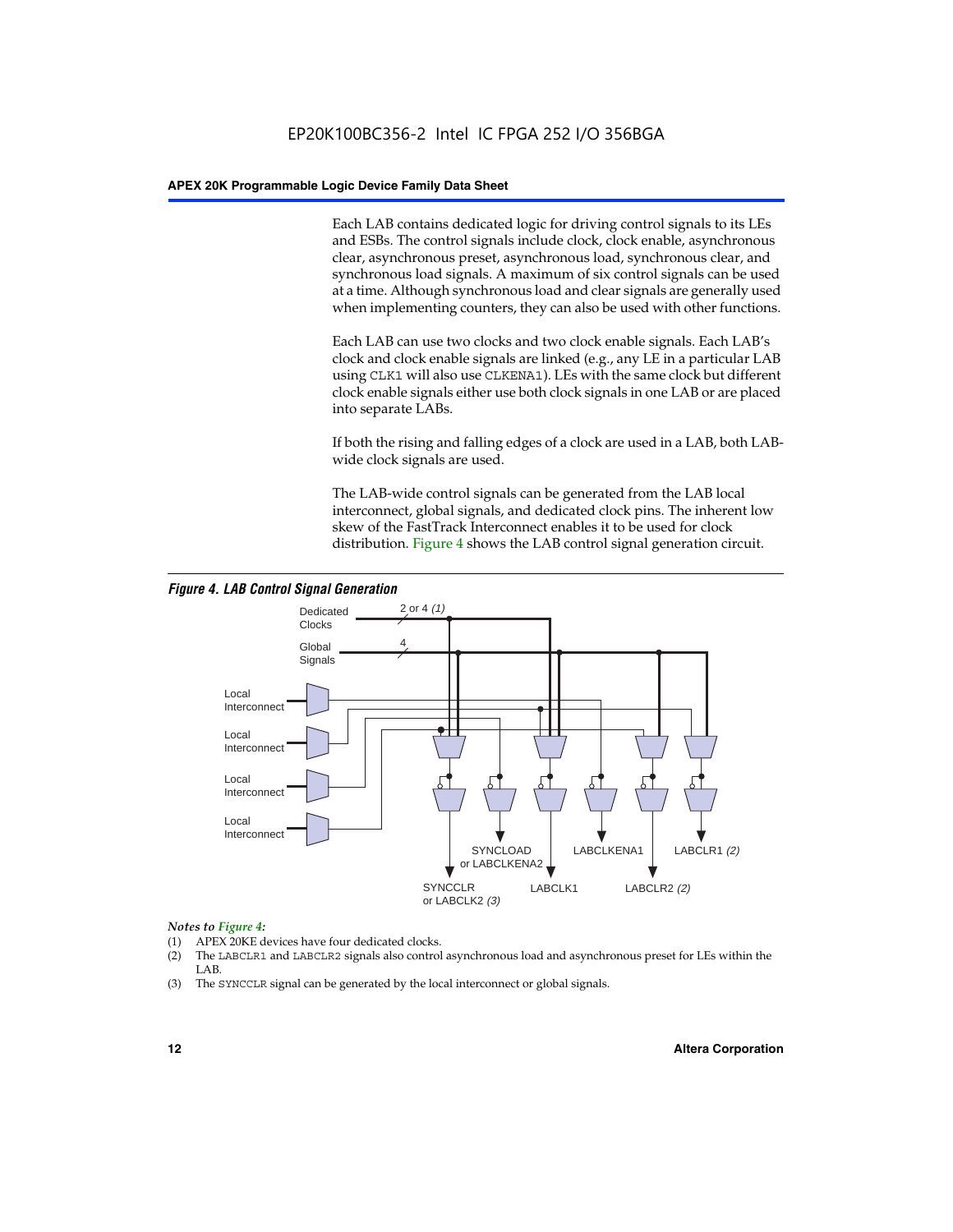# **Logic Element**

The LE, the smallest unit of logic in the APEX 20K architecture, is compact and provides efficient logic usage. Each LE contains a four-input LUT, which is a function generator that can quickly implement any function of four variables. In addition, each LE contains a programmable register and carry and cascade chains. Each LE drives the local interconnect, MegaLAB interconnect, and FastTrack Interconnect routing structures. See Figure 5.



Each LE's programmable register can be configured for D, T, JK, or SR operation. The register's clock and clear control signals can be driven by global signals, general-purpose I/O pins, or any internal logic. For combinatorial functions, the register is bypassed and the output of the LUT drives the outputs of the LE.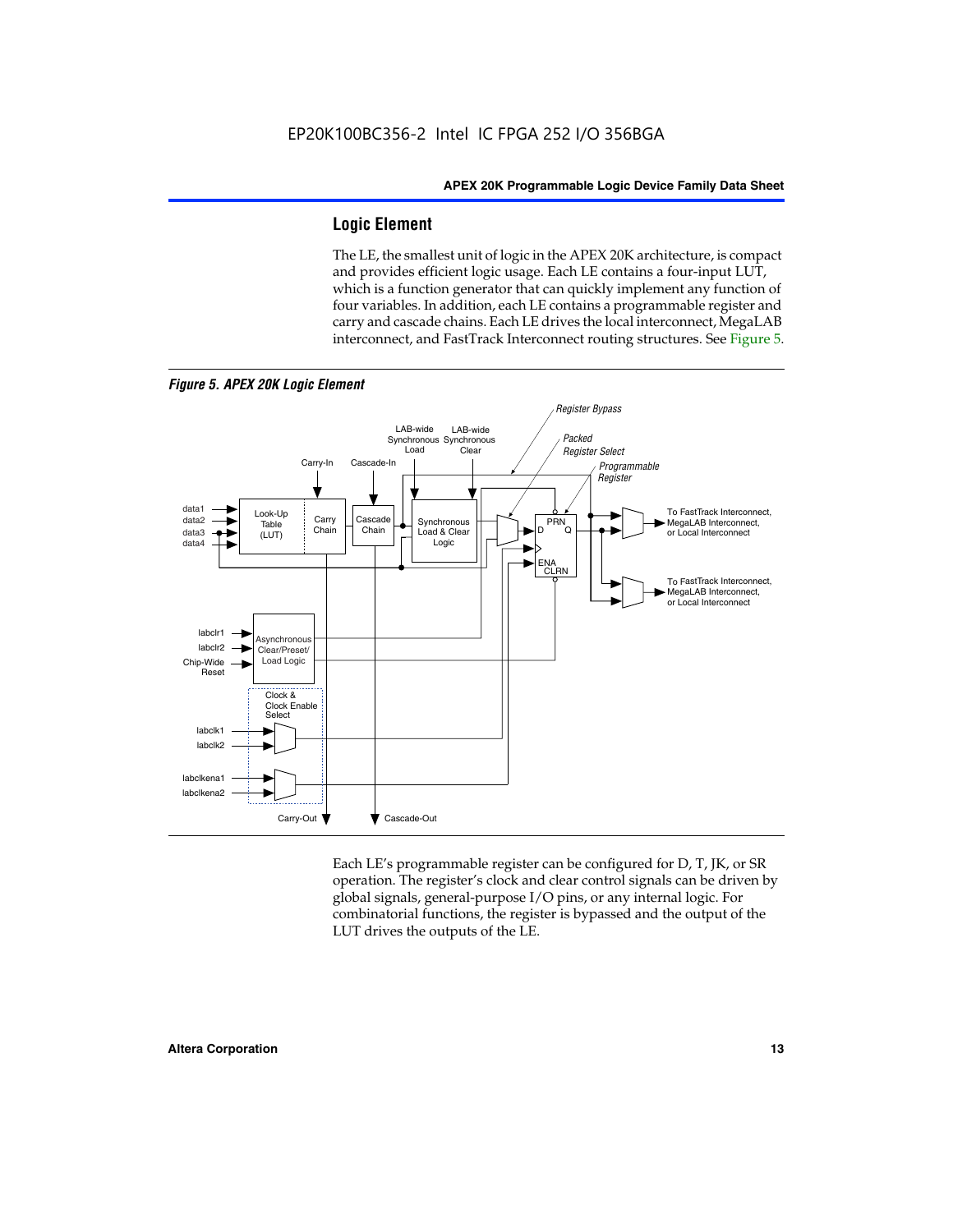Each LE has two outputs that drive the local, MegaLAB, or FastTrack Interconnect routing structure. Each output can be driven independently by the LUT's or register's output. For example, the LUT can drive one output while the register drives the other output. This feature, called register packing, improves device utilization because the register and the LUT can be used for unrelated functions. The LE can also drive out registered and unregistered versions of the LUT output.

The APEX 20K architecture provides two types of dedicated high-speed data paths that connect adjacent LEs without using local interconnect paths: carry chains and cascade chains. A carry chain supports high-speed arithmetic functions such as counters and adders, while a cascade chain implements wide-input functions such as equality comparators with minimum delay. Carry and cascade chains connect LEs 1 through 10 in an LAB and all LABs in the same MegaLAB structure.

# *Carry Chain*

The carry chain provides a very fast carry-forward function between LEs. The carry-in signal from a lower-order bit drives forward into the higherorder bit via the carry chain, and feeds into both the LUT and the next portion of the carry chain. This feature allows the APEX 20K architecture to implement high-speed counters, adders, and comparators of arbitrary width. Carry chain logic can be created automatically by the Quartus II software Compiler during design processing, or manually by the designer during design entry. Parameterized functions such as library of parameterized modules (LPM) and DesignWare functions automatically take advantage of carry chains for the appropriate functions.

The Quartus II software Compiler creates carry chains longer than ten LEs by linking LABs together automatically. For enhanced fitting, a long carry chain skips alternate LABs in a MegaLAB<sup>™</sup> structure. A carry chain longer than one LAB skips either from an even-numbered LAB to the next evennumbered LAB, or from an odd-numbered LAB to the next oddnumbered LAB. For example, the last LE of the first LAB in the upper-left MegaLAB structure carries to the first LE of the third LAB in the MegaLAB structure.

Figure 6 shows how an *n*-bit full adder can be implemented in *n* + 1 LEs with the carry chain. One portion of the LUT generates the sum of two bits using the input signals and the carry-in signal; the sum is routed to the output of the LE. The register can be bypassed for simple adders or used for accumulator functions. Another portion of the LUT and the carry chain logic generates the carry-out signal, which is routed directly to the carryin signal of the next-higher-order bit. The final carry-out signal is routed to an LE, where it is driven onto the local, MegaLAB, or FastTrack Interconnect routing structures.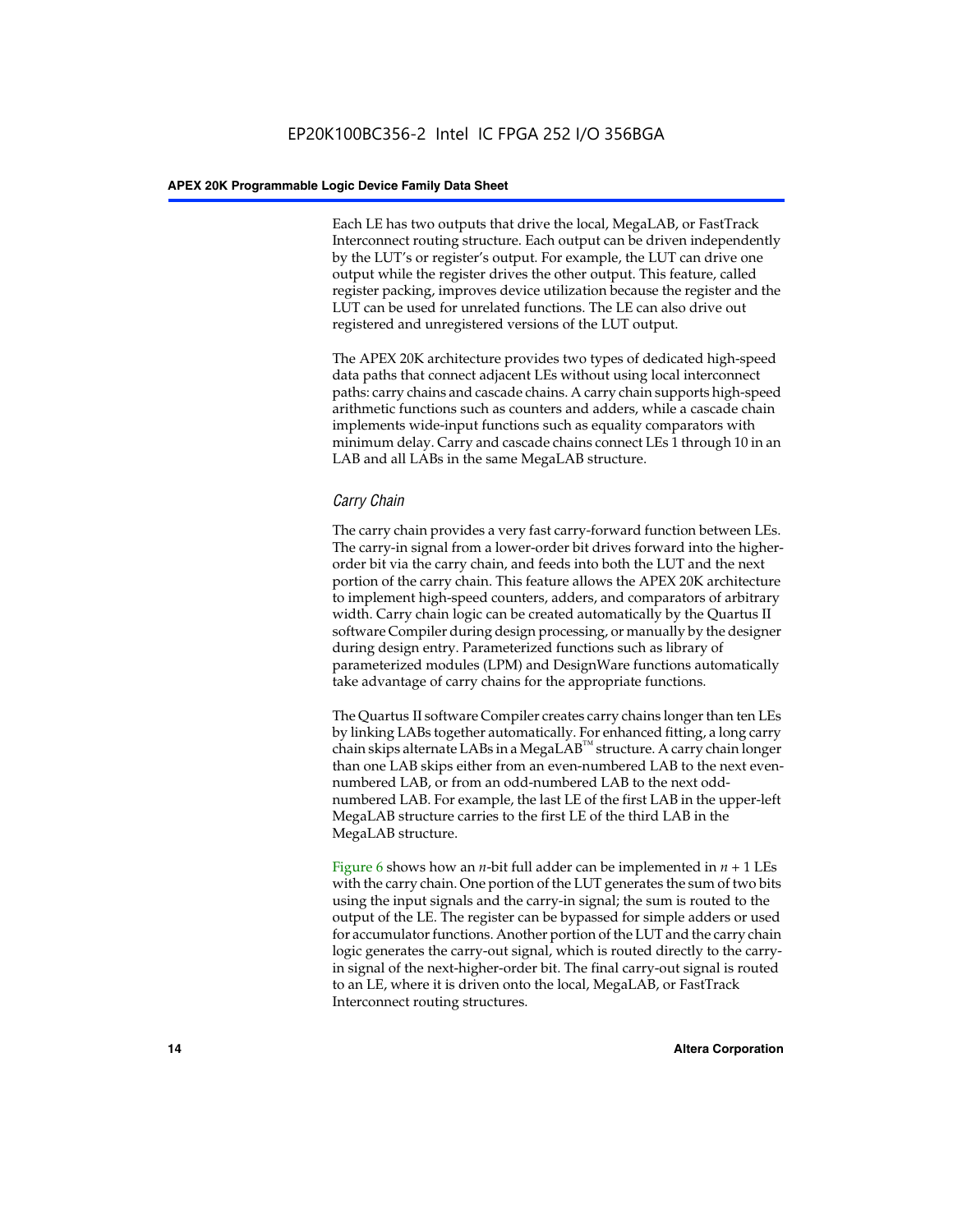

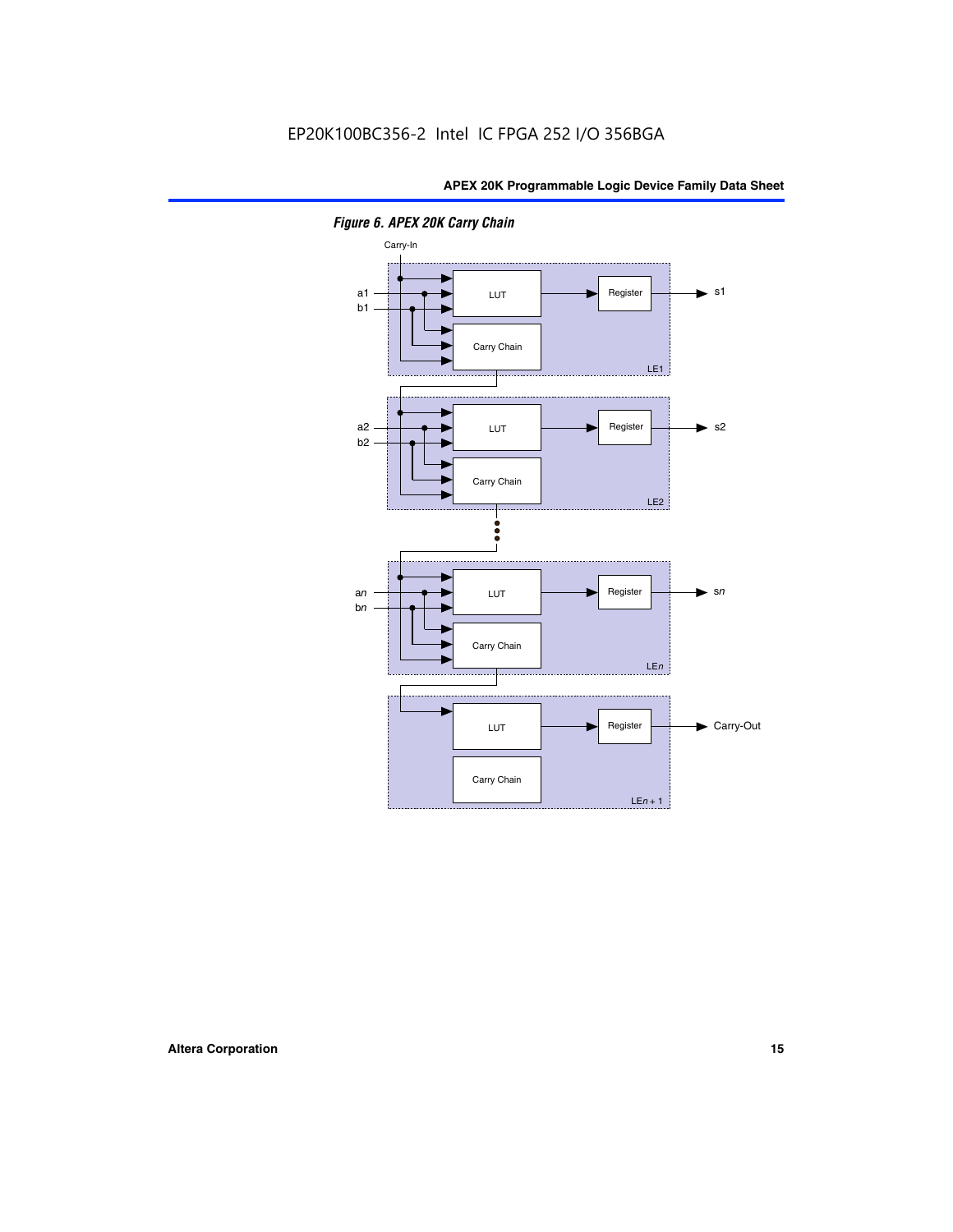#### *Cascade Chain*

With the cascade chain, the APEX 20K architecture can implement functions with a very wide fan-in. Adjacent LUTs can compute portions of a function in parallel; the cascade chain serially connects the intermediate values. The cascade chain can use a logical AND or logical OR (via De Morgan's inversion) to connect the outputs of adjacent LEs. Each additional LE provides four more inputs to the effective width of a function, with a short cascade delay. Cascade chain logic can be created automatically by the Quartus II software Compiler during design processing, or manually by the designer during design entry.

Cascade chains longer than ten LEs are implemented automatically by linking LABs together. For enhanced fitting, a long cascade chain skips alternate LABs in a MegaLAB structure. A cascade chain longer than one LAB skips either from an even-numbered LAB to the next even-numbered LAB, or from an odd-numbered LAB to the next odd-numbered LAB. For example, the last LE of the first LAB in the upper-left MegaLAB structure carries to the first LE of the third LAB in the MegaLAB structure. Figure 7 shows how the cascade function can connect adjacent LEs to form functions with a wide fan-in.



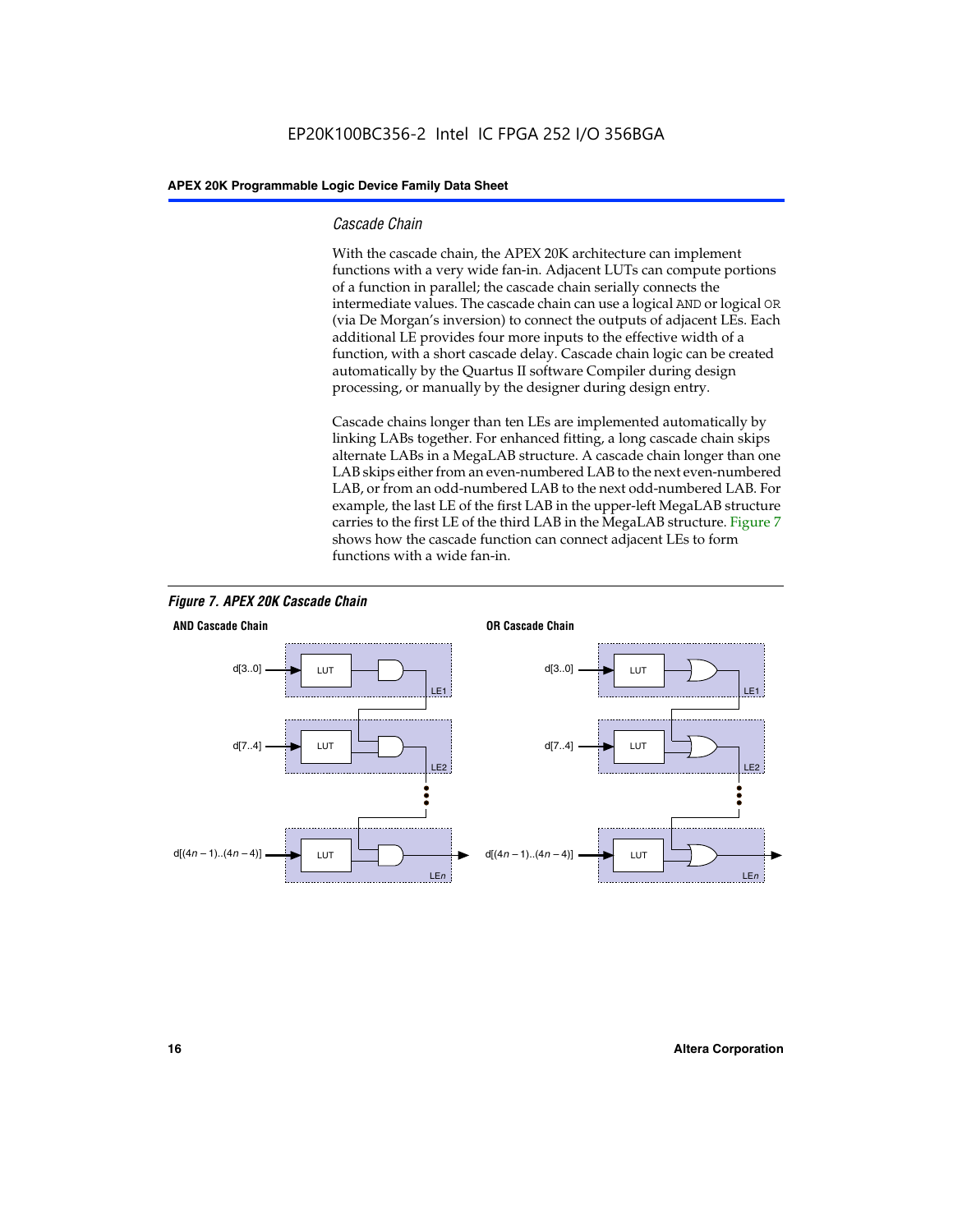### *LE Operating Modes*

The APEX 20K LE can operate in one of the following three modes:

- Normal mode
- Arithmetic mode
- Counter mode

Each mode uses LE resources differently. In each mode, seven available inputs to the LE—the four data inputs from the LAB local interconnect, the feedback from the programmable register, and the carry-in and cascade-in from the previous LE—are directed to different destinations to implement the desired logic function. LAB-wide signals provide clock, asynchronous clear, asynchronous preset, asynchronous load, synchronous clear, synchronous load, and clock enable control for the register. These LAB-wide signals are available in all LE modes.

The Quartus II software, in conjunction with parameterized functions such as LPM and DesignWare functions, automatically chooses the appropriate mode for common functions such as counters, adders, and multipliers. If required, the designer can also create special-purpose functions that specify which LE operating mode to use for optimal performance. Figure 8 shows the LE operating modes.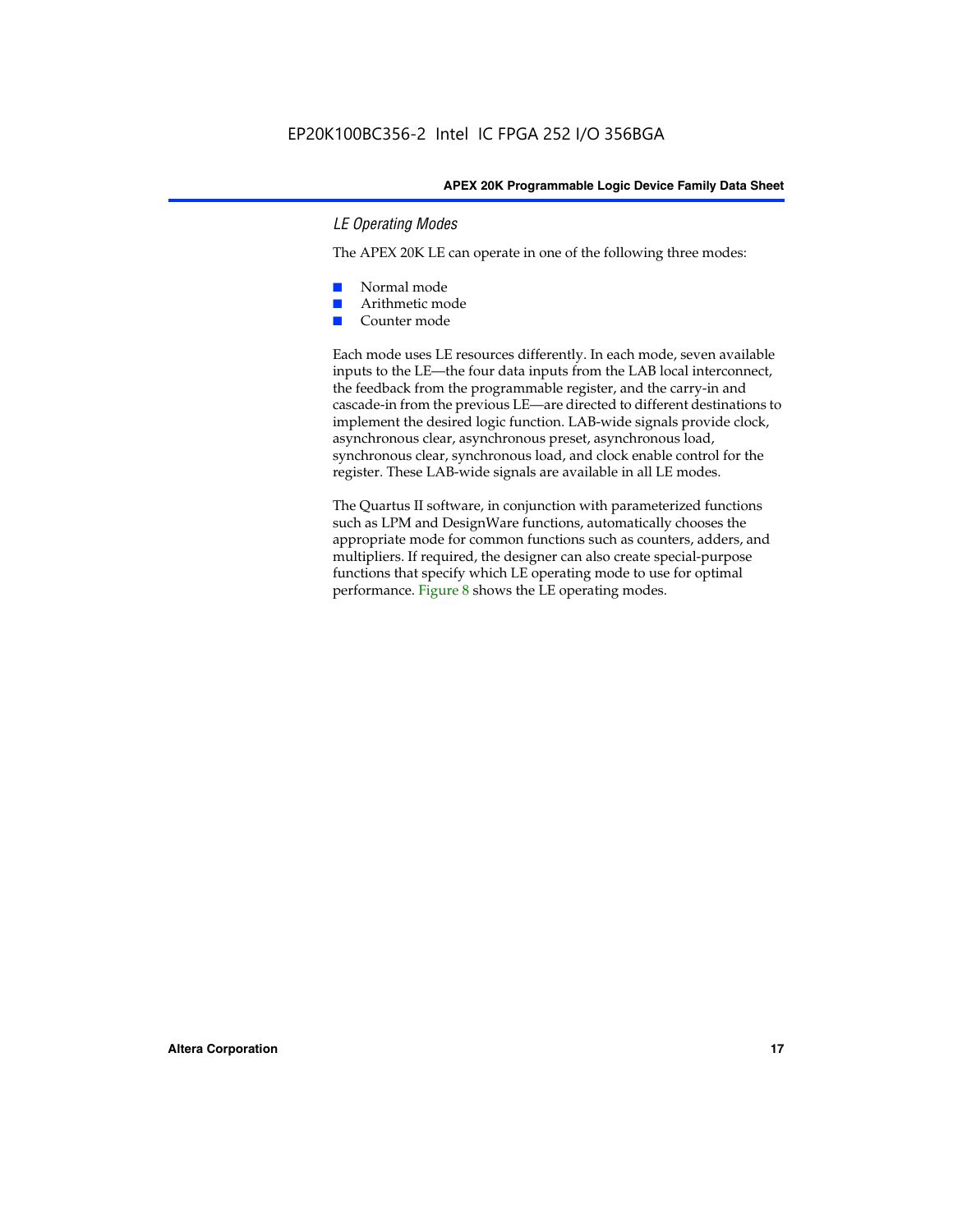### *Figure 8. APEX 20K LE Operating Modes*



#### *Notes to Figure 8:*

- (1) LEs in normal mode support register packing.
- (2) There are two LAB-wide clock enables per LAB.
- (3) When using the carry-in in normal mode, the packed register feature is unavailable.
- (4) A register feedback multiplexer is available on LE1 of each LAB.
- (5) The DATA1 and DATA2 input signals can supply counter enable, up or down control, or register feedback signals for LEs other than the second LE in an LAB.
- (6) The LAB-wide synchronous clear and LAB wide synchronous load affect all registers in an LAB.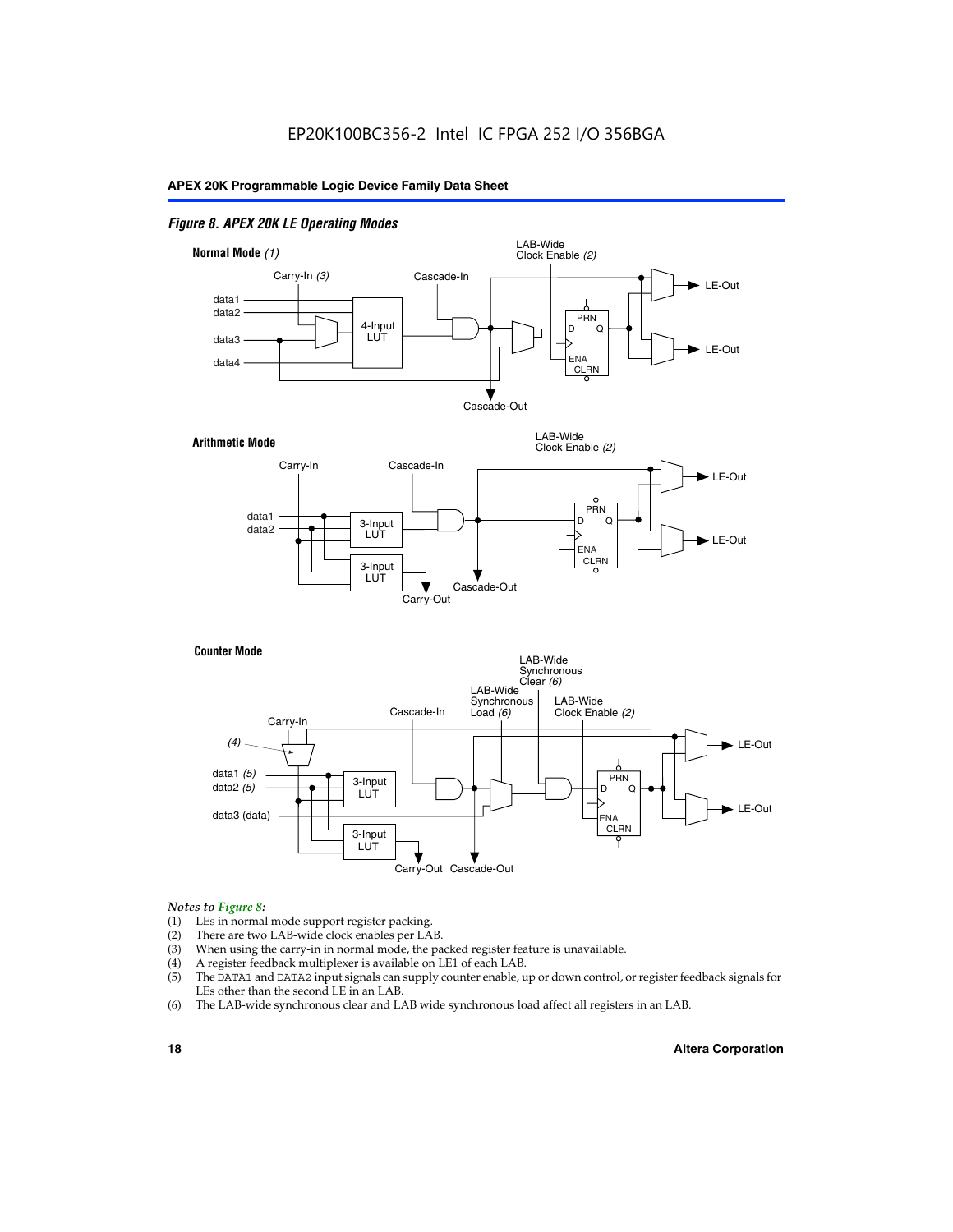#### **Normal Mode**

The normal mode is suitable for general logic applications, combinatorial functions, or wide decoding functions that can take advantage of a cascade chain. In normal mode, four data inputs from the LAB local interconnect and the carry-in are inputs to a four-input LUT. The Quartus II software Compiler automatically selects the carry-in or the DATA3 signal as one of the inputs to the LUT. The LUT output can be combined with the cascade-in signal to form a cascade chain through the cascade-out signal. LEs in normal mode support packed registers.

#### **Arithmetic Mode**

The arithmetic mode is ideal for implementing adders, accumulators, and comparators. An LE in arithmetic mode uses two 3-input LUTs. One LUT computes a three-input function; the other generates a carry output. As shown in Figure 8, the first LUT uses the carry-in signal and two data inputs from the LAB local interconnect to generate a combinatorial or registered output. For example, when implementing an adder, this output is the sum of three signals: DATA1, DATA2, and carry-in. The second LUT uses the same three signals to generate a carry-out signal, thereby creating a carry chain. The arithmetic mode also supports simultaneous use of the cascade chain. LEs in arithmetic mode can drive out registered and unregistered versions of the LUT output.

The Quartus II software implements parameterized functions that use the arithmetic mode automatically where appropriate; the designer does not need to specify how the carry chain will be used.

#### **Counter Mode**

The counter mode offers clock enable, counter enable, synchronous up/down control, synchronous clear, and synchronous load options. The counter enable and synchronous up/down control signals are generated from the data inputs of the LAB local interconnect. The synchronous clear and synchronous load options are LAB-wide signals that affect all registers in the LAB. Consequently, if any of the LEs in an LAB use the counter mode, other LEs in that LAB must be used as part of the same counter or be used for a combinatorial function. The Quartus II software automatically places any registers that are not used by the counter into other LABs.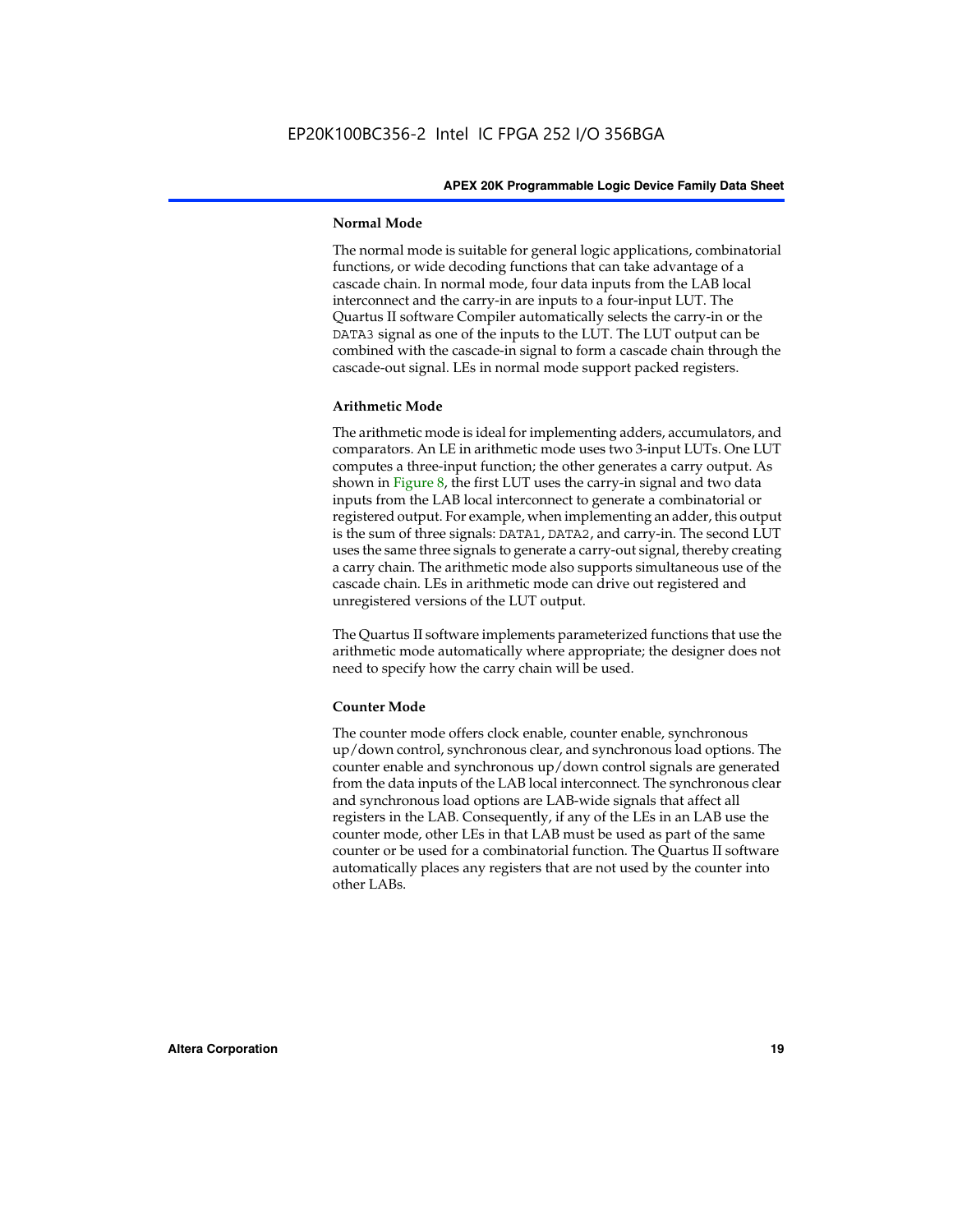The counter mode uses two three-input LUTs: one generates the counter data, and the other generates the fast carry bit. A 2-to-1 multiplexer provides synchronous loading, and another AND gate provides synchronous clearing. If the cascade function is used by an LE in counter mode, the synchronous clear or load overrides any signal carried on the cascade chain. The synchronous clear overrides the synchronous load. LEs in arithmetic mode can drive out registered and unregistered versions of the LUT output.

# *Clear & Preset Logic Control*

Logic for the register's clear and preset signals is controlled by LAB-wide signals. The LE directly supports an asynchronous clear function. The Quartus II software Compiler can use a NOT-gate push-back technique to emulate an asynchronous preset. Moreover, the Quartus II software Compiler can use a programmable NOT-gate push-back technique to emulate simultaneous preset and clear or asynchronous load. However, this technique uses three additional LEs per register. All emulation is performed automatically when the design is compiled. Registers that emulate simultaneous preset and load will enter an unknown state upon power-up or when the chip-wide reset is asserted.

In addition to the two clear and preset modes, APEX 20K devices provide a chip-wide reset pin (DEV\_CLRn) that resets all registers in the device. Use of this pin is controlled through an option in the Quartus II software that is set before compilation. The chip-wide reset overrides all other control signals. Registers using an asynchronous preset are preset when the chip-wide reset is asserted; this effect results from the inversion technique used to implement the asynchronous preset.

# **FastTrack Interconnect**

In the APEX 20K architecture, connections between LEs, ESBs, and I/O pins are provided by the FastTrack Interconnect. The FastTrack Interconnect is a series of continuous horizontal and vertical routing channels that traverse the device. This global routing structure provides predictable performance, even in complex designs. In contrast, the segmented routing in FPGAs requires switch matrices to connect a variable number of routing paths, increasing the delays between logic resources and reducing performance.

The FastTrack Interconnect consists of row and column interconnect channels that span the entire device. The row interconnect routes signals throughout a row of MegaLAB structures; the column interconnect routes signals throughout a column of MegaLAB structures. When using the row and column interconnect, an LE, IOE, or ESB can drive any other LE, IOE, or ESB in a device. See Figure 9.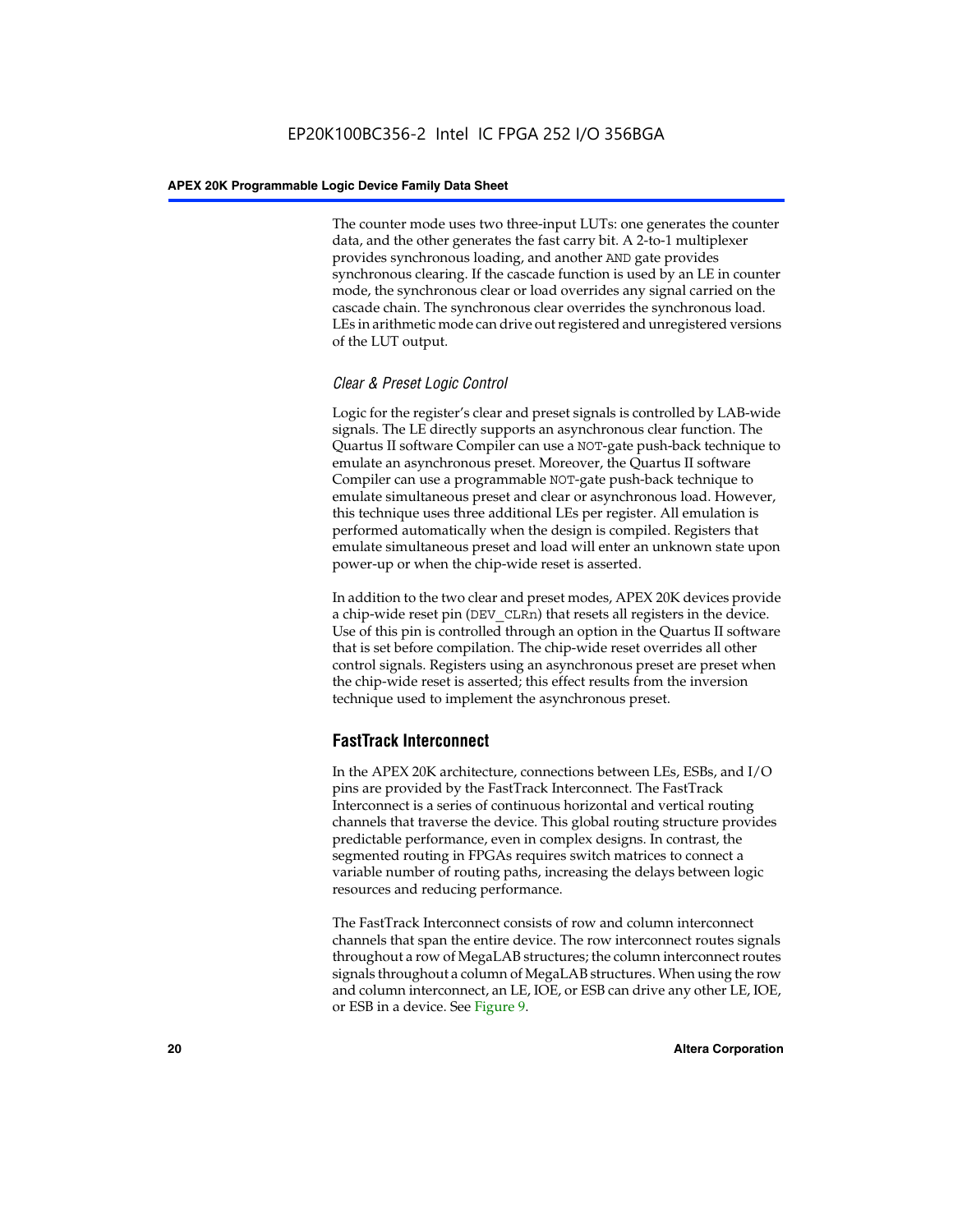

#### *Figure 9. APEX 20K Interconnect Structure*

A row line can be driven directly by LEs, IOEs, or ESBs in that row. Further, a column line can drive a row line, allowing an LE, IOE, or ESB to drive elements in a different row via the column and row interconnect. The row interconnect drives the MegaLAB interconnect to drive LEs, IOEs, or ESBs in a particular MegaLAB structure.

A column line can be directly driven by LEs, IOEs, or ESBs in that column. A column line on a device's left or right edge can also be driven by row IOEs. The column line is used to route signals from one row to another. A column line can drive a row line; it can also drive the MegaLAB interconnect directly, allowing faster connections between rows.

Figure 10 shows how the FastTrack Interconnect uses the local interconnect to drive LEs within MegaLAB structures.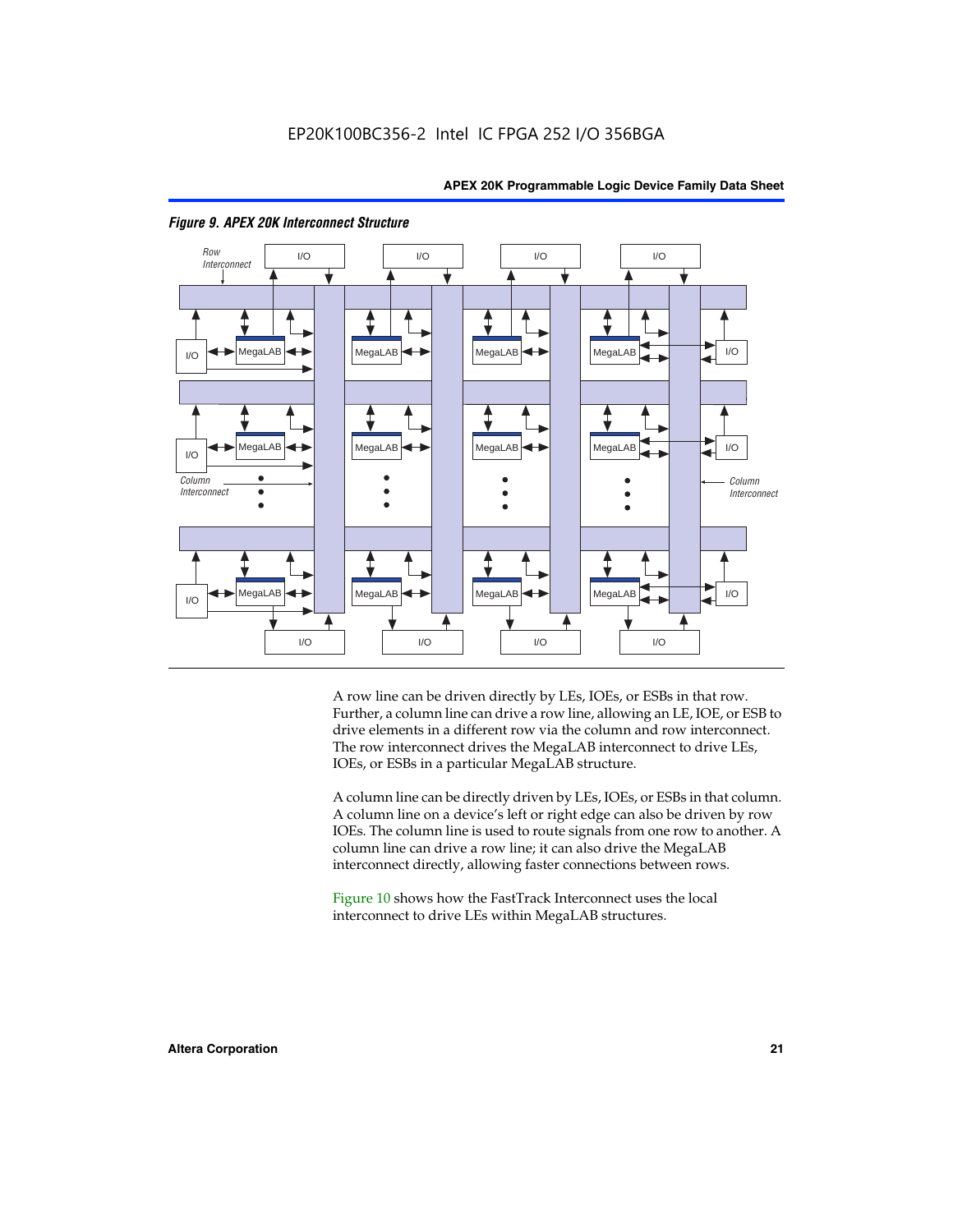

# *Figure 10. FastTrack Connection to Local Interconnect*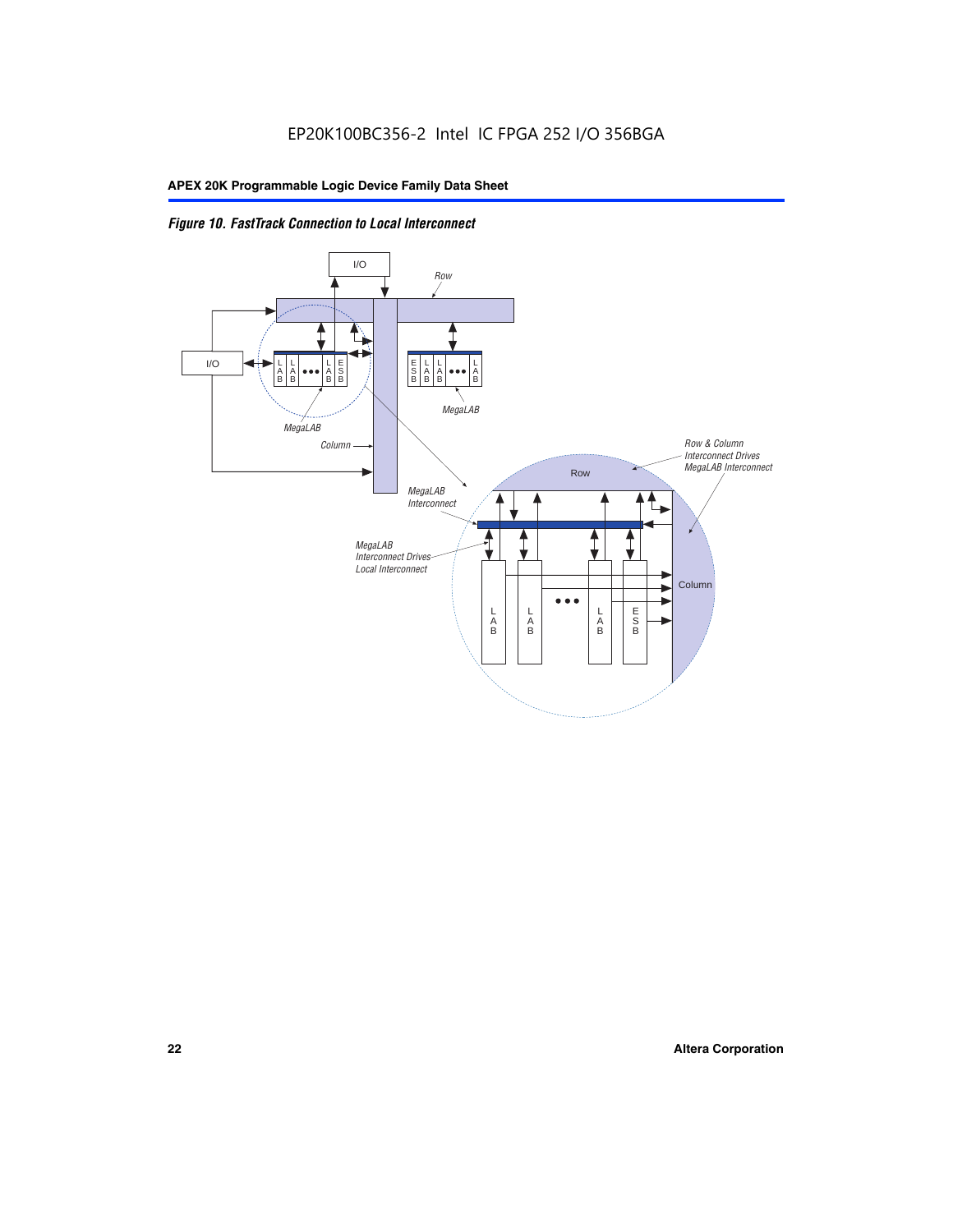Figure 11 shows the intersection of a row and column interconnect, and how these forms of interconnects and LEs drive each other.



*Figure 11. Driving the FastTrack Interconnect*

APEX 20KE devices include an enhanced interconnect structure for faster routing of input signals with high fan-out. Column I/O pins can drive the FastRow<sup>™</sup> interconnect, which routes signals directly into the local interconnect without having to drive through the MegaLAB interconnect. FastRow lines traverse two MegaLAB structures. Also, these pins can drive the local interconnect directly for fast setup times. On EP20K300E and larger devices, the FastRow interconnect drives the two MegaLABs in the top left corner, the two MegaLABs in the top right corner, the two MegaLABS in the bottom left corner, and the two MegaLABs in the bottom right corner. On EP20K200E and smaller devices, FastRow interconnect drives the two MegaLABs on the top and the two MegaLABs on the bottom of the device. On all devices, the FastRow interconnect drives all local interconnect in the appropriate MegaLABs except the local interconnect on the side of the MegaLAB opposite the ESB. Pins using the FastRow interconnect achieve a faster set-up time, as the signal does not need to use a MegaLAB interconnect line to reach the destination LE. Figure 12 shows the FastRow interconnect.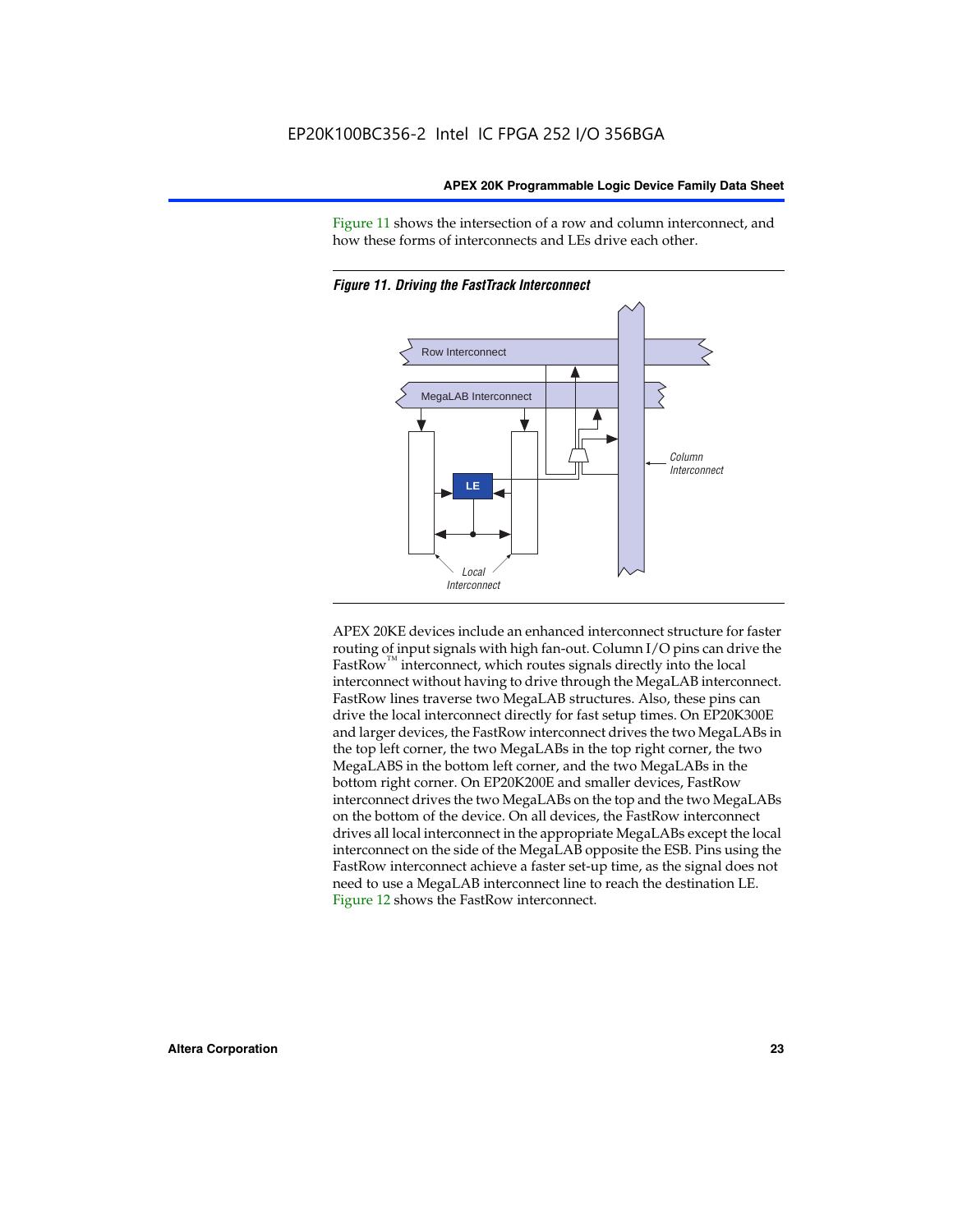

Table 9 summarizes how various elements of the APEX 20K architecture drive each other.

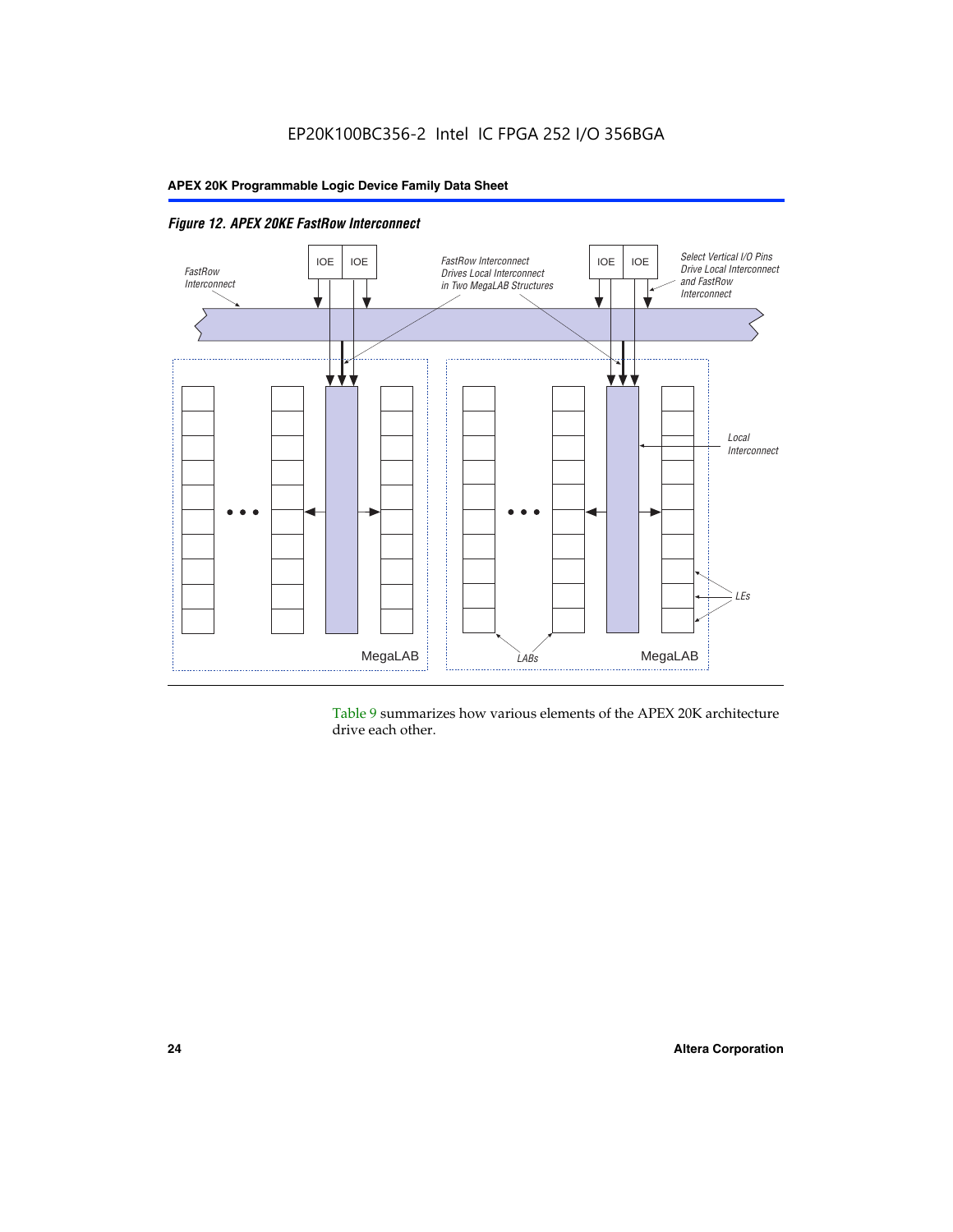| <b>Table 9. APEX 20K Routing Scheme</b> |                  |                      |              |              |                              |                                |                                                |                                            |                                |
|-----------------------------------------|------------------|----------------------|--------------|--------------|------------------------------|--------------------------------|------------------------------------------------|--------------------------------------------|--------------------------------|
| <b>Source</b>                           |                  |                      |              |              |                              | <b>Destination</b>             |                                                |                                            |                                |
|                                         | Row<br>$1/0$ Pin | Column<br>$I/O P$ in | LE           | <b>ESB</b>   | Local<br><b>Interconnect</b> | <b>MegaLAB</b><br>Interconnect | Row<br><b>FastTrack</b><br><b>Interconnect</b> | Column<br><b>FastTrack</b><br>Interconnect | <b>FastRow</b><br>Interconnect |
| Row I/O Pin                             |                  |                      |              |              | $\checkmark$                 | $\checkmark$                   | $\checkmark$                                   | $\checkmark$                               |                                |
| Column I/O<br>Pin                       |                  |                      |              |              |                              |                                |                                                | $\checkmark$                               | $\checkmark$<br>(1)            |
| LE                                      |                  |                      |              |              | $\checkmark$                 | $\checkmark$                   | $\checkmark$                                   | $\checkmark$                               |                                |
| <b>ESB</b>                              |                  |                      |              |              | $\checkmark$                 | $\checkmark$                   | $\checkmark$                                   | $\checkmark$                               |                                |
| Local<br>Interconnect                   | $\checkmark$     | $\checkmark$         | $\checkmark$ | $\checkmark$ |                              |                                |                                                |                                            |                                |
| MegaLAB<br>Interconnect                 |                  |                      |              |              | $\checkmark$                 |                                |                                                |                                            |                                |
| Row<br>FastTrack<br>Interconnect        |                  |                      |              |              |                              | $\checkmark$                   |                                                | $\checkmark$                               |                                |
| Column<br>FastTrack<br>Interconnect     |                  |                      |              |              |                              | $\checkmark$                   | $\checkmark$                                   |                                            |                                |
| FastRow<br>Interconnect                 |                  |                      |              |              | $\checkmark$<br>(1)          |                                |                                                |                                            |                                |

#### *Note to Table 9:*

(1) This connection is supported in APEX 20KE devices only.

# **Product-Term Logic**

The product-term portion of the MultiCore architecture is implemented with the ESB. The ESB can be configured to act as a block of macrocells on an ESB-by-ESB basis. Each ESB is fed by 32 inputs from the adjacent local interconnect; therefore, it can be driven by the MegaLAB interconnect or the adjacent LAB. Also, nine ESB macrocells feed back into the ESB through the local interconnect for higher performance. Dedicated clock pins, global signals, and additional inputs from the local interconnect drive the ESB control signals.

In product-term mode, each ESB contains 16 macrocells. Each macrocell consists of two product terms and a programmable register. Figure 13 shows the ESB in product-term mode.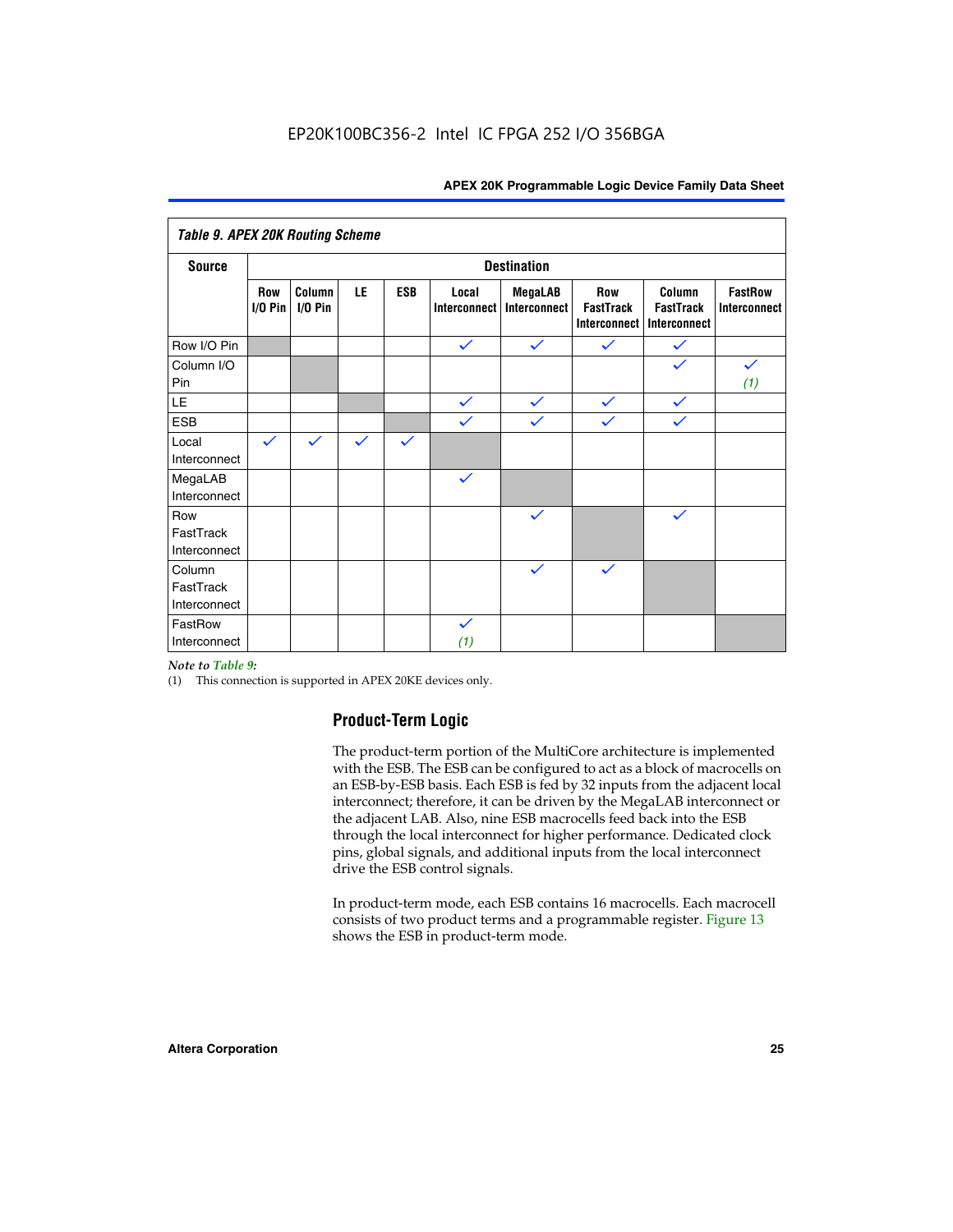#### *Figure 13. Product-Term Logic in ESB*



(1) APEX 20KE devices have four dedicated clocks.

# *Macrocells*

APEX 20K macrocells can be configured individually for either sequential or combinatorial logic operation. The macrocell consists of three functional blocks: the logic array, the product-term select matrix, and the programmable register.

Combinatorial logic is implemented in the product terms. The productterm select matrix allocates these product terms for use as either primary logic inputs (to the OR and XOR gates) to implement combinatorial functions, or as parallel expanders to be used to increase the logic available to another macrocell. One product term can be inverted; the Quartus II software uses this feature to perform DeMorgan's inversion for more efficient implementation of wide OR functions. The Quartus II software Compiler can use a NOT-gate push-back technique to emulate an asynchronous preset. Figure 14 shows the APEX 20K macrocell.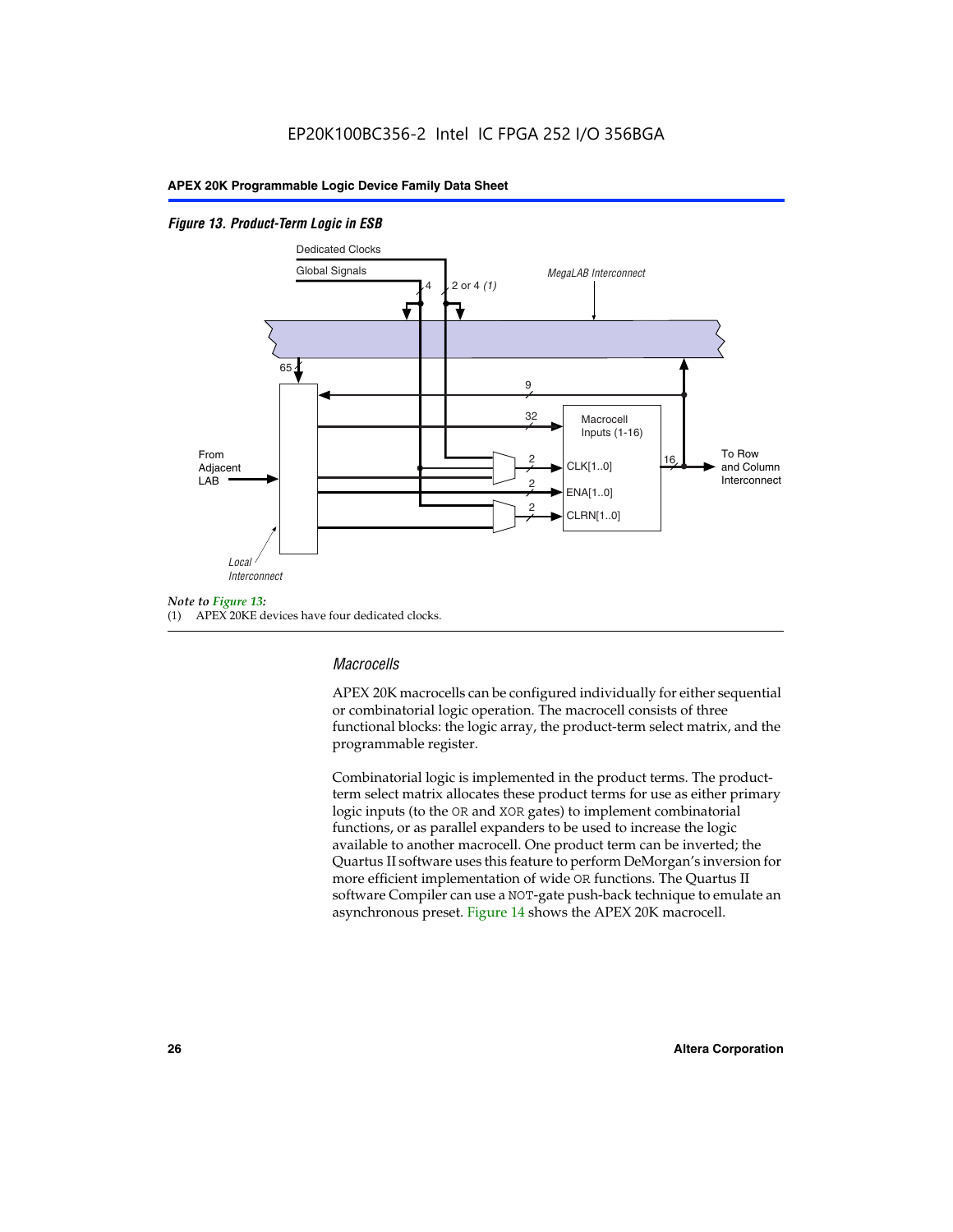

#### *Figure 14. APEX 20K Macrocell*

For registered functions, each macrocell register can be programmed individually to implement D, T, JK, or SR operation with programmable clock control. The register can be bypassed for combinatorial operation. During design entry, the designer specifies the desired register type; the Quartus II software then selects the most efficient register operation for each registered function to optimize resource utilization. The Quartus II software or other synthesis tools can also select the most efficient register operation automatically when synthesizing HDL designs.

Each programmable register can be clocked by one of two ESB-wide clocks. The ESB-wide clocks can be generated from device dedicated clock pins, global signals, or local interconnect. Each clock also has an associated clock enable, generated from the local interconnect. The clock and clock enable signals are related for a particular ESB; any macrocell using a clock also uses the associated clock enable.

If both the rising and falling edges of a clock are used in an ESB, both ESB-wide clock signals are used.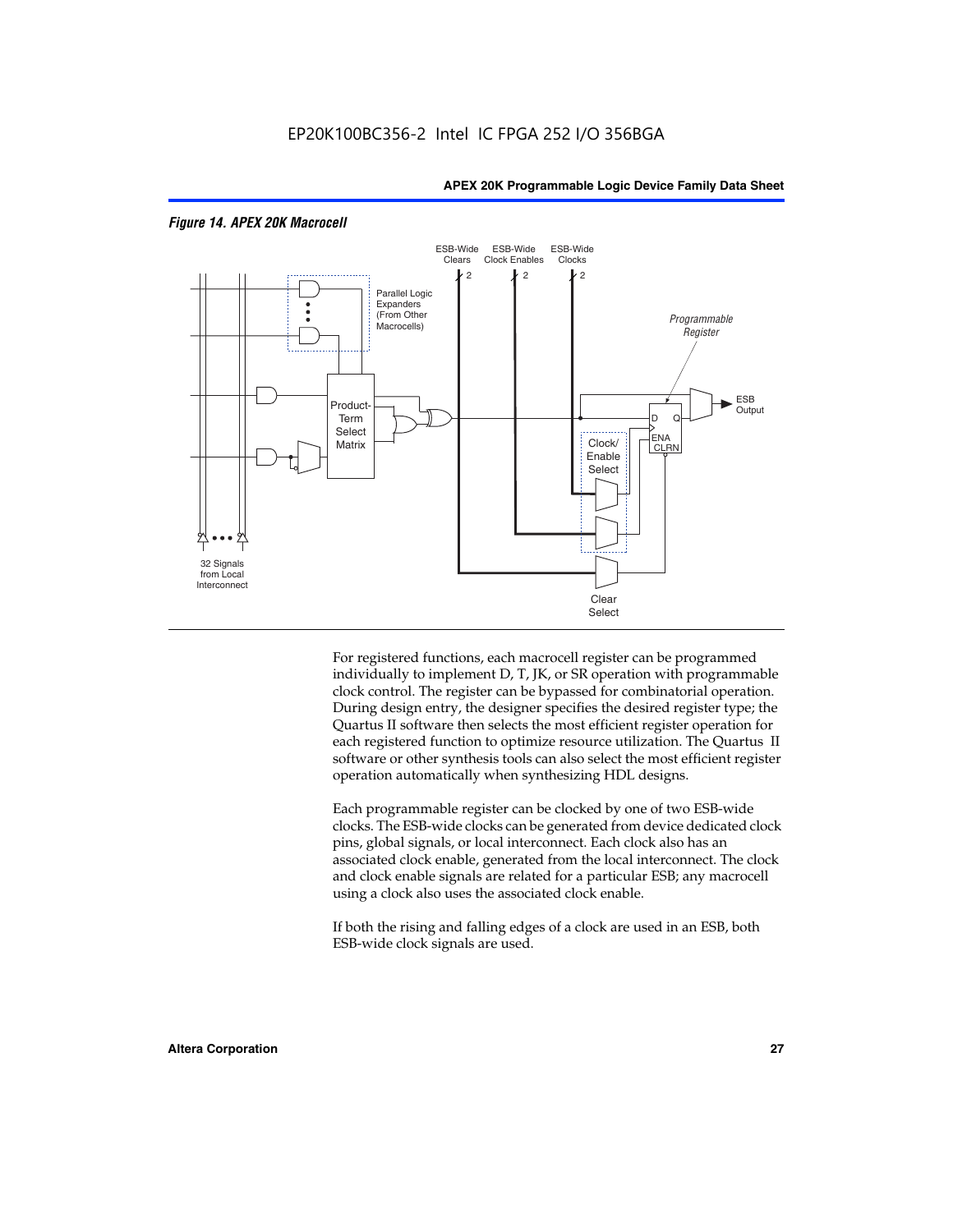The programmable register also supports an asynchronous clear function. Within the ESB, two asynchronous clears are generated from global signals and the local interconnect. Each macrocell can either choose between the two asynchronous clear signals or choose to not be cleared. Either of the two clear signals can be inverted within the ESB. Figure 15 shows the ESB control logic when implementing product-terms.





(1) APEX 20KE devices have four dedicated clocks.

# *Parallel Expanders*

Parallel expanders are unused product terms that can be allocated to a neighboring macrocell to implement fast, complex logic functions. Parallel expanders allow up to 32 product terms to feed the macrocell OR logic directly, with two product terms provided by the macrocell and 30 parallel expanders provided by the neighboring macrocells in the ESB.

The Quartus II software Compiler can allocate up to 15 sets of up to two parallel expanders per set to the macrocells automatically. Each set of two parallel expanders incurs a small, incremental timing delay. Figure 16 shows the APEX 20K parallel expanders.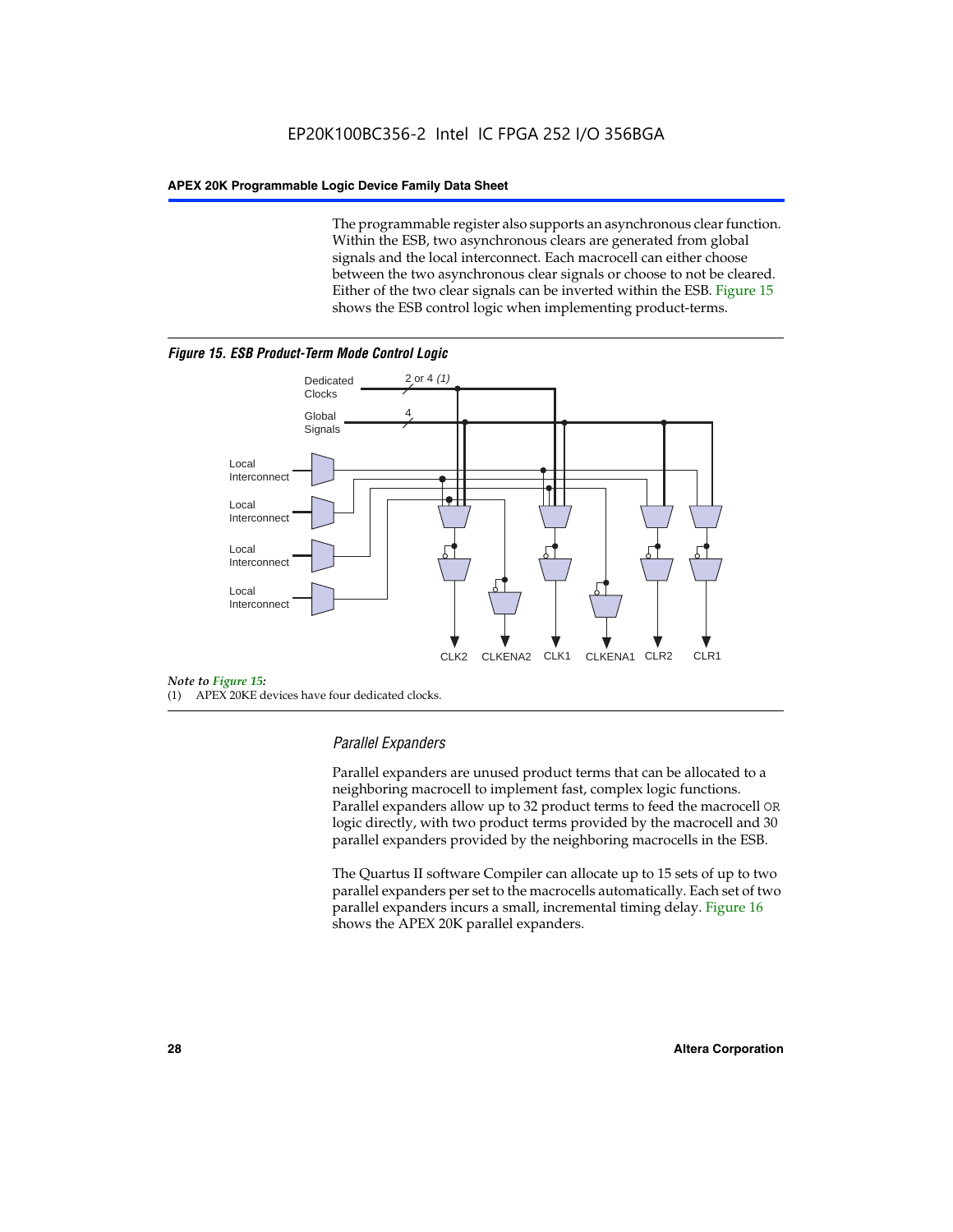



# **Embedded System Block**

The ESB can implement various types of memory blocks, including dual-port RAM, ROM, FIFO, and CAM blocks. The ESB includes input and output registers; the input registers synchronize writes, and the output registers can pipeline designs to improve system performance. The ESB offers a dual-port mode, which supports simultaneous reads and writes at two different clock frequencies. Figure 17 shows the ESB block diagram.



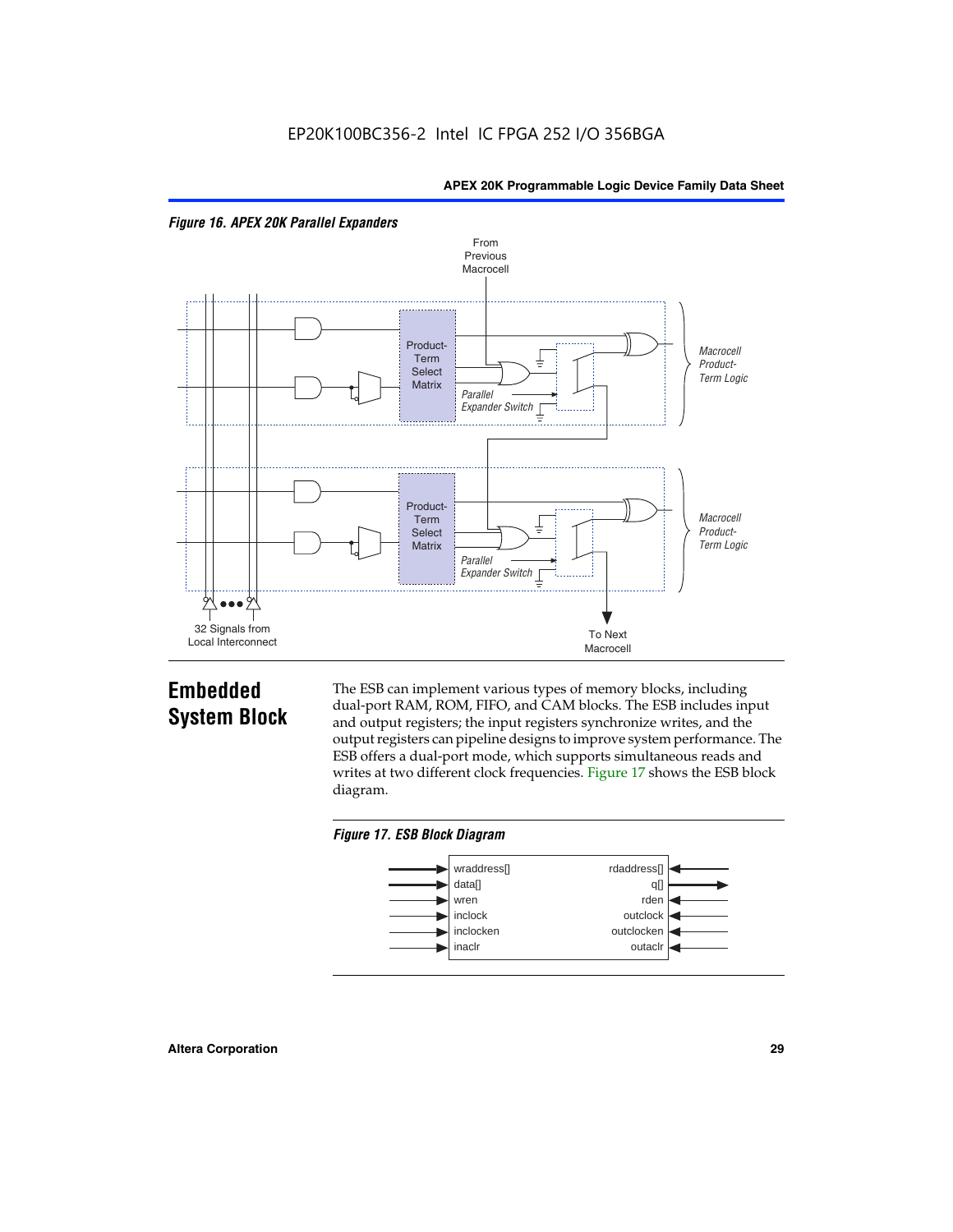ESBs can implement synchronous RAM, which is easier to use than asynchronous RAM. A circuit using asynchronous RAM must generate the RAM write enable (WE) signal, while ensuring that its data and address signals meet setup and hold time specifications relative to the WE signal. In contrast, the ESB's synchronous RAM generates its own WE signal and is self-timed with respect to the global clock. Circuits using the ESB's selftimed RAM must only meet the setup and hold time specifications of the global clock.

ESB inputs are driven by the adjacent local interconnect, which in turn can be driven by the MegaLAB or FastTrack Interconnect. Because the ESB can be driven by the local interconnect, an adjacent LE can drive it directly for fast memory access. ESB outputs drive the MegaLAB and FastTrack Interconnect. In addition, ten ESB outputs, nine of which are unique output lines, drive the local interconnect for fast connection to adjacent LEs or for fast feedback product-term logic.

When implementing memory, each ESB can be configured in any of the following sizes:  $128 \times 16$ ,  $256 \times 8$ ,  $512 \times 4$ ,  $1,024 \times 2$ , or  $2,048 \times 1$ . By combining multiple ESBs, the Quartus II software implements larger memory blocks automatically. For example, two  $128 \times 16$  RAM blocks can be combined to form a  $128 \times 32$  RAM block, and two  $512 \times 4$  RAM blocks can be combined to form a  $512 \times 8$  RAM block. Memory performance does not degrade for memory blocks up to 2,048 words deep. Each ESB can implement a 2,048-word-deep memory; the ESBs are used in parallel, eliminating the need for any external control logic and its associated delays.

To create a high-speed memory block that is more than 2,048 words deep, ESBs drive tri-state lines. Each tri-state line connects all ESBs in a column of MegaLAB structures, and drives the MegaLAB interconnect and row and column FastTrack Interconnect throughout the column. Each ESB incorporates a programmable decoder to activate the tri-state driver appropriately. For instance, to implement 8,192-word-deep memory, four ESBs are used. Eleven address lines drive the ESB memory, and two more drive the tri-state decoder. Depending on which 2,048-word memory page is selected, the appropriate ESB driver is turned on, driving the output to the tri-state line. The Quartus II software automatically combines ESBs with tri-state lines to form deeper memory blocks. The internal tri-state control logic is designed to avoid internal contention and floating lines. See Figure 18.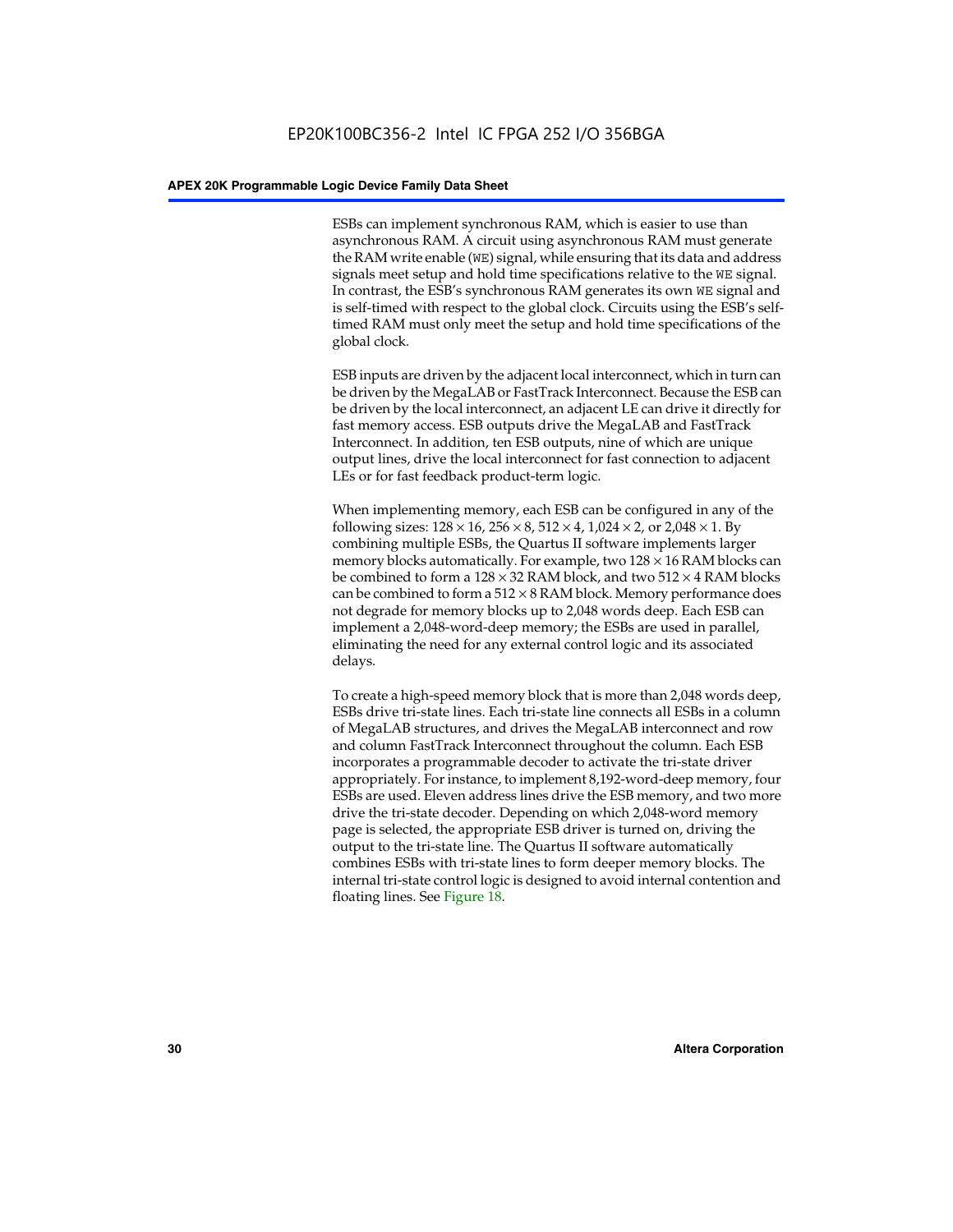

*Figure 18. Deep Memory Block Implemented with Multiple ESBs*

The ESB implements two forms of dual-port memory: read/write clock mode and input/output clock mode. The ESB can also be used for bidirectional, dual-port memory applications in which two ports read or write simultaneously. To implement this type of dual-port memory, two or four ESBs are used to support two simultaneous reads or writes. This functionality is shown in Figure 19.

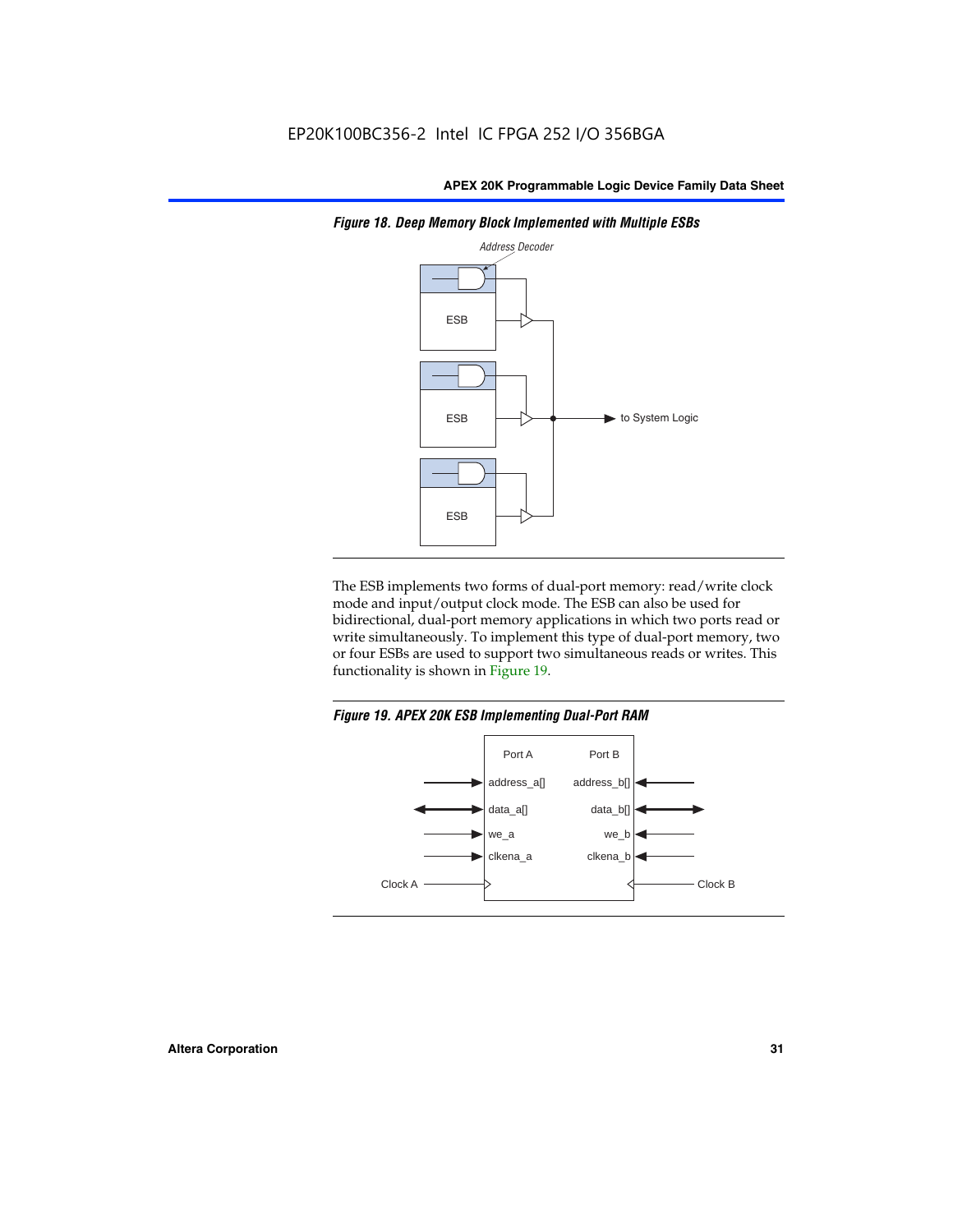# **Read/Write Clock Mode**

The read/write clock mode contains two clocks. One clock controls all registers associated with writing: data input, WE, and write address. The other clock controls all registers associated with reading: read enable (RE), read address, and data output. The ESB also supports clock enable and asynchronous clear signals; these signals also control the read and write registers independently. Read/write clock mode is commonly used for applications where reads and writes occur at different system frequencies. Figure 20 shows the ESB in read/write clock mode.



# *Notes to Figure 20:*

- (1) All registers can be cleared asynchronously by ESB local interconnect signals, global signals, or the chip-wide reset.
- (2) APEX 20KE devices have four dedicated clocks.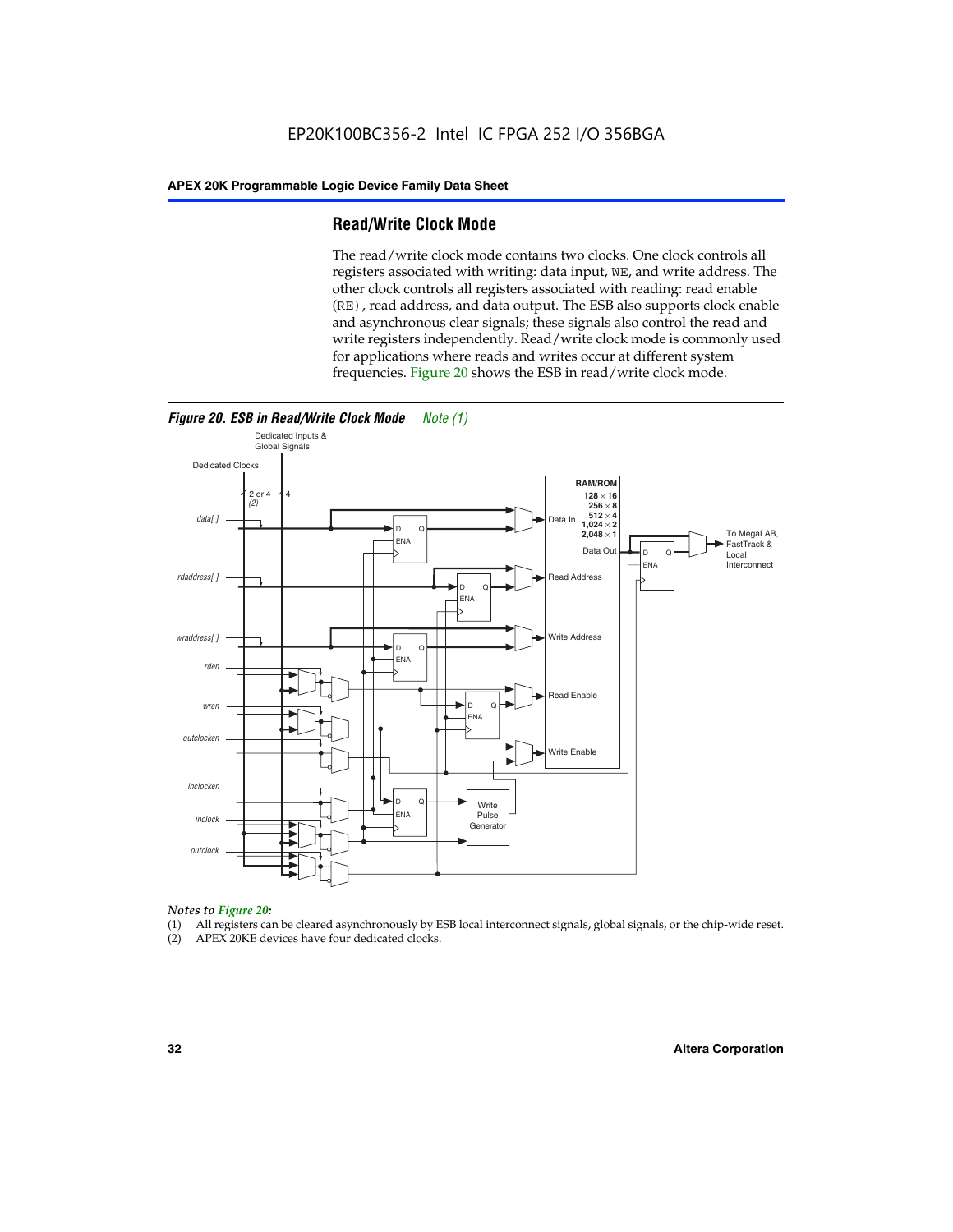# **Input/Output Clock Mode**

The input/output clock mode contains two clocks. One clock controls all registers for inputs into the ESB: data input, WE, RE, read address, and write address. The other clock controls the ESB data output registers. The ESB also supports clock enable and asynchronous clear signals; these signals also control the reading and writing of registers independently. Input/output clock mode is commonly used for applications where the reads and writes occur at the same system frequency, but require different clock enable signals for the input and output registers. Figure 21 shows the ESB in input/output clock mode.



*Figure 21. ESB in Input/Output Clock Mode Note (1)*

#### *Notes to Figure 21:*

(1) All registers can be cleared asynchronously by ESB local interconnect signals, global signals, or the chip-wide reset.

(2) APEX 20KE devices have four dedicated clocks.

# **Single-Port Mode**

The APEX 20K ESB also supports a single-port mode, which is used when simultaneous reads and writes are not required. See Figure 22.

#### **Altera Corporation 33**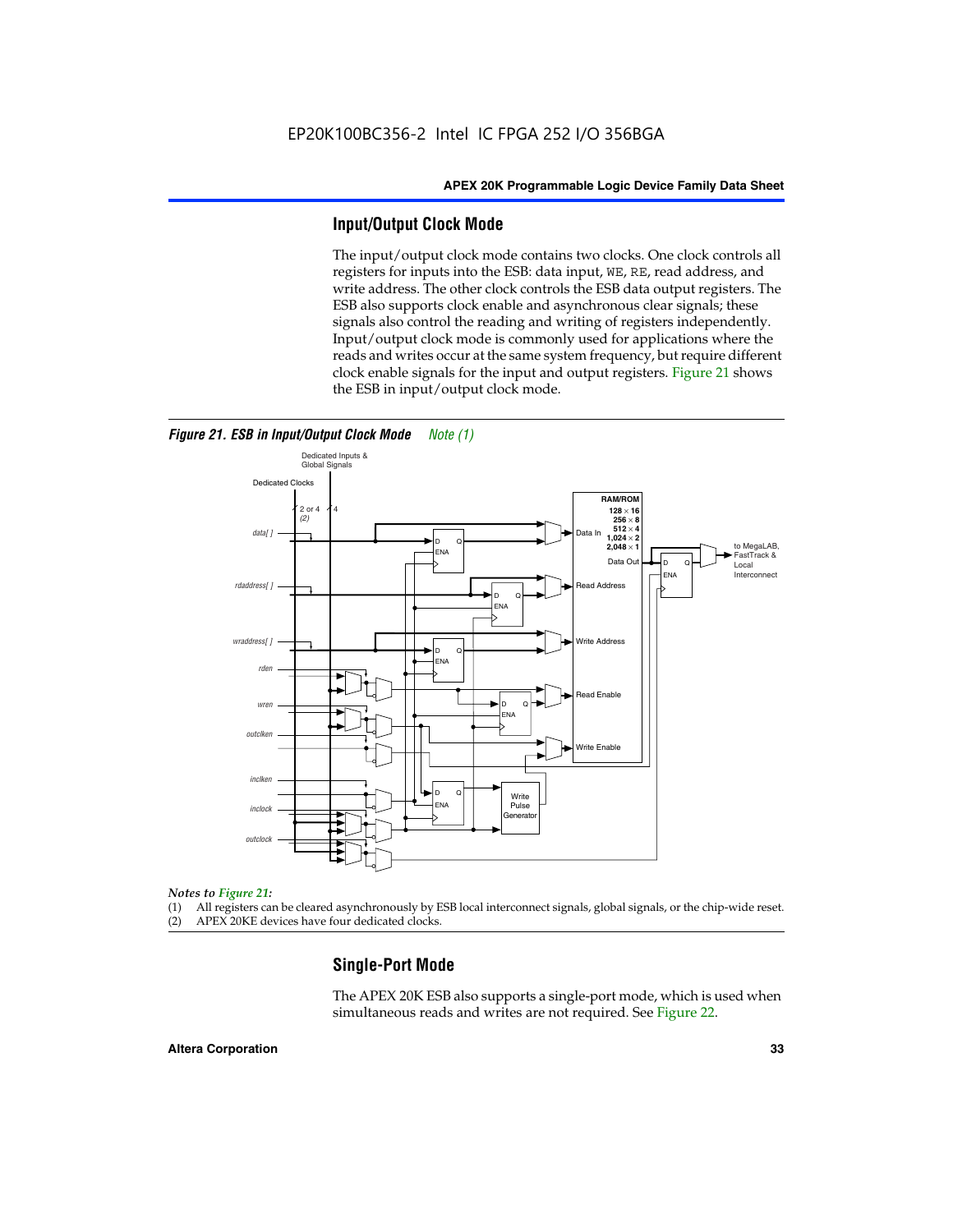#### *Figure 22. ESB in Single-Port Mode Note (1)*



#### *Notes to Figure 22:*

(1) All registers can be asynchronously cleared by ESB local interconnect signals, global signals, or the chip-wide reset.

(2) APEX 20KE devices have four dedicated clocks.

# **Content-Addressable Memory**

In APEX 20KE devices, the ESB can implement CAM. CAM can be thought of as the inverse of RAM. When read, RAM outputs the data for a given address. Conversely, CAM outputs an address for a given data word. For example, if the data FA12 is stored in address 14, the CAM outputs 14 when FA12 is driven into it.

CAM is used for high-speed search operations. When searching for data within a RAM block, the search is performed serially. Thus, finding a particular data word can take many cycles. CAM searches all addresses in parallel and outputs the address storing a particular word. When a match is found, a match flag is set high. Figure 23 shows the CAM block diagram.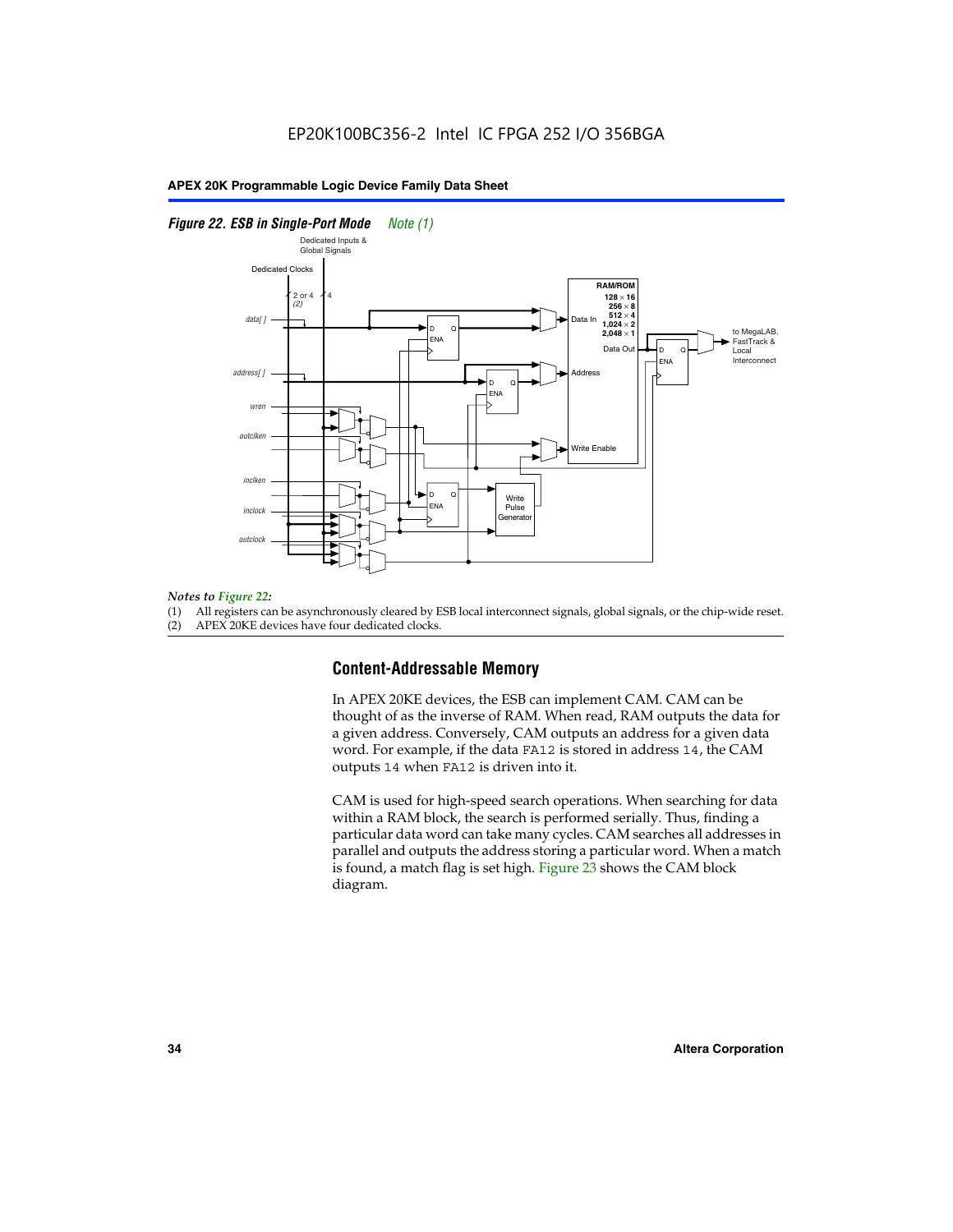

#### *Figure 23. APEX 20KE CAM Block Diagram*

CAM can be used in any application requiring high-speed searches, such as networking, communications, data compression, and cache management.

The APEX 20KE on-chip CAM provides faster system performance than traditional discrete CAM. Integrating CAM and logic into the APEX 20KE device eliminates off-chip and on-chip delays, improving system performance.

When in CAM mode, the ESB implements 32-word, 32-bit CAM. Wider or deeper CAM can be implemented by combining multiple CAMs with some ancillary logic implemented in LEs. The Quartus II software combines ESBs and LEs automatically to create larger CAMs.

CAM supports writing "don't care" bits into words of the memory. The "don't-care" bit can be used as a mask for CAM comparisons; any bit set to "don't-care" has no effect on matches.

The output of the CAM can be encoded or unencoded. When encoded, the ESB outputs an encoded address of the data's location. For instance, if the data is located in address 12, the ESB output is 12. When unencoded, the ESB uses its 16 outputs to show the location of the data over two clock cycles. In this case, if the data is located in address 12, the 12th output line goes high. When using unencoded outputs, two clock cycles are required to read the output because a 16-bit output bus is used to show the status of 32 words.

The encoded output is better suited for designs that ensure duplicate data is not written into the CAM. If duplicate data is written into two locations, the CAM's output will be incorrect. If the CAM may contain duplicate data, the unencoded output is a better solution; CAM with unencoded outputs can distinguish multiple data locations.

CAM can be pre-loaded with data during configuration, or it can be written during system operation. In most cases, two clock cycles are required to write each word into CAM. When "don't-care" bits are used, a third clock cycle is required.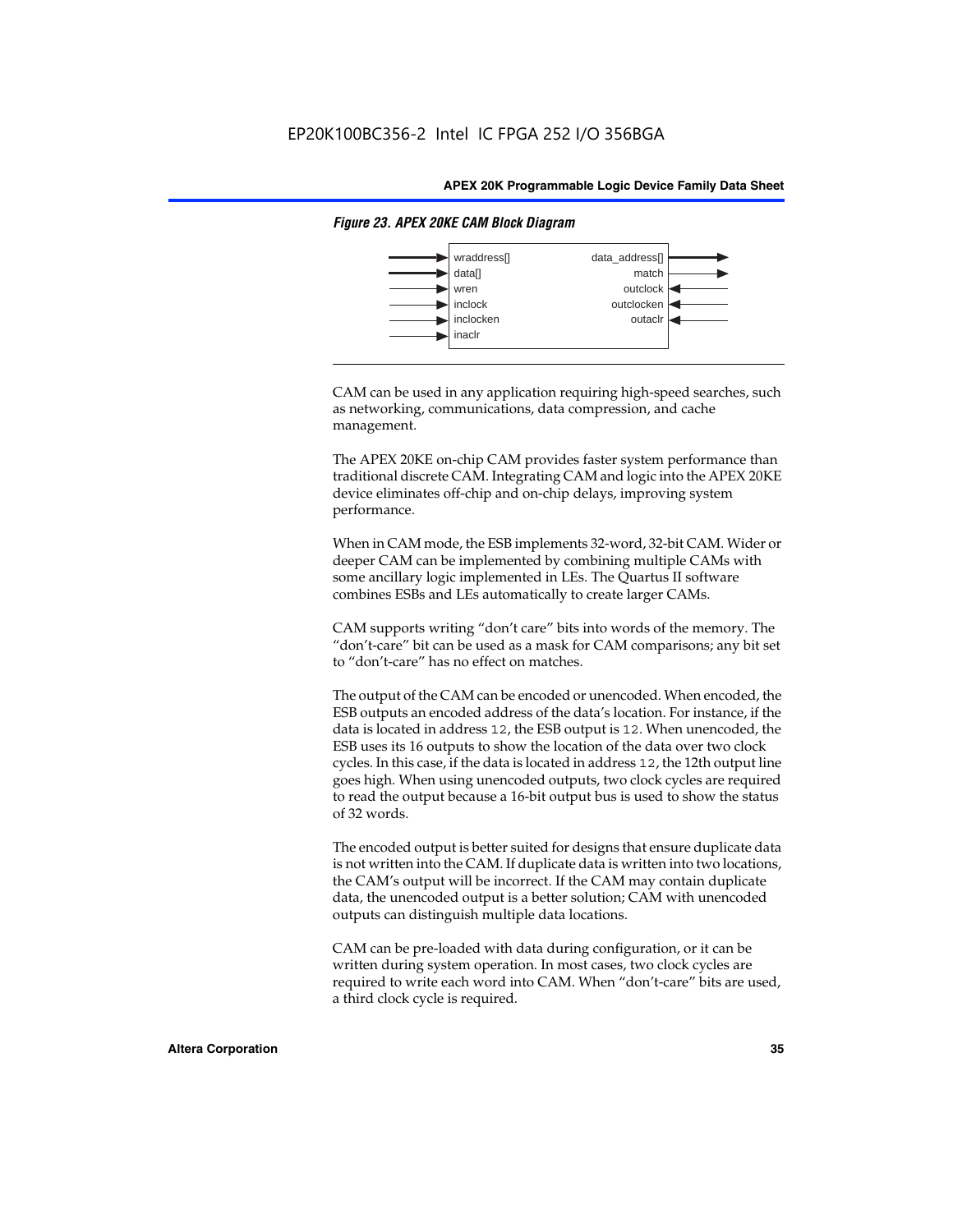

For more information on APEX 20KE devices and CAM, see *Application Note 119 (Implementing High-Speed Search Applications with APEX CAM).*

# **Driving Signals to the ESB**

ESBs provide flexible options for driving control signals. Different clocks can be used for the ESB inputs and outputs. Registers can be inserted independently on the data input, data output, read address, write address, WE, and RE signals. The global signals and the local interconnect can drive the WE and RE signals. The global signals, dedicated clock pins, and local interconnect can drive the ESB clock signals. Because the LEs drive the local interconnect, the LEs can control the WE and RE signals and the ESB clock, clock enable, and asynchronous clear signals. Figure 24 shows the ESB control signal generation logic.





#### *Note to Figure 24:*

(1) APEX 20KE devices have four dedicated clocks.

An ESB is fed by the local interconnect, which is driven by adjacent LEs (for high-speed connection to the ESB) or the MegaLAB interconnect. The ESB can drive the local, MegaLAB, or FastTrack Interconnect routing structure to drive LEs and IOEs in the same MegaLAB structure or anywhere in the device.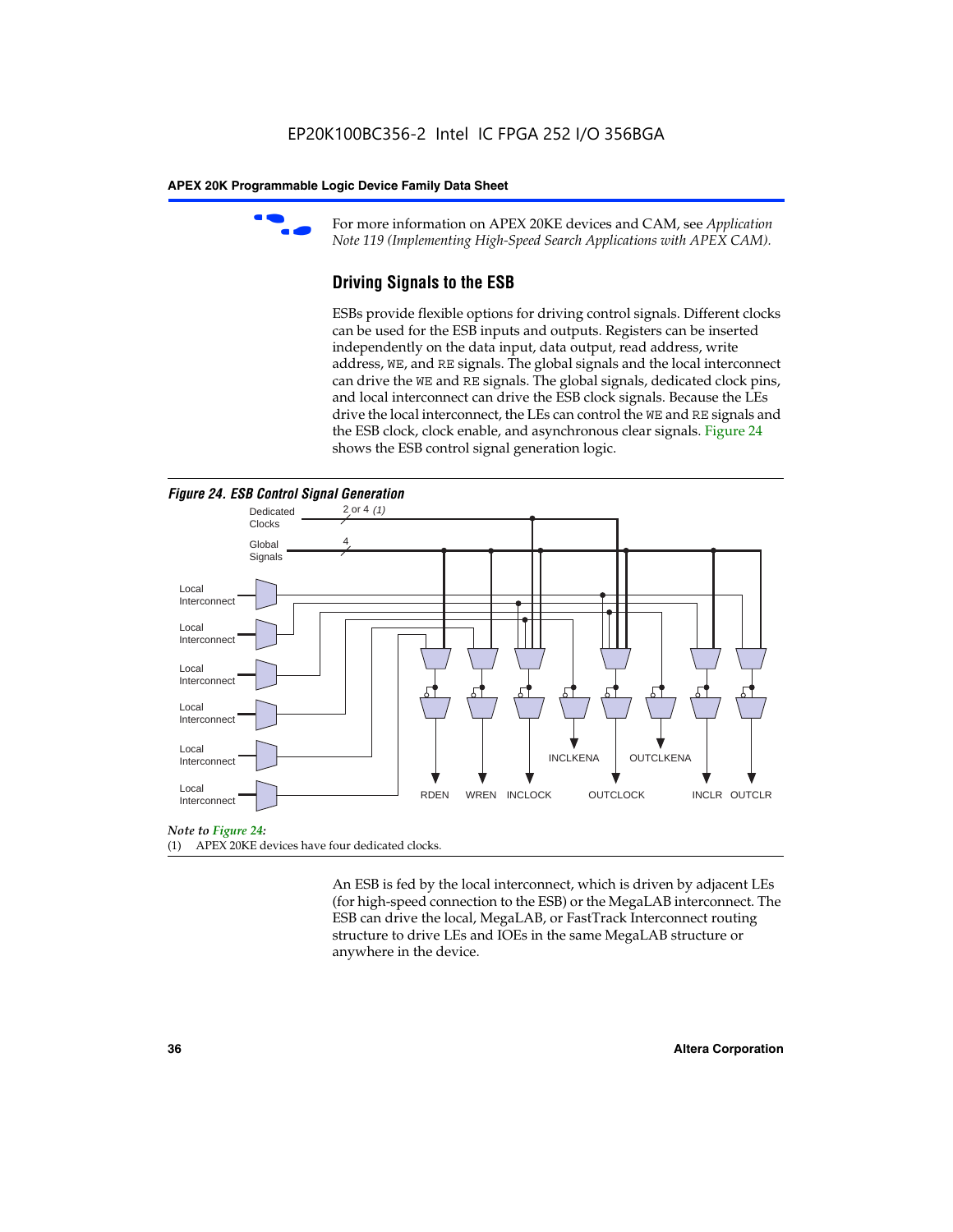# **Implementing Logic in ROM**

In addition to implementing logic with product terms, the ESB can implement logic functions when it is programmed with a read-only pattern during configuration, creating a large LUT. With LUTs, combinatorial functions are implemented by looking up the results, rather than by computing them. This implementation of combinatorial functions can be faster than using algorithms implemented in general logic, a performance advantage that is further enhanced by the fast access times of ESBs. The large capacity of ESBs enables designers to implement complex functions in one logic level without the routing delays associated with linked LEs or distributed RAM blocks. Parameterized functions such as LPM functions can take advantage of the ESB automatically. Further, the Quartus II software can implement portions of a design with ESBs where appropriate.

# **Programmable Speed/Power Control**

APEX 20K ESBs offer a high-speed mode that supports very fast operation on an ESB-by-ESB basis. When high speed is not required, this feature can be turned off to reduce the ESB's power dissipation by up to 50%. ESBs that run at low power incur a nominal timing delay adder. This Turbo  $Bit^{TM}$  option is available for ESBs that implement product-term logic or memory functions. An ESB that is not used will be powered down so that it does not consume DC current.

Designers can program each ESB in the APEX 20K device for either high-speed or low-power operation. As a result, speed-critical paths in the design can run at high speed, while the remaining paths operate at reduced power.

**I/O Structure** The APEX 20K IOE contains a bidirectional I/O buffer and a register that can be used either as an input register for external data requiring fast setup times, or as an output register for data requiring fast clock-to-output performance. IOEs can be used as input, output, or bidirectional pins. For fast bidirectional I/O timing, LE registers using local routing can improve setup times and OE timing. The Quartus II software Compiler uses the programmable inversion option to invert signals from the row and column interconnect automatically where appropriate. Because the APEX 20K IOE offers one output enable per pin, the Quartus II software Compiler can emulate open-drain operation efficiently.

> The APEX 20K IOE includes programmable delays that can be activated to ensure zero hold times, minimum clock-to-output times, input IOE register-to-core register transfers, or core-to-output IOE register transfers. A path in which a pin directly drives a register may require the delay to ensure zero hold time, whereas a path in which a pin drives a register through combinatorial logic may not require the delay.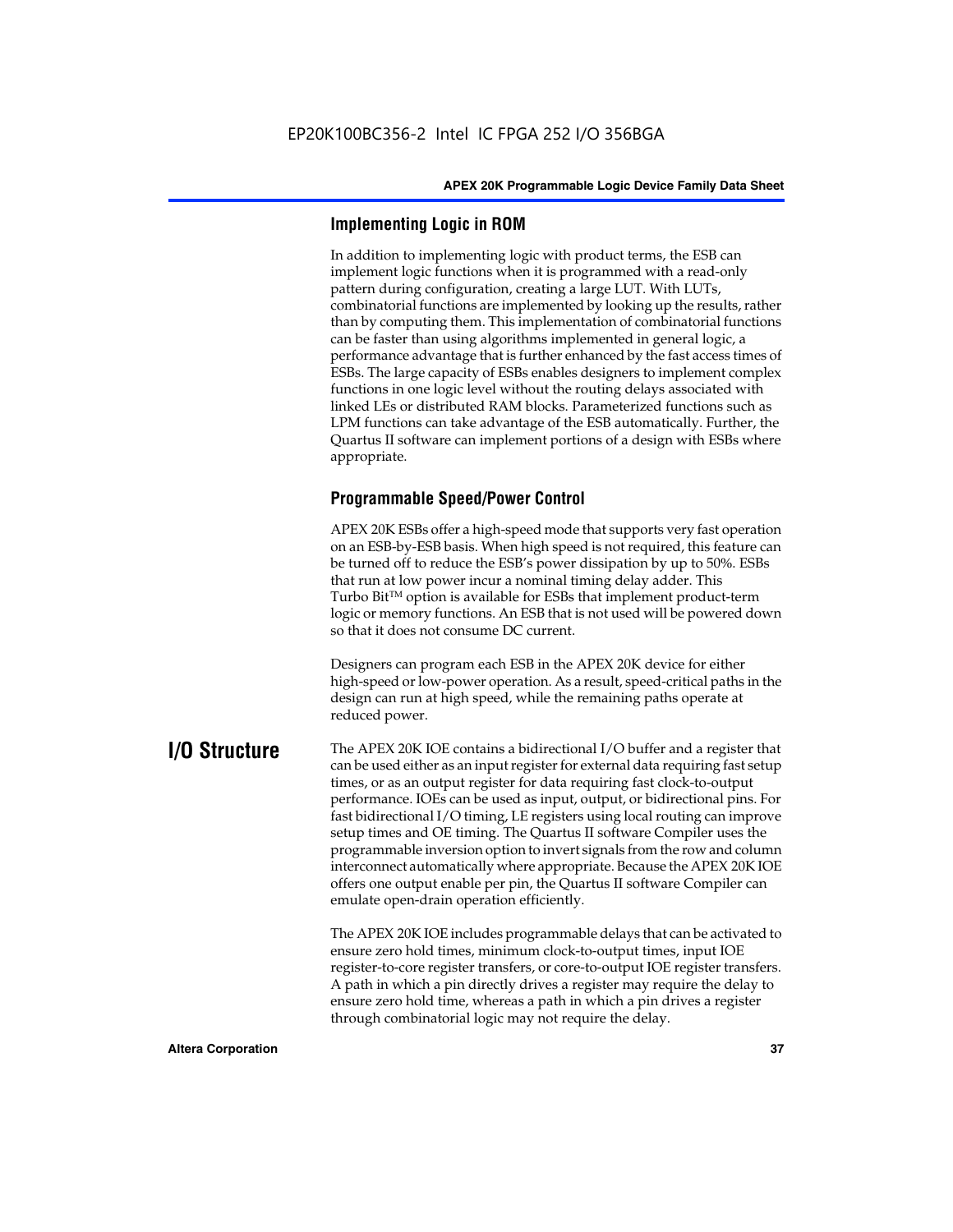Table 10 describes the APEX 20K programmable delays and their logic options in the Quartus II software.

| Table 10. APEX 20K Programmable Delay Chains |                                         |  |  |  |
|----------------------------------------------|-----------------------------------------|--|--|--|
| <b>Programmable Delays</b>                   | <b>Quartus II Logic Option</b>          |  |  |  |
| Input pin to core delay                      | Decrease input delay to internal cells  |  |  |  |
| Input pin to input register delay            | Decrease input delay to input register  |  |  |  |
| Core to output register delay                | Decrease input delay to output register |  |  |  |
| Output register $t_{\rm CO}$ delay           | Increase delay to output pin            |  |  |  |

The Quartus II software compiler can program these delays automatically to minimize setup time while providing a zero hold time. Figure 25 shows how fast bidirectional I/Os are implemented in APEX 20K devices.

The register in the APEX 20K IOE can be programmed to power-up high or low after configuration is complete. If it is programmed to power-up low, an asynchronous clear can control the register. If it is programmed to power-up high, the register cannot be asynchronously cleared or preset. This feature is useful for cases where the APEX 20K device controls an active-low input or another device; it prevents inadvertent activation of the input upon power-up.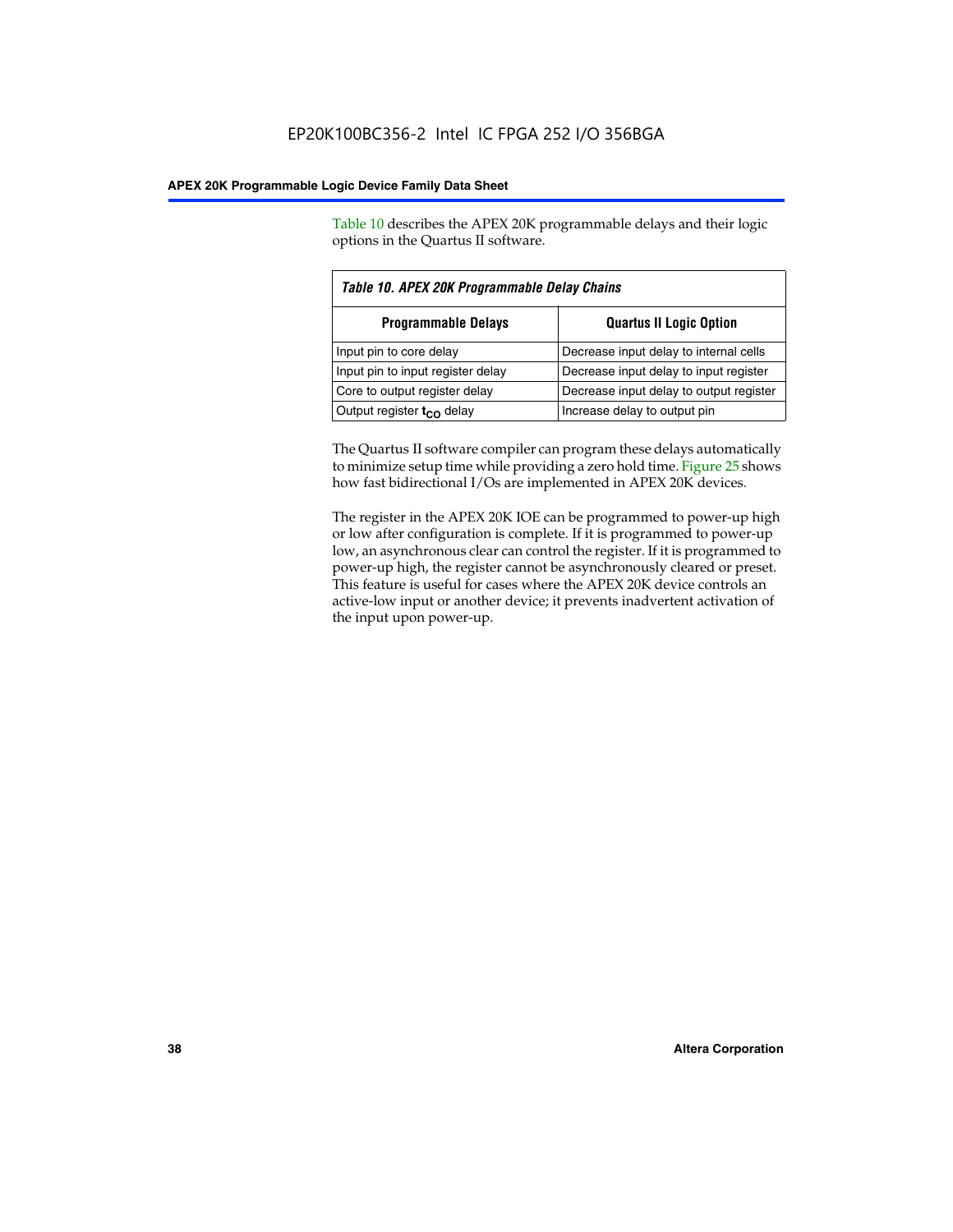

#### *Figure 25. APEX 20K Bidirectional I/O Registers Note (1)*



#### **Altera Corporation 39**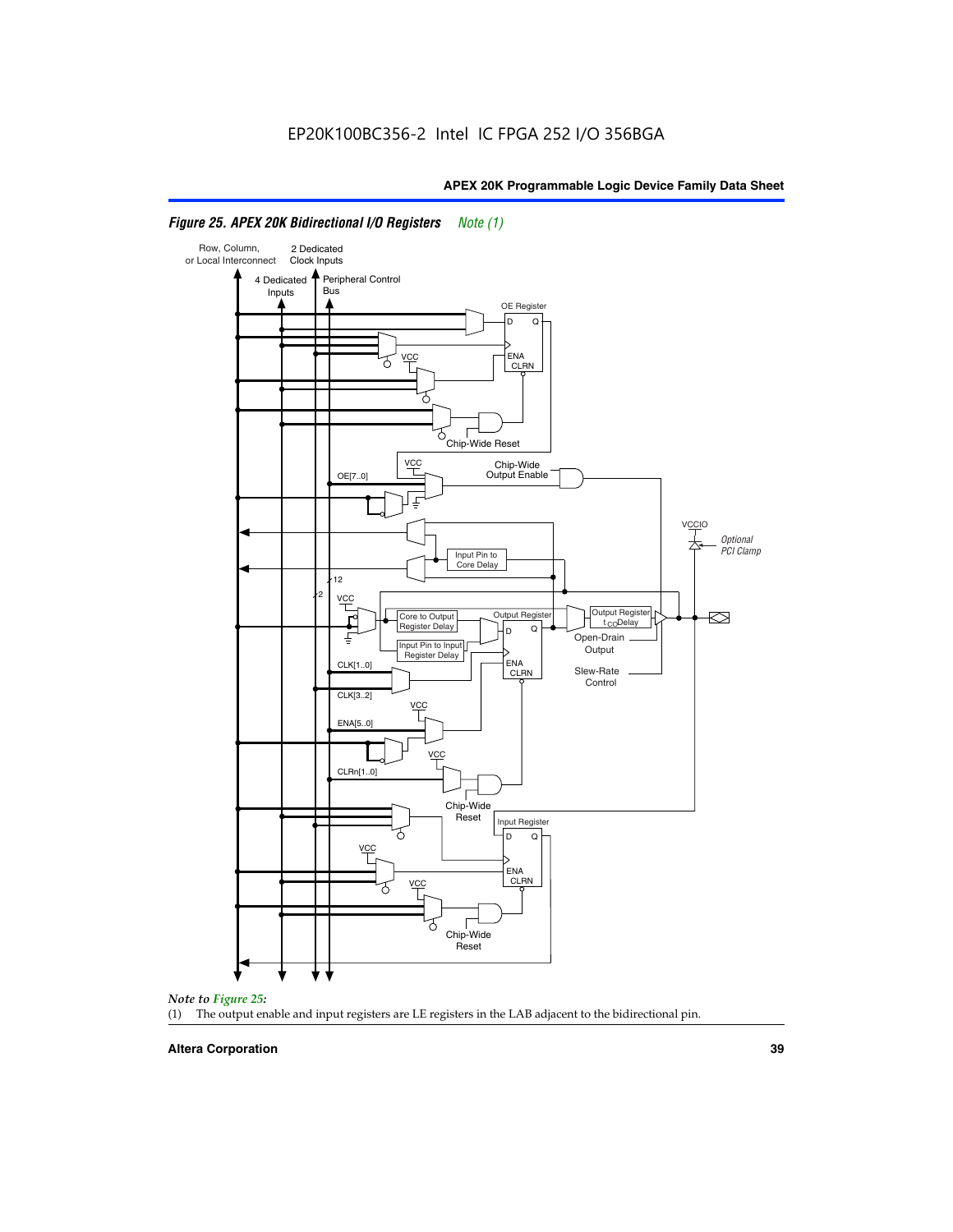APEX 20KE devices include an enhanced IOE, which drives the FastRow interconnect. The FastRow interconnect connects a column I/O pin directly to the LAB local interconnect within two MegaLAB structures. This feature provides fast setup times for pins that drive high fan-outs with complex logic, such as PCI designs. For fast bidirectional I/O timing, LE registers using local routing can improve setup times and OE timing. The APEX 20KE IOE also includes direct support for open-drain operation, giving faster clock-to-output for open-drain signals. Some programmable delays in the APEX 20KE IOE offer multiple levels of delay to fine-tune setup and hold time requirements. The Quartus II software compiler can set these delays automatically to minimize setup time while providing a zero hold time.

Table 11 describes the APEX 20KE programmable delays and their logic options in the Quartus II software.

| Table 11. APEX 20KE Programmable Delay Chains |                                         |  |  |  |
|-----------------------------------------------|-----------------------------------------|--|--|--|
| <b>Programmable Delays</b>                    | <b>Quartus II Logic Option</b>          |  |  |  |
| Input Pin to Core Delay                       | Decrease input delay to internal cells  |  |  |  |
| Input Pin to Input Register Delay             | Decrease input delay to input registers |  |  |  |
| Core to Output Register Delay                 | Decrease input delay to output register |  |  |  |
| Output Register t <sub>CO</sub> Delay         | Increase delay to output pin            |  |  |  |
| <b>Clock Enable Delay</b>                     | Increase clock enable delay             |  |  |  |

The register in the APEX 20KE IOE can be programmed to power-up high or low after configuration is complete. If it is programmed to power-up low, an asynchronous clear can control the register. If it is programmed to power-up high, an asynchronous preset can control the register. Figure 26 shows how fast bidirectional I/O pins are implemented in APEX 20KE devices. This feature is useful for cases where the APEX 20KE device controls an active-low input or another device; it prevents inadvertent activation of the input upon power-up.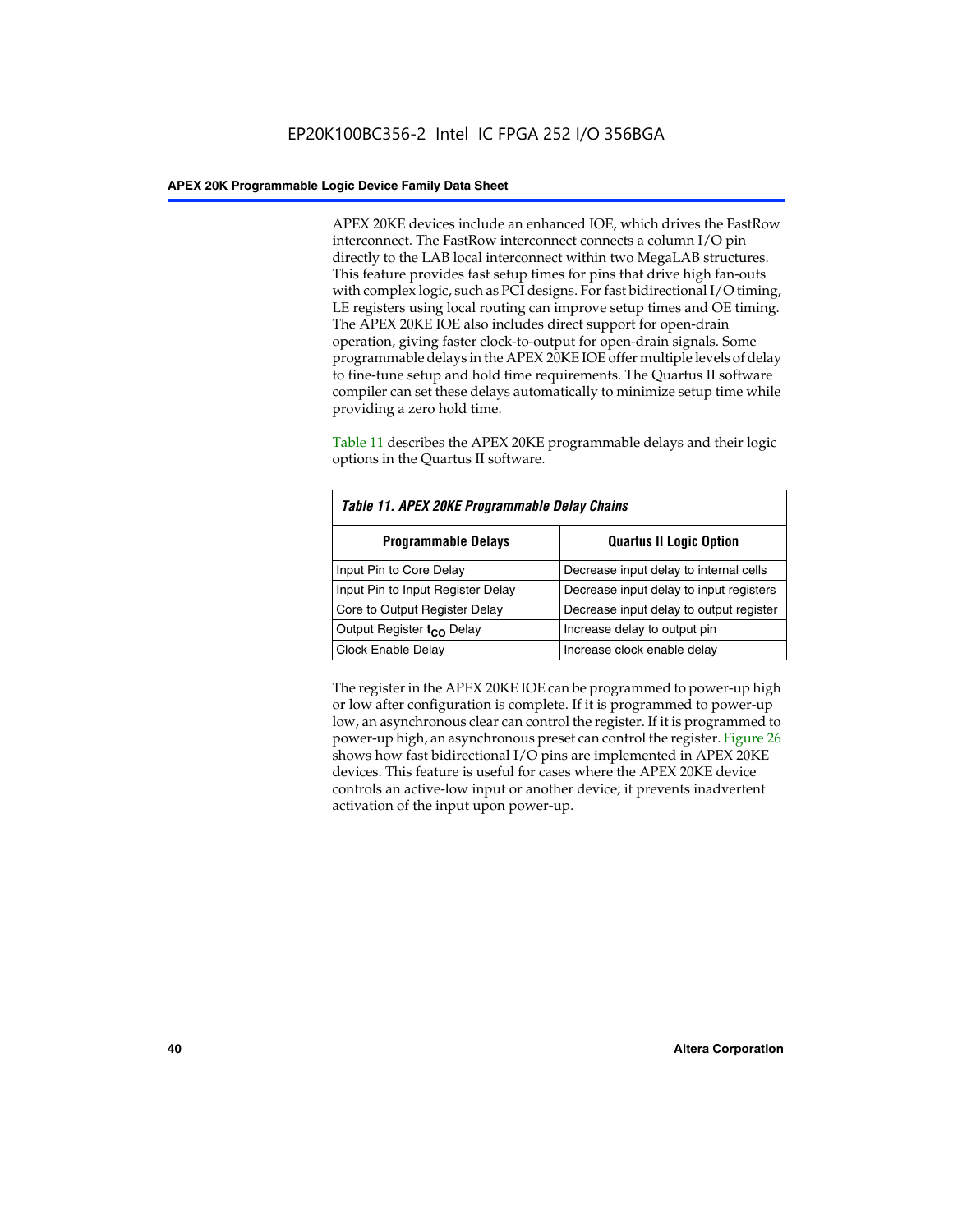#### Row, Column, FastRow, 4 Dedicated or Local Interconnect Clock Inputs Peripheral Control 4 Dedicated **Bus** Inputs OE Register D Q ENA VCC CLRN 7 Chip-Wide Reset YCC Chip-Wide Output Enable OE[7..0] VC Input Pin to **Optional** Core Delay (1) PCI Clamp Input Pin to Core Delay (1) 12 4 **VCC** Output Register **Output Registe**  $\approx$ Core to Output | Output Hegister | Durbut Tropieding | Contput Tropieding | Durbut Tropieding | Output Tropied<br>Register Delay | Durbut Tropieding | Contput Tropieding | Contput Tropieding | O t<sub>CO</sub>Delay  $D$  Q ŧ Open-Drain Input Pin to Input **Output** Register Delay ENA CLK[1..0] CLRN/ Slew-Rate PR<sub>N</sub> Control CLK[3..0] VCC ENA[5..0] Clock Enable Delay (1) VCC CLRn[1..0] Chip-Wide Input Pin to Core Delay (1) Reset Input Register D Q <u>vcc</u> .<br>ENA CLRN **VCC** Chip-Wide Reset

### *Figure 26. APEX 20KE Bidirectional I/O Registers Notes (1), (2)*

#### *Notes to Figure 26:*

- (1) This programmable delay has four settings: off and three levels of delay.<br>(2) The output enable and input registers are LE registers in the LAB adjacer
- The output enable and input registers are LE registers in the LAB adjacent to the bidirectional pin.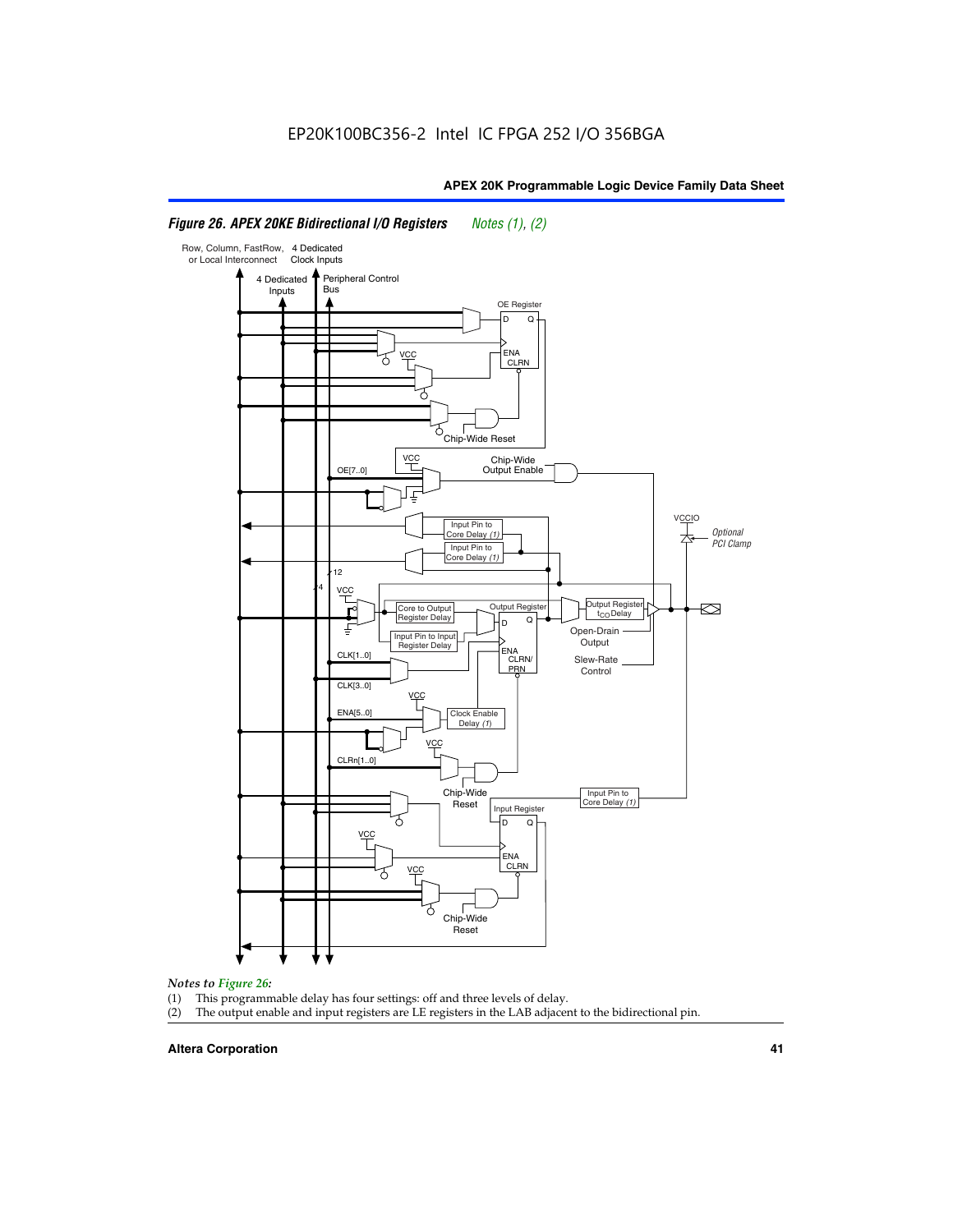Each IOE drives a row, column, MegaLAB, or local interconnect when used as an input or bidirectional pin. A row IOE can drive a local, MegaLAB, row, and column interconnect; a column IOE can drive the column interconnect. Figure 27 shows how a row IOE connects to the interconnect.

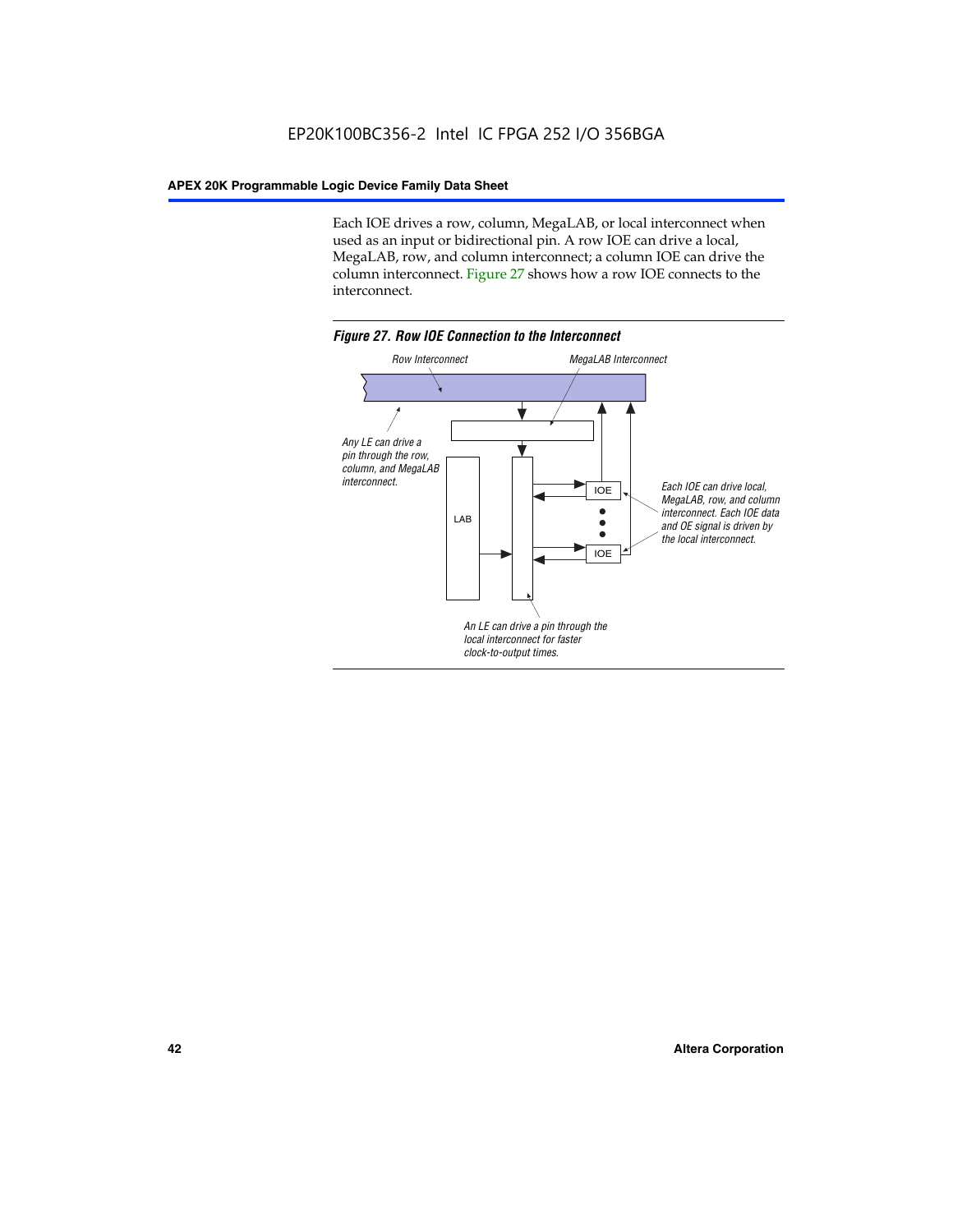Figure 28 shows how a column IOE connects to the interconnect.

#### *Figure 28. Column IOE Connection to the Interconnect*



# **Dedicated Fast I/O Pins**

APEX 20KE devices incorporate an enhancement to support bidirectional pins with high internal fanout such as PCI control signals. These pins are called Dedicated Fast I/O pins (FAST1, FAST2, FAST3, and FAST4) and replace dedicated inputs. These pins can be used for fast clock, clear, or high fanout logic signal distribution. They also can drive out. The Dedicated Fast I/O pin data output and tri-state control are driven by local interconnect from the adjacent MegaLAB for high speed.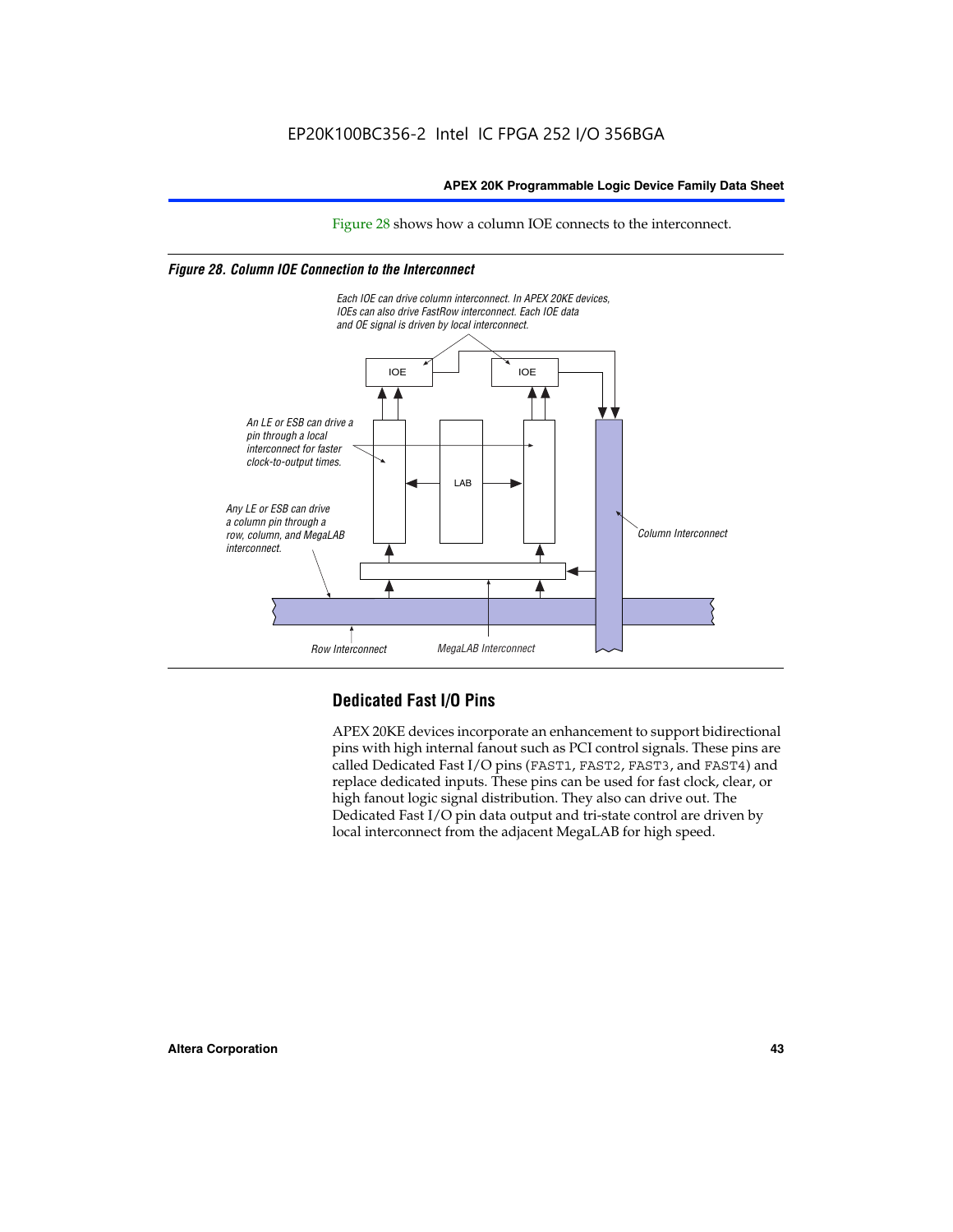# **Advanced I/O Standard Support**

APEX 20KE IOEs support the following I/O standards: LVTTL, LVCMOS, 1.8-V I/O, 2.5-V I/O, 3.3-V PCI, PCI-X, 3.3-V AGP, LVDS, LVPECL, GTL+, CTT, HSTL Class I, SSTL-3 Class I and II, and SSTL-2 Class I and II.



For more information on I/O standards supported by APEX 20KE devices, see *Application Note 117 (Using Selectable I/O Standards in Altera Devices)*.

The APEX 20KE device contains eight I/O banks. In QFP packages, the banks are linked to form four I/O banks. The I/O banks directly support all standards except LVDS and LVPECL. All I/O banks can support LVDS and LVPECL with the addition of external resistors. In addition, one block within a bank contains circuitry to support high-speed True-LVDS and LVPECL inputs, and another block within a particular bank supports high-speed True-LVDS and LVPECL outputs. The LVDS blocks support all of the I/O standards. Each I/O bank has its own VCCIO pins. A single device can support 1.8-V, 2.5-V, and 3.3-V interfaces; each bank can support a different standard independently. Each bank can also use a separate  $V_{\text{REF}}$  level so that each bank can support any of the terminated standards (such as SSTL-3) independently. Within a bank, any one of the terminated standards can be supported. EP20K300E and larger APEX 20KE devices support the LVDS interface for data pins (smaller devices support LVDS clock pins, but not data pins). All EP20K300E and larger devices support the LVDS interface for data pins up to 155 Mbit per channel; EP20K400E devices and larger with an X-suffix on the ordering code add a serializer/deserializer circuit and PLL for higher-speed support.

Each bank can support multiple standards with the same VCCIO for output pins. Each bank can support one voltage-referenced I/O standard, but it can support multiple I/O standards with the same VCCIO voltage level. For example, when VCCIO is 3.3 V, a bank can support LVTTL, LVCMOS, 3.3-V PCI, and SSTL-3 for inputs and outputs.

When the LVDS banks are not used as LVDS I/O banks, they support all of the other I/O standards. Figure 29 shows the arrangement of the APEX 20KE I/O banks.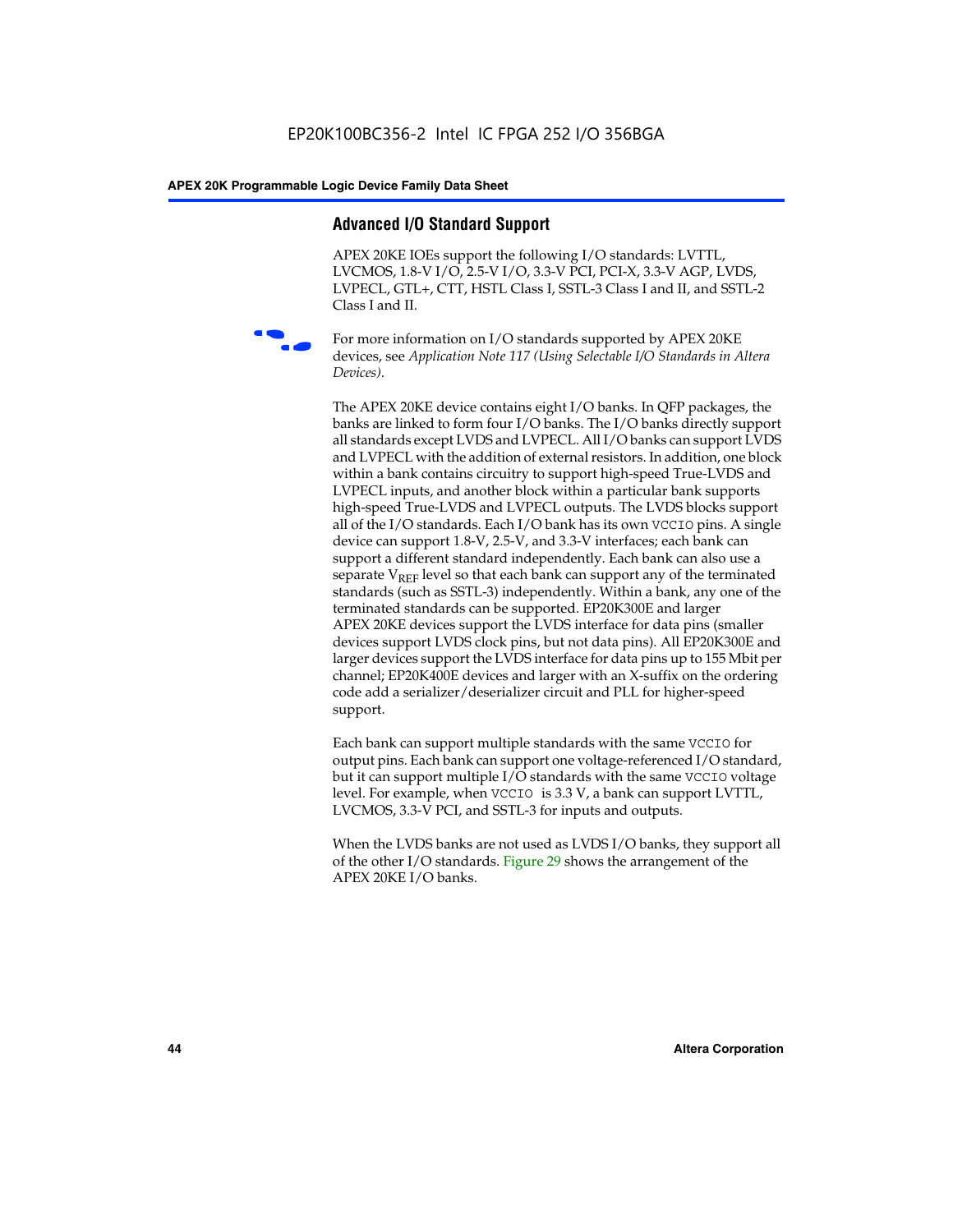

#### *Figure 29. APEX 20KE I/O Banks*

#### *Notes to Figure 29:*

- (1) For more information on placing I/O pins in LVDS blocks, refer to the *Guidelines for Using LVDS Blocks* section in *Application Note 120 (Using LVDS in APEX 20KE Devices*).
- (2) If the LVDS input and output blocks are not used for LVDS, they can support all of the I/O standards and can be used as input, output, or bidirectional pins with  $V_{\text{C} \cap \text{O}}$  set to 3.3 V, 2.5 V, or 1.8 V.

# **Power Sequencing & Hot Socketing**

Because APEX 20K and APEX 20KE devices can be used in a mixedvoltage environment, they have been designed specifically to tolerate any possible power-up sequence. Therefore, the  $V_{\text{CCIO}}$  and  $V_{\text{CCINT}}$  power supplies may be powered in any order.

For more information, please refer to the "Power Sequencing Considerations" section in the *Configuring APEX 20KE & APEX 20KC Devices* chapter of the *Configuration Devices Handbook*.

Signals can be driven into APEX 20K devices before and during power-up without damaging the device. In addition, APEX 20K devices do not drive out during power-up. Once operating conditions are reached and the device is configured, APEX 20K and APEX 20KE devices operate as specified by the user.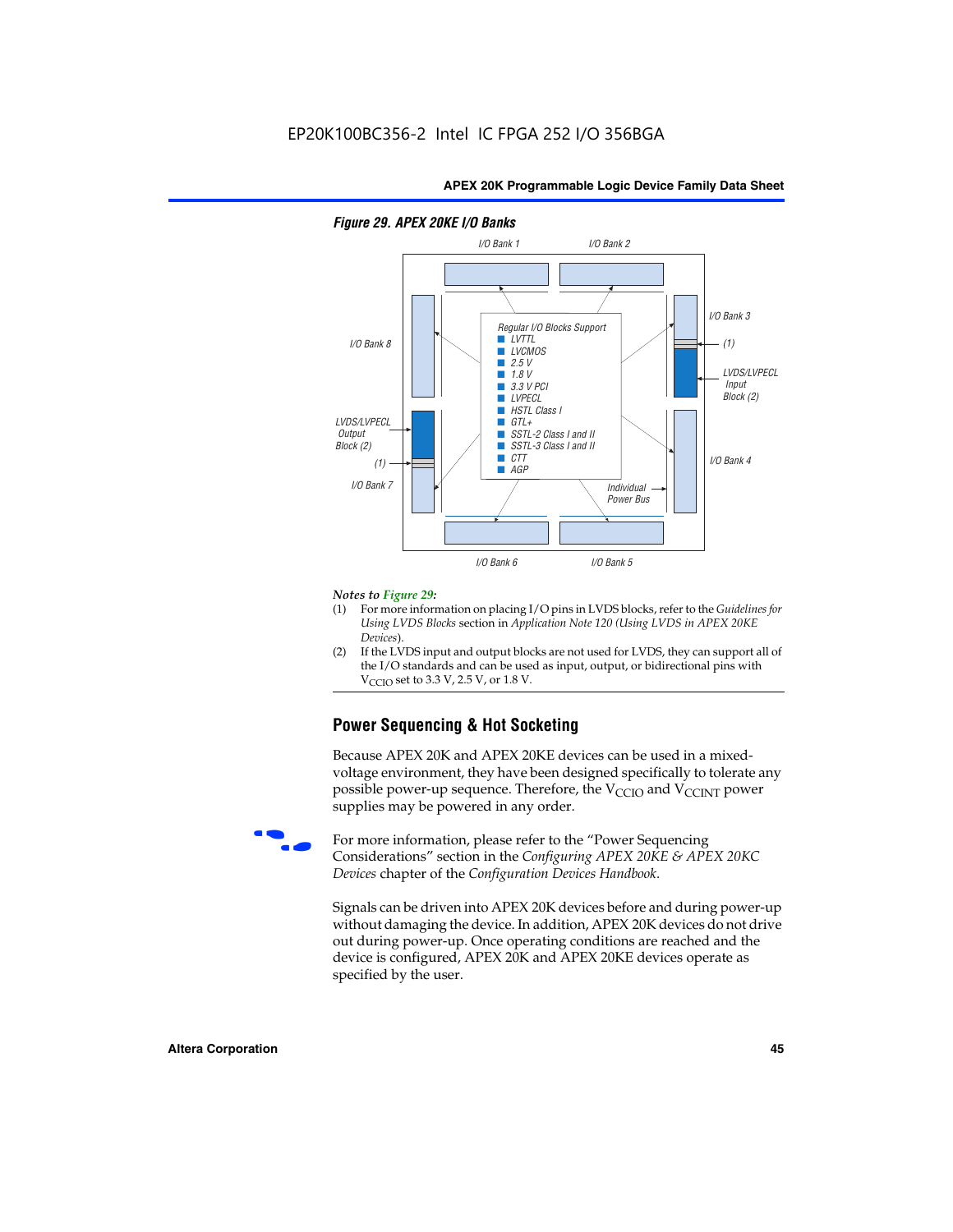Under hot socketing conditions, APEX 20KE devices will not sustain any damage, but the I/O pins will drive out.

# **MultiVolt I/O Interface**

The APEX device architecture supports the MultiVolt I/O interface feature, which allows APEX devices in all packages to interface with systems of different supply voltages. The devices have one set of VCC pins for internal operation and input buffers (VCCINT), and another set for I/O output drivers (VCCIO).

The APEX 20K VCCINT pins must always be connected to a 2.5 V power supply. With a 2.5-V  $V_{\text{CCMT}}$  level, input pins are 2.5-V, 3.3-V, and 5.0-V tolerant. The VCCIO pins can be connected to either a 2.5-V or 3.3-V power supply, depending on the output requirements. When VCCIO pins are connected to a 2.5-V power supply, the output levels are compatible with 2.5-V systems. When the VCCIO pins are connected to a 3.3-V power supply, the output high is 3.3 V and is compatible with 3.3-V or 5.0-V systems.

| Table 12. 5.0-V Tolerant APEX 20K MultiVolt I/O Support |                                                |                  |     |     |     |     |
|---------------------------------------------------------|------------------------------------------------|------------------|-----|-----|-----|-----|
| $V_{\text{CCIO}}(V)$                                    | Input Signals (V)<br><b>Output Signals (V)</b> |                  |     |     |     |     |
|                                                         | 2.5                                            | 3.3              | 5.0 | 2.5 | 3.3 | 5.0 |
| 2.5                                                     |                                                | $\checkmark$ (1) |     |     |     |     |
| 3.3                                                     |                                                |                  |     |     |     |     |

Table 12 summarizes 5.0-V tolerant APEX 20K MultiVolt I/O support.

#### *Notes to Table 12:*

- (1) The PCI clamping diode must be disabled to drive an input with voltages higher than  $V_{CCIO}$ .
- (2) When  $V_{CCIO} = 3.3 V$ , an APEX 20K device can drive a 2.5-V device with 3.3-V tolerant inputs.

Open-drain output pins on 5.0-V tolerant APEX 20K devices (with a pullup resistor to the 5.0-V supply) can drive 5.0-V CMOS input pins that require a  $V_{IH}$  of 3.5 V. When the pin is inactive, the trace will be pulled up to 5.0 V by the resistor. The open-drain pin will only drive low or tri-state; it will never drive high. The rise time is dependent on the value of the pullup resistor and load impedance. The  $I_{OI}$  current specification should be considered when selecting a pull-up resistor.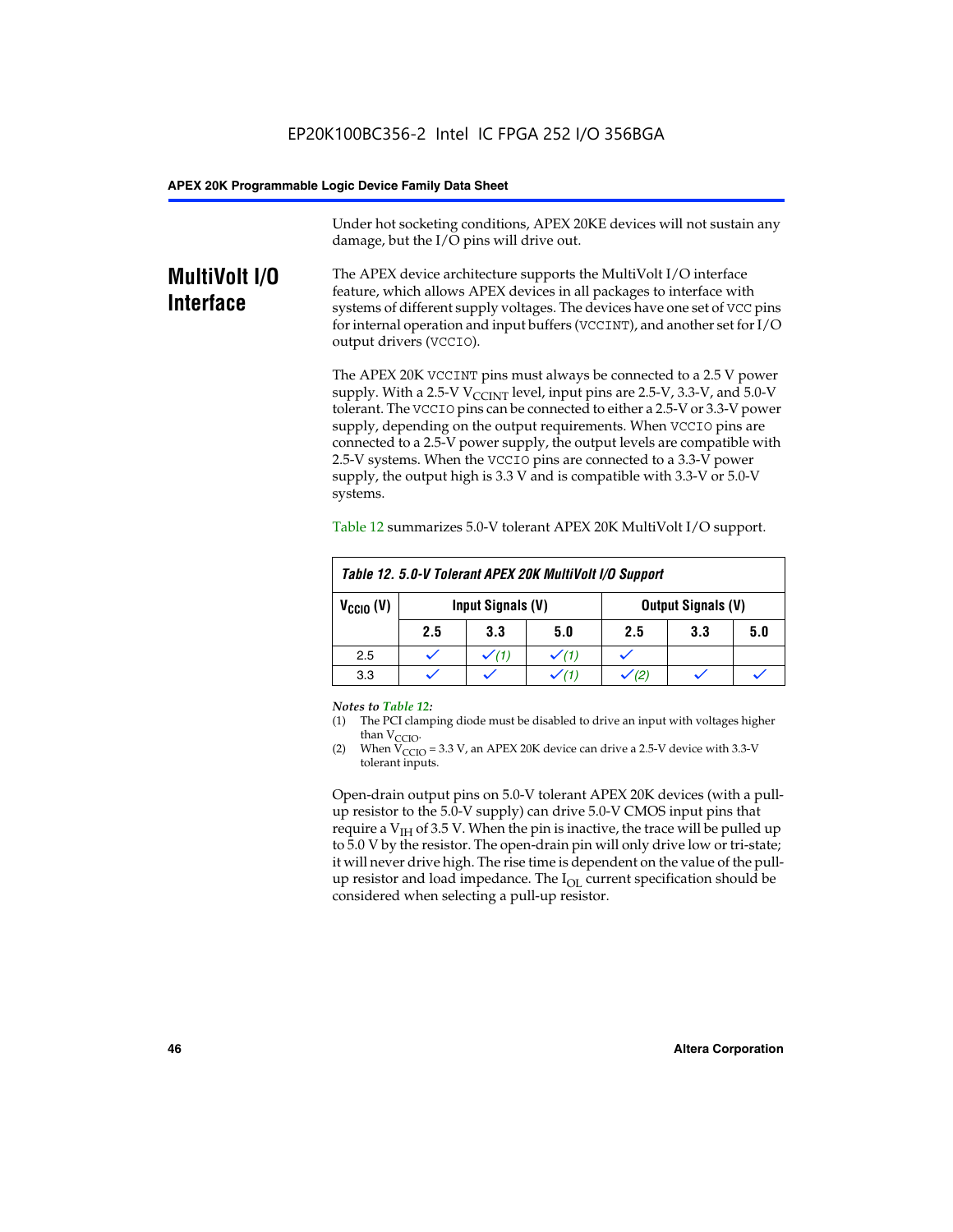APEX 20KE devices also support the MultiVolt I/O interface feature. The APEX 20KE VCCINT pins must always be connected to a 1.8-V power supply. With a 1.8-V  $V_{\text{CCINT}}$  level, input pins are 1.8-V, 2.5-V, and 3.3-V tolerant. The VCCIO pins can be connected to either a 1.8-V, 2.5-V, or 3.3-V power supply, depending on the I/O standard requirements. When the VCCIO pins are connected to a 1.8-V power supply, the output levels are compatible with 1.8-V systems. When VCCIO pins are connected to a 2.5-V power supply, the output levels are compatible with 2.5-V systems. When VCCIO pins are connected to a 3.3-V power supply, the output high is 3.3 V and compatible with 3.3-V or 5.0-V systems. An APEX 20KE device is 5.0-V tolerant with the addition of a resistor.

#### Table 13 summarizes APEX 20KE MultiVolt I/O support.

|                                                  | Table 13. APEX 20KE MultiVolt I/O Support<br><i>Note</i> $(1)$ |     |     |     |     |     |                           |     |
|--------------------------------------------------|----------------------------------------------------------------|-----|-----|-----|-----|-----|---------------------------|-----|
| $V_{\text{CCIO}}(V)$<br><b>Input Signals (V)</b> |                                                                |     |     |     |     |     | <b>Output Signals (V)</b> |     |
|                                                  | 1.8                                                            | 2.5 | 3.3 | 5.0 | 1.8 | 2.5 | 3.3                       | 5.0 |
| 1.8                                              |                                                                |     |     |     |     |     |                           |     |
| 2.5                                              |                                                                |     |     |     |     |     |                           |     |
| 3.3                                              |                                                                |     |     | (2, |     |     | (3)                       |     |

#### *Notes to Table 13:*

(1) The PCI clamping diode must be disabled to drive an input with voltages higher than  $V_{CCIO}$ , except for the 5.0-V input case.

(2) An APEX 20KE device can be made 5.0-V tolerant with the addition of an external resistor. You also need a PCI clamp and series resistor.

(3) When  $V_{\text{CCIO}} = 3.3$  V, an APEX 20KE device can drive a 2.5-V device with 3.3-V tolerant inputs.

# **ClockLock & ClockBoost Features**

APEX 20K devices support the ClockLock and ClockBoost clock management features, which are implemented with PLLs. The ClockLock circuitry uses a synchronizing PLL that reduces the clock delay and skew within a device. This reduction minimizes clock-to-output and setup times while maintaining zero hold times. The ClockBoost circuitry, which provides a clock multiplier, allows the designer to enhance device area efficiency by sharing resources within the device. The ClockBoost circuitry allows the designer to distribute a low-speed clock and multiply that clock on-device. APEX 20K devices include a high-speed clock tree; unlike ASICs, the user does not have to design and optimize the clock tree. The ClockLock and ClockBoost features work in conjunction with the APEX 20K device's high-speed clock to provide significant improvements in system performance and band-width. Devices with an X-suffix on the ordering code include the ClockLock circuit.

The ClockLock and ClockBoost features in APEX 20K devices are enabled through the Quartus II software. External devices are not required to use these features.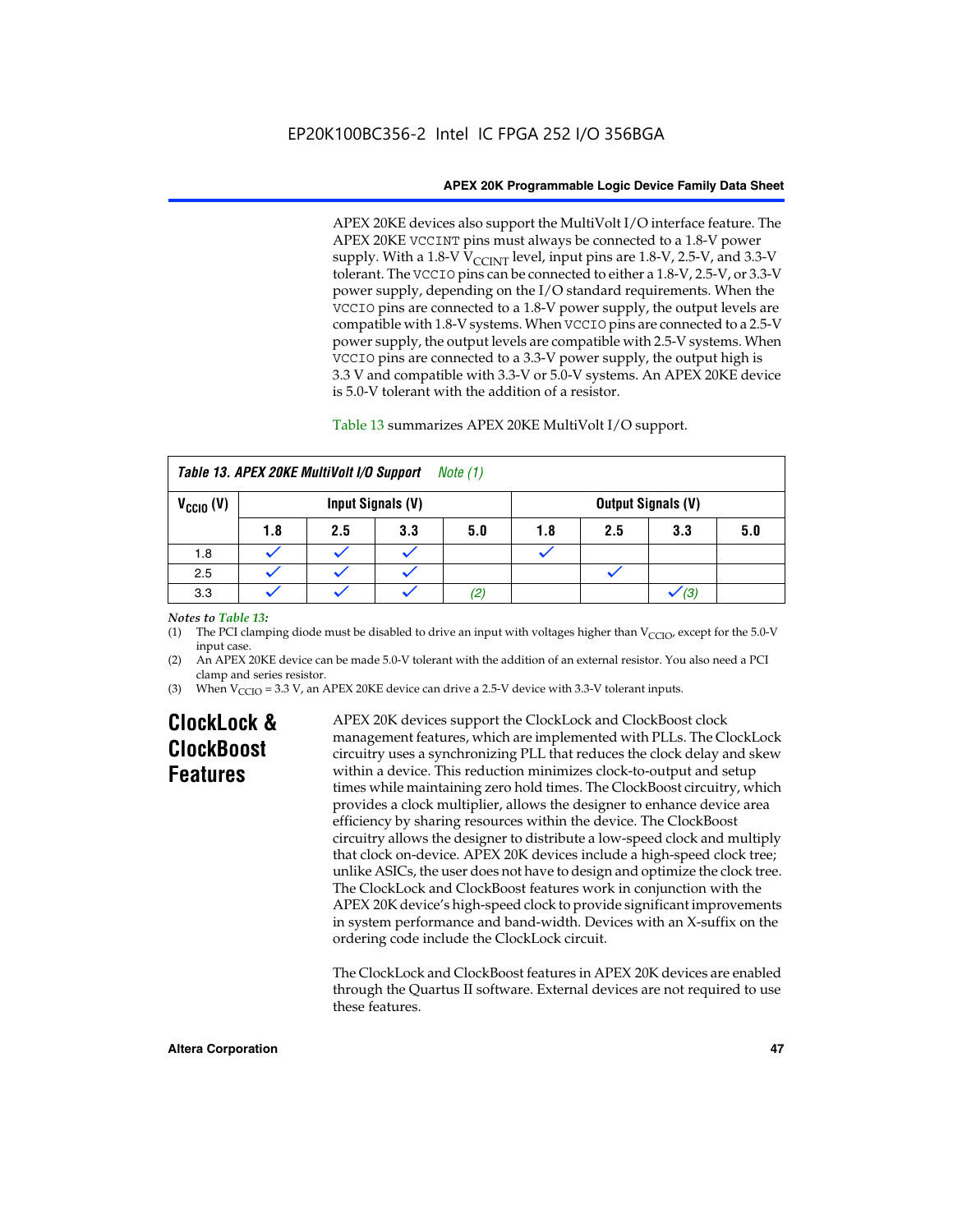For designs that require both a multiplied and non-multiplied clock, the clock trace on the board can be connected to CLK2p. Table 14 shows the combinations supported by the ClockLock and ClockBoost circuitry. The CLK2p pin can feed both the ClockLock and ClockBoost circuitry in the APEX 20K device. However, when both circuits are used, the other clock pin (CLK1p) cannot be used.

| <b>Table 14. Multiplication Factor Combinations</b> |                    |  |
|-----------------------------------------------------|--------------------|--|
| Clock <sub>1</sub>                                  | Clock <sub>2</sub> |  |
| $\times$ 1                                          | ×1                 |  |
| $\times$ 1, $\times$ 2                              | $\times 2$         |  |
| $\times$ 1, $\times$ 2, $\times$ 4                  | ×4                 |  |

# **APEX 20KE ClockLock Feature**

APEX 20KE devices include an enhanced ClockLock feature set. These devices include up to four PLLs, which can be used independently. Two PLLs are designed for either general-purpose use or LVDS use (on devices that support LVDS I/O pins). The remaining two PLLs are designed for general-purpose use. The EP20K200E and smaller devices have two PLLs; the EP20K300E and larger devices have four PLLs.

The following sections describe some of the features offered by the APEX 20KE PLLs.

# *External PLL Feedback*

The ClockLock circuit's output can be driven off-chip to clock other devices in the system; further, the feedback loop of the PLL can be routed off-chip. This feature allows the designer to exercise fine control over the I/O interface between the APEX 20KE device and another high-speed device, such as SDRAM.

# *Clock Multiplication*

The APEX 20KE ClockBoost circuit can multiply or divide clocks by a programmable number. The clock can be multiplied by *m*/(*n* × *k*) or  $m/(n \times v)$ , where *m* and *k* range from 2 to 160, and *n* and *v* range from 1 to 16. Clock multiplication and division can be used for time-domain multiplexing and other functions, which can reduce design LE requirements.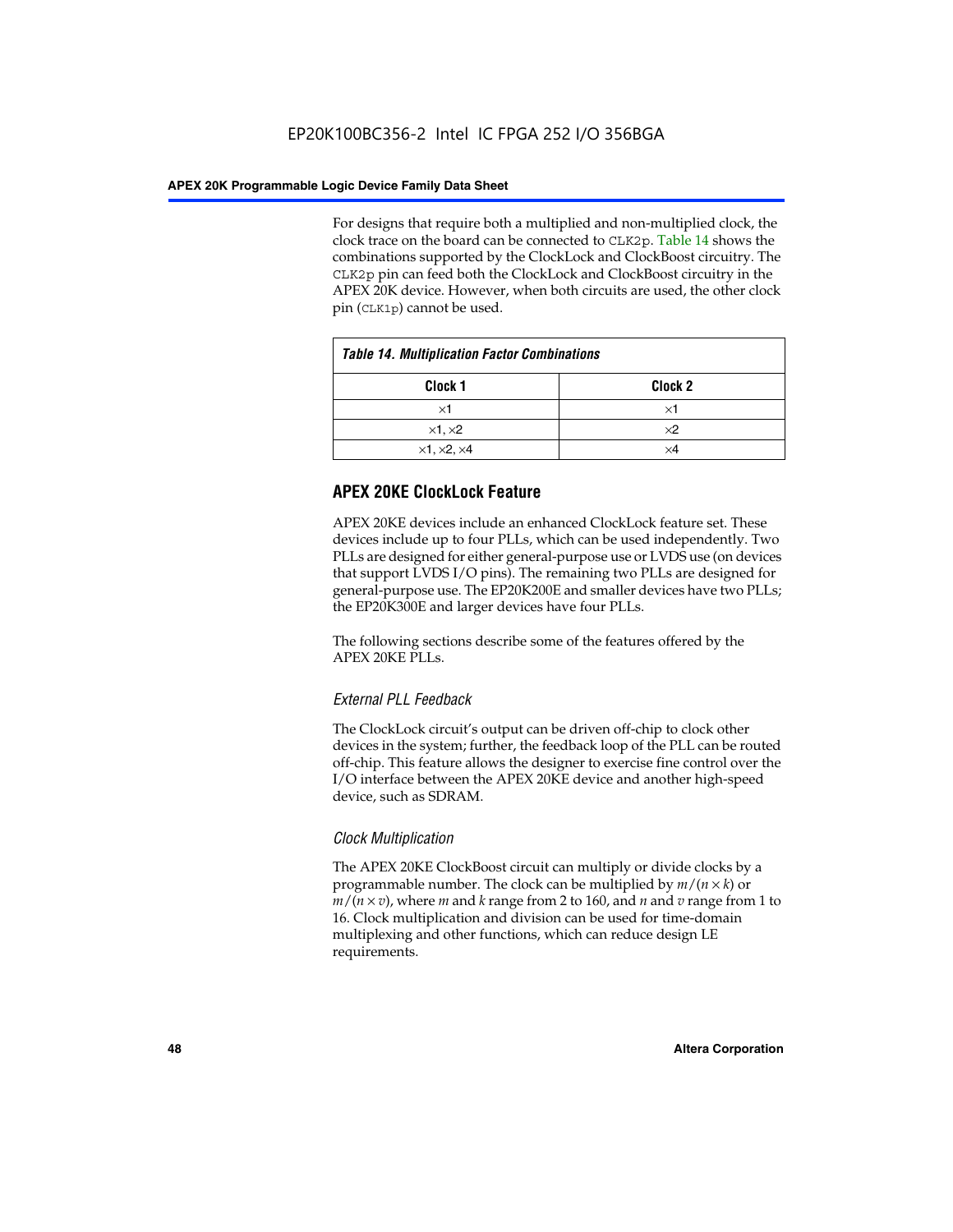#### *Clock Phase & Delay Adjustment*

The APEX 20KE ClockShift feature allows the clock phase and delay to be adjusted. The clock phase can be adjusted by 90° steps. The clock delay can be adjusted to increase or decrease the clock delay by an arbitrary amount, up to one clock period.

## *LVDS Support*

Two PLLs are designed to support the LVDS interface. When using LVDS, the I/O clock runs at a slower rate than the data transfer rate. Thus, PLLs are used to multiply the I/O clock internally to capture the LVDS data. For example, an I/O clock may run at 105 MHz to support 840 megabits per second (Mbps) LVDS data transfer. In this example, the PLL multiplies the incoming clock by eight to support the high-speed data transfer. You can use PLLs in EP20K400E and larger devices for high-speed LVDS interfacing.

### *Lock Signals*

The APEX 20KE ClockLock circuitry supports individual LOCK signals. The LOCK signal drives high when the ClockLock circuit has locked onto the input clock. The LOCK signals are optional for each ClockLock circuit; when not used, they are I/O pins.

# **ClockLock & ClockBoost Timing Parameters**

For the ClockLock and ClockBoost circuitry to function properly, the incoming clock must meet certain requirements. If these specifications are not met, the circuitry may not lock onto the incoming clock, which generates an erroneous clock within the device. The clock generated by the ClockLock and ClockBoost circuitry must also meet certain specifications. If the incoming clock meets these requirements during configuration, the APEX 20K ClockLock and ClockBoost circuitry will lock onto the clock during configuration. The circuit will be ready for use immediately after configuration. In APEX 20KE devices, the clock input standard is programmable, so the PLL cannot respond to the clock until the device is configured. The PLL locks onto the input clock as soon as configuration is complete. Figure 30 shows the incoming and generated clock specifications.

 $\mathbb{I} \mathcal{F}$  For more information on ClockLock and ClockBoost circuitry, see *Application Note 115: Using the ClockLock and ClockBoost PLL Features in APEX Devices*.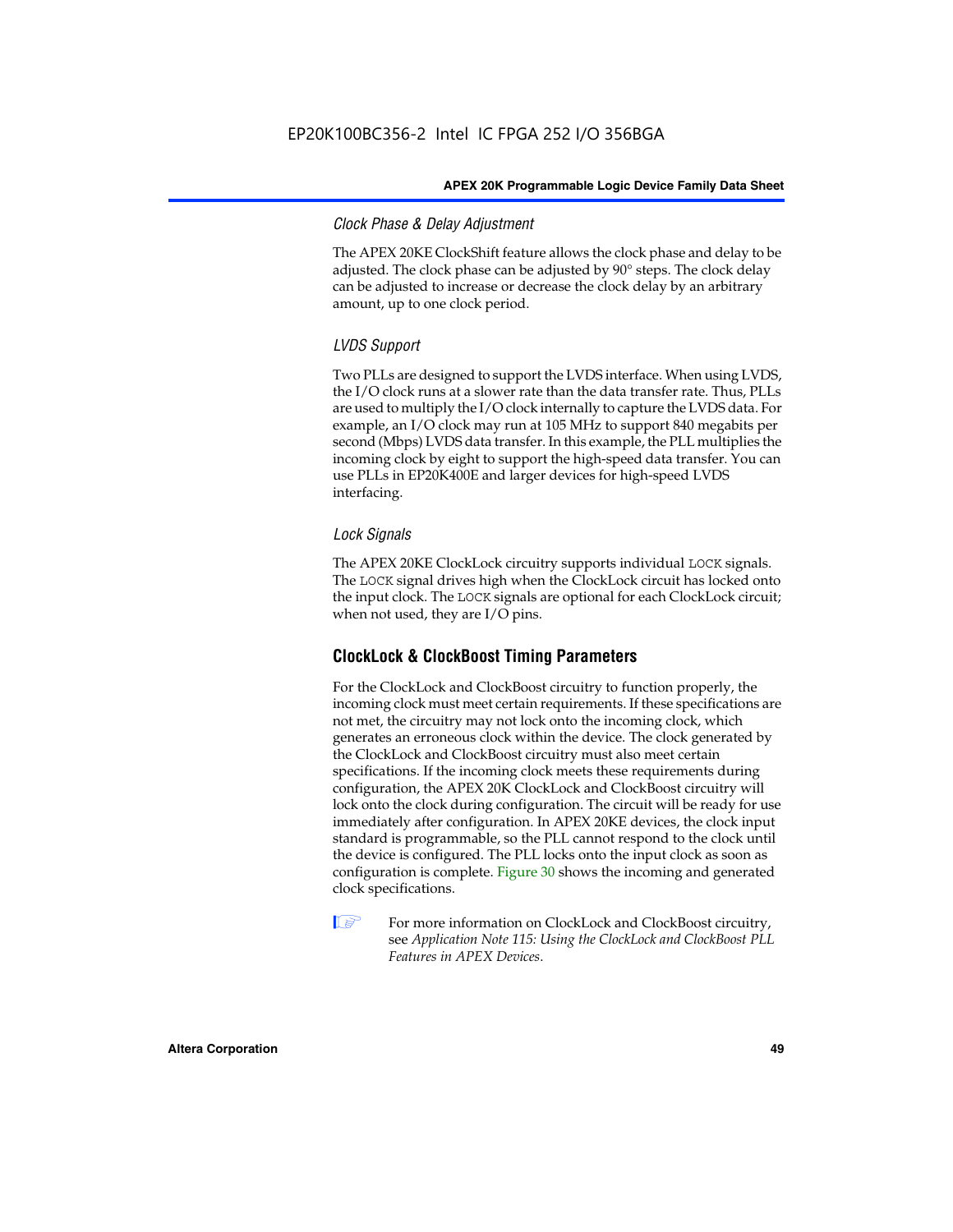

# *Figure 30. Specifications for the Incoming & Generated Clocks Note (1)*

# *Note to Figure 30:*

The tI parameter refers to the nominal input clock period; the tO parameter refers to the nominal output clock period.

Table 15 summarizes the APEX 20K ClockLock and ClockBoost parameters for -1 speed-grade devices.

| <b>Symbol</b>                                                                                                                                       | <b>Parameter</b>                                                           | Min | Max       | <b>Unit</b> |
|-----------------------------------------------------------------------------------------------------------------------------------------------------|----------------------------------------------------------------------------|-----|-----------|-------------|
| $f_{OUT}$                                                                                                                                           | Output frequency                                                           | 25  | 180       | MHz         |
| $f_{CLK1}$ $(1)$                                                                                                                                    | Input clock frequency (ClockBoost clock<br>multiplication factor equals 1) | 25  | 180 $(1)$ | <b>MHz</b>  |
| $f_{CLK2}$                                                                                                                                          | Input clock frequency (ClockBoost clock<br>multiplication factor equals 2) | 16  | 90        | <b>MHz</b>  |
| $f_{CLK4}$                                                                                                                                          | Input clock frequency (ClockBoost clock<br>multiplication factor equals 4) | 10  | 48        | <b>MHz</b>  |
| toutputy                                                                                                                                            | Duty cycle for ClockLock/ClockBoost-generated<br>clock                     | 40  | 60        | %           |
| Input deviation from user specification in the<br><b>f</b> CLKDEV<br>Quartus II software (ClockBoost clock<br>multiplication factor equals 1) $(2)$ |                                                                            |     | 25,000(3) | <b>PPM</b>  |
| $t_{\mathsf{R}}$                                                                                                                                    | Input rise time                                                            |     | 5         | ns          |
| $t_{\mathsf{F}}$                                                                                                                                    | Input fall time                                                            |     | 5         | ns          |
| <sup>t</sup> LOCK                                                                                                                                   | Time required for ClockLock/ClockBoost to<br>acquire lock (4)              |     | 10        | μs          |

 $\mathsf I$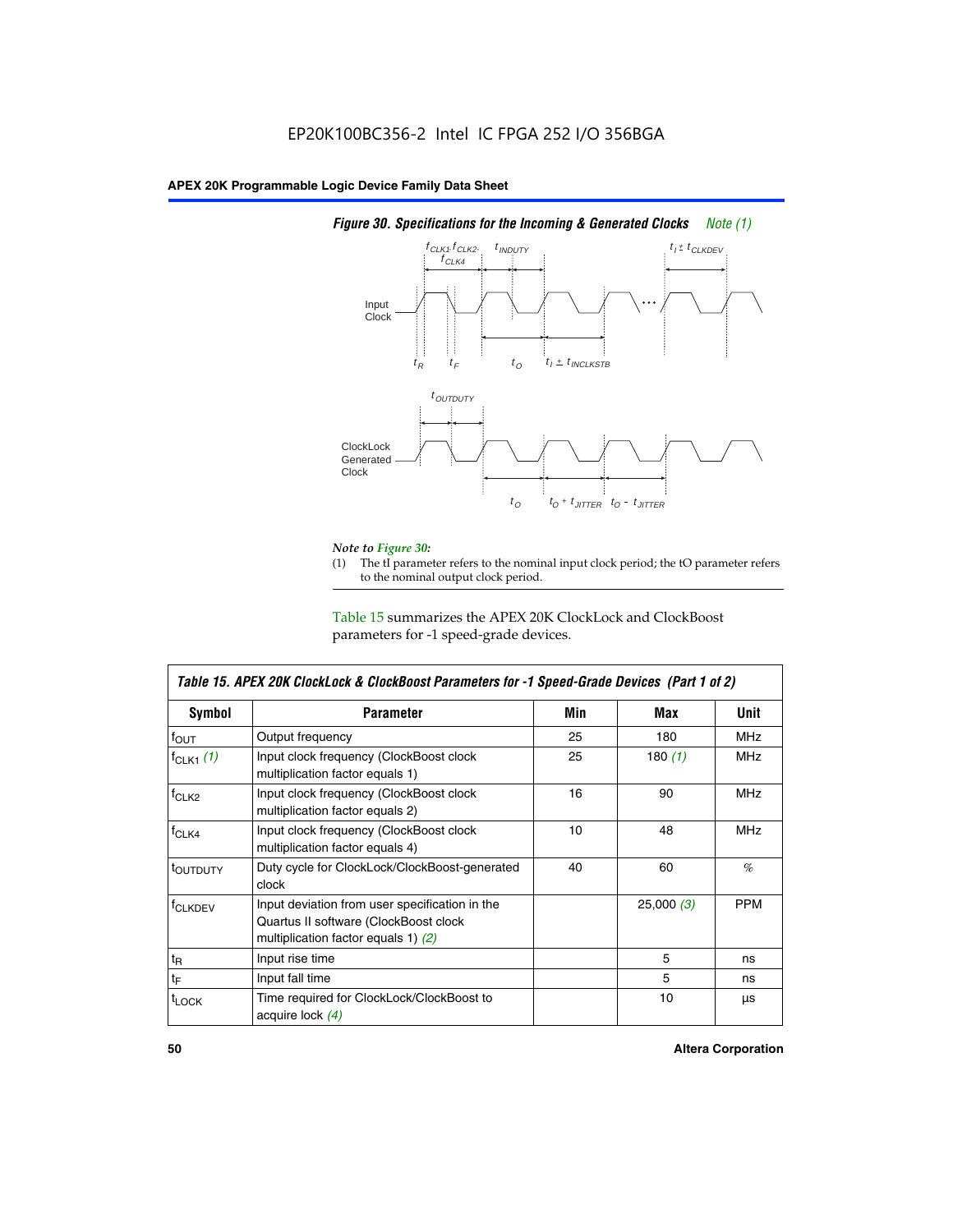| Table 15. APEX 20K ClockLock & ClockBoost Parameters for -1 Speed-Grade Devices (Part 2 of 2) |                                                                     |     |     |             |
|-----------------------------------------------------------------------------------------------|---------------------------------------------------------------------|-----|-----|-------------|
| <b>Symbol</b>                                                                                 | <b>Parameter</b>                                                    | Min | Max | <b>Unit</b> |
| t <sub>SKEW</sub>                                                                             | Skew delay between related<br>ClockLock/ClockBoost-generated clocks |     | 500 | ps          |
| <b>UITTER</b>                                                                                 | Jitter on ClockLock/ClockBoost-generated clock<br>(5)               |     | 200 | ps          |
| <b>INCLKSTB</b>                                                                               | Input clock stability (measured between adjacent<br>clocks)         |     | 50  | ps          |

*Notes to Table 15:*

- (1) The PLL input frequency range for the EP20K100-1X device for 1x multiplication is 25 MHz to 175 MHz.
- (2) All input clock specifications must be met. The PLL may not lock onto an incoming clock if the clock specifications are not met, creating an erroneous clock within the device.
- (3) During device configuration, the ClockLock and ClockBoost circuitry is configured first. If the incoming clock is supplied during configuration, the ClockLock and ClockBoost circuitry locks during configuration, because the lock time is less than the configuration time.
- (4) The jitter specification is measured under long-term observation.
- (5) If the input clock stability is 100 ps,  $t_{\text{JITTER}}$  is 250 ps.

## Table 16 summarizes the APEX 20K ClockLock and ClockBoost parameters for -2 speed grade devices.

| Symbol                                                                                                                                                    | <b>Parameter</b>                                                     | Min | Max       | Unit       |
|-----------------------------------------------------------------------------------------------------------------------------------------------------------|----------------------------------------------------------------------|-----|-----------|------------|
| f <sub>ouт</sub>                                                                                                                                          | Output frequency                                                     | 25  | 170       | <b>MHz</b> |
| Input clock frequency (ClockBoost clock multiplication<br>$f_{CLK1}$<br>factor equals 1)                                                                  |                                                                      | 25  | 170       | <b>MHz</b> |
| Input clock frequency (ClockBoost clock multiplication<br>$f_{CLK2}$<br>factor equals 2)                                                                  |                                                                      | 16  | 80        | <b>MHz</b> |
| Input clock frequency (ClockBoost clock multiplication<br>$f_{CLK4}$<br>factor equals 4)                                                                  |                                                                      | 10  | 34        | <b>MHz</b> |
| <sup>t</sup> OUTDUTY                                                                                                                                      | Duty cycle for ClockLock/ClockBoost-generated clock                  | 40  | 60        | $\%$       |
| Input deviation from user specification in the Quartus II<br><sup>T</sup> CLKDEV<br>software (ClockBoost clock multiplication factor equals<br>one) $(1)$ |                                                                      |     | 25,000(2) | <b>PPM</b> |
| $t_{\mathsf{R}}$                                                                                                                                          | Input rise time                                                      |     | 5         | ns         |
| $t_F$                                                                                                                                                     | Input fall time                                                      |     | 5         | ns         |
| $t_{\text{LOCK}}$                                                                                                                                         | Time required for ClockLock/ ClockBoost to acquire<br>lock $(3)$     |     | 10        | μs         |
| t <sub>SKEW</sub>                                                                                                                                         | Skew delay between related ClockLock/ ClockBoost-<br>generated clock | 500 | 500       | ps         |
| t <sub>JITTER</sub>                                                                                                                                       | Jitter on ClockLock/ ClockBoost-generated clock (4)                  |     | 200       | ps         |
| <sup>I</sup> INCLKSTB                                                                                                                                     | Input clock stability (measured between adjacent<br>clocks)          |     | 50        | ps         |

# *Table 16. APEX 20K ClockLock & ClockBoost Parameters for -2 Speed Grade Devices*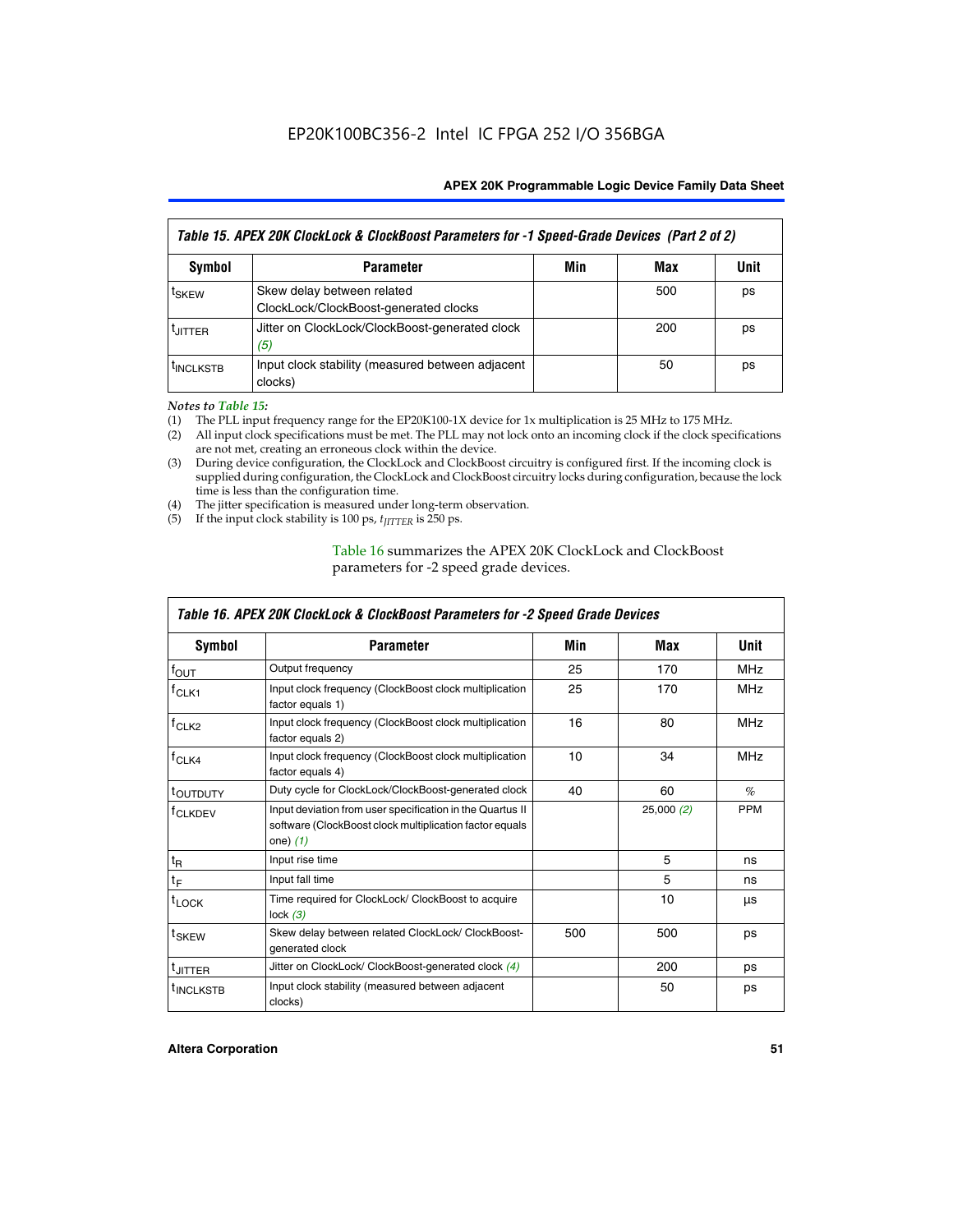#### *Notes to Table 16:*

- (1) To implement the ClockLock and ClockBoost circuitry with the Quartus II software, designers must specify the input frequency. The Quartus II software tunes the PLL in the ClockLock and ClockBoost circuitry to this frequency. The *f<sub>CLKDEV</sub>* parameter specifies how much the incoming clock can differ from the specified frequency during device operation. Simulation does not reflect this parameter.
- (2) Twenty-five thousand parts per million (PPM) equates to 2.5% of input clock period.
- (3) During device configuration, the ClockLock and ClockBoost circuitry is configured before the rest of the device. If the incoming clock is supplied during configuration, the ClockLock and ClockBoost circuitry locks during configuration because the  $t_{LOCK}$  value is less than the time required for configuration.
- (4) The  $t_{\text{ITTTER}}$  specification is measured under long-term observation.

Tables 17 and 18 summarize the ClockLock and ClockBoost parameters for APEX 20KE devices.

|                            | Table 17. APEX 20KE ClockLock & ClockBoost Parameters        |                   | Note (1) |     |                             |                  |
|----------------------------|--------------------------------------------------------------|-------------------|----------|-----|-----------------------------|------------------|
| Symbol                     | <b>Parameter</b>                                             | <b>Conditions</b> | Min      | Typ | Max                         | <b>Unit</b>      |
| $t_{R}$                    | Input rise time                                              |                   |          |     | 5                           | ns               |
| tF                         | Input fall time                                              |                   |          |     | 5                           | ns               |
| <sup>t</sup> INDUTY        | Input duty cycle                                             |                   | 40       |     | 60                          | %                |
| <sup>t</sup> INJITTER      | Input jitter peak-to-peak                                    |                   |          |     | 2% of input<br>period       | peak-to-<br>peak |
| <sup>t</sup> OUTJITTER     | Jitter on ClockLock or ClockBoost-<br>generated clock        |                   |          |     | $0.35%$ of<br>output period | <b>RMS</b>       |
| toutputy                   | Duty cycle for ClockLock or<br>ClockBoost-generated clock    |                   | 45       |     | 55                          | $\%$             |
| $t_{\text{LOCK}}$ (2), (3) | Time required for ClockLock or<br>ClockBoost to acquire lock |                   |          |     | 40                          | μs               |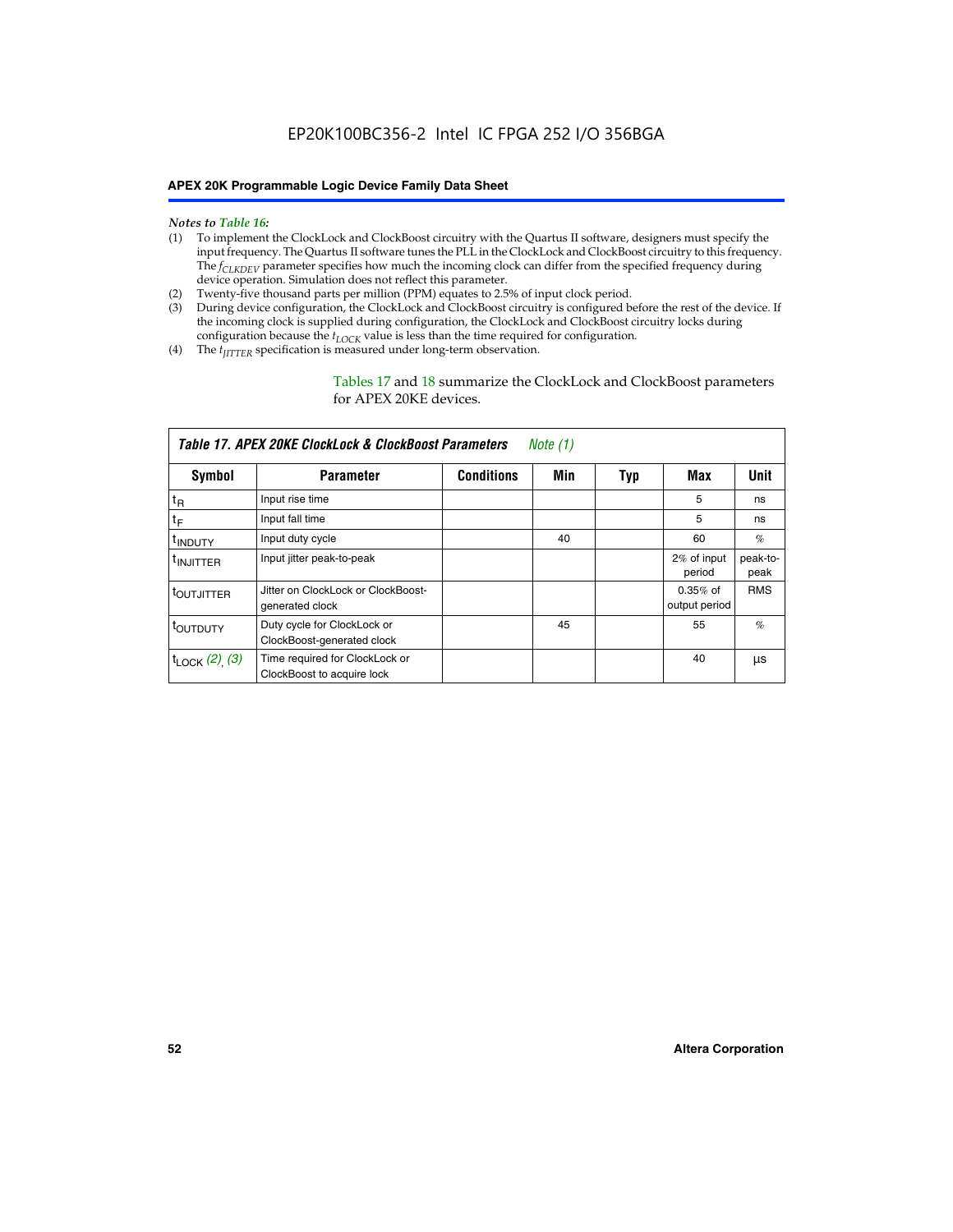| Table 18. APEX 20KE Clock Input & Output Parameters<br>(Part 1 of 2)<br>Note $(1)$ |                                                  |                   |     |                 |                 |     |              |
|------------------------------------------------------------------------------------|--------------------------------------------------|-------------------|-----|-----------------|-----------------|-----|--------------|
| <b>Symbol</b>                                                                      | <b>Parameter</b>                                 | I/O Standard      |     | -1X Speed Grade | -2X Speed Grade |     | <b>Units</b> |
|                                                                                    |                                                  |                   | Min | <b>Max</b>      | Min             | Max |              |
| $f_{VCO}$ $(4)$                                                                    | Voltage controlled oscillator<br>operating range |                   | 200 | 500             | 200             | 500 | <b>MHz</b>   |
| f <sub>CLOCK0</sub>                                                                | Clock0 PLL output frequency<br>for internal use  |                   | 1.5 | 335             | 1.5             | 200 | <b>MHz</b>   |
| f <sub>CLOCK1</sub>                                                                | Clock1 PLL output frequency<br>for internal use  |                   | 20  | 335             | 20              | 200 | <b>MHz</b>   |
| f <sub>CLOCK0_EXT</sub>                                                            | Output clock frequency for                       | 3.3-V LVTTL       | 1.5 | 245             | 1.5             | 226 | <b>MHz</b>   |
|                                                                                    | external clock0 output                           | 2.5-V LVTTL       | 1.5 | 234             | 1.5             | 221 | <b>MHz</b>   |
|                                                                                    |                                                  | 1.8-V LVTTL       | 1.5 | 223             | 1.5             | 216 | <b>MHz</b>   |
|                                                                                    |                                                  | $GTL+$            | 1.5 | 205             | 1.5             | 193 | <b>MHz</b>   |
|                                                                                    |                                                  | SSTL-2 Class<br>L | 1.5 | 158             | 1.5             | 157 | <b>MHz</b>   |
|                                                                                    |                                                  | SSTL-2 Class<br>Ш | 1.5 | 142             | 1.5             | 142 | <b>MHz</b>   |
|                                                                                    |                                                  | SSTL-3 Class<br>L | 1.5 | 166             | 1.5             | 162 | <b>MHz</b>   |
|                                                                                    |                                                  | SSTL-3 Class<br>Ш | 1.5 | 149             | 1.5             | 146 | <b>MHz</b>   |
|                                                                                    |                                                  | <b>LVDS</b>       | 1.5 | 420             | 1.5             | 350 | <b>MHz</b>   |
| f <sub>CLOCK1_EXT</sub>                                                            | Output clock frequency for                       | 3.3-V LVTTL       | 20  | 245             | 20              | 226 | <b>MHz</b>   |
|                                                                                    | external clock1 output                           | 2.5-V LVTTL       | 20  | 234             | 20              | 221 | <b>MHz</b>   |
|                                                                                    |                                                  | 1.8-V LVTTL       | 20  | 223             | 20              | 216 | <b>MHz</b>   |
|                                                                                    |                                                  | $GTL+$            | 20  | 205             | 20              | 193 | <b>MHz</b>   |
|                                                                                    |                                                  | SSTL-2 Class      | 20  | 158             | 20              | 157 | <b>MHz</b>   |
|                                                                                    |                                                  | SSTL-2 Class<br>Ш | 20  | 142             | 20              | 142 | <b>MHz</b>   |
|                                                                                    |                                                  | SSTL-3 Class      | 20  | 166             | 20              | 162 | <b>MHz</b>   |
|                                                                                    |                                                  | SSTL-3 Class<br>Ш | 20  | 149             | 20              | 146 | <b>MHz</b>   |
|                                                                                    |                                                  | <b>LVDS</b>       | 20  | 420             | 20              | 350 | MHz          |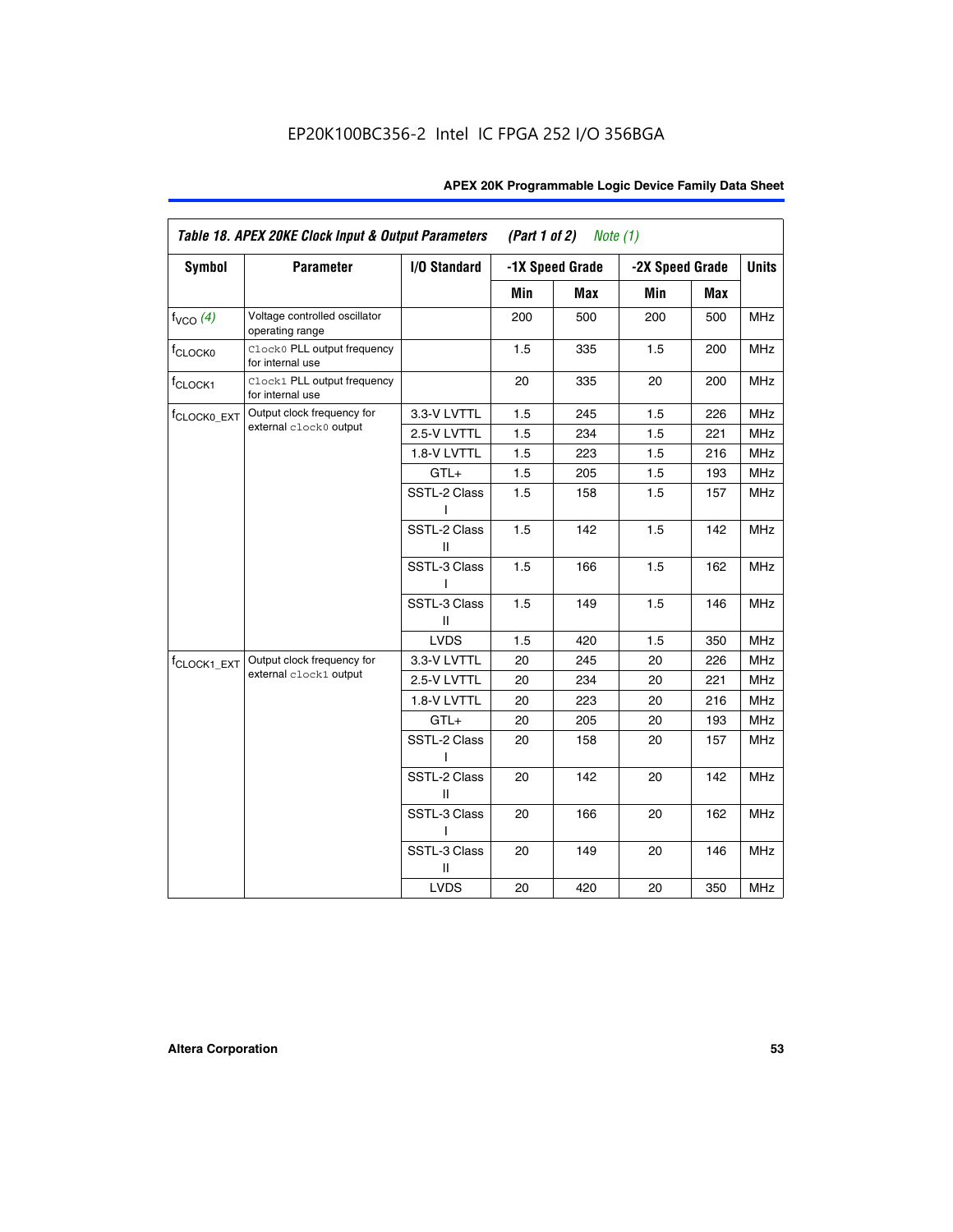| Table 18. APEX 20KE Clock Input & Output Parameters<br>(Part 2 of 2)<br>Note (1) |                       |                     |                                    |     |     |              |            |
|----------------------------------------------------------------------------------|-----------------------|---------------------|------------------------------------|-----|-----|--------------|------------|
| <b>Symbol</b>                                                                    | <b>Parameter</b>      | <b>I/O Standard</b> | -1X Speed Grade<br>-2X Speed Grade |     |     | <b>Units</b> |            |
|                                                                                  |                       |                     | Min                                | Max | Min | Max          |            |
| $f_{IN}$                                                                         | Input clock frequency | 3.3-V LVTTL         | 1.5                                | 290 | 1.5 | 257          | <b>MHz</b> |
|                                                                                  |                       | 2.5-V LVTTL         | 1.5                                | 281 | 1.5 | 250          | <b>MHz</b> |
|                                                                                  |                       | 1.8-V LVTTL         | 1.5                                | 272 | 1.5 | 243          | <b>MHz</b> |
|                                                                                  |                       | $GTL+$              | 1.5                                | 303 | 1.5 | 261          | <b>MHz</b> |
|                                                                                  | SSTL-2 Class          | 1.5                 | 291                                | 1.5 | 253 | <b>MHz</b>   |            |
|                                                                                  |                       | SSTL-2 Class<br>Ш   | 1.5                                | 291 | 1.5 | 253          | <b>MHz</b> |
|                                                                                  |                       | SSTL-3 Class        | 1.5                                | 300 | 1.5 | 260          | <b>MHz</b> |
|                                                                                  |                       | SSTL-3 Class<br>Ш   | 1.5                                | 300 | 1.5 | 260          | <b>MHz</b> |
|                                                                                  |                       | <b>LVDS</b>         | 1.5                                | 420 | 1.5 | 350          | <b>MHz</b> |

#### *Notes to Tables 17 and 18:*

(1) All input clock specifications must be met. The PLL may not lock onto an incoming clock if the clock specifications are not met, creating an erroneous clock within the device.

- (2) The maximum lock time is 40 µs or 2000 input clock cycles, whichever occurs first.
- (3) Before configuration, the PLL circuits are disable and powered down. During configuration, the PLLs are still disabled. The PLLs begin to lock once the device is in the user mode. If the clock enable feature is used, lock begins once the CLKLK\_ENA pin goes high in user mode.
- (4) The PLL VCO operating range is 200 MHz  $\eth$  f<sub>VCO</sub>  $\eth$  840 MHz for LVDS mode.

# **SignalTap Embedded Logic Analyzer**

APEX 20K devices include device enhancements to support the SignalTap embedded logic analyzer. By including this circuitry, the APEX 20K device provides the ability to monitor design operation over a period of time through the IEEE Std. 1149.1 (JTAG) circuitry; a designer can analyze internal logic at speed without bringing internal signals to the I/O pins. This feature is particularly important for advanced packages such as FineLine BGA packages because adding a connection to a pin during the debugging process can be difficult after a board is designed and manufactured.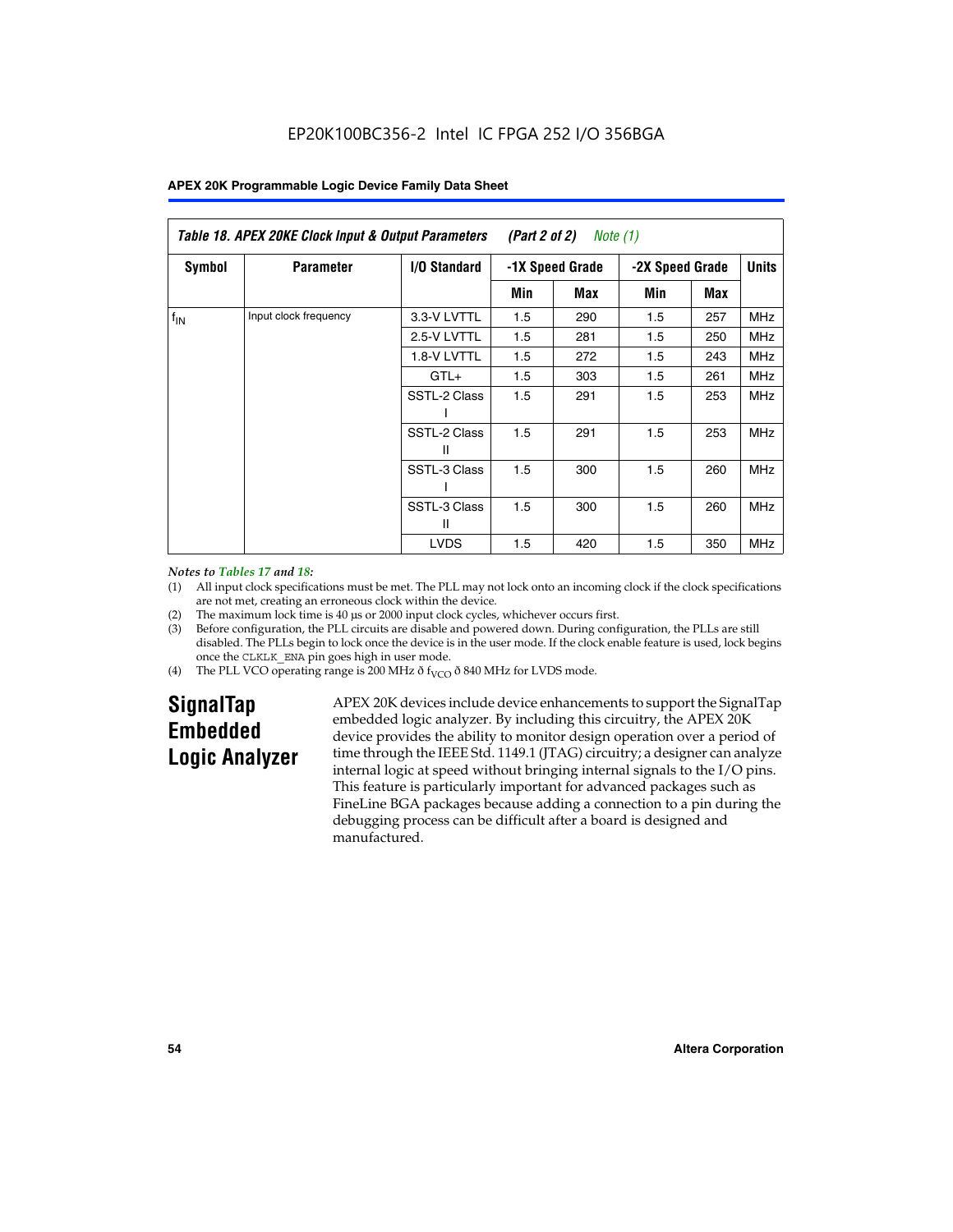# **IEEE Std. 1149.1 (JTAG) Boundary-Scan Support**

All APEX 20K devices provide JTAG BST circuitry that complies with the IEEE Std. 1149.1-1990 specification. JTAG boundary-scan testing can be performed before or after configuration, but not during configuration. APEX 20K devices can also use the JTAG port for configuration with the Quartus II software or with hardware using either Jam Files (**.jam**) or Jam Byte-Code Files (**.jbc**). Finally, APEX 20K devices use the JTAG port to monitor the logic operation of the device with the SignalTap embedded logic analyzer. APEX 20K devices support the JTAG instructions shown in Table 19. Although EP20K1500E devices support the JTAG BYPASS and SignalTap instructions, they do not support boundary-scan testing or the use of the JTAG port for configuration.

| <i><b>Table 19. APEX 20K JTAG Instructions</b></i> |                                                                                                                                                                                                                                            |
|----------------------------------------------------|--------------------------------------------------------------------------------------------------------------------------------------------------------------------------------------------------------------------------------------------|
| <b>JTAG Instruction</b>                            | <b>Description</b>                                                                                                                                                                                                                         |
| SAMPLE/PRELOAD                                     | Allows a snapshot of signals at the device pins to be captured and examined during<br>normal device operation, and permits an initial data pattern to be output at the device<br>pins. Also used by the SignalTap embedded logic analyzer. |
| <b>EXTEST</b>                                      | Allows the external circuitry and board-level interconnections to be tested by forcing a<br>test pattern at the output pins and capturing test results at the input pins.                                                                  |
| BYPASS (1)                                         | Places the 1-bit bypass register between the TDI and TDO pins, which allows the BST<br>data to pass synchronously through selected devices to adjacent devices during<br>normal device operation.                                          |
| <b>USERCODE</b>                                    | Selects the 32-bit USERCODE register and places it between the TDI and TDO pins,<br>allowing the USERCODE to be serially shifted out of TDO.                                                                                               |
| <b>IDCODE</b>                                      | Selects the IDCODE register and places it between TDI and TDO, allowing the<br>IDCODE to be serially shifted out of TDO.                                                                                                                   |
| <b>ICR Instructions</b>                            | Used when configuring an APEX 20K device via the JTAG port with a MasterBlaster™<br>or ByteBlasterMV™ download cable, or when using a Jam File or Jam Byte-Code File<br>via an embedded processor.                                         |
| SignalTap Instructions<br>(1)                      | Monitors internal device operation with the SignalTap embedded logic analyzer.                                                                                                                                                             |

 $\overline{\phantom{a}}$ 

*Note to Table 19:*

(1) The EP20K1500E device supports the JTAG BYPASS instruction and the SignalTap instructions.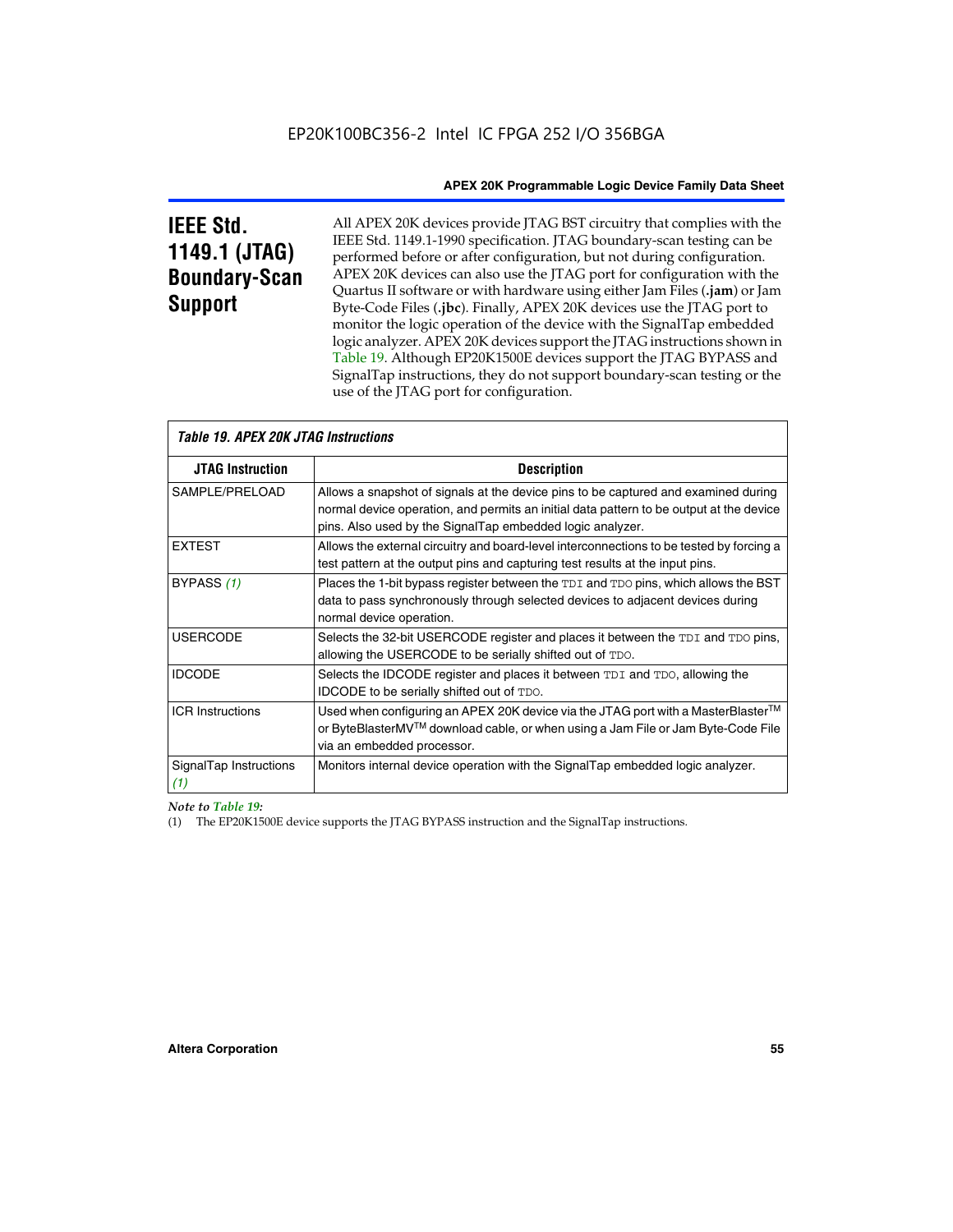The APEX 20K device instruction register length is 10 bits. The APEX 20K device USERCODE register length is 32 bits. Tables 20 and 21 show the boundary-scan register length and device IDCODE information for APEX 20K devices.

| Table 20. APEX 20K Boundary-Scan Register Length |                                      |  |  |  |
|--------------------------------------------------|--------------------------------------|--|--|--|
| <b>Device</b>                                    | <b>Boundary-Scan Register Length</b> |  |  |  |
| EP20K30E                                         | 420                                  |  |  |  |
| EP20K60E                                         | 624                                  |  |  |  |
| EP20K100                                         | 786                                  |  |  |  |
| EP20K100E                                        | 774                                  |  |  |  |
| EP20K160E                                        | 984                                  |  |  |  |
| EP20K200                                         | 1,176                                |  |  |  |
| EP20K200E                                        | 1,164                                |  |  |  |
| EP20K300E                                        | 1,266                                |  |  |  |
| EP20K400                                         | 1,536                                |  |  |  |
| EP20K400E                                        | 1,506                                |  |  |  |
| EP20K600E                                        | 1,806                                |  |  |  |
| EP20K1000E                                       | 2,190                                |  |  |  |
| EP20K1500E                                       | 1 $(1)$                              |  |  |  |

#### *Note to Table 20:*

(1) This device does not support JTAG boundary scan testing.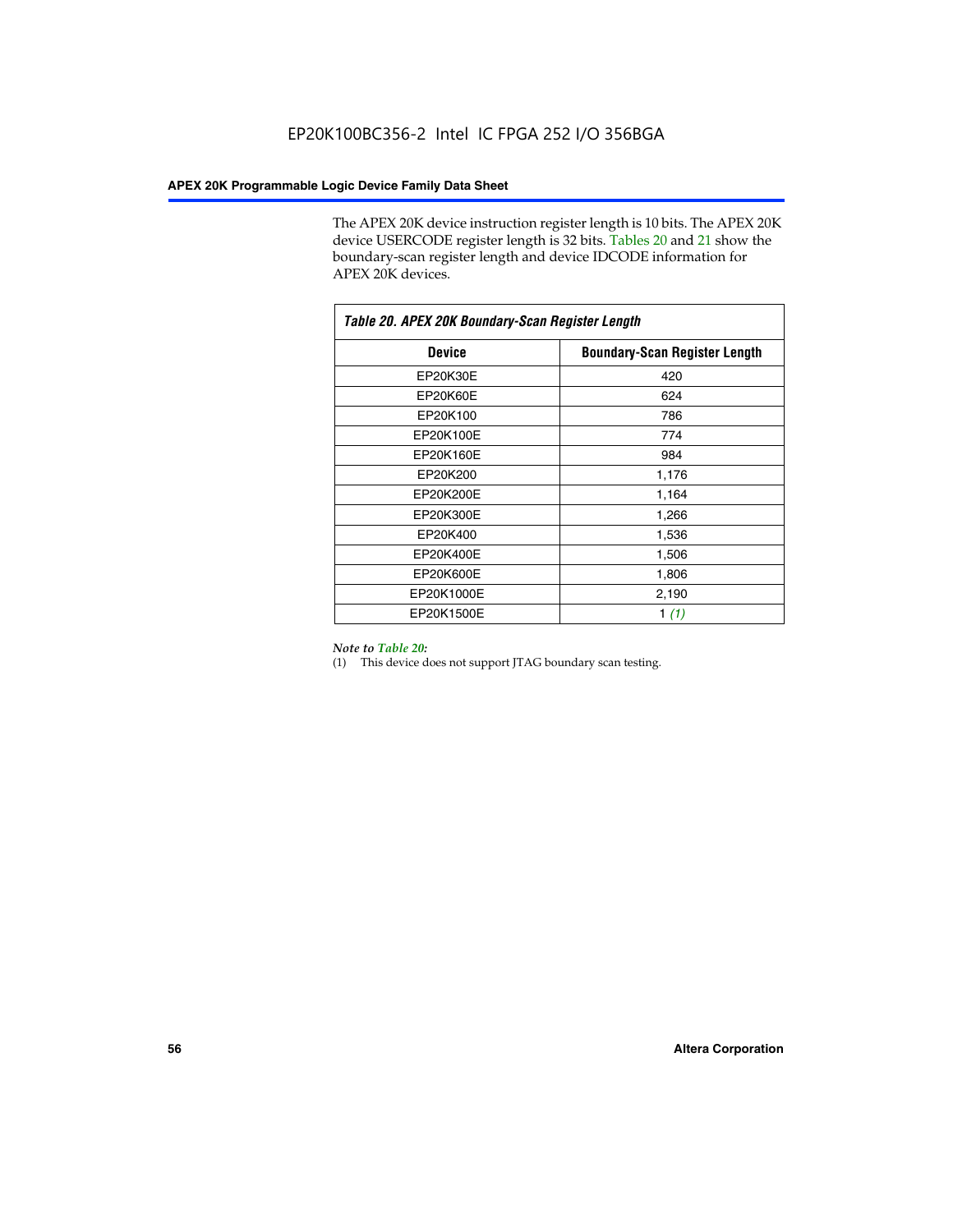| <i>Table 21. 32-Bit APEX 20K Device IDCODE</i> |                            |                                          |                                                  |                  |  |  |
|------------------------------------------------|----------------------------|------------------------------------------|--------------------------------------------------|------------------|--|--|
| <b>Device</b>                                  |                            | <b>IDCODE (32 Bits) <math>(1)</math></b> |                                                  |                  |  |  |
|                                                | <b>Version</b><br>(4 Bits) | Part Number (16 Bits)                    | <b>Manufacturer</b><br><b>Identity (11 Bits)</b> | 1 (1 Bit)<br>(2) |  |  |
| EP20K30E                                       | 0000                       | 0000 0011 0000<br>1000                   | 0110 1110<br>000                                 | 1                |  |  |
| EP20K60E                                       | 0000                       | 0000 0110<br>0000<br>1000                | 0110 1110<br>000                                 | 1                |  |  |
| EP20K100                                       | 0000                       | 0000<br>0100<br>0001 0110                | 0110 1110<br>000                                 | 1                |  |  |
| EP20K100E                                      | 0000                       | 1000<br>0001 0000<br>0000                | 0110 1110<br>000                                 | 1                |  |  |
| EP20K160E                                      | 0000                       | 0001 0110<br>1000<br>0000                | 000<br>0110 1110                                 | 1                |  |  |
| EP20K200                                       | 0000                       | 1000<br>0011 0010<br>0000                | 000<br>0110 1110                                 | 1                |  |  |
| EP20K200E                                      | 0000                       | 0010<br>0000<br>0000<br>1000             | 0110 1110<br>000                                 | 1                |  |  |
| EP20K300E                                      | 0000                       | 1000<br>0011 0000 0000                   | 0110 1110<br>000                                 | 1                |  |  |
| EP20K400                                       | 0000                       | 0110<br>0110<br>0100<br>0001             | 000<br>0110 1110                                 | 1                |  |  |
| EP20K400E                                      | 0000                       | 0100<br>0000<br>0000<br>1000             | 0110 1110<br>000                                 | 1                |  |  |
| EP20K600E                                      | 0000                       | 0000<br>0000<br>1000<br>0110             | 000<br>0110 1110                                 | 1                |  |  |
| EP20K1000E                                     | 0000                       | 0000<br>0000<br>0000<br>1001             | 000<br>0110 1110                                 | 1                |  |  |

*Notes to Table 21:*

The most significant bit (MSB) is on the left.

(2) The IDCODE's least significant bit (LSB) is always 1.

# Figure 31 shows the timing requirements for the JTAG signals.



*Figure 31. APEX 20K JTAG Waveforms*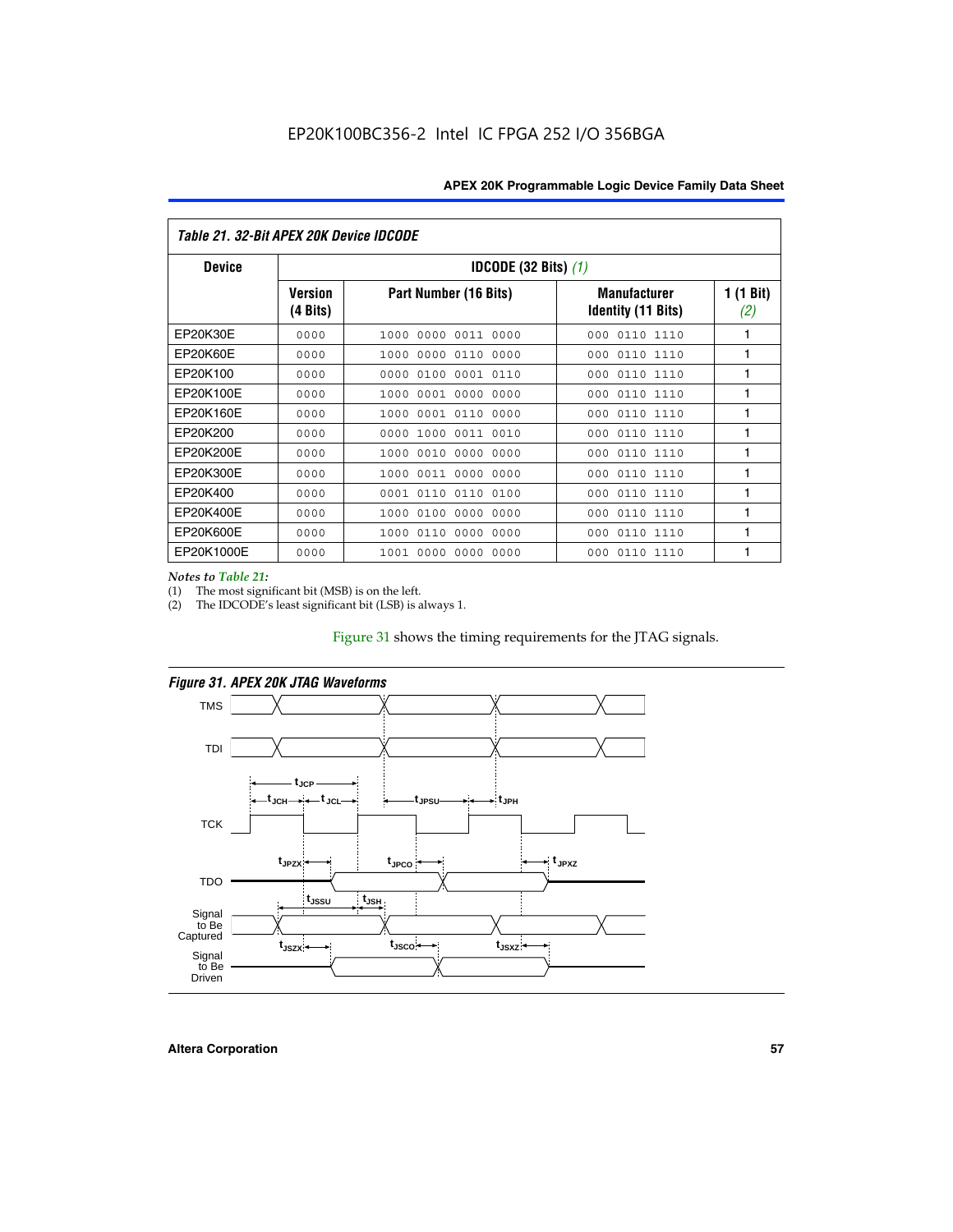Table 22 shows the JTAG timing parameters and values for APEX 20K devices.

|                   | TADIG LL. AF LA LUN JTAU THIIHIY FAIAHIGIGIS & VAIUGS |     |     |      |
|-------------------|-------------------------------------------------------|-----|-----|------|
| Symbol            | Parameter                                             | Min | Max | Unit |
| $t_{JCP}$         | <b>TCK clock period</b>                               | 100 |     | ns   |
| $t_{\text{JCH}}$  | TCK clock high time                                   | 50  |     | ns   |
| $t_{JCL}$         | TCK clock low time                                    | 50  |     | ns   |
| t <sub>JPSU</sub> | JTAG port setup time                                  | 20  |     | ns   |
| $t_{\rm JPH}$     | JTAG port hold time                                   | 45  |     | ns   |
| <sup>t</sup> JPCO | JTAG port clock to output                             |     | 25  | ns   |
| t <sub>JPZX</sub> | JTAG port high impedance to valid output              |     | 25  | ns   |
| t <sub>JPXZ</sub> | JTAG port valid output to high impedance              |     | 25  | ns   |
| tussu             | Capture register setup time                           | 20  |     | ns   |
| $t_{\rm JSH}$     | Capture register hold time                            | 45  |     | ns   |
| t <sub>JSCO</sub> | Update register clock to output                       |     | 35  | ns   |
| t <sub>JSZX</sub> | Update register high impedance to valid output        |     | 35  | ns   |
| t <sub>JSXZ</sub> | Update register valid output to high impedance        |     | 35  | ns   |

*Table 22. APEX 20K JTAG Timing Parameters & Values*

For more information, see the following documents:

- *Application Note 39 (IEEE Std. 1149.1 (JTAG) Boundary-Scan Testing in Altera Devices)*
- Jam Programming & Test Language Specification

**Generic Testing** Each APEX 20K device is functionally tested. Complete testing of each configurable static random access memory (SRAM) bit and all logic functionality ensures 100% yield. AC test measurements for APEX 20K devices are made under conditions equivalent to those shown in Figure 32. Multiple test patterns can be used to configure devices during all stages of the production flow.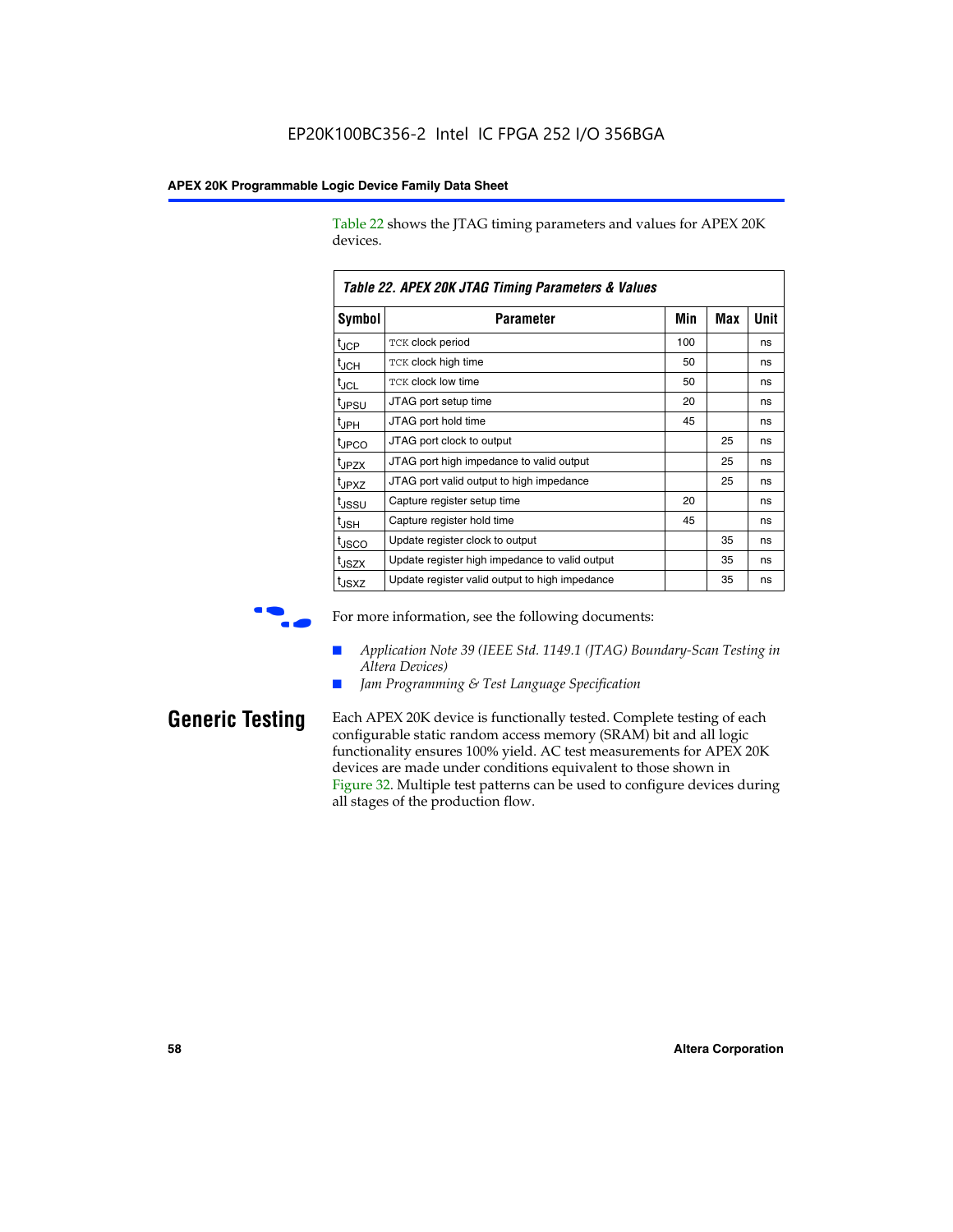

#### *Note to Figure 32:*

(1) Power supply transients can affect AC measurements. Simultaneous transitions of multiple outputs should be avoided for accurate measurement. Threshold tests must not be performed under AC conditions. Large-amplitude, fast-groundcurrent transients normally occur as the device outputs discharge the load capacitances. When these transients flow through the parasitic inductance between the device ground pin and the test system ground, significant reductions in observable noise immunity can result.

# **Operating Conditions**

Tables 23 through 26 provide information on absolute maximum ratings, recommended operating conditions, DC operating conditions, and capacitance for 2.5-V APEX 20K devices.

|                           |                            | TUDIO LO: TII LA LON 0.0 T TOIOIUM DOTIOO HIDOOIUW MUANMUM HUWMYO | $110100 + 11, 141$ |      |              |
|---------------------------|----------------------------|-------------------------------------------------------------------|--------------------|------|--------------|
| Symbol                    | <b>Parameter</b>           | <b>Conditions</b>                                                 | Min                | Max  | Unit         |
| V <sub>CCINT</sub>        | Supply voltage             | With respect to ground $(3)$                                      | $-0.5$             | 3.6  | v            |
| V <sub>CCIO</sub>         |                            |                                                                   | $-0.5$             | 4.6  | $\vee$       |
| $V_{1}$                   | DC input voltage           |                                                                   | $-2.0$             | 5.75 | v            |
| <b>IOUT</b>               | DC output current, per pin |                                                                   | $-25$              | 25   | mA           |
| $\mathsf{T}_{\text{STG}}$ | Storage temperature        | No bias                                                           | $-65$              | 150  | $^{\circ}$ C |
| Т <sub>АМВ</sub>          | Ambient temperature        | Under bias                                                        | $-65$              | 135  | $^{\circ}$ C |
| $T_J$                     | Junction temperature       | PQFP, RQFP, TQFP, and BGA packages,<br>under bias                 |                    | 135  | $^{\circ}$ C |
|                           |                            | Ceramic PGA packages, under bias                                  |                    | 150  | $^{\circ}$ C |

| <b>Table 23. APEX 20K 5.0-V Tolerant Device Absolute Maximum Ratings</b> Notes (1), (2) |  |
|-----------------------------------------------------------------------------------------|--|
|-----------------------------------------------------------------------------------------|--|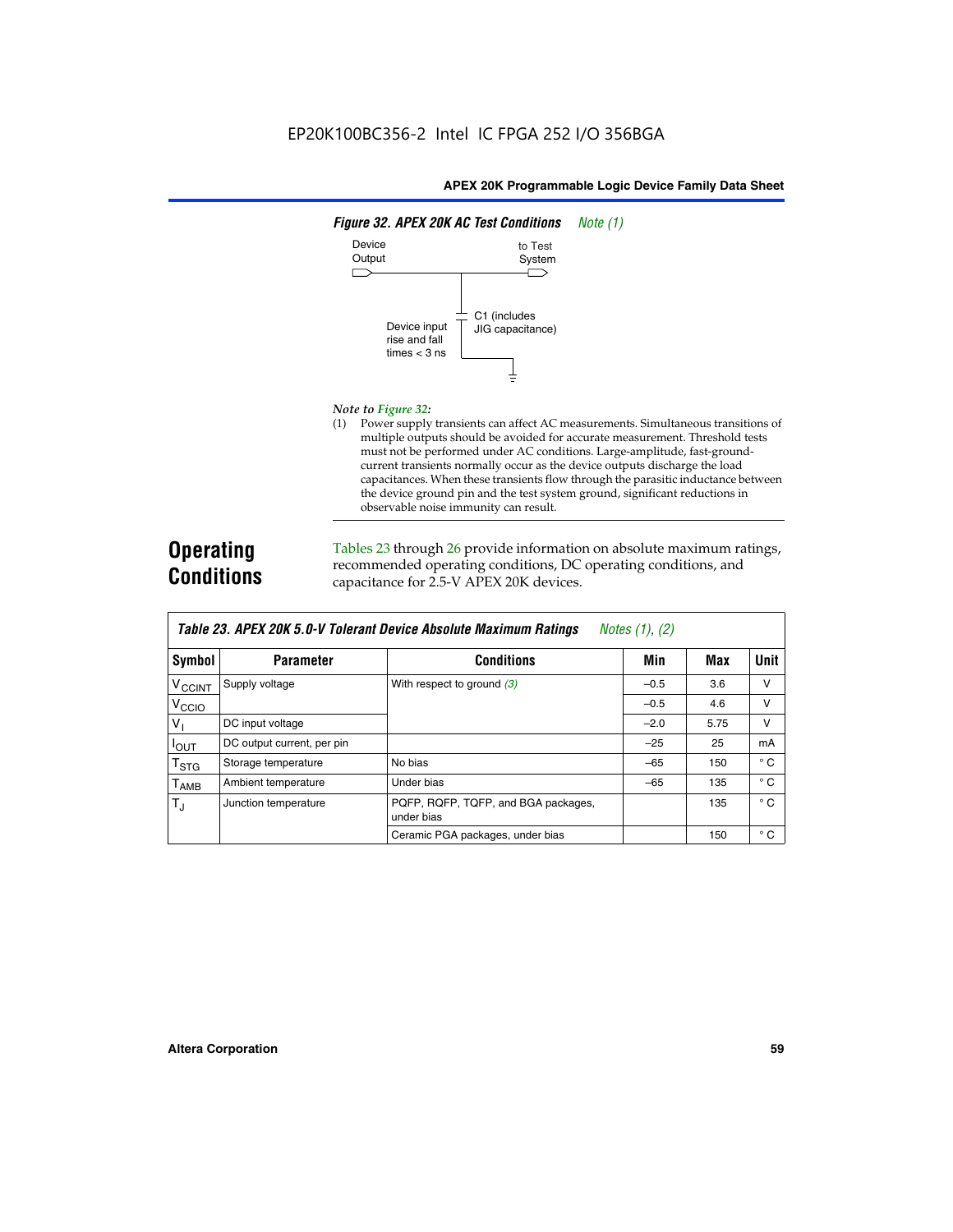# EP20K100BC356-2 Intel IC FPGA 252 I/O 356BGA

# **APEX 20K Programmable Logic Device Family Data Sheet**

|                          | Table 24. APEX 20K 5.0-V Tolerant Device Recommended Operating Conditions<br><i>Note</i> $(2)$ |                    |                  |                   |              |  |
|--------------------------|------------------------------------------------------------------------------------------------|--------------------|------------------|-------------------|--------------|--|
| <b>Symbol</b>            | <b>Parameter</b>                                                                               | <b>Conditions</b>  | Min              | Max               | <b>Unit</b>  |  |
| <b>V<sub>CCINT</sub></b> | Supply voltage for internal logic<br>and input buffers                                         | $(4)$ , $(5)$      | 2.375<br>(2.375) | 2.625<br>(2.625)  | $\vee$       |  |
| V <sub>CCIO</sub>        | Supply voltage for output buffers,<br>3.3-V operation                                          | (4), (5)           | 3.00(3.00)       | 3.60(3.60)        | $\vee$       |  |
|                          | Supply voltage for output buffers,<br>2.5-V operation                                          | (4), (5)           | 2.375<br>(2.375) | 2.625<br>(2.625)  | $\vee$       |  |
| $V_{1}$                  | Input voltage                                                                                  | (3), (6)           | $-0.5$           | 5.75              | $\vee$       |  |
| $V_{\rm O}$              | Output voltage                                                                                 |                    | $\Omega$         | V <sub>CCIO</sub> | $\vee$       |  |
| $T_{\rm J}$              | Junction temperature                                                                           | For commercial use | $\Omega$         | 85                | $^{\circ}$ C |  |
|                          |                                                                                                | For industrial use | $-40$            | 100               | $^{\circ}$ C |  |
| $t_{R}$                  | Input rise time                                                                                |                    |                  | 40                | ns           |  |
| $t_F$                    | Input fall time                                                                                |                    |                  | 40                | ns           |  |

|                 | Table 25. APEX 20K 5.0-V Tolerant Device DC Operating Conditions (Part 1 of 2) Notes (2), (7), (8) |                                                                        |                                          |     |                                          |              |  |  |
|-----------------|----------------------------------------------------------------------------------------------------|------------------------------------------------------------------------|------------------------------------------|-----|------------------------------------------|--------------|--|--|
| Symbol          | <b>Parameter</b>                                                                                   | <b>Conditions</b>                                                      | Min                                      | Typ | Max                                      | Unit         |  |  |
| $V_{\text{IH}}$ | High-level input voltage                                                                           |                                                                        | 1.7, $0.5 \times V_{\text{CCIO}}$<br>(9) |     | 5.75                                     | $\mathsf{V}$ |  |  |
| $V_{\parallel}$ | Low-level input voltage                                                                            |                                                                        | $-0.5$                                   |     | 0.8, $0.3 \times V_{\text{CCIO}}$<br>(9) | $\mathsf{V}$ |  |  |
| $V_{OH}$        | 3.3-V high-level TTL output<br>voltage                                                             | $I_{OH} = -8$ mA DC,<br>$V_{\text{CCIO}} = 3.00 V (10)$                | 2.4                                      |     |                                          | $\mathsf{V}$ |  |  |
|                 | 3.3-V high-level CMOS output<br>voltage                                                            | $I_{OH} = -0.1$ mA DC,<br>$V_{\text{CCIO}} = 3.00 \text{ V} (10)$      | $V_{\text{CCIO}} - 0.2$                  |     |                                          | $\mathsf{v}$ |  |  |
|                 | 3.3-V high-level PCI output voltage                                                                | $I_{OH} = -0.5$ mA DC,<br>$V_{\text{GClO}} = 3.00$ to 3.60 V<br>(10)   | $0.9 \times V_{\text{CCIO}}$             |     |                                          | $\mathsf{V}$ |  |  |
|                 | 2.5-V high-level output voltage                                                                    | $I_{OH} = -0.1$ mA DC,<br>$V_{\text{CCIO}} = 2.30 \text{ V} (10)$      | 2.1                                      |     |                                          | $\mathsf{V}$ |  |  |
|                 |                                                                                                    | $I_{\text{OH}} = -1 \text{ mA DC},$<br>$V_{\text{CCIO}} = 2.30 V (10)$ | 2.0                                      |     |                                          | v            |  |  |
|                 |                                                                                                    | $I_{OH} = -2$ mA DC,<br>$V_{\text{CCIO}} = 2.30 V (10)$                | 1.7                                      |     |                                          | v            |  |  |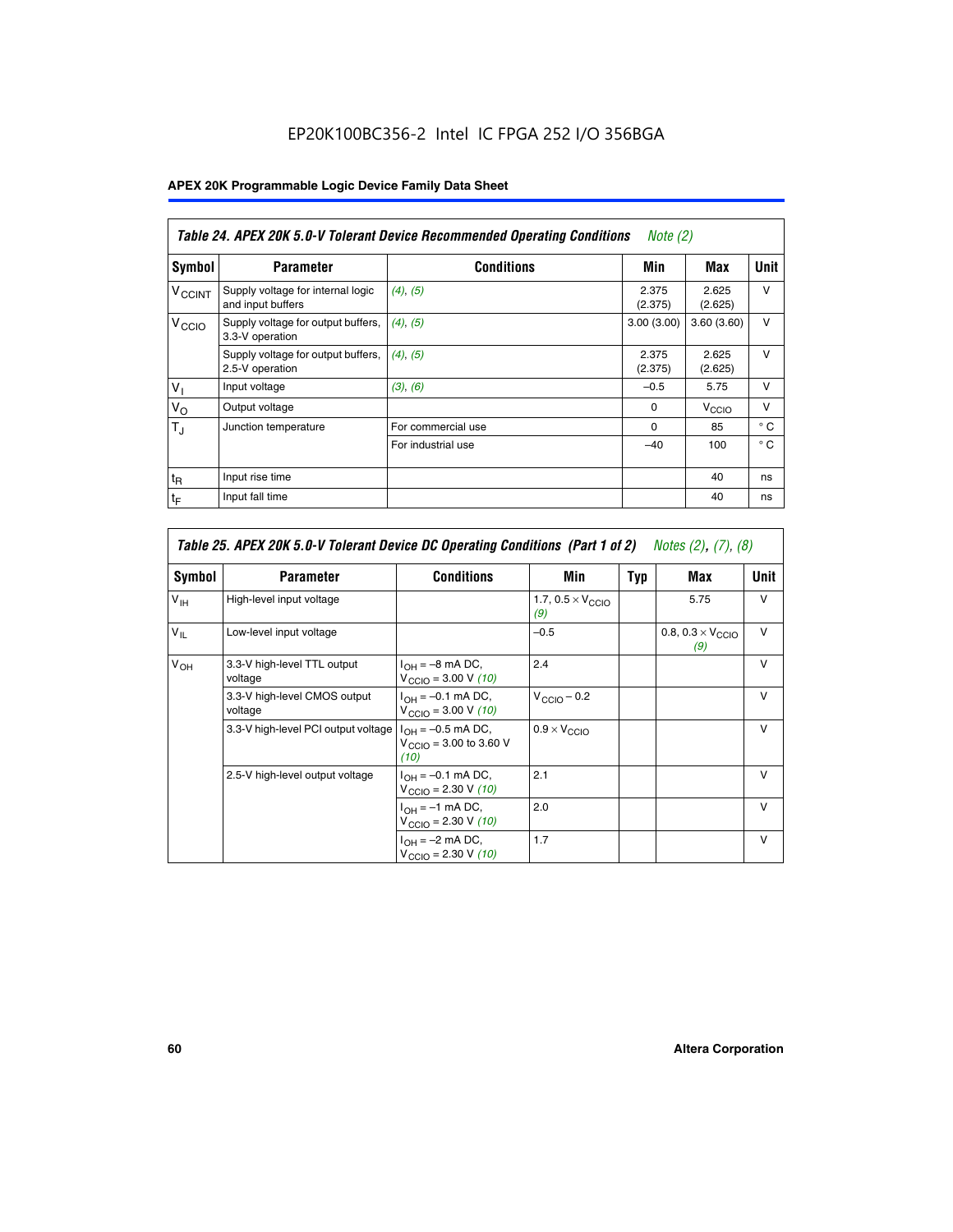|                   | Table 25. APEX 20K 5.0-V Tolerant Device DC Operating Conditions (Part 2 of 2) Notes (2), (7), (8) |                                                                                    |       |     |                              |        |
|-------------------|----------------------------------------------------------------------------------------------------|------------------------------------------------------------------------------------|-------|-----|------------------------------|--------|
| Symbol            | <b>Parameter</b>                                                                                   | <b>Conditions</b>                                                                  | Min   | Typ | Max                          | Unit   |
| $V_{OL}$          | 3.3-V low-level TTL output voltage                                                                 | $I_{\Omega}$ = 12 mA DC,<br>$V_{\text{CCIO}} = 3.00 V (11)$                        |       |     | 0.45                         | $\vee$ |
|                   | 3.3-V low-level CMOS output<br>voltage                                                             | $I_{\Omega} = 0.1$ mA DC,<br>$V_{\text{CCIO}} = 3.00 V (11)$                       |       |     | 0.2                          | $\vee$ |
|                   | 3.3-V low-level PCI output voltage                                                                 | $I_{\Omega}$ = 1.5 mA DC,<br>$V_{CClO}$ = 3.00 to 3.60 V<br>(11)                   |       |     | $0.1 \times V_{\text{CCIO}}$ | $\vee$ |
|                   | 2.5-V low-level output voltage                                                                     | $I_{\Omega} = 0.1$ mA DC,<br>$V_{\text{CCIO}} = 2.30 V (11)$                       |       |     | 0.2                          | $\vee$ |
|                   |                                                                                                    | $I_{\Omega}$ = 1 mA DC,<br>$V_{\text{CCIO}} = 2.30 V (11)$                         |       |     | 0.4                          | $\vee$ |
|                   |                                                                                                    | $I_{\Omega}$ = 2 mA DC,<br>$V_{\text{CCIO}} = 2.30 V (11)$                         |       |     | 0.7                          | $\vee$ |
| T,                | Input pin leakage current                                                                          | $V_1 = 5.75$ to $-0.5$ V                                                           | $-10$ |     | 10                           | μA     |
| $I_{OZ}$          | Tri-stated I/O pin leakage current                                                                 | $V_{\Omega}$ = 5.75 to -0.5 V                                                      | $-10$ |     | 10                           | μA     |
| $I_{CC0}$         | $V_{CC}$ supply current (standby)<br>(All ESBs in power-down mode)                                 | $V_1$ = ground, no load, no<br>toggling inputs, -1 speed<br>grade $(12)$           |       | 10  |                              | mA     |
|                   |                                                                                                    | $V_1$ = ground, no load, no<br>toggling inputs,<br>$-2$ , $-3$ speed grades $(12)$ |       | 5   |                              | mA     |
| R <sub>CONF</sub> | Value of I/O pin pull-up resistor                                                                  | $V_{\text{CCIO}} = 3.0 V (13)$                                                     | 20    |     | 50                           | W      |
|                   | before and during configuration                                                                    | $V_{\text{CCIO}} = 2.375 \text{ V} (13)$                                           | 30    |     | 80                           | W      |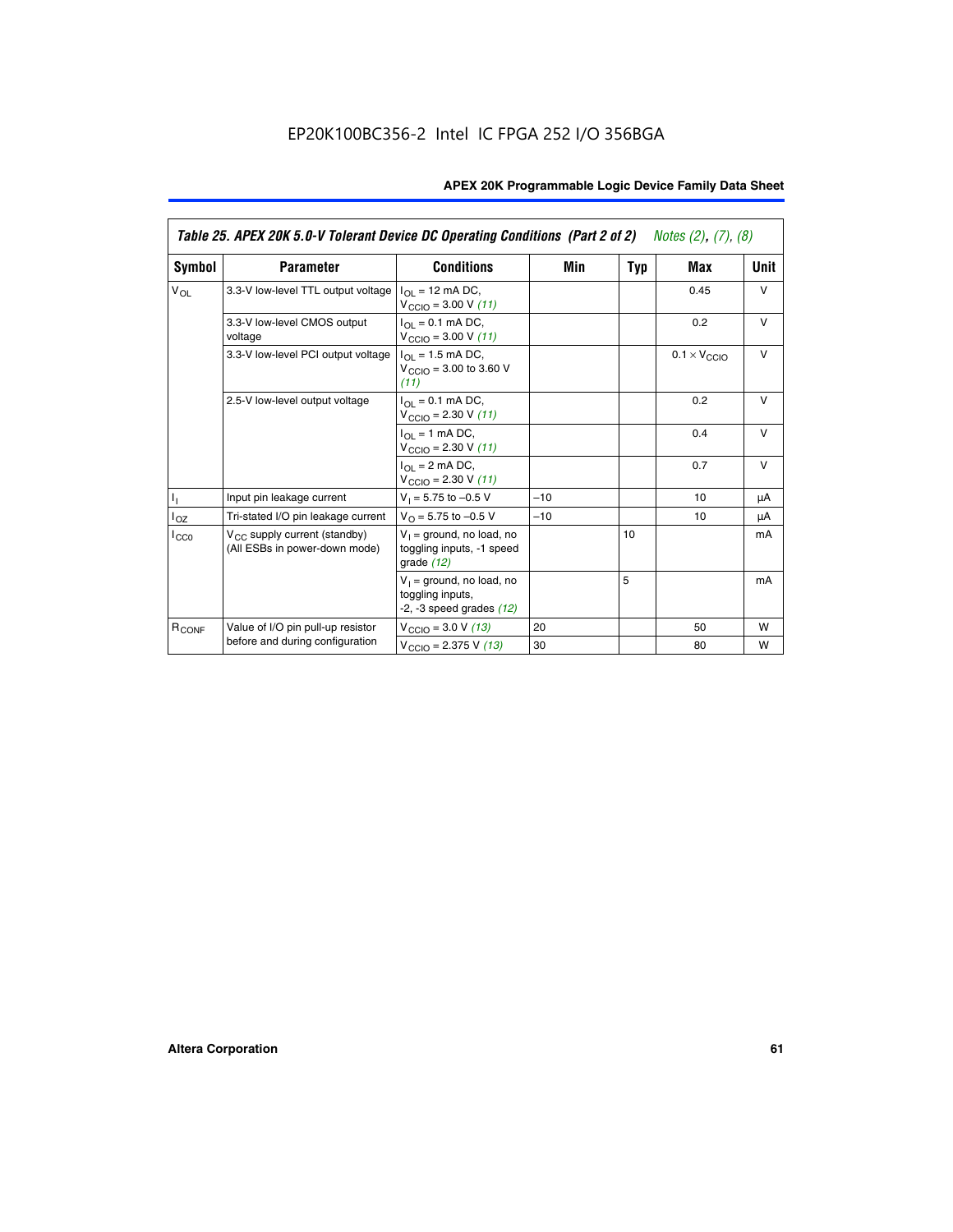| Table 26. APEX 20K 5.0-V Tolerant Device Capacitance<br>Notes (2), (14) |                                             |                                     |     |     |      |
|-------------------------------------------------------------------------|---------------------------------------------|-------------------------------------|-----|-----|------|
| Symbol                                                                  | <b>Parameter</b>                            | <b>Conditions</b>                   | Min | Max | Unit |
| $C_{IN}$                                                                | Input capacitance                           | $V_{1N} = 0 V$ , f = 1.0 MHz        |     | 8   | pF   |
| $C_{\text{INCLK}}$                                                      | Input capacitance on dedicated<br>clock pin | $V_{IN} = 0 V$ , f = 1.0 MHz        |     | 12  | pF   |
| $C_{OUT}$                                                               | Output capacitance                          | $V_{\text{OUT}} = 0 V, f = 1.0 MHz$ |     | 8   | pF   |

#### *Notes to Tables 23 through 26:*

- (1) See the *Operating Requirements for Altera Devices Data Sheet*.
- (2) All APEX 20K devices are 5.0-V tolerant.
- (3) Minimum DC input is –0.5 V. During transitions, the inputs may undershoot to –2.0 V or overshoot to 5.75 V for input currents less than 100 mA and periods shorter than 20 ns.
- (4) Numbers in parentheses are for industrial-temperature-range devices.
- (5) Maximum  $V_{CC}$  rise time is 100 ms, and  $V_{CC}$  must rise monotonically.<br>(6) All pins, including dedicated inputs, clock I/O, and JTAG pins, may b
- All pins, including dedicated inputs, clock I/O, and JTAG pins, may be driven before  $V_{\text{CCINT}}$  and  $V_{\text{CCIO}}$  are powered.
- (7) Typical values are for  $T_A = 25^\circ$  C, V<sub>CCINT</sub> = 2.5 V, and V<sub>CCIO</sub> = 2.5 or 3.3 V.<br>(8) These values are specified in the APEX 20K device recommended operat
- These values are specified in the APEX 20K device recommended operating conditions, shown in Table 26 on page 62.
- (9) The APEX 20K input buffers are compatible with 2.5-V and 3.3-V (LVTTL and LVCMOS) signals. Additionally, the input buffers are 3.3-V PCI compliant when  $V_{\text{CCIO}}$  and  $V_{\text{CCINI}}$  meet the relationship shown in Figure 33 on page 68.
- (10) The  $I<sub>OH</sub>$  parameter refers to high-level TTL, PCI or CMOS output current.
- (11) The I<sub>OL</sub> parameter refers to low-level TTL, PCI, or CMOS output current. This parameter applies to open-drain pins as well as output pins.
- (12) This value is specified for normal device operation. The value may vary during power-up.
- (13) Pin pull-up resistance values will be lower if an external source drives the pin higher than  $V_{\text{CCIO}}$ .
- (14) Capacitance is sample-tested only.

Tables 27 through 30 provide information on absolute maximum ratings, recommended operating conditions, DC operating conditions, and capacitance for 1.8-V APEX 20KE devices.

|                             | Table 27. APEX 20KE Device Absolute Maximum Ratings<br>Note (1) |                                                   |        |     |              |  |  |
|-----------------------------|-----------------------------------------------------------------|---------------------------------------------------|--------|-----|--------------|--|--|
| Symbol                      | <b>Parameter</b>                                                | <b>Conditions</b>                                 | Min    | Max | Unit         |  |  |
| $V_{\text{CCINT}}$          | Supply voltage                                                  | With respect to ground (2)                        | $-0.5$ | 2.5 | v            |  |  |
| V <sub>CCIO</sub>           |                                                                 |                                                   | $-0.5$ | 4.6 | v            |  |  |
| $V_{1}$                     | DC input voltage                                                |                                                   | $-0.5$ | 4.6 | $\vee$       |  |  |
| $I_{OUT}$                   | DC output current, per pin                                      |                                                   | $-25$  | 25  | mA           |  |  |
| $\mathsf{T}_{\texttt{STG}}$ | Storage temperature                                             | No bias                                           | $-65$  | 150 | $^{\circ}$ C |  |  |
| Т <sub>АМВ</sub>            | Ambient temperature                                             | Under bias                                        | $-65$  | 135 | $^{\circ}$ C |  |  |
| $\mathsf{T}_{\text{d}}$     | Junction temperature                                            | PQFP, RQFP, TQFP, and BGA packages,<br>under bias |        | 135 | $^{\circ}$ C |  |  |
|                             |                                                                 | Ceramic PGA packages, under bias                  |        | 150 | $^{\circ}$ C |  |  |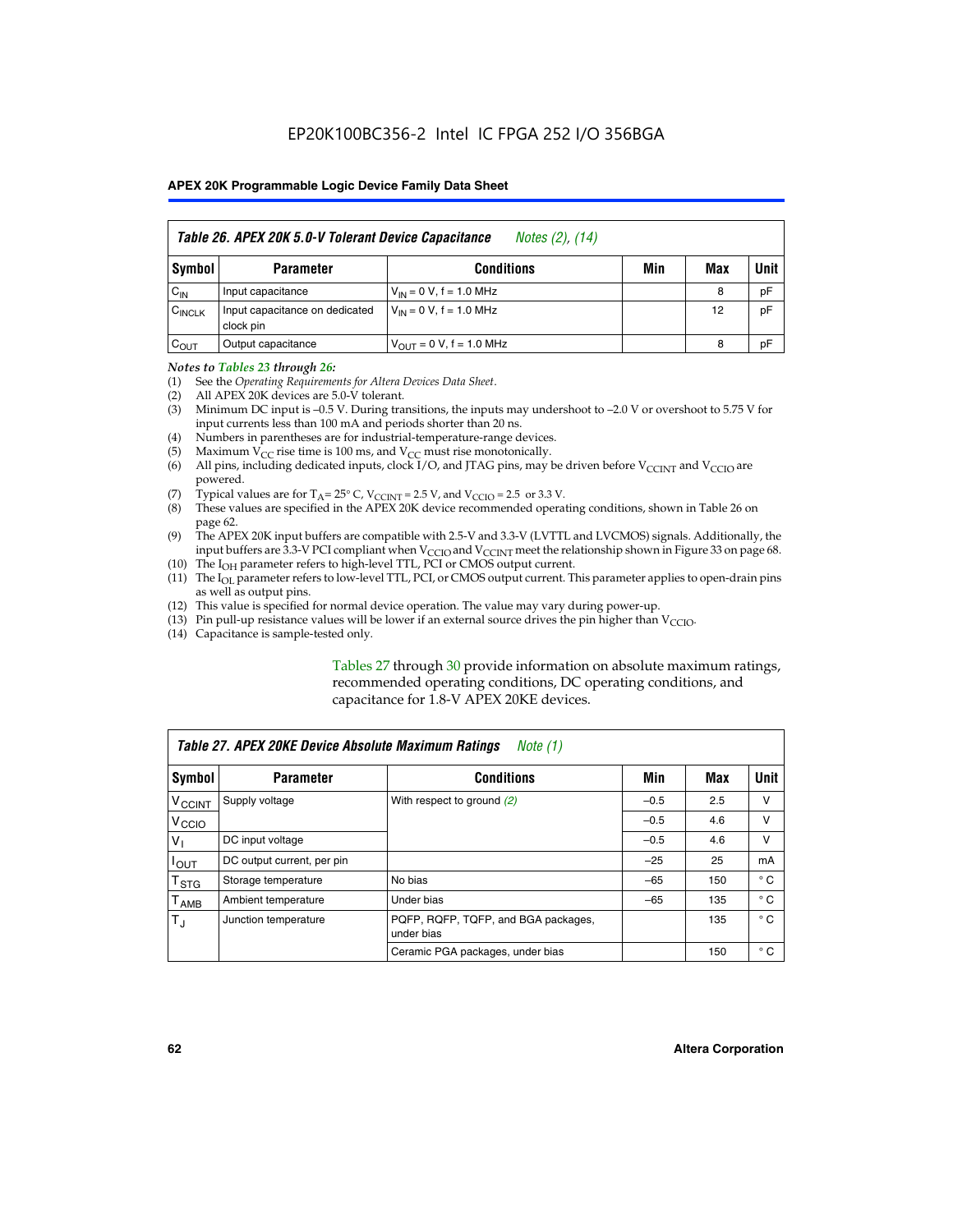|                          | <b>Table 28. APEX 20KE Device Recommended Operating Conditions</b> |                    |                  |                   |              |
|--------------------------|--------------------------------------------------------------------|--------------------|------------------|-------------------|--------------|
| <b>Symbol</b>            | <b>Parameter</b>                                                   | <b>Conditions</b>  | Min              | Max               | <b>Unit</b>  |
| <b>V<sub>CCINT</sub></b> | Supply voltage for internal logic and<br>input buffers             | (3), (4)           | 1.71(1.71)       | 1.89(1.89)        | $\vee$       |
| V <sub>CCIO</sub>        | Supply voltage for output buffers, 3.3-V<br>operation              | (3), (4)           | 3.00(3.00)       | 3.60(3.60)        | V            |
|                          | Supply voltage for output buffers, 2.5-V<br>operation              | (3), (4)           | 2.375<br>(2.375) | 2.625<br>(2.625)  | $\vee$       |
|                          | Supply voltage for output buffers, 1.8-V<br>operation              | (3), (4)           | 1.71(1.71)       | 1.89(1.89)        | V            |
| $V_1$                    | Input voltage                                                      | (5), (6)           | $-0.5$           | 4.0               | $\vee$       |
| $V_{\rm O}$              | Output voltage                                                     |                    | $\Omega$         | V <sub>CCIO</sub> | v            |
| $T_{\rm J}$              | Junction temperature                                               | For commercial use | $\Omega$         | 85                | $^{\circ}$ C |
|                          |                                                                    | For industrial use | $-40$            | 100               | $^{\circ}$ C |
| $t_{R}$                  | Input rise time                                                    |                    |                  | 40                | ns           |
| $t_{\mathsf{F}}$         | Input fall time                                                    |                    |                  | 40                | ns           |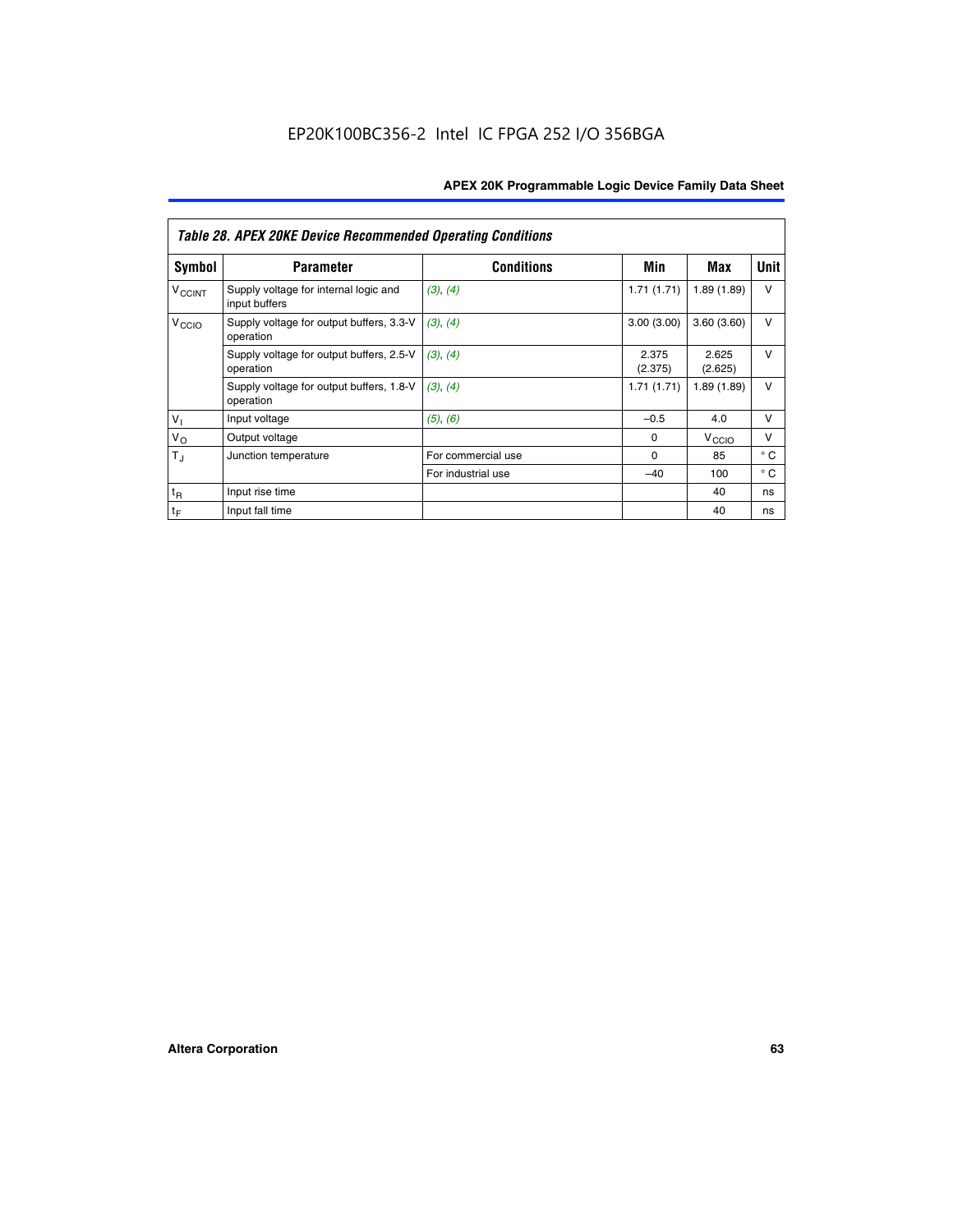# EP20K100BC356-2 Intel IC FPGA 252 I/O 356BGA

# **APEX 20K Programmable Logic Device Family Data Sheet**

| Symbol                     | <b>Parameter</b>                                                   | <b>Conditions</b>                                                         | Min                                       | <b>Typ</b> | Max                                       | Unit      |
|----------------------------|--------------------------------------------------------------------|---------------------------------------------------------------------------|-------------------------------------------|------------|-------------------------------------------|-----------|
| $V_{\text{IH}}$            | High-level LVTTL, CMOS, or 3.3-V<br>PCI input voltage              |                                                                           | 1.7, $0.5 \times V_{\text{CCIO}}$<br>(10) |            | 4.1                                       | V         |
| $\mathsf{V}_{\mathsf{IL}}$ | Low-level LVTTL, CMOS, or 3.3-V<br>PCI input voltage               |                                                                           | $-0.5$                                    |            | 0.8, $0.3 \times V_{\text{CCIO}}$<br>(10) | $\vee$    |
| $V_{OH}$                   | 3.3-V high-level LVTTL output<br>voltage                           | $I_{OH} = -12$ mA DC,<br>$V_{\text{CCIO}}$ = 3.00 V (11)                  | 2.4                                       |            |                                           | v         |
|                            | 3.3-V high-level LVCMOS output<br>voltage                          | $I_{OH} = -0.1$ mA DC,<br>$V_{\text{CCIO}} = 3.00 \text{ V} (11)$         | $V_{\text{CCIO}} - 0.2$                   |            |                                           | v         |
|                            | 3.3-V high-level PCI output voltage $ I_{OH} = -0.5$ mA DC,        | $V_{\text{CGIO}} = 3.00$ to 3.60 V<br>(11)                                | $0.9 \times V_{\text{CCIO}}$              |            |                                           | $\vee$    |
|                            | 2.5-V high-level output voltage                                    | $I_{OH} = -0.1$ mA DC,<br>$V_{\text{CCIO}} = 2.30 V (11)$                 | 2.1                                       |            |                                           | ν         |
|                            |                                                                    | $I_{OH} = -1$ mA DC,<br>$V_{\text{CCIO}}$ = 2.30 V (11)                   | 2.0                                       |            |                                           | $\vee$    |
|                            |                                                                    | $I_{OH} = -2$ mA DC,<br>$V_{\text{CCIO}}$ = 2.30 V (11)                   | 1.7                                       |            |                                           | v         |
| $V_{\Omega}$               | 3.3-V low-level LVTTL output<br>voltage                            | $I_{OL}$ = 12 mA DC,<br>$V_{\text{CCIO}} = 3.00 V (12)$                   |                                           |            | 0.4                                       | v         |
|                            | 3.3-V low-level LVCMOS output<br>voltage                           | $I_{\Omega} = 0.1$ mA DC,<br>$V_{\text{CCIO}} = 3.00 V (12)$              |                                           |            | 0.2                                       | $\vee$    |
|                            | 3.3-V low-level PCI output voltage                                 | $I_{\Omega I}$ = 1.5 mA DC,<br>$V_{\text{CGIO}} = 3.00$ to 3.60 V<br>(12) |                                           |            | $0.1 \times V_{\text{CCIO}}$              | v         |
|                            | 2.5-V low-level output voltage                                     | $I_{\Omega} = 0.1$ mA DC,<br>$V_{\text{CCIO}}$ = 2.30 V (12)              |                                           |            | 0.2                                       | $\vee$    |
|                            |                                                                    | $I_{\Omega} = 1$ mA DC,<br>$V_{\text{CCIO}}$ = 2.30 V (12)                |                                           |            | 0.4                                       | $\vee$    |
|                            |                                                                    | $I_{\Omega} = 2 \text{ mA DC}$<br>$V_{\text{CCIO}} = 2.30 V (12)$         |                                           |            | 0.7                                       | $\vee$    |
| ъ,                         | Input pin leakage current                                          | $V_1 = 4.1$ to -0.5 V (13)                                                | $-10$                                     |            | 10                                        | μA        |
| $I_{OZ}$                   | Tri-stated I/O pin leakage current                                 | $V_O = 4.1$ to -0.5 V (13)                                                | $-10$                                     |            | 10                                        | μA        |
| $I_{CC0}$                  | $V_{CC}$ supply current (standby)<br>(All ESBs in power-down mode) | $V_1$ = ground, no load, no<br>toggling inputs, -1 speed<br>grade         |                                           | 10         |                                           | mA        |
|                            |                                                                    | $V_1$ = ground, no load, no<br>toggling inputs,<br>-2, -3 speed grades    |                                           | 5          |                                           | mA        |
| R <sub>CONF</sub>          | Value of I/O pin pull-up resistor                                  | $V_{\text{CCIO}} = 3.0 V (14)$                                            | 20                                        |            | 50                                        | $k\Omega$ |
|                            | before and during configuration                                    | $V_{\text{CCIO}} = 2.375 V (14)$                                          | 30                                        |            | 80                                        | kΩ        |
|                            |                                                                    | $V_{\text{CCIO}} = 1.71 V (14)$                                           | 60                                        |            | 150                                       | $k\Omega$ |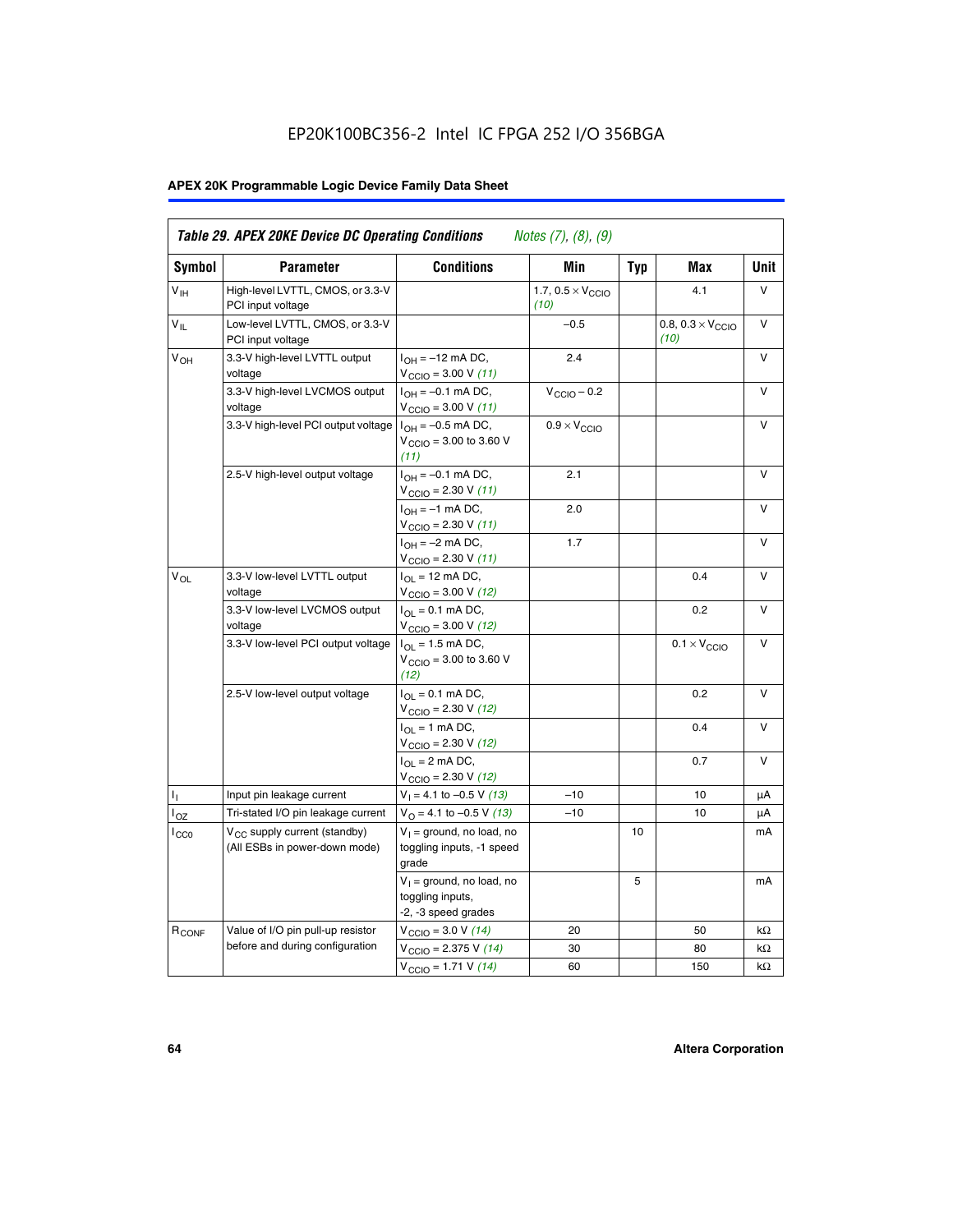**1 For DC Operating Specifications on APEX 20KE I/O standards,** please refer to *Application Note 117 (Using Selectable I/O Standards in Altera Devices).*

| Table 30. APEX 20KE Device Capacitance<br><i>Note</i> (15) |                                             |                                |     |     |      |  |
|------------------------------------------------------------|---------------------------------------------|--------------------------------|-----|-----|------|--|
| Symbol                                                     | <b>Parameter</b>                            | <b>Conditions</b>              | Min | Max | Unit |  |
| $C_{IN}$                                                   | Input capacitance                           | $V_{IN} = 0 V$ , f = 1.0 MHz   |     | 8   | рF   |  |
| $C_{\text{INCLK}}$                                         | Input capacitance on<br>dedicated clock pin | $V_{IN} = 0 V$ , f = 1.0 MHz   |     | 12  | pF   |  |
| $C_{OUT}$                                                  | Output capacitance                          | $V_{OUIT} = 0 V$ , f = 1.0 MHz |     | 8   | рF   |  |

#### *Notes to Tables 27 through 30:*

- (1) See the *Operating Requirements for Altera Devices Data Sheet*.
- (2) Minimum DC input is –0.5 V. During transitions, the inputs may undershoot to –2.0 V or overshoot to 5.75 V for input currents less than 100 mA and periods shorter than 20 ns.
- (3) Numbers in parentheses are for industrial-temperature-range devices.
- (4) Maximum  $V_{CC}$  rise time is 100 ms, and  $V_{CC}$  must rise monotonically.<br>(5) Minimum DC input is -0.5 V. During transitions, the inputs may und
- Minimum DC input is  $-0.5$  V. During transitions, the inputs may undershoot to  $-2.0$  V or overshoot to the voltage shown in the following table based on input duty cycle for input currents less than 100 mA. The overshoot is dependent upon duty cycle of the signal. The DC case is equivalent to 100% duty cycle.

| Vin  | Max. Duty Cycle |
|------|-----------------|
| 4.0V | 100% (DC)       |
| 4.1  | 90%             |
| 4.2  | 50%             |
| 4.3  | 30%             |
| .    |                 |

- 4.4  $17\%$ <br>4.5  $10\%$
- 10%
- (6) All pins, including dedicated inputs, clock, I/O, and JTAG pins, may be driven before  $V_{\text{CCINT}}$  and  $V_{\text{CCIO}}$  are powered.
- (7) Typical values are for  $T_A = 25^\circ$  C, V<sub>CCINT</sub> = 1.8 V, and V<sub>CCIO</sub> = 1.8 V, 2.5 V or 3.3 V.
- (8) These values are specified under the APEX 20KE device recommended operating conditions, shown in Table 24 on page 60.
- (9) Refer to *Application Note 117 (Using Selectable I/O Standards in Altera Devices)* for the V<sub>IH</sub>, V<sub>IL</sub>, V<sub>OH</sub>, V<sub>OL</sub>, and I<sub>I</sub> parameters when VCCIO = 1.8 V.
- (10) The APEX 20KE input buffers are compatible with 1.8-V, 2.5-V and 3.3-V (LVTTL and LVCMOS) signals. Additionally, the input buffers are 3.3-V PCI compliant. Input buffers also meet specifications for GTL+, CTT, AGP, SSTL-2, SSTL-3, and HSTL.
- (11) The  $I_{OH}$  parameter refers to high-level TTL, PCI, or CMOS output current.
- (12) The I<sub>OL</sub> parameter refers to low-level TTL, PCI, or CMOS output current. This parameter applies to open-drain pins as well as output pins.
- (13) This value is specified for normal device operation. The value may vary during power-up.
- (14) Pin pull-up resistance values will be lower if an external source drives the pin higher than  $V_{CCIO}$ .
- (15) Capacitance is sample-tested only.

Figure 33 shows the relationship between  $V_{\text{CCIO}}$  and  $V_{\text{CCINT}}$  for 3.3-V PCI compliance on APEX 20K devices.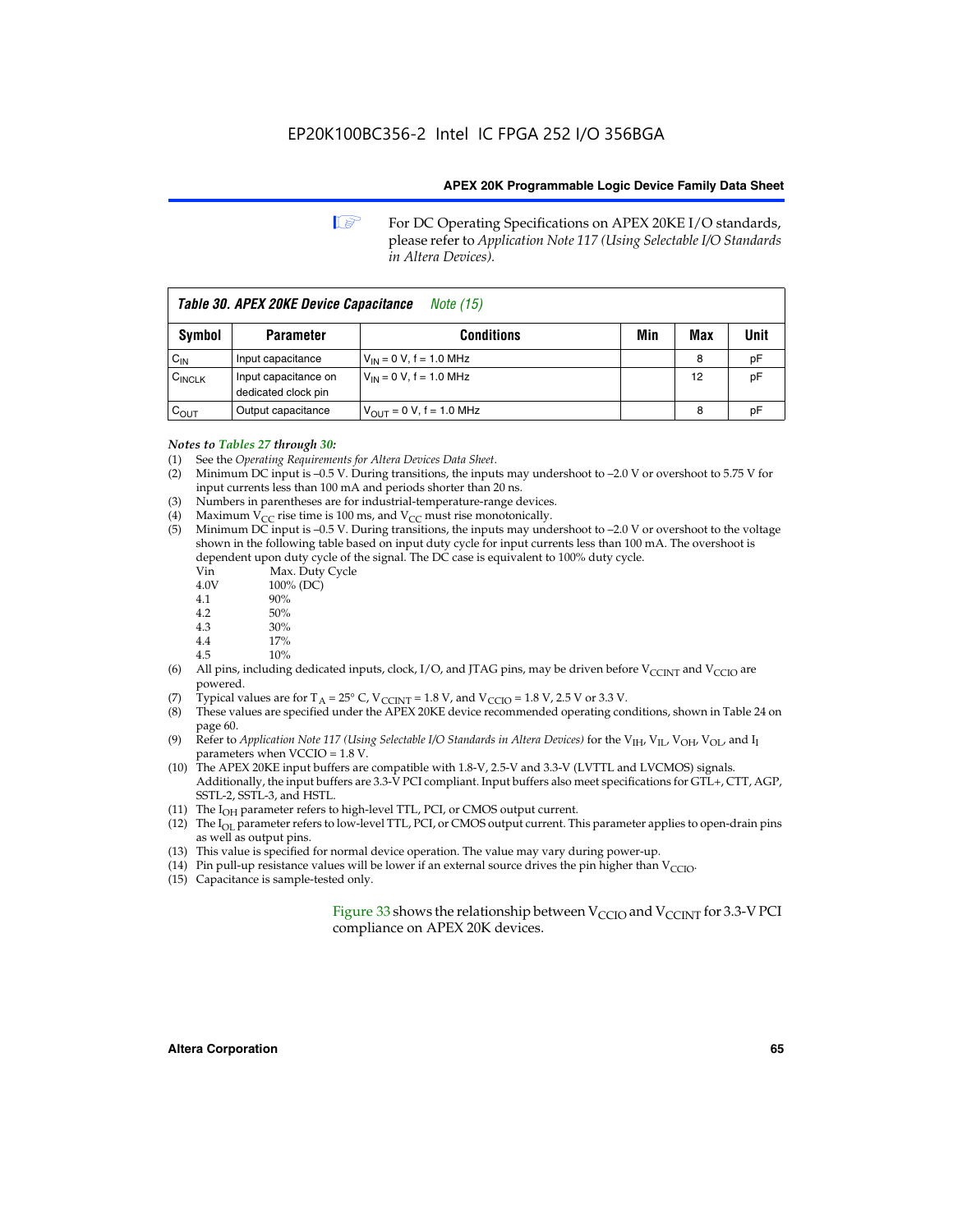



Figure 34 shows the typical output drive characteristics of APEX 20K devices with 3.3-V and 2.5-V V<sub>CCIO</sub>. The output driver is compatible with the 3.3-V *PCI Local Bus Specification, Revision 2.2* (when VCCIO pins are connected to 3.3 V). 5-V tolerant APEX 20K devices in the -1 speed grade are 5-V PCI compliant over all operating conditions.

*Figure 34. Output Drive Characteristics of APEX 20K Device Note (1)*





**66 Altera Corporation**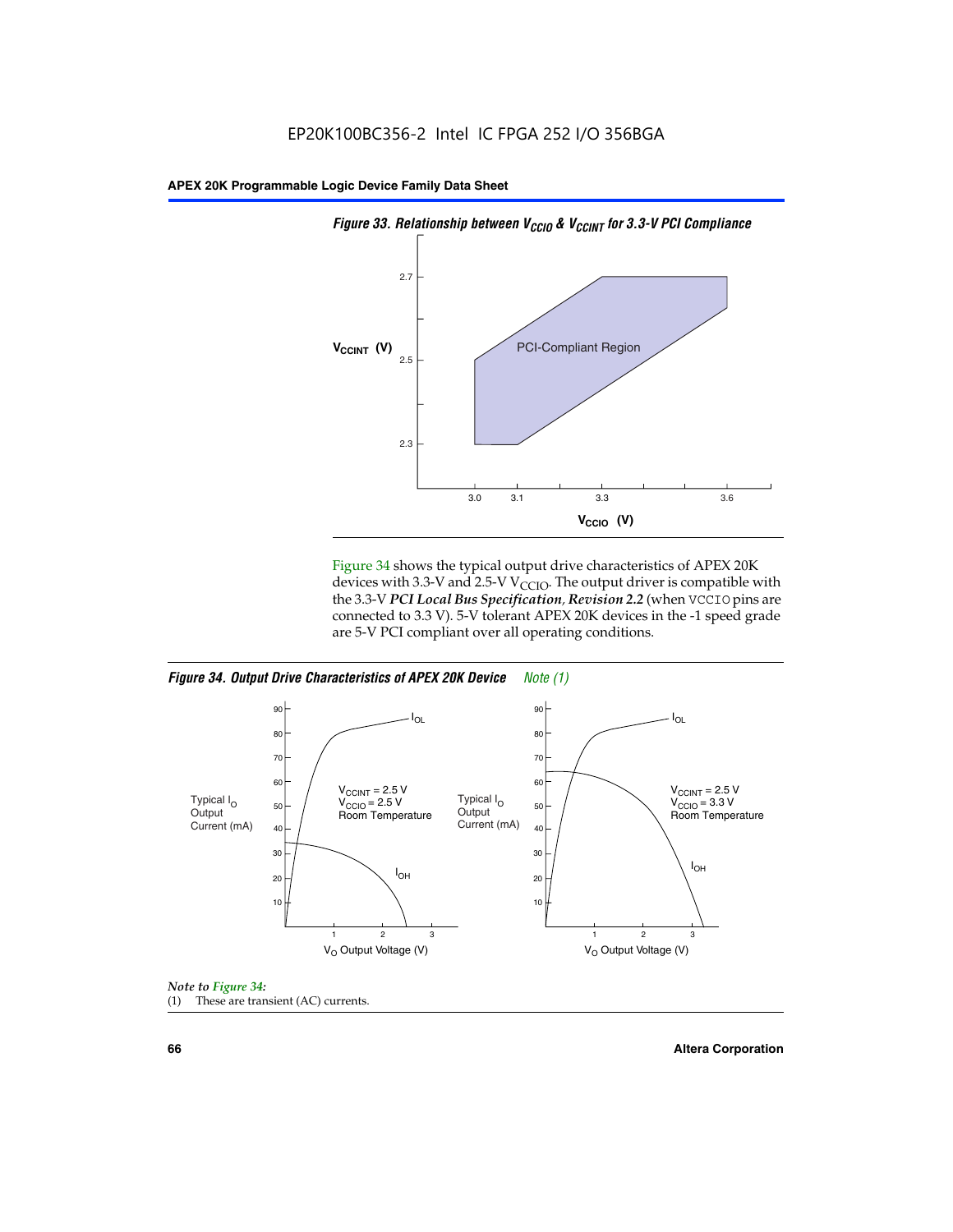

Figure 35 shows the output drive characteristics of APEX 20KE devices.

*Note to Figure 35:* (1) These are transient (AC) currents.

**Timing Model** The high-performance FastTrack and MegaLAB interconnect routing resources ensure predictable performance, accurate simulation, and accurate timing analysis. This predictable performance contrasts with that of FPGAs, which use a segmented connection scheme and therefore have unpredictable performance.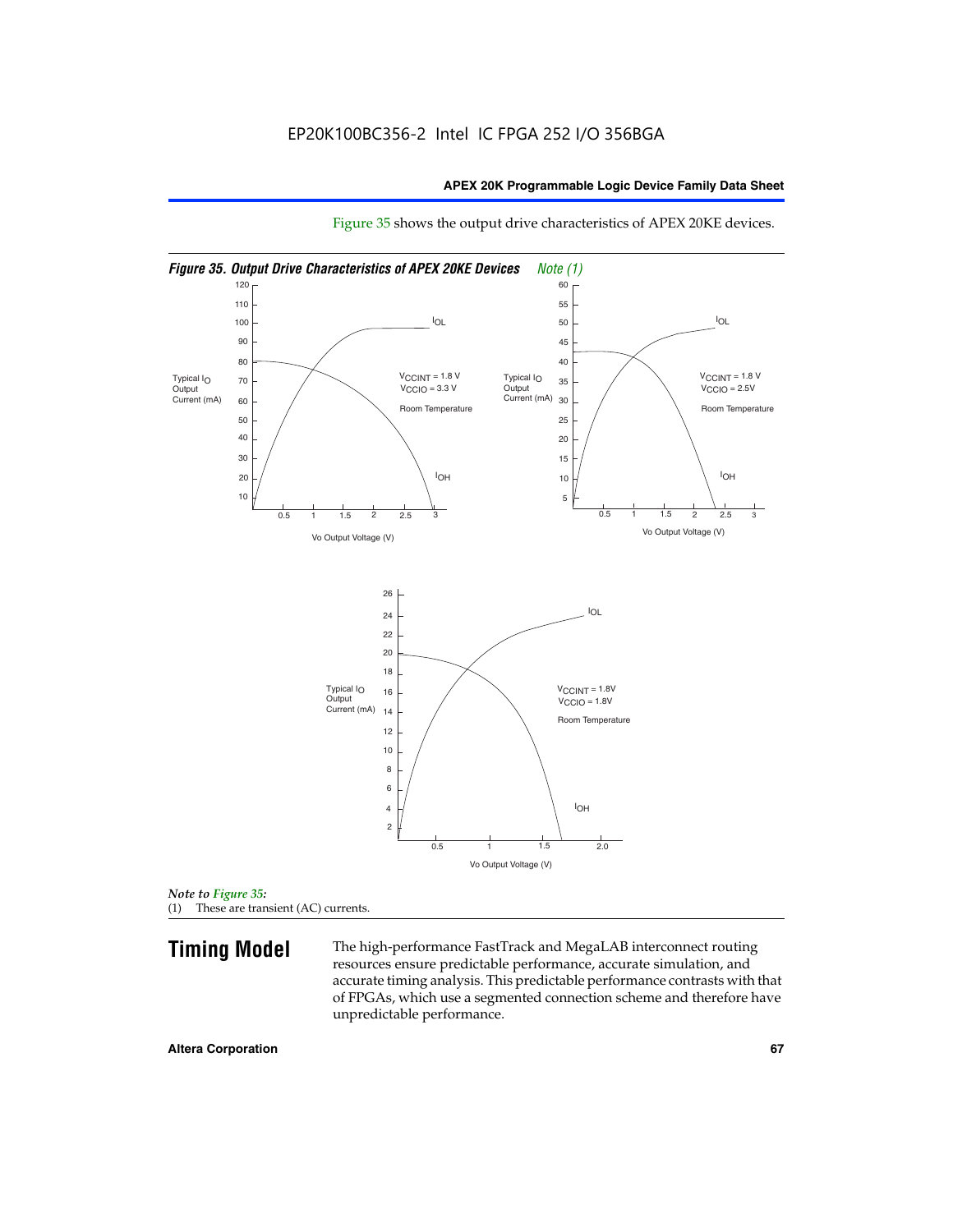All specifications are always representative of worst-case supply voltage and junction temperature conditions. All output-pin-timing specifications are reported for maximum driver strength.

Figure  $36$  shows the  $f_{MAX}$  timing model for APEX 20K devices.



Figure 37 shows the  $f_{MAX}$  timing model for APEX 20KE devices. These parameters can be used to estimate  $f_{MAX}$  for multiple levels of logic. Quartus II software timing analysis should be used for more accurate timing information.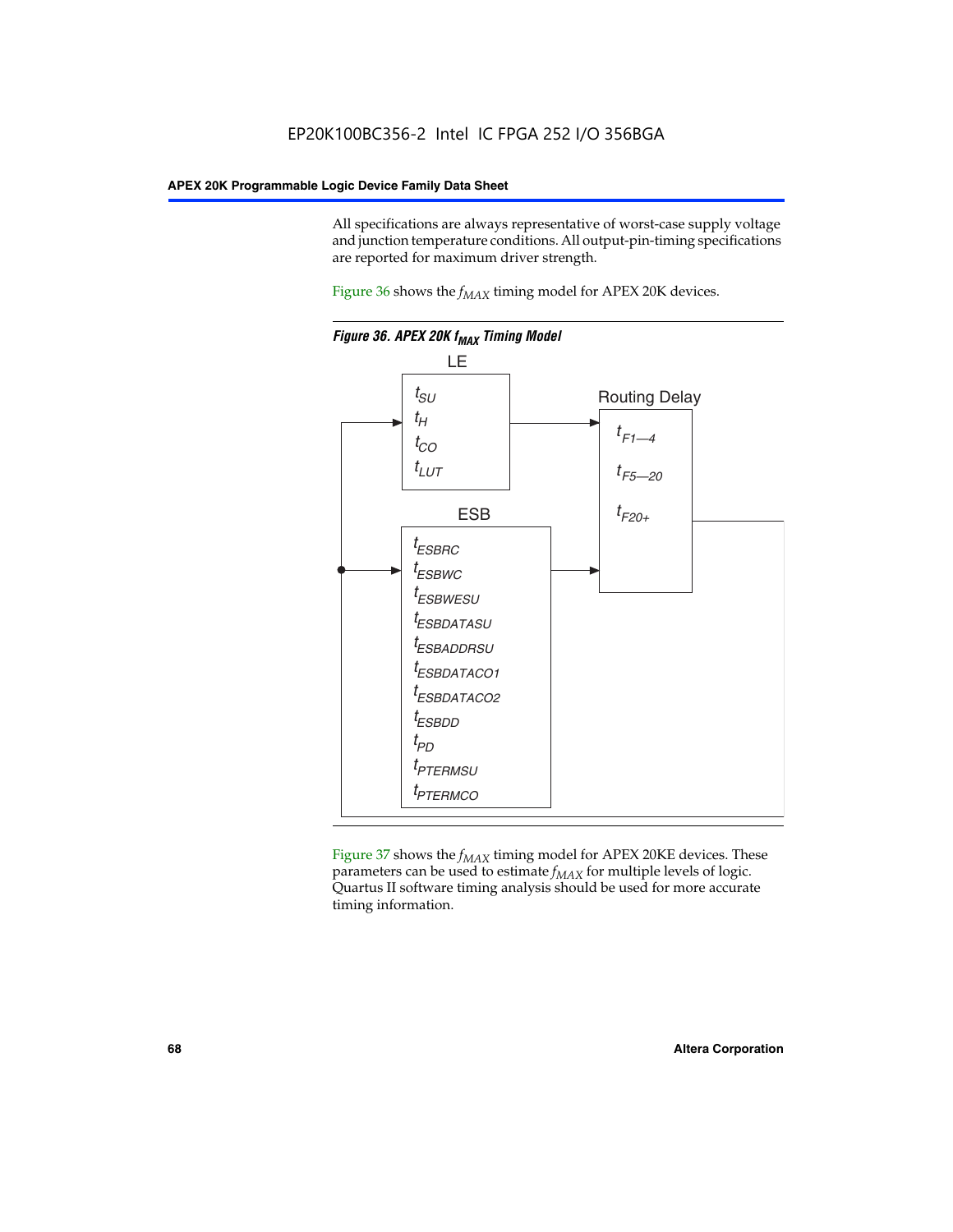

**Figure 37. APEX 20KE f<sub>MAX</sub> Timing Model**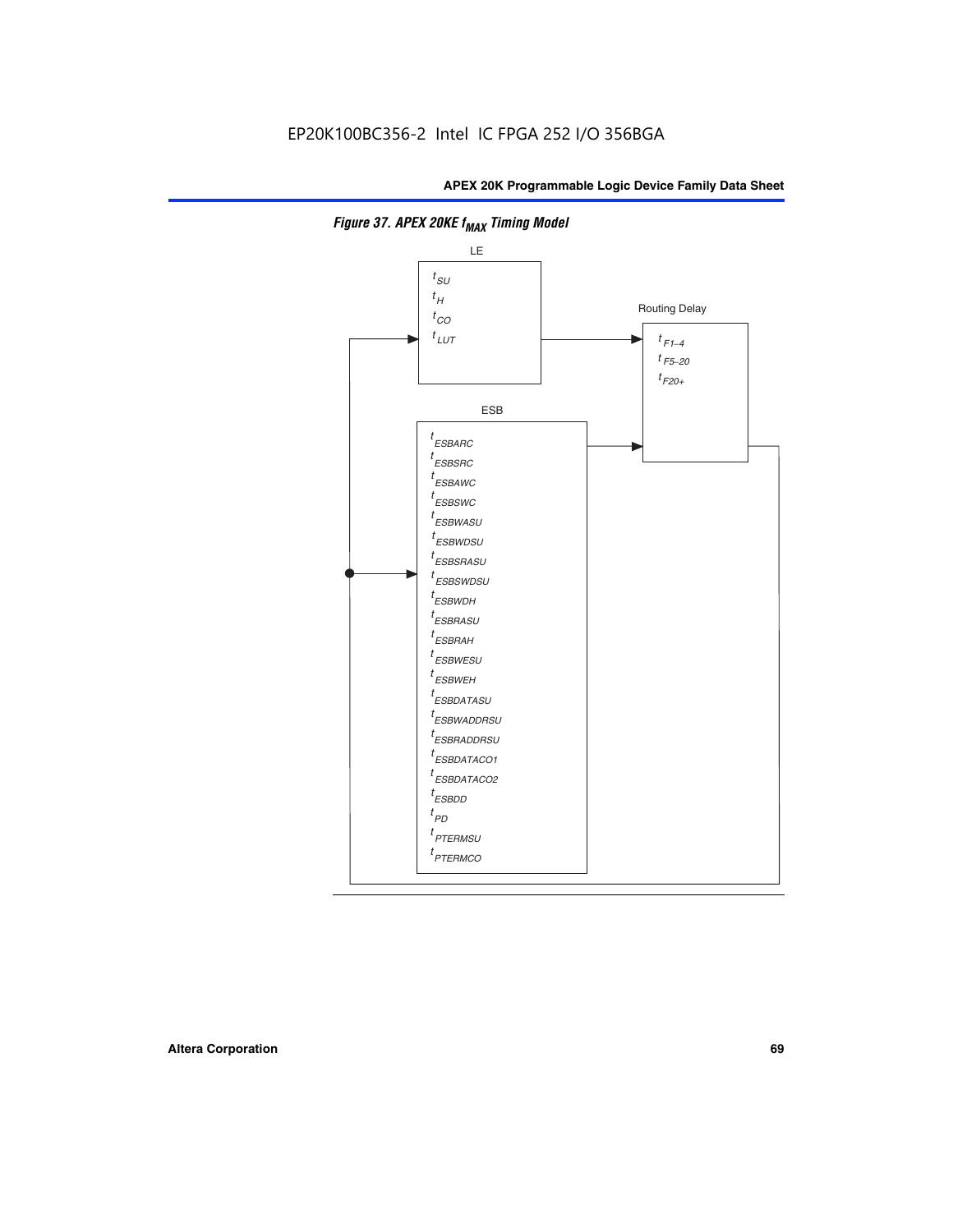Figures 38 and 39 show the asynchronous and synchronous timing waveforms, respectively, for the ESB macroparameters in Table 31.



*Figure 38. ESB Asynchronous Timing Waveforms*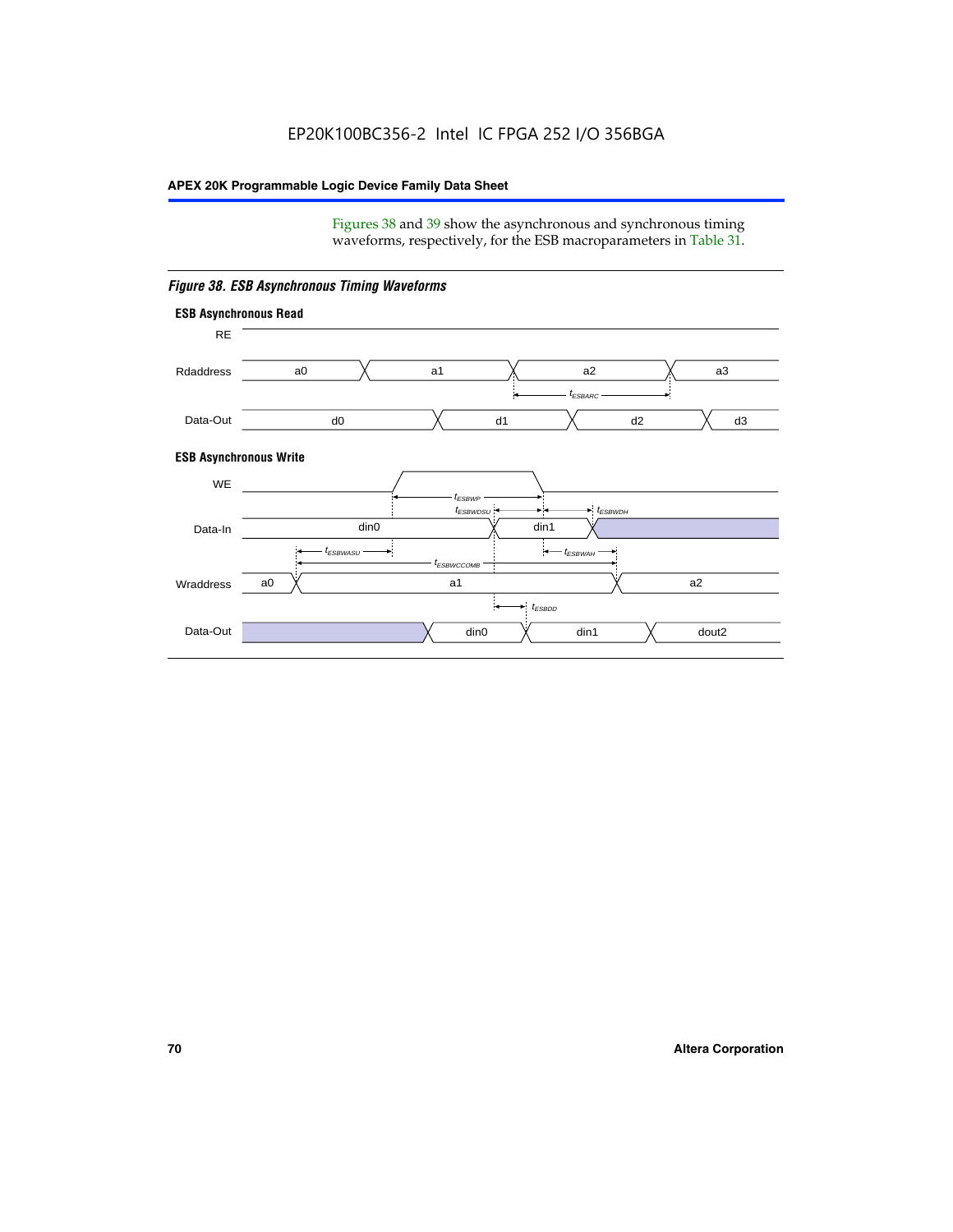

# *Figure 39. ESB Synchronous Timing Waveforms*

#### **ESB Synchronous Write (ESB Output Registers Used)**



Figure 40 shows the timing model for bidirectional I/O pin timing.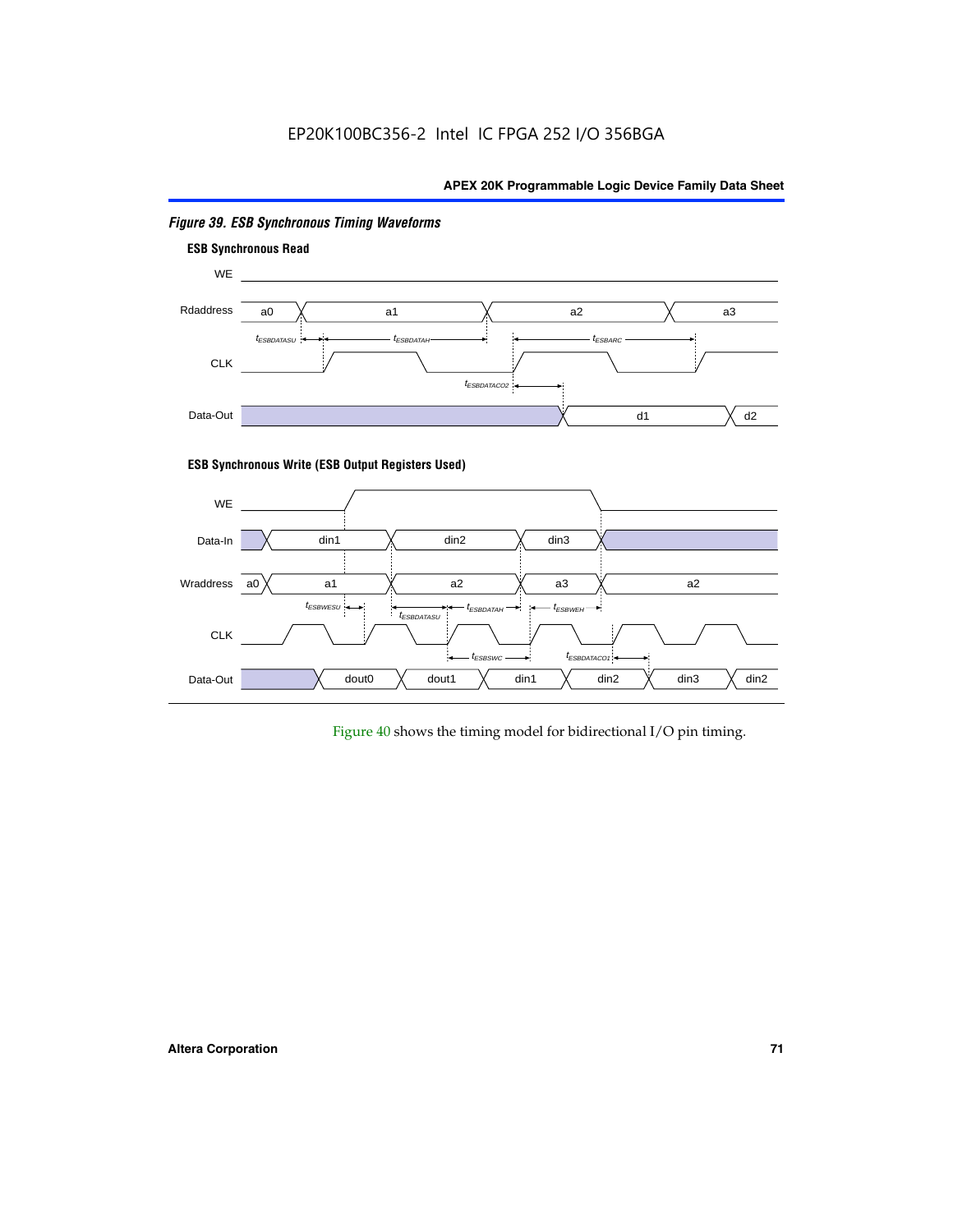

### *Figure 40. Synchronous Bidirectional Pin External Timing*

# *Notes to Figure 40:*

- The output enable and input registers are LE registers in the LAB adjacent to a bidirectional row pin. The output enable register is set with "Output Enable Routing= Signal-Pin" option in the Quartus II software.
- (2) The LAB adjacent input register is set with "Decrease Input Delay to Internal Cells= Off". This maintains a zero hold time for lab adjacent registers while giving a fast, position independent setup time. A faster setup time with zero hold time is possible by setting "Decrease Input Delay to Internal Cells= ON" and moving the input register farther away from the bidirectional pin. The exact position where zero hold occurs with the minimum setup time, varies with device density and speed grade.

Table 31 describes the  $f_{MAX}$  timing parameters shown in Figure 36 on page 68.

| Table 31. APEX 20K f <sub>MAX</sub> Timing Parameters<br>(Part 1 of 2) |                                                                |  |  |  |  |
|------------------------------------------------------------------------|----------------------------------------------------------------|--|--|--|--|
| Symbol                                                                 | <b>Parameter</b>                                               |  |  |  |  |
| $t_{\text{SU}}$                                                        | LE register setup time before clock                            |  |  |  |  |
| $t_H$                                                                  | LE register hold time after clock                              |  |  |  |  |
| $t_{CO}$                                                               | LE register clock-to-output delay                              |  |  |  |  |
| t <sub>LUT</sub>                                                       | LUT delay for data-in                                          |  |  |  |  |
| <sup>t</sup> ESBRC                                                     | ESB Asynchronous read cycle time                               |  |  |  |  |
| <sup>t</sup> ESBWC                                                     | ESB Asynchronous write cycle time                              |  |  |  |  |
| <sup>t</sup> ESBWESU                                                   | ESB WE setup time before clock when using input register       |  |  |  |  |
| <sup>t</sup> ESBDATASU                                                 | ESB data setup time before clock when using input register     |  |  |  |  |
| <sup>t</sup> ESBDATAH                                                  | ESB data hold time after clock when using input register       |  |  |  |  |
| <sup>t</sup> ESBADDRSU                                                 | ESB address setup time before clock when using input registers |  |  |  |  |
| ESBDATACO1                                                             | ESB clock-to-output delay when using output registers          |  |  |  |  |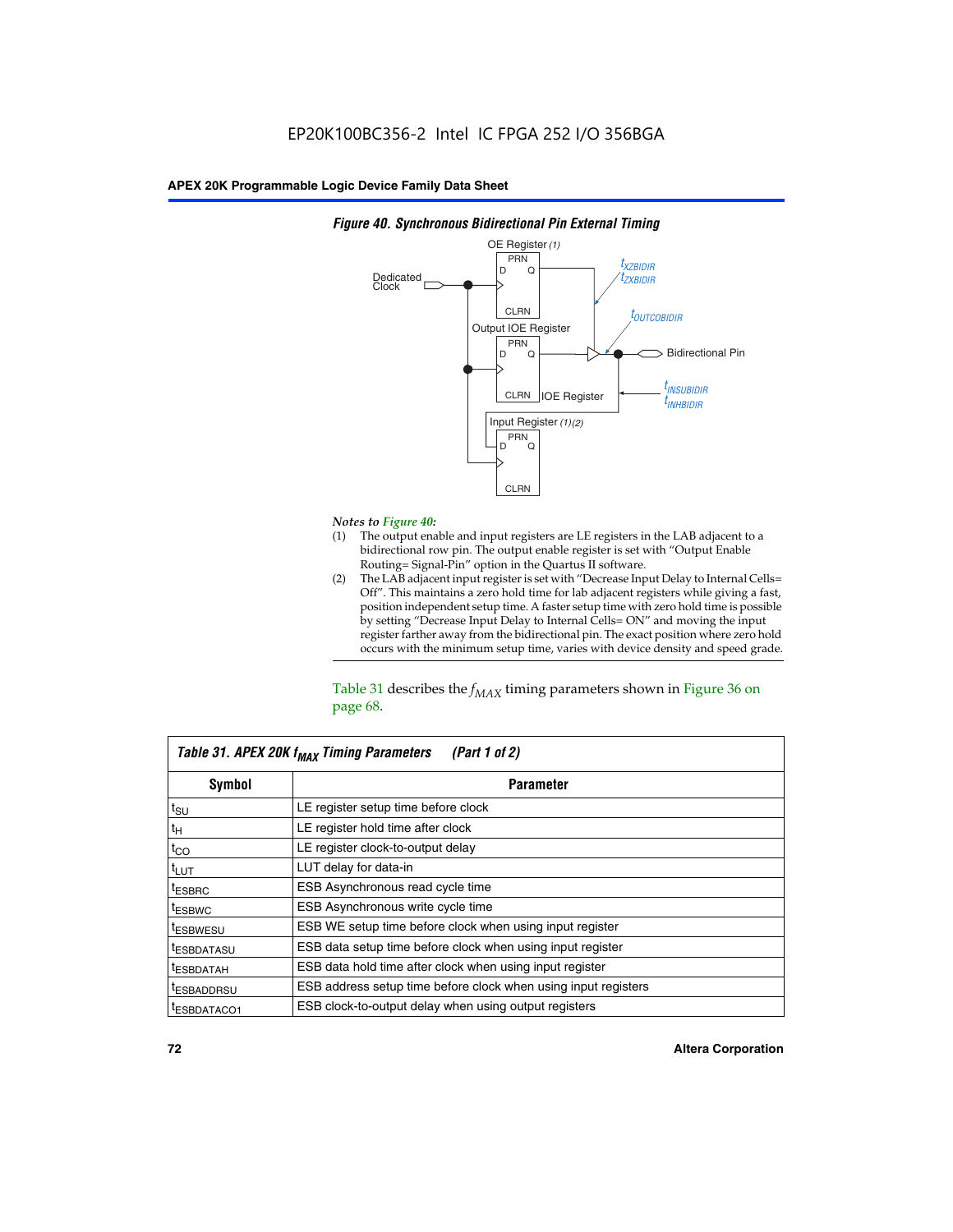| Table 31. APEX 20K f <sub>MAX</sub> Timing Parameters<br>(Part 2 of 2) |                                                    |  |  |  |  |
|------------------------------------------------------------------------|----------------------------------------------------|--|--|--|--|
| Symbol                                                                 | <b>Parameter</b>                                   |  |  |  |  |
| t <sub>ESBDATACO2</sub>                                                | ESB clock-to-output delay without output registers |  |  |  |  |
| <sup>t</sup> ESBDD                                                     | ESB data-in to data-out delay for RAM mode         |  |  |  |  |
| t <sub>PD</sub>                                                        | ESB macrocell input to non-registered output       |  |  |  |  |
| <sup>t</sup> PTERMSU                                                   | ESB macrocell register setup time before clock     |  |  |  |  |
| <sup>t</sup> PTERMCO                                                   | ESB macrocell register clock-to-output delay       |  |  |  |  |
| $t_{F1-4}$                                                             | Fanout delay using local interconnect              |  |  |  |  |
| $t_{F5-20}$                                                            | Fanout delay using MegaLab Interconnect            |  |  |  |  |
| $t_{F20+}$                                                             | Fanout delay using FastTrack Interconnect          |  |  |  |  |
| $t_{CH}$                                                               | Minimum clock high time from clock pin             |  |  |  |  |
| $t_{CL}$                                                               | Minimum clock low time from clock pin              |  |  |  |  |
| $t_{CLRP}$                                                             | LE clear pulse width                               |  |  |  |  |
| t <sub>PREP</sub>                                                      | LE preset pulse width                              |  |  |  |  |
| <sup>t</sup> ESBCH                                                     | Clock high time                                    |  |  |  |  |
| <sup>t</sup> ESBCL                                                     | Clock low time                                     |  |  |  |  |
| <sup>t</sup> ESBWP                                                     | Write pulse width                                  |  |  |  |  |
| <sup>t</sup> ESBRP                                                     | Read pulse width                                   |  |  |  |  |

## Tables 32 and 33 describe APEX 20K external timing parameters.

| Table 32. APEX 20K External Timing Parameters<br>Note (1) |                                                         |  |  |  |
|-----------------------------------------------------------|---------------------------------------------------------|--|--|--|
| Symbol                                                    | <b>Clock Parameter</b>                                  |  |  |  |
| <sup>t</sup> insu                                         | Setup time with global clock at IOE register            |  |  |  |
| $t_{\mathsf{INH}}$                                        | Hold time with global clock at IOE register             |  |  |  |
| toutco                                                    | Clock-to-output delay with global clock at IOE register |  |  |  |

| Table 33. APEX 20K External Bidirectional Timing Parameters<br>Note (1) |                                                                                                |              |  |  |  |  |
|-------------------------------------------------------------------------|------------------------------------------------------------------------------------------------|--------------|--|--|--|--|
| Symbol                                                                  | <b>Conditions</b><br><b>Parameter</b>                                                          |              |  |  |  |  |
| <sup>I</sup> INSUBIDIR                                                  | Setup time for bidirectional pins with global clock at same-row or same-<br>column LE register |              |  |  |  |  |
| <sup>t</sup> INHBIDIR                                                   | Hold time for bidirectional pins with global clock at same-row or same-<br>column LE register  |              |  |  |  |  |
| <sup>t</sup> OUTCOBIDIR                                                 | Clock-to-output delay for bidirectional pins with global clock at IOE<br>register              | $C1 = 10 pF$ |  |  |  |  |
| <sup>T</sup> XZBIDIR                                                    | Synchronous IOE output buffer disable delay                                                    | $C1 = 10 pF$ |  |  |  |  |
| <sup>I</sup> ZXBIDIR                                                    | Synchronous IOE output buffer enable delay, slow slew rate $=$ off                             | $C1 = 10 pF$ |  |  |  |  |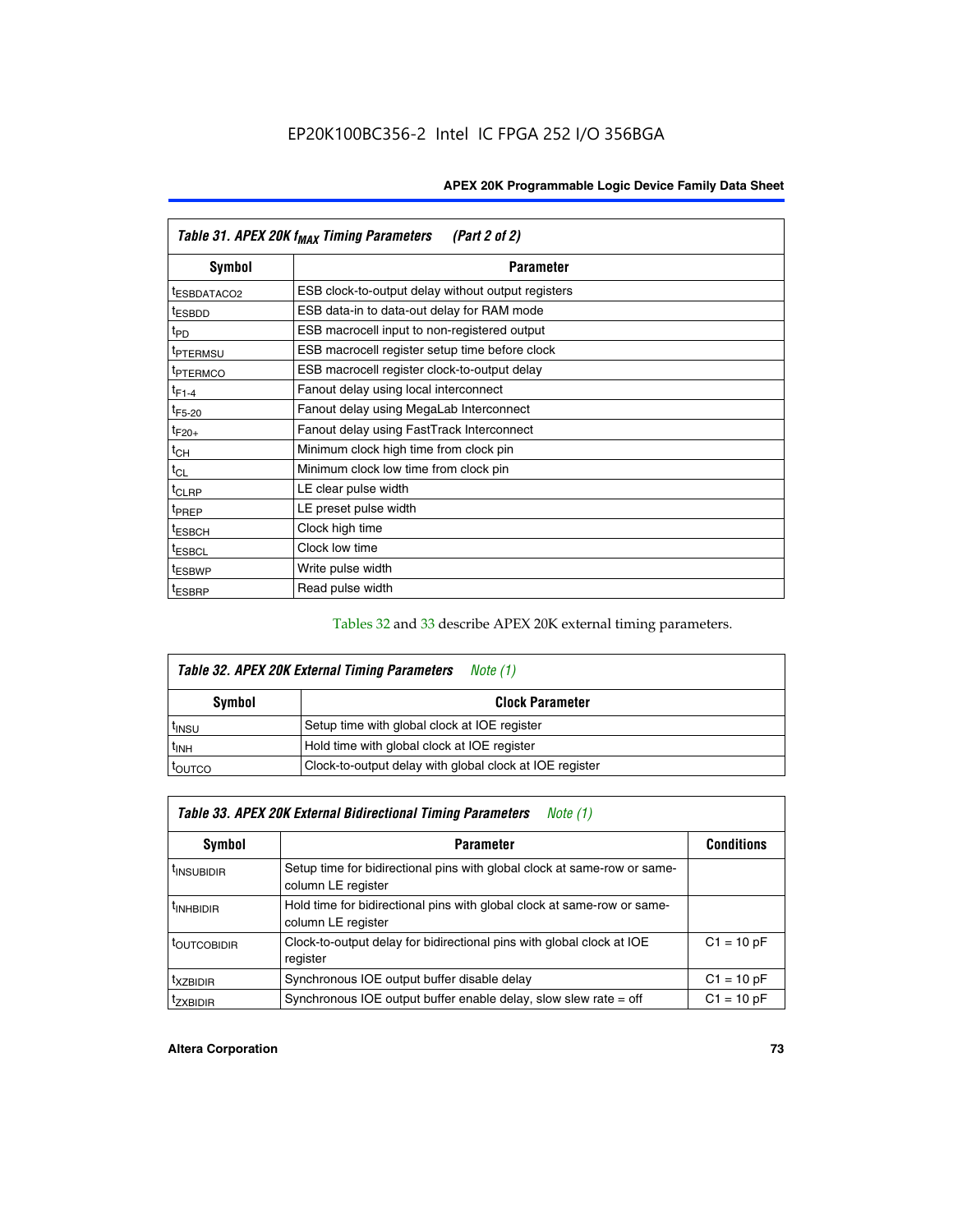$\mathbf{r}$ 

#### *Note to Tables 32 and 33:*

(1) These timing parameters are sample-tested only.

Tables 34 through 37 show APEX 20KE LE, ESB, routing, and functional timing microparameters for the  $f_{MAX}$  timing model.

| <b>Table 34. APEX 20KE LE Timing Microparameters</b> |                                     |  |  |  |  |
|------------------------------------------------------|-------------------------------------|--|--|--|--|
| Symbol<br><b>Parameter</b>                           |                                     |  |  |  |  |
| t <sub>SU</sub>                                      | LE register setup time before clock |  |  |  |  |
| $t_H$                                                | LE register hold time after clock   |  |  |  |  |
| $t_{CO}$                                             | LE register clock-to-output delay   |  |  |  |  |
|                                                      | LUT delay for data-in to data-out   |  |  |  |  |

| <b>Table 35. APEX 20KE ESB Timing Microparameters</b> |                                                            |  |  |  |
|-------------------------------------------------------|------------------------------------------------------------|--|--|--|
| Symbol                                                | <b>Parameter</b>                                           |  |  |  |
| <sup>t</sup> ESBARC                                   | ESB Asynchronous read cycle time                           |  |  |  |
| <sup>t</sup> ESBSRC                                   | ESB Synchronous read cycle time                            |  |  |  |
| <b><i>ESBAWC</i></b>                                  | ESB Asynchronous write cycle time                          |  |  |  |
| t <sub>ESBSWC</sub>                                   | ESB Synchronous write cycle time                           |  |  |  |
| t <sub>ESBWASU</sub>                                  | ESB write address setup time with respect to WE            |  |  |  |
| <sup>t</sup> ESBWAH                                   | ESB write address hold time with respect to WE             |  |  |  |
| t <sub>ESBWDSU</sub>                                  | ESB data setup time with respect to WE                     |  |  |  |
| <sup>t</sup> ESBWDH                                   | ESB data hold time with respect to WE                      |  |  |  |
| tESBRASU                                              | ESB read address setup time with respect to RE             |  |  |  |
| <sup>t</sup> ESBRAH                                   | ESB read address hold time with respect to RE              |  |  |  |
| <i><b>ESBWESU</b></i>                                 | ESB WE setup time before clock when using input register   |  |  |  |
| t <sub>ESBWEH</sub>                                   | ESB WE hold time after clock when using input register     |  |  |  |
| <b><i>t</i>ESBDATASU</b>                              | ESB data setup time before clock when using input register |  |  |  |
| t <sub>ESBDATAH</sub>                                 | ESB data hold time after clock when using input register   |  |  |  |
| t <sub>ESBWADDRSU</sub>                               | ESB write address setup time before clock when using input |  |  |  |
|                                                       | registers                                                  |  |  |  |
| <i>t</i> ESBRADDRSU                                   | ESB read address setup time before clock when using input  |  |  |  |
|                                                       | registers                                                  |  |  |  |
| t <sub>ESBDATACO1</sub>                               | ESB clock-to-output delay when using output registers      |  |  |  |
| t <sub>ESBDATACO2</sub>                               | ESB clock-to-output delay without output registers         |  |  |  |
| $t_{ESBDD}$                                           | ESB data-in to data-out delay for RAM mode                 |  |  |  |
| $t_{\mathsf{PD}}$                                     | ESB Macrocell input to non-registered output               |  |  |  |
| t <sub>PTERMSU</sub>                                  | ESB Macrocell register setup time before clock             |  |  |  |
| t <sub>PTERMCO</sub>                                  | ESB Macrocell register clock-to-output delay               |  |  |  |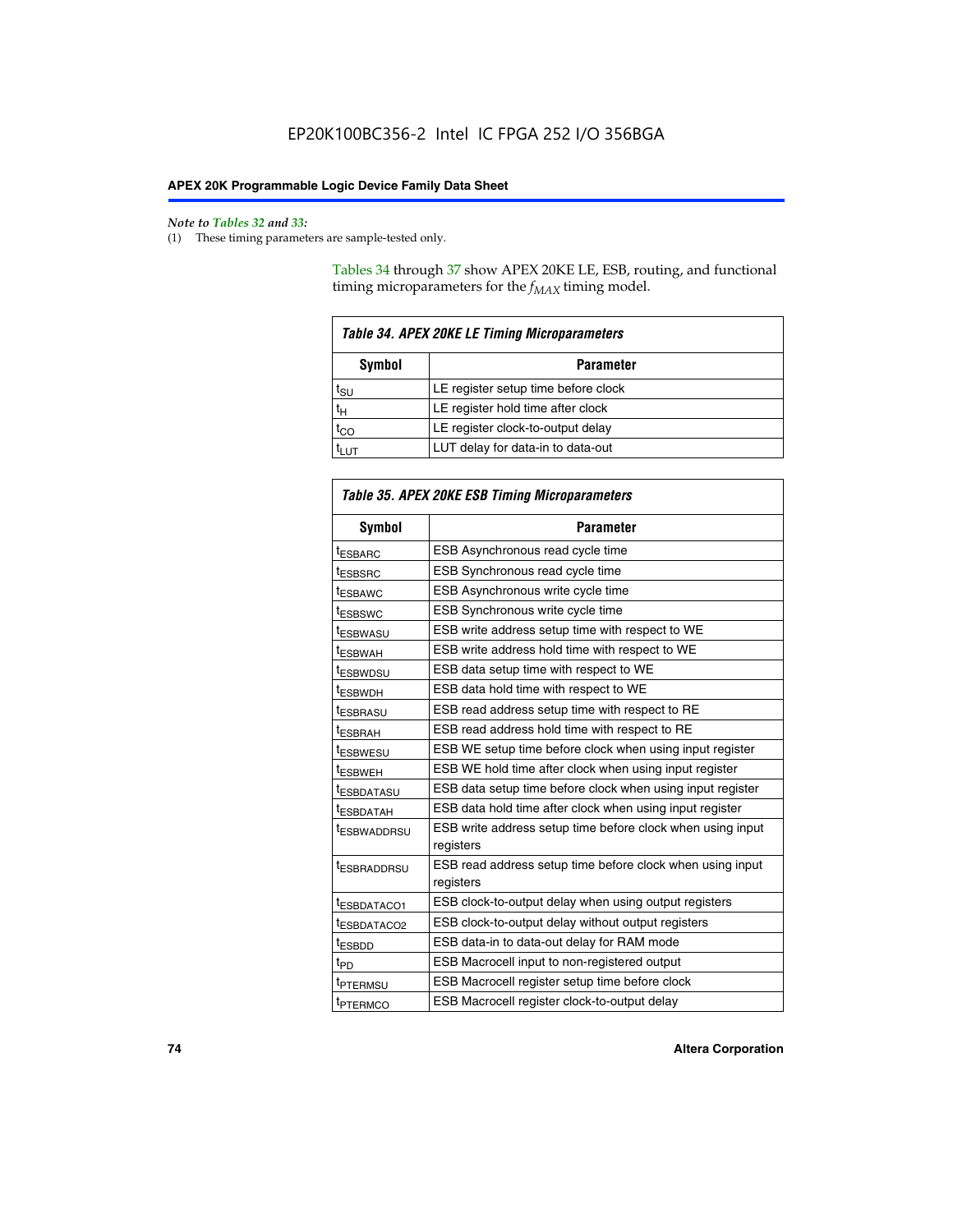| <b>Table 36. APEX 20KE Routing Timing Microparameters</b><br>Note (1) |                                                    |  |  |  |  |  |
|-----------------------------------------------------------------------|----------------------------------------------------|--|--|--|--|--|
| Symbol                                                                | <b>Parameter</b>                                   |  |  |  |  |  |
| $t_{F1-4}$                                                            | Fanout delay using Local Interconnect              |  |  |  |  |  |
| $t_{F5-20}$                                                           | Fanout delay estimate using MegaLab Interconnect   |  |  |  |  |  |
| $t_{F20+}$                                                            | Fanout delay estimate using FastTrack Interconnect |  |  |  |  |  |

#### *Note to Table 36:*

(1) These parameters are worst-case values for typical applications. Post-compilation timing simulation and timing analysis are required to determine actual worst-case performance.

| Symbol        | <b>Parameter</b>                       |
|---------------|----------------------------------------|
| <b>TCH</b>    | Minimum clock high time from clock pin |
| <b>TCL</b>    | Minimum clock low time from clock pin  |
| <b>TCLRP</b>  | LE clear Pulse Width                   |
| <b>TPREP</b>  | LE preset pulse width                  |
| <b>TESBCH</b> | Clock high time for ESB                |
| <b>TESBCL</b> | Clock low time for ESB                 |
| <b>TESBWP</b> | Write pulse width                      |
| <b>TESBRP</b> | Read pulse width                       |

## *Table 37. APEX 20KE Functional Timing Microparameters*

Tables 38 and 39 describe the APEX 20KE external timing parameters.

| Table 38. APEX 20KE External Timing Parameters<br>Note (1) |                                                                |              |  |  |  |
|------------------------------------------------------------|----------------------------------------------------------------|--------------|--|--|--|
| <b>Clock Parameter</b><br>Symbol<br><b>Conditions</b>      |                                                                |              |  |  |  |
| <sup>t</sup> insu                                          | Setup time with global clock at IOE input register             |              |  |  |  |
| $t_{\text{INH}}$                                           | Hold time with global clock at IOE input register              |              |  |  |  |
| toutco                                                     | Clock-to-output delay with global clock at IOE output register | $C1 = 10 pF$ |  |  |  |
| <sup>t</sup> INSUPLL                                       | Setup time with PLL clock at IOE input register                |              |  |  |  |
| <sup>t</sup> INHPLL                                        | Hold time with PLL clock at IOE input register                 |              |  |  |  |
| <sup>I</sup> OUTCOPLL                                      | Clock-to-output delay with PLL clock at IOE output register    | $C1 = 10 pF$ |  |  |  |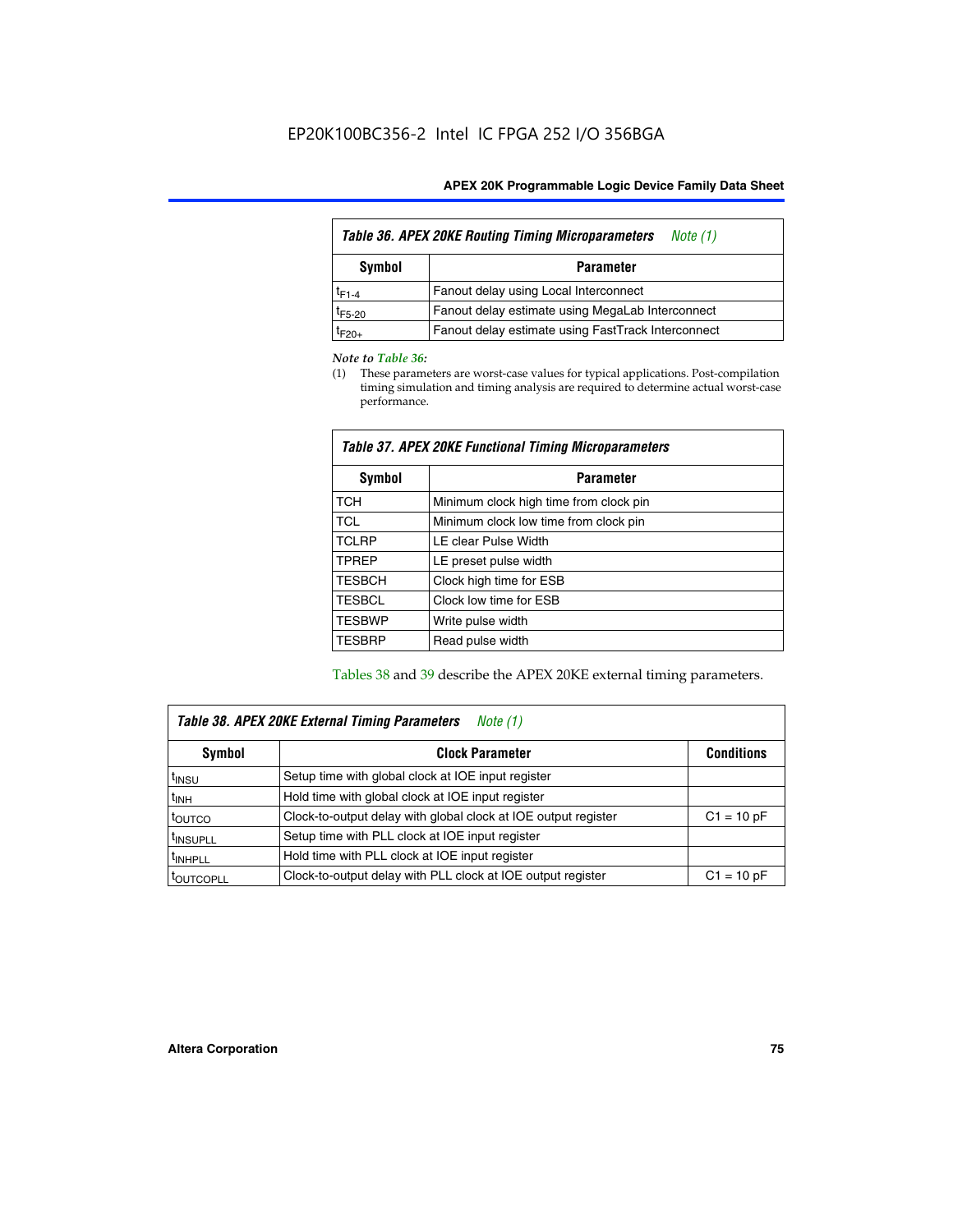| Table 39. APEX 20KE External Bidirectional Timing Parameters<br>Note $(1)$ |                                                                                                          |              |  |  |  |  |  |  |
|----------------------------------------------------------------------------|----------------------------------------------------------------------------------------------------------|--------------|--|--|--|--|--|--|
| <b>Symbol</b>                                                              | <b>Conditions</b><br><b>Parameter</b>                                                                    |              |  |  |  |  |  |  |
| <sup>t</sup> INSUBIDIR                                                     | Setup time for bidirectional pins with global clock at LAB adjacent Input<br>Register                    |              |  |  |  |  |  |  |
| <sup>t</sup> INHBIDIR                                                      | Hold time for bidirectional pins with global clock at LAB adjacent Input<br>Register                     |              |  |  |  |  |  |  |
| <b><i>LOUTCOBIDIR</i></b>                                                  | $C1 = 10 pF$<br>Clock-to-output delay for bidirectional pins with global clock at IOE output<br>register |              |  |  |  |  |  |  |
| t <sub>XZBIDIR</sub>                                                       | $C1 = 10 pF$<br>Synchronous Output Enable Register to output buffer disable delay                        |              |  |  |  |  |  |  |
| <sup>t</sup> zxbidir                                                       | Synchronous Output Enable Register output buffer enable delay                                            | $C1 = 10 pF$ |  |  |  |  |  |  |
| <sup>I</sup> INSUBIDIRPLL                                                  | Setup time for bidirectional pins with PLL clock at LAB adjacent Input<br>Register                       |              |  |  |  |  |  |  |
| <sup>t</sup> INHBIDIRPLL                                                   | Hold time for bidirectional pins with PLL clock at LAB adjacent Input<br>Register                        |              |  |  |  |  |  |  |
| <b><i>LOUTCOBIDIRPLL</i></b>                                               | Clock-to-output delay for bidirectional pins with PLL clock at IOE output<br>register                    | $C1 = 10 pF$ |  |  |  |  |  |  |
| <sup>t</sup> XZBIDIRPLL                                                    | Synchronous Output Enable Register to output buffer disable delay with<br><b>PLL</b>                     | $C1 = 10 pF$ |  |  |  |  |  |  |
| <sup>I</sup> ZXBIDIRPLL                                                    | Synchronous Output Enable Register output buffer enable delay with PLL                                   | $C1 = 10 pF$ |  |  |  |  |  |  |

*Note to Tables 38 and 39:*

(1) These timing parameters are sample-tested only.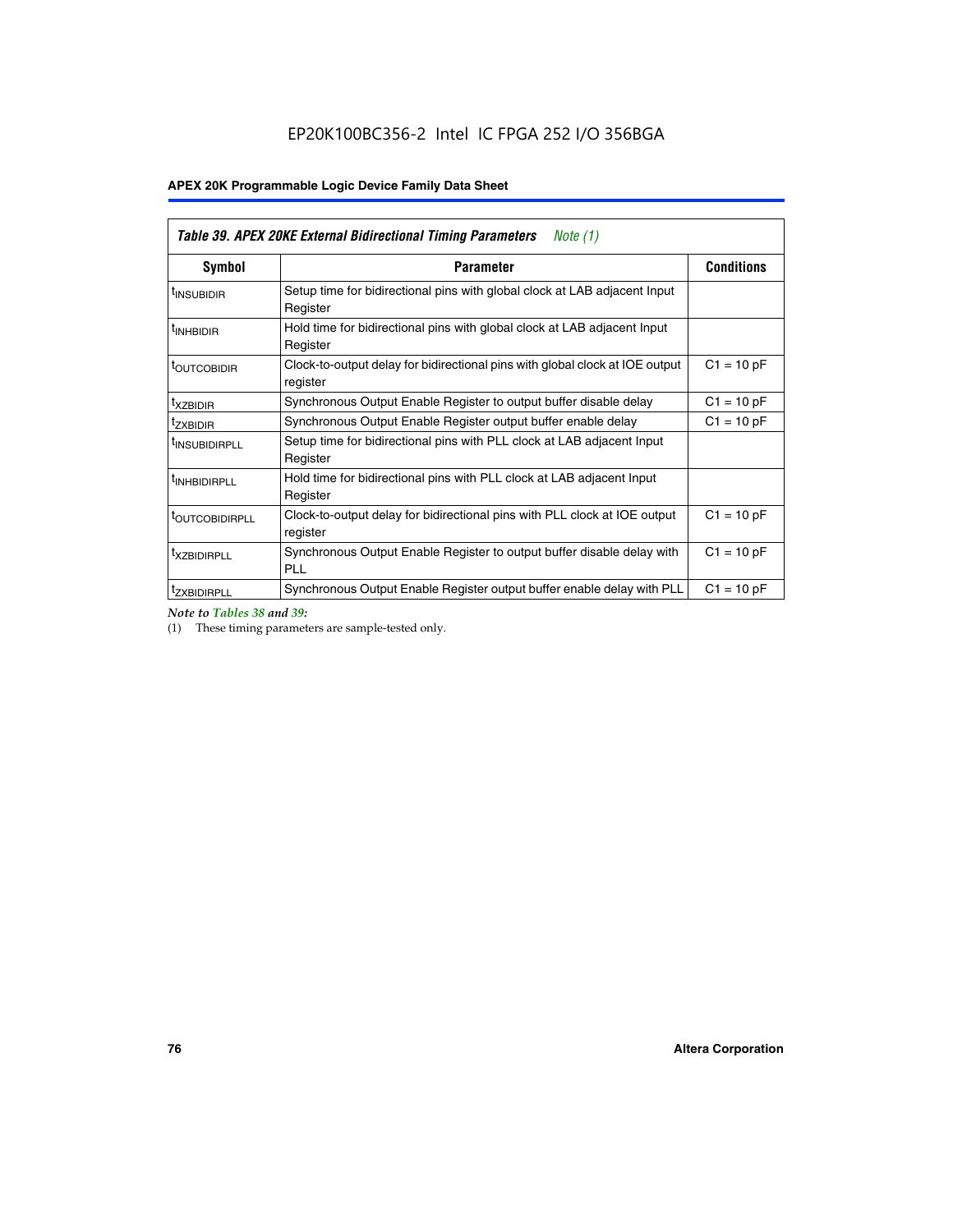Tables 40 through 42 show the **f<sub>MAX</sub>** timing parameters for EP20K100, EP20K200, and EP20K400 APEX 20K devices.

| Table 40. EP20K100 f <sub>MAX</sub> Timing Parameters |                |     |                |     |                |            |              |
|-------------------------------------------------------|----------------|-----|----------------|-----|----------------|------------|--------------|
| <b>Symbol</b>                                         | -1 Speed Grade |     | -2 Speed Grade |     | -3 Speed Grade |            | <b>Units</b> |
|                                                       | Min            | Max | Min            | Max | Min            | <b>Max</b> |              |
| $t_{\text{SU}}$                                       | 0.5            |     | 0.6            |     | 0.8            |            | ns           |
| $t_H$                                                 | 0.7            |     | 0.8            |     | 1.0            |            | ns           |
| $t_{CO}$                                              |                | 0.3 |                | 0.4 |                | 0.5        | ns           |
| $t_{LUT}$                                             |                | 0.8 |                | 1.0 |                | 1.3        | ns           |
| <sup>t</sup> ESBRC                                    |                | 1.7 |                | 2.1 |                | 2.4        | ns           |
| t <sub>ESBWC</sub>                                    |                | 5.7 |                | 6.9 |                | 8.1        | ns           |
| t <sub>ESBWESU</sub>                                  | 3.3            |     | 3.9            |     | 4.6            |            | ns           |
| <sup>t</sup> ESBDATASU                                | 2.2            |     | 2.7            |     | 3.1            |            | ns           |
| <sup>t</sup> ESBDATAH                                 | 0.6            |     | 0.8            |     | 0.9            |            | ns           |
| <sup>t</sup> ESBADDRSU                                | 2.4            |     | 2.9            |     | 3.3            |            | ns           |
| <sup>t</sup> ESBDATACO1                               |                | 1.3 |                | 1.6 |                | 1.8        | ns           |
| t <sub>ESBDATACO2</sub>                               |                | 2.6 |                | 3.1 |                | 3.6        | ns           |
| t <sub>ESBDD</sub>                                    |                | 2.5 |                | 3.3 |                | 3.6        | ns           |
| $t_{PD}$                                              |                | 2.5 |                | 3.0 |                | 3.6        | ns           |
| t <sub>PTERMSU</sub>                                  | 2.3            |     | 2.6            |     | 3.2            |            | ns           |
| t <sub>PTERMCO</sub>                                  |                | 1.5 |                | 1.8 |                | 2.1        | ns           |
| $t_{F1-4}$                                            |                | 0.5 |                | 0.6 |                | 0.7        | ns           |
| $t_{F5-20}$                                           |                | 1.6 |                | 1.7 |                | 1.8        | ns           |
| $t_{F20+}$                                            |                | 2.2 |                | 2.2 |                | 2.3        | ns           |
| $t_{\mathsf{CH}}$                                     | 2.0            |     | 2.5            |     | 3.0            |            | ns           |
| $t_{CL}$                                              | 2.0            |     | 2.5            |     | 3.0            |            | ns           |
| t <sub>CLRP</sub>                                     | 0.3            |     | 0.4            |     | 0.4            |            | ns           |
| t <sub>PREP</sub>                                     | 0.5            |     | 0.5            |     | 0.5            |            | ns           |
| <sup>t</sup> ESBCH                                    | 2.0            |     | 2.5            |     | 3.0            |            | ns           |
| <b>t</b> ESBCL                                        | 2.0            |     | 2.5            |     | 3.0            |            | ns           |
| t <sub>ESBWP</sub>                                    | 1.6            |     | 1.9            |     | 2.2            |            | ns           |
| $t_{ESBRP}$                                           | 1.0            |     | 1.3            |     | 1.4            |            | ns           |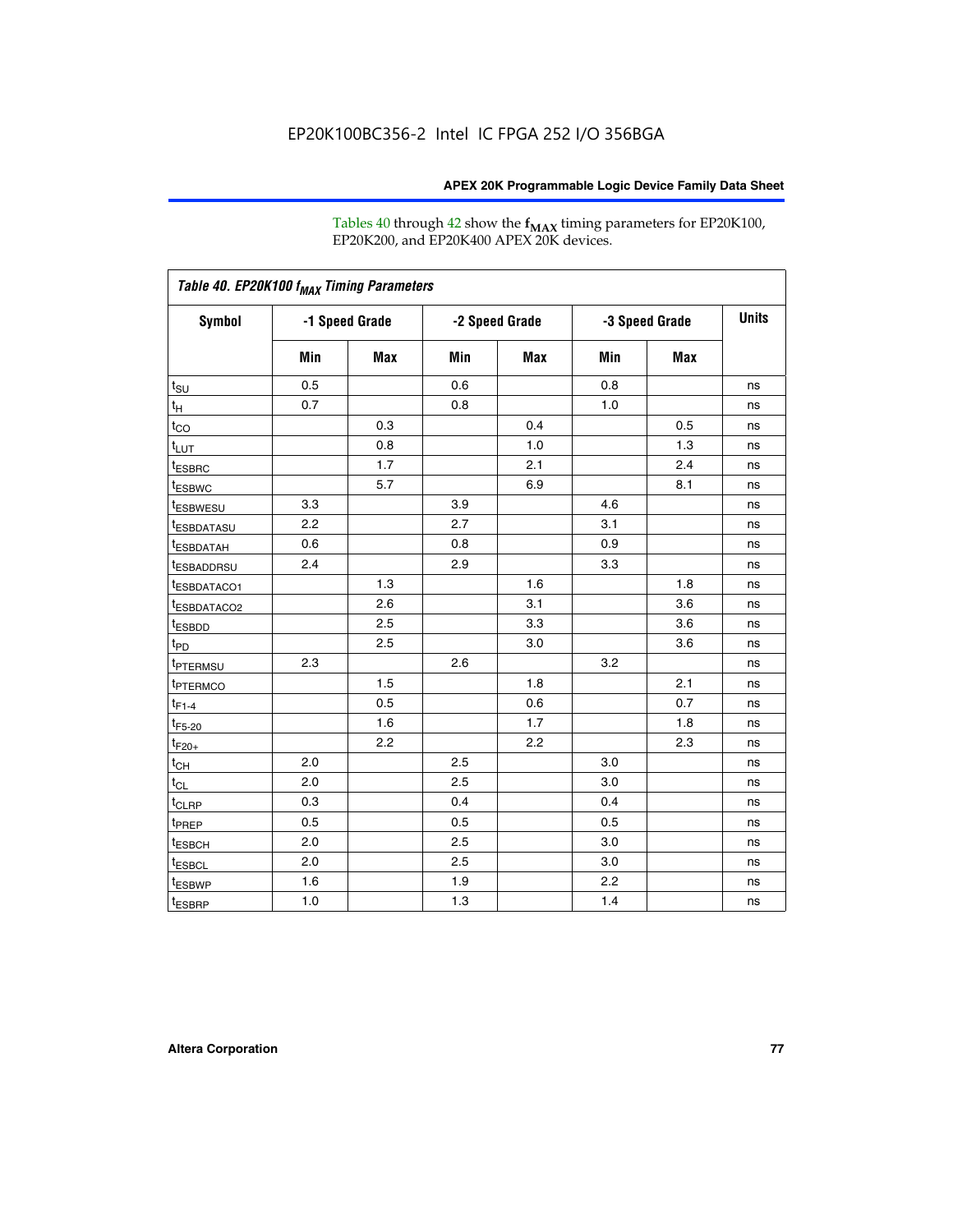| Table 41. EP20K200 f <sub>MAX</sub> Timing Parameters |                |            |     |                |     |                |    |
|-------------------------------------------------------|----------------|------------|-----|----------------|-----|----------------|----|
| Symbol                                                | -1 Speed Grade |            |     | -2 Speed Grade |     | -3 Speed Grade |    |
|                                                       | Min            | <b>Max</b> | Min | Max            | Min | <b>Max</b>     |    |
| $t_{\text{SU}}$                                       | 0.5            |            | 0.6 |                | 0.8 |                | ns |
| t <sub>Η</sub>                                        | 0.7            |            | 0.8 |                | 1.0 |                | ns |
| $t_{\rm CO}$                                          |                | 0.3        |     | 0.4            |     | 0.5            | ns |
| $t_{L\underline{UT}}$                                 |                | 0.8        |     | 1.0            |     | 1.3            | ns |
| <sup>t</sup> ESBRC                                    |                | 1.7        |     | 2.1            |     | 2.4            | ns |
| t <sub>ESBWC</sub>                                    |                | 5.7        |     | 6.9            |     | 8.1            | ns |
| t <sub>ESBWESU</sub>                                  | 3.3            |            | 3.9 |                | 4.6 |                | ns |
| t <sub>esbdatasu</sub>                                | 2.2            |            | 2.7 |                | 3.1 |                | ns |
| t <sub>ESBDATAH</sub>                                 | 0.6            |            | 0.8 |                | 0.9 |                | ns |
| t <sub>ESBADDRSU</sub>                                | 2.4            |            | 2.9 |                | 3.3 |                | ns |
| <u>t<sub>ESBDATACO1</sub></u>                         |                | 1.3        |     | 1.6            |     | 1.8            | ns |
| t <sub>ESBDATACO2</sub>                               |                | 2.6        |     | 3.1            |     | 3.6            | ns |
| t <sub>ESBDD</sub>                                    |                | 2.5        |     | 3.3            |     | 3.6            | ns |
| $t_{\mathsf{PD}}$                                     |                | 2.5        |     | 3.0            |     | 3.6            | ns |
| t <sub>PTERMSU</sub>                                  | 2.3            |            | 2.7 |                | 3.2 |                | ns |
| t <sub>ptermco</sub>                                  |                | 1.5        |     | 1.8            |     | 2.1            | ns |
| $t_{F1-4}$                                            |                | 0.5        |     | 0.6            |     | 0.7            | ns |
| $t_{F5-20}$                                           |                | 1.6        |     | 1.7            |     | 1.8            | ns |
| $t_{F20+}$                                            |                | 2.2        |     | 2.2            |     | 2.3            | ns |
| $\textnormal{t}_{\textnormal{CH}}$                    | 2.0            |            | 2.5 |                | 3.0 |                | ns |
| $t_{CL}$                                              | 2.0            |            | 2.5 |                | 3.0 |                | ns |
| t <sub>CLRP</sub>                                     | 0.3            |            | 0.4 |                | 0.4 |                | ns |
| t <sub>PREP</sub>                                     | 0.4            |            | 0.5 |                | 0.5 |                | ns |
| t <sub>ESBCH</sub>                                    | 2.0            |            | 2.5 |                | 3.0 |                | ns |
| t <sub>ESBCL</sub>                                    | 2.0            |            | 2.5 |                | 3.0 |                | ns |
| t <sub>ESBWP</sub>                                    | 1.6            |            | 1.9 |                | 2.2 |                | ns |
| t <sub>ESBRP</sub>                                    | 1.0            |            | 1.3 |                | 1.4 |                | ns |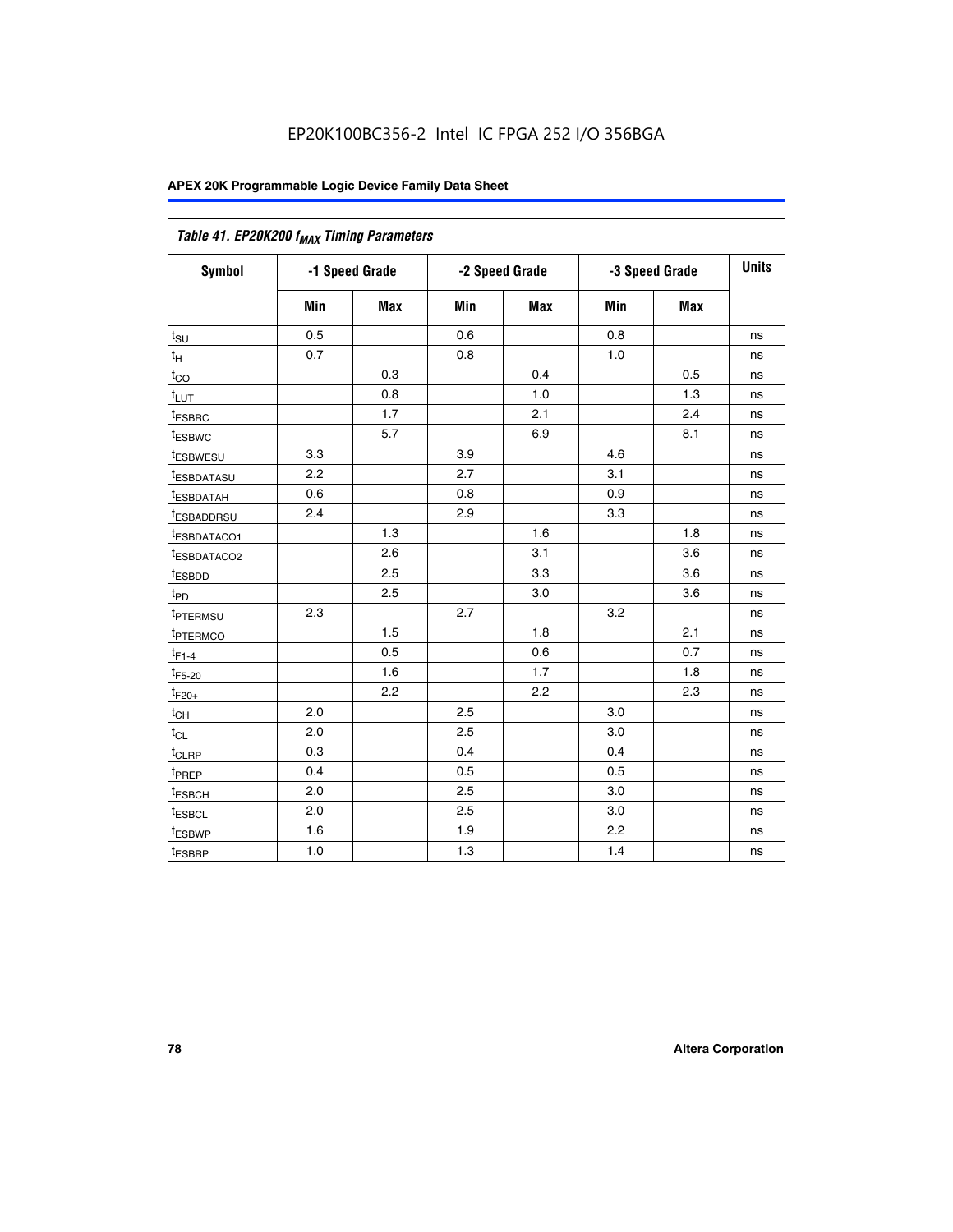| Table 42. EP20K400 f <sub>MAX</sub> Timing Parameters |     |                |     |                |     |                |              |
|-------------------------------------------------------|-----|----------------|-----|----------------|-----|----------------|--------------|
| <b>Symbol</b>                                         |     | -1 Speed Grade |     | -2 Speed Grade |     | -3 Speed Grade | <b>Units</b> |
|                                                       | Min | <b>Max</b>     | Min | <b>Max</b>     | Min | Max            |              |
| $t_{\text{SU}}$                                       | 0.1 |                | 0.3 |                | 0.6 |                | ns           |
| $t_H$                                                 | 0.5 |                | 0.8 |                | 0.9 |                | ns           |
| $t_{CO}$                                              |     | 0.1            |     | 0.4            |     | 0.6            | ns           |
| $t_{LUT}$                                             |     | 1.0            |     | 1.2            |     | 1.4            | ns           |
| t <sub>ESBRC</sub>                                    |     | 1.7            |     | 2.1            |     | 2.4            | ns           |
| t <sub>ESBWC</sub>                                    |     | 5.7            |     | 6.9            |     | 8.1            | ns           |
| t <sub>ESBWESU</sub>                                  | 3.3 |                | 3.9 |                | 4.6 |                | ns           |
| t <sub>ESBDATASU</sub>                                | 2.2 |                | 2.7 |                | 3.1 |                | ns           |
| <sup>t</sup> ESBDATAH                                 | 0.6 |                | 0.8 |                | 0.9 |                | ns           |
| <sup>t</sup> ESBADDRSU                                | 2.4 |                | 2.9 |                | 3.3 |                | ns           |
| t <sub>ESBDATACO1</sub>                               |     | 1.3            |     | 1.6            |     | 1.8            | ns           |
| t <sub>ESBDATACO2</sub>                               |     | 2.5            |     | 3.1            |     | 3.6            | ns           |
| t <sub>ESBDD</sub>                                    |     | 2.5            |     | 3.3            |     | 3.6            | ns           |
| t <sub>PD</sub>                                       |     | 2.5            |     | 3.1            |     | 3.6            | ns           |
| <sup>t</sup> PTERMSU                                  | 1.7 |                | 2.1 |                | 2.4 |                | ns           |
| t <sub>PTERMCO</sub>                                  |     | 1.0            |     | 1.2            |     | 1.4            | ns           |
| $t_{F1-4}$                                            |     | 0.4            |     | 0.5            |     | 0.6            | ns           |
| $t_{F5-20}$                                           |     | 2.6            |     | 2.8            |     | 2.9            | ns           |
| $t_{F20+}$                                            |     | 3.7            |     | 3.8            |     | 3.9            | ns           |
| $t_{CH}$                                              | 2.0 |                | 2.5 |                | 3.0 |                | ns           |
| $t_{CL}$                                              | 2.0 |                | 2.5 |                | 3.0 |                | ns           |
| t <sub>CLRP</sub>                                     | 0.5 |                | 0.6 |                | 0.8 |                | ns           |
| t <sub>PREP</sub>                                     | 0.5 |                | 0.5 |                | 0.5 |                | ns           |
| t <sub>ESBCH</sub>                                    | 2.0 |                | 2.5 |                | 3.0 |                | ns           |
| <b><i>LESBCL</i></b>                                  | 2.0 |                | 2.5 |                | 3.0 |                | ns           |
| t <sub>ESBWP</sub>                                    | 1.5 |                | 1.9 |                | 2.2 |                | ns           |
| t <sub>ESBRP</sub>                                    | 1.0 |                | 1.2 |                | 1.4 |                | ns           |

Tables 43 through 48 show the I/O external and external bidirectional timing parameter values for EP20K100, EP20K200, and EP20K400 APEX 20K devices.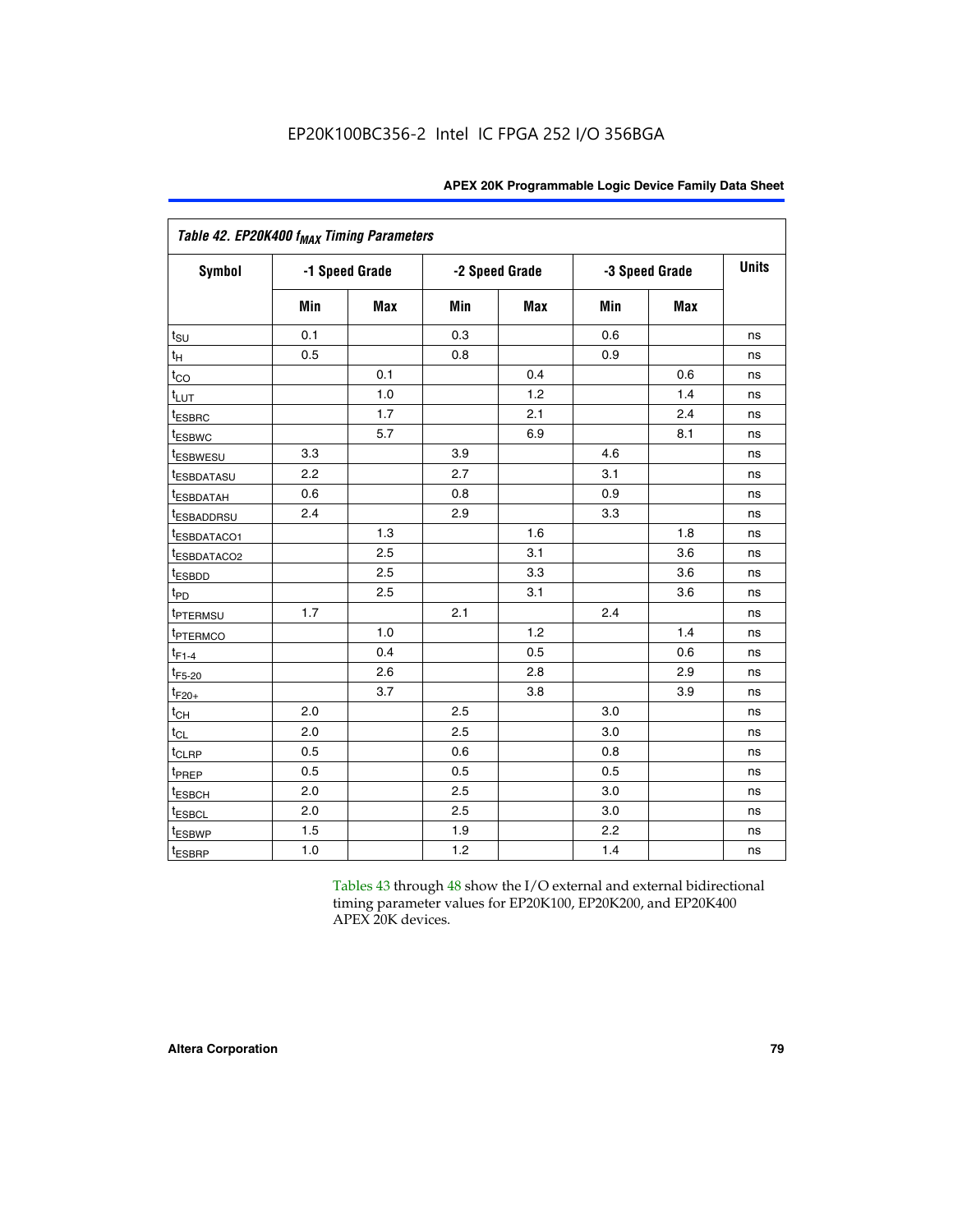## EP20K100BC356-2 Intel IC FPGA 252 I/O 356BGA

| Table 43. EP20K100 External Timing Parameters |     |                |     |                |     |                |             |  |  |  |  |
|-----------------------------------------------|-----|----------------|-----|----------------|-----|----------------|-------------|--|--|--|--|
| Symbol                                        |     | -1 Speed Grade |     | -2 Speed Grade |     | -3 Speed Grade | <b>Unit</b> |  |  |  |  |
|                                               | Min | Max            | Min | <b>Max</b>     | Min | <b>Max</b>     |             |  |  |  |  |
| $t_{INSU}$ (1)                                | 2.3 |                | 2.8 |                | 3.2 |                | ns          |  |  |  |  |
| $t_{INH}$ (1)                                 | 0.0 |                | 0.0 |                | 0.0 |                | ns          |  |  |  |  |
| $t_{\text{OUTCO}}(1)$                         | 2.0 | 4.5            | 2.0 | 4.9            | 2.0 | 6.6            | ns          |  |  |  |  |
| $t_{INSU}(2)$                                 | 1.1 |                | 1.2 |                |     |                | ns          |  |  |  |  |
| $t_{INH}$ (2)                                 | 0.0 |                | 0.0 |                |     |                | ns          |  |  |  |  |
| $t_{\text{OUTCO}}$ (2)                        | 0.5 | 2.7            | 0.5 | 3.1            |     | 4.8            | ns          |  |  |  |  |

|                                | <b>Table 44. EP20K100 External Bidirectional Timing Parameters</b> |     |     |                |     |                |    |  |  |  |  |
|--------------------------------|--------------------------------------------------------------------|-----|-----|----------------|-----|----------------|----|--|--|--|--|
| Symbol                         | -1 Speed Grade                                                     |     |     | -2 Speed Grade |     | -3 Speed Grade |    |  |  |  |  |
|                                | Min                                                                | Max | Min | Max            | Min | <b>Max</b>     |    |  |  |  |  |
| $t_{\text{INSUBIDIR}}(1)$      | 2.3                                                                |     | 2.8 |                | 3.2 |                | ns |  |  |  |  |
| $t_{INHBIDIR}$ (1)             | 0.0                                                                |     | 0.0 |                | 0.0 |                | ns |  |  |  |  |
| <sup>t</sup> OUTCOBIDIR<br>(1) | 2.0                                                                | 4.5 | 2.0 | 4.9            | 2.0 | 6.6            | ns |  |  |  |  |
| $t_{XZBIDIR}$ (1)              |                                                                    | 5.0 |     | 5.9            |     | 6.9            | ns |  |  |  |  |
| $t_{ZXBIDIR}$ (1)              |                                                                    | 5.0 |     | 5.9            |     | 6.9            | ns |  |  |  |  |
| $t_{INSUBIDIR}$ (2)            | 1.0                                                                |     | 1.2 |                |     |                | ns |  |  |  |  |
| $t_{INHBIDIR}$ (2)             | 0.0                                                                |     | 0.0 |                |     |                | ns |  |  |  |  |
| <sup>t</sup> OUTCOBIDIR<br>(2) | 0.5                                                                | 2.7 | 0.5 | 3.1            |     |                | ns |  |  |  |  |
| $t_{XZBIDIR}$ (2)              |                                                                    | 4.3 |     | 5.0            |     |                | ns |  |  |  |  |
| $t_{ZXBIDIR}$ (2)              |                                                                    | 4.3 |     | 5.0            |     |                | ns |  |  |  |  |

| Table 45. EP20K200 External Timing Parameters |                |     |     |                |     |                |    |  |  |  |  |
|-----------------------------------------------|----------------|-----|-----|----------------|-----|----------------|----|--|--|--|--|
| <b>Symbol</b>                                 | -1 Speed Grade |     |     | -2 Speed Grade |     | -3 Speed Grade |    |  |  |  |  |
|                                               | Min            | Max | Min | Max            | Min | Max            |    |  |  |  |  |
| $t$ <sub>INSU</sub> $(1)$                     | 1.9            |     | 2.3 |                | 2.6 |                | ns |  |  |  |  |
| $t_{INH}$ (1)                                 | 0.0            |     | 0.0 |                | 0.0 |                | ns |  |  |  |  |
| $t_{\text{OUTCO}}(1)$                         | 2.0            | 4.6 | 2.0 | 5.6            | 2.0 | 6.8            | ns |  |  |  |  |
| $t_{INSU}$ (2)                                | 1.1            |     | 1.2 |                |     |                | ns |  |  |  |  |
| $t_{INH}$ (2)                                 | 0.0            |     | 0.0 |                |     |                | ns |  |  |  |  |
| $t_{\text{OUTCO}}$ (2)                        | 0.5            | 2.7 | 0.5 | 3.1            |     |                | ns |  |  |  |  |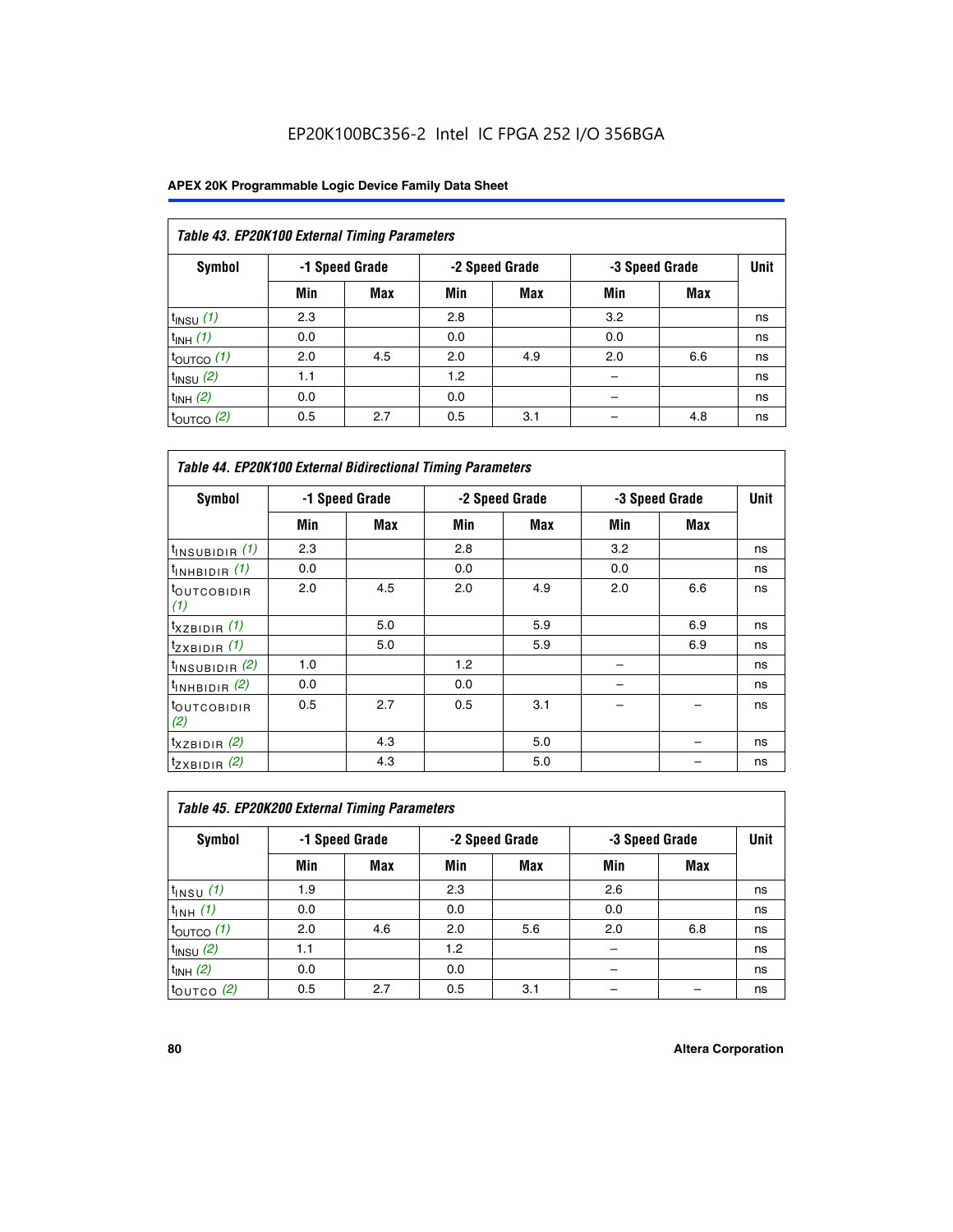| Table 46. EP20K200 External Bidirectional Timing Parameters |     |                |     |                |     |                |             |
|-------------------------------------------------------------|-----|----------------|-----|----------------|-----|----------------|-------------|
| Symbol                                                      |     | -1 Speed Grade |     | -2 Speed Grade |     | -3 Speed Grade | <b>Unit</b> |
|                                                             | Min | <b>Max</b>     | Min | Max            | Min | <b>Max</b>     |             |
| $t_{\text{INSUBIDIR}}(1)$                                   | 1.9 |                | 2.3 |                | 2.6 |                | ns          |
| $t_{INHBIDIR}$ (1)                                          | 0.0 |                | 0.0 |                | 0.0 |                | ns          |
| $t_{\text{OUTCOBIDIR}}(1)$                                  | 2.0 | 4.6            | 2.0 | 5.6            | 2.0 | 6.8            | ns          |
| $t_{XZBIDIR}$ (1)                                           |     | 5.0            |     | 5.9            |     | 6.9            | ns          |
| $t_{ZXBIDIR}$ (1)                                           |     | 5.0            |     | 5.9            |     | 6.9            | ns          |
| $t_{\text{INSUBIDIR}}(2)$                                   | 1.1 |                | 1.2 |                |     |                | ns          |
| $t_{INHBIDIR}$ (2)                                          | 0.0 |                | 0.0 |                |     |                | ns          |
| $t_{\text{OUTCOBIDIR}}(2)$                                  | 0.5 | 2.7            | 0.5 | 3.1            |     |                | ns          |
| $t_{XZBIDIR}$ $(2)$                                         |     | 4.3            |     | 5.0            |     |                | ns          |
| $t_{ZXBIDIR}$ (2)                                           |     | 4.3            |     | 5.0            |     |                | ns          |

## *Table 47. EP20K400 External Timing Parameters*

| Symbol                |     | -1 Speed Grade<br>-2 Speed Grade |     |            | -3 Speed Grade |            |    |
|-----------------------|-----|----------------------------------|-----|------------|----------------|------------|----|
|                       | Min | <b>Max</b>                       | Min | <b>Max</b> | Min            | <b>Max</b> |    |
| $t_{INSU}$ (1)        | 1.4 |                                  | 1.8 |            | 2.0            |            | ns |
| $t_{INH}$ (1)         | 0.0 |                                  | 0.0 |            | 0.0            |            | ns |
| $t_{\text{OUTCO}}(1)$ | 2.0 | 4.9                              | 2.0 | 6.1        | 2.0            | 7.0        | ns |
| $t_{INSU}$ (2)        | 0.4 |                                  | 1.0 |            |                |            | ns |
| $t_{INH}$ (2)         | 0.0 |                                  | 0.0 |            |                |            | ns |
| $t_{\text{OUTCO}}(2)$ | 0.5 | 3.1                              | 0.5 | 4.1        |                |            | ns |

*Table 48. EP20K400 External Bidirectional Timing Parameters*

| Symbol                      | -1 Speed Grade |     | -2 Speed Grade |     |     | -3 Speed Grade | <b>Unit</b> |
|-----------------------------|----------------|-----|----------------|-----|-----|----------------|-------------|
|                             | Min            | Max | Min            | Max | Min | Max            |             |
| $t_{\text{INSUBIDIR}}(1)$   | 1.4            |     | 1.8            |     | 2.0 |                | ns          |
| $t_{INHBIDIR}$ (1)          | 0.0            |     | 0.0            |     | 0.0 |                | ns          |
| $t_{\text{OUTCOBIDIR}}(1)$  | 2.0            | 4.9 | 2.0            | 6.1 | 2.0 | 7.0            | ns          |
| $t_{XZBIDIR}$ (1)           |                | 7.3 |                | 8.9 |     | 10.3           | ns          |
| $t_{ZXBIDIR}$ (1)           |                | 7.3 |                | 8.9 |     | 10.3           | ns          |
| $t_{\text{INSUBIDIR}}(2)$   | 0.5            |     | 1.0            |     |     |                | ns          |
| $t_{INHBIDIR}$ (2)          | 0.0            |     | 0.0            |     |     |                | ns          |
| $t_{\text{OUTCOBIDIR}}$ (2) | 0.5            | 3.1 | 0.5            | 4.1 |     |                | ns          |
| $t_{XZBIDIR}$ (2)           |                | 6.2 |                | 7.6 |     |                | ns          |
| $t_{ZXBIDIR}$ (2)           |                | 6.2 |                | 7.6 |     |                | ns          |

#### **Altera Corporation 81**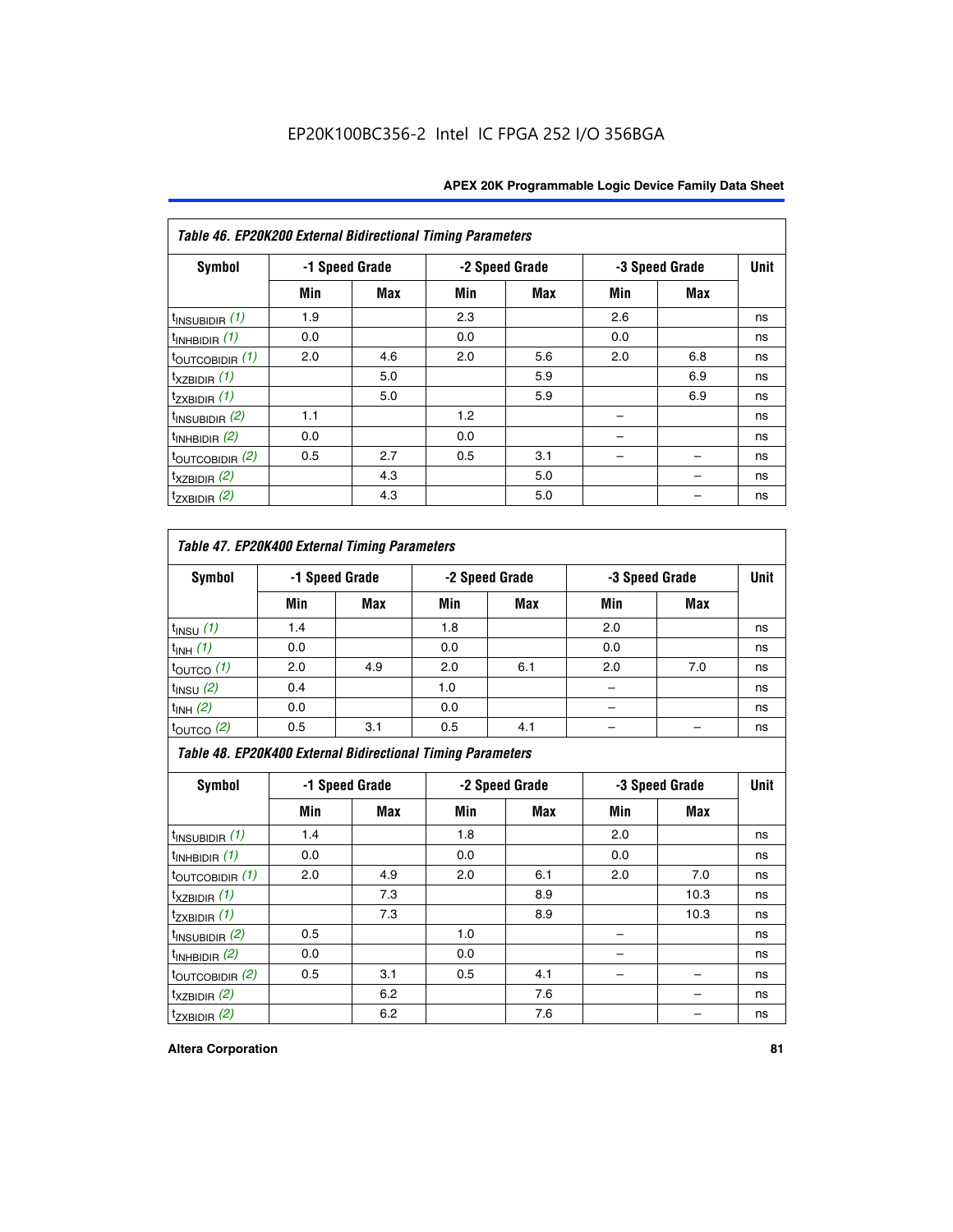#### *Notes to Tables 43 through 48:*

- (1) This parameter is measured without using ClockLock or ClockBoost circuits.
- (2) This parameter is measured using ClockLock or ClockBoost circuits.

Tables 49 through 54 describe  $f_{MAX}$  LE Timing Microparameters,  $f_{MAX}$ ESB Timing Microparameters, *f<sub>MAX</sub>* Routing Delays, Minimum Pulse Width Timing Parameters, External Timing Parameters, and External Bidirectional Timing Parameters for EP20K30E APEX 20KE devices.

| Table 49. EP20K30E f <sub>MAX</sub> LE Timing Microparameters |          |      |      |            |      |      |    |  |  |  |  |
|---------------------------------------------------------------|----------|------|------|------------|------|------|----|--|--|--|--|
| <b>Symbol</b>                                                 | -2<br>-1 |      |      |            | -3   |      |    |  |  |  |  |
|                                                               | Min      | Max  | Min  | <b>Max</b> | Min  | Max  |    |  |  |  |  |
| $t_{\text{SU}}$                                               | 0.01     |      | 0.02 |            | 0.02 |      | ns |  |  |  |  |
| $t_H$                                                         | 0.11     |      | 0.16 |            | 0.23 |      | ns |  |  |  |  |
| $t_{CO}$                                                      |          | 0.32 |      | 0.45       |      | 0.67 | ns |  |  |  |  |
| $t_{LUT}$                                                     |          | 0.85 |      | 1.20       |      | 1.77 | ns |  |  |  |  |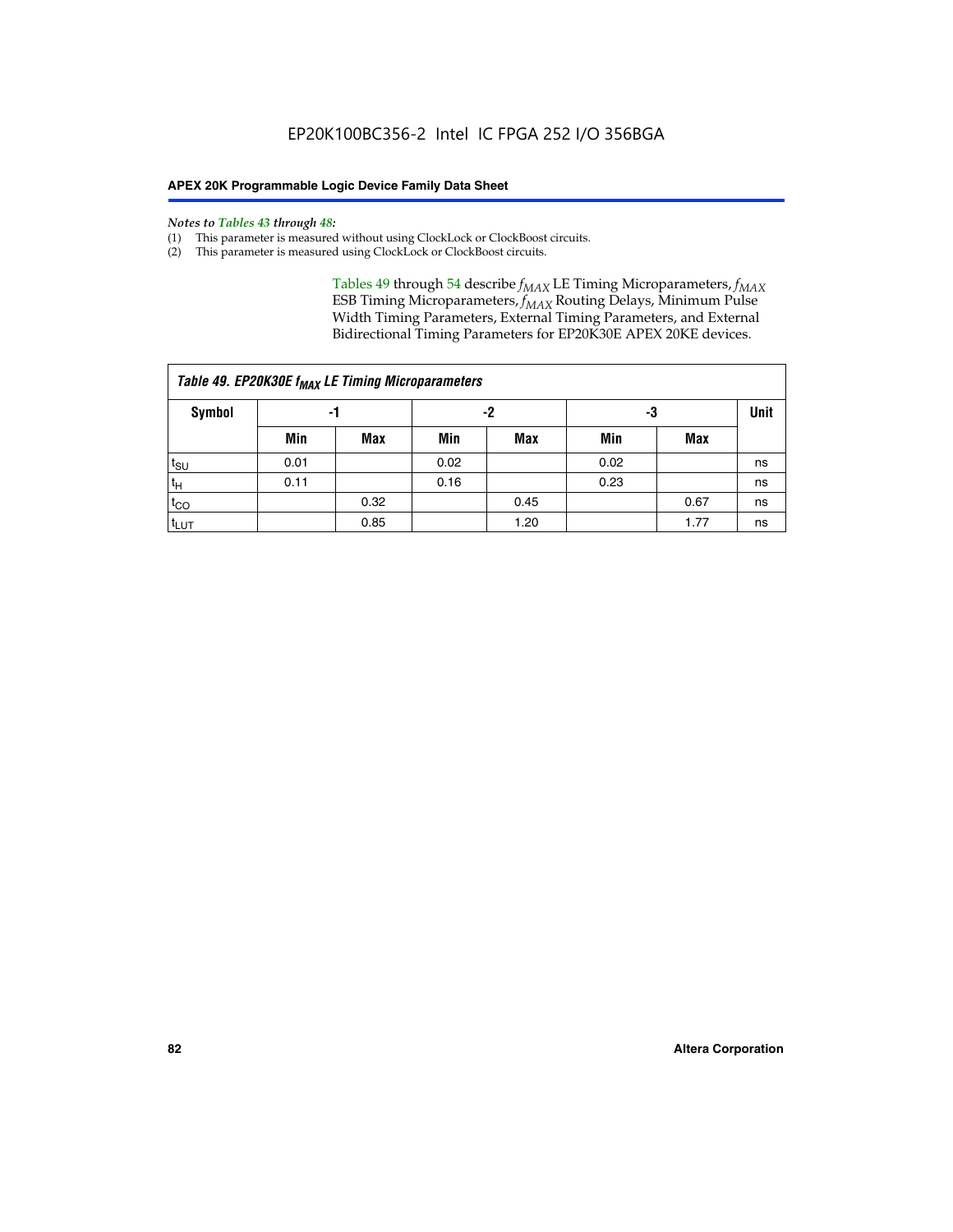| Table 50. EP20K30E f <sub>MAX</sub> ESB Timing Microparameters |      |            |      |            |      |            |             |
|----------------------------------------------------------------|------|------------|------|------------|------|------------|-------------|
| Symbol                                                         |      | $-1$       |      | $-2$       |      | -3         | <b>Unit</b> |
|                                                                | Min  | <b>Max</b> | Min  | <b>Max</b> | Min  | <b>Max</b> |             |
| <sup>t</sup> ESBARC                                            |      | 2.03       |      | 2.86       |      | 4.24       | ns          |
| <sup>t</sup> ESBSRC                                            |      | 2.58       |      | 3.49       |      | 5.02       | ns          |
| <sup>t</sup> ESBAWC                                            |      | 3.88       |      | 5.45       |      | 8.08       | ns          |
| t <sub>ESBSWC</sub>                                            |      | 4.08       |      | 5.35       |      | 7.48       | ns          |
| <sup>t</sup> ESBWASU                                           | 1.77 |            | 2.49 |            | 3.68 |            | ns          |
| t <sub>ESBWAH</sub>                                            | 0.00 |            | 0.00 |            | 0.00 |            | ns          |
| <sup>t</sup> ESBWDSU                                           | 1.95 |            | 2.74 |            | 4.05 |            | ns          |
| t <sub>ESBWDH</sub>                                            | 0.00 |            | 0.00 |            | 0.00 |            | ns          |
| <sup>t</sup> ESBRASU                                           | 1.96 |            | 2.75 |            | 4.07 |            | ns          |
| <sup>t</sup> ESBRAH                                            | 0.00 |            | 0.00 |            | 0.00 |            | ns          |
| <i>t</i> <sub>ESBWESU</sub>                                    | 1.80 |            | 2.73 |            | 4.28 |            | ns          |
| <sup>t</sup> ESBWEH                                            | 0.00 |            | 0.00 |            | 0.00 |            | ns          |
| t <sub>ESBDATASU</sub>                                         | 0.07 |            | 0.48 |            | 1.17 |            | ns          |
| <sup>t</sup> ESBDATAH                                          | 0.13 |            | 0.13 |            | 0.13 |            | ns          |
| <sup>t</sup> ESBWADDRSU                                        | 0.30 |            | 0.80 |            | 1.64 |            | ns          |
| <sup>t</sup> ESBRADDRSU                                        | 0.37 |            | 0.90 |            | 1.78 |            | ns          |
| <sup>t</sup> ESBDATACO1                                        |      | 1.11       |      | 1.32       |      | 1.67       | ns          |
| <sup>t</sup> ESBDATACO2                                        |      | 2.65       |      | 3.73       |      | 5.53       | ns          |
| <sup>t</sup> ESBDD                                             |      | 3.88       |      | 5.45       |      | 8.08       | ns          |
| $t_{PD}$                                                       |      | 1.91       |      | 2.69       |      | 3.98       | ns          |
| <sup>t</sup> PTERMSU                                           | 1.04 |            | 1.71 |            | 2.82 |            | ns          |
| t <sub>PTERMCO</sub>                                           |      | 1.13       |      | 1.34       |      | 1.69       | ns          |

## **Table 51. EP20K30E f<sub>MAX</sub> Routing Delays**

| Symbol      | - 1 |            | -2  |            | -3  |            | Unit |
|-------------|-----|------------|-----|------------|-----|------------|------|
|             | Min | <b>Max</b> | Min | <b>Max</b> | Min | <b>Max</b> |      |
| $t_{F1-4}$  |     | 0.24       |     | 0.27       |     | 0.31       | ns   |
| $t_{F5-20}$ |     | 1.03       |     | 1.14       |     | 1.30       | ns   |
| $t_{F20+}$  |     | 1.42       |     | 1.54       |     | 1.77       | ns   |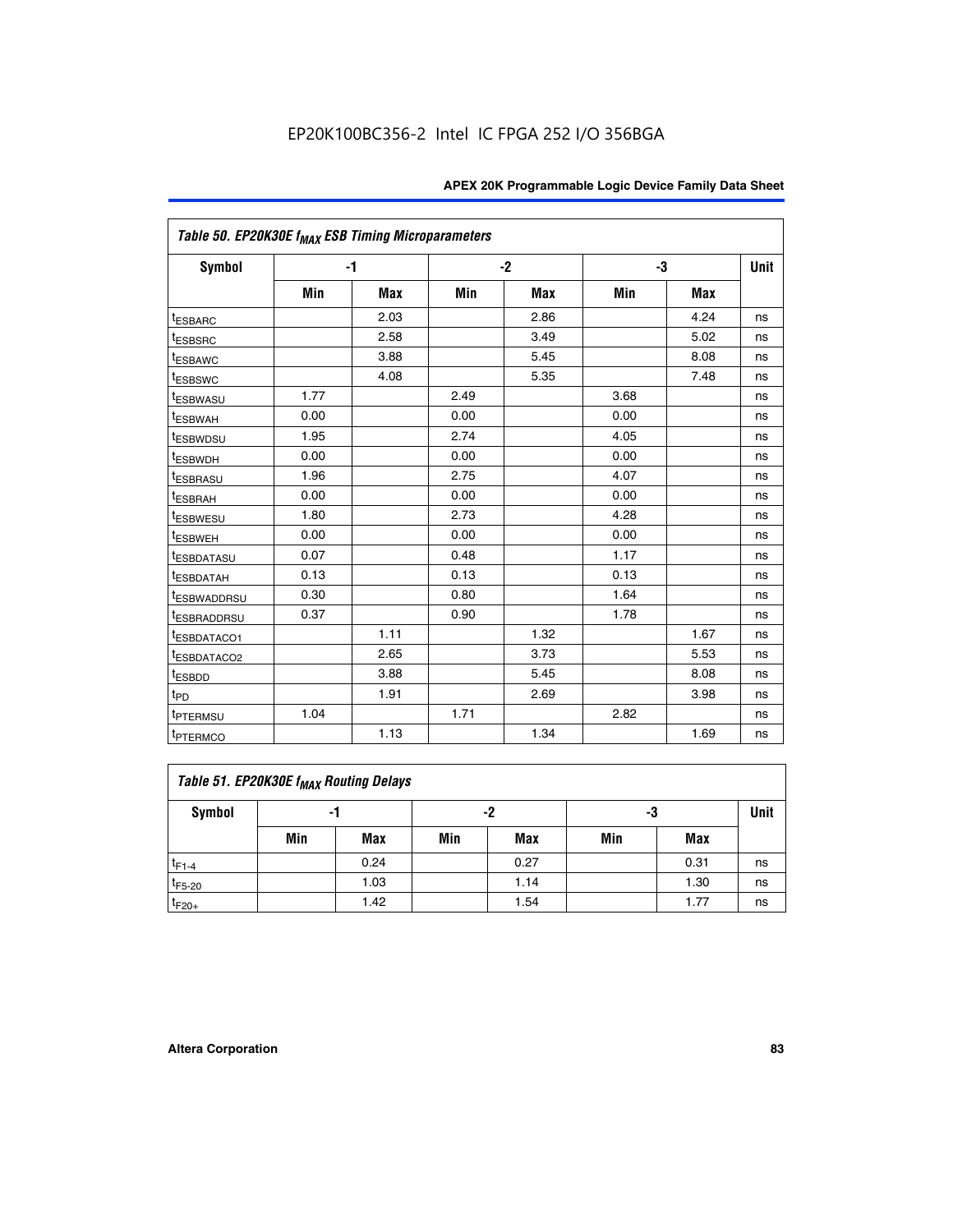## EP20K100BC356-2 Intel IC FPGA 252 I/O 356BGA

|                    | Table 52. EP20K30E Minimum Pulse Width Timing Parameters |            |      |            |      |            |             |  |  |  |  |  |
|--------------------|----------------------------------------------------------|------------|------|------------|------|------------|-------------|--|--|--|--|--|
| <b>Symbol</b>      | -1                                                       |            |      | $-2$       | -3   |            | <b>Unit</b> |  |  |  |  |  |
|                    | Min                                                      | <b>Max</b> | Min  | <b>Max</b> | Min  | <b>Max</b> |             |  |  |  |  |  |
| $t_{CH}$           | 0.55                                                     |            | 0.78 |            | 1.15 |            | ns          |  |  |  |  |  |
| $t_{CL}$           | 0.55                                                     |            | 0.78 |            | 1.15 |            | ns          |  |  |  |  |  |
| t <sub>CLRP</sub>  | 0.22                                                     |            | 0.31 |            | 0.46 |            | ns          |  |  |  |  |  |
| t <sub>PREP</sub>  | 0.22                                                     |            | 0.31 |            | 0.46 |            | ns          |  |  |  |  |  |
| <sup>t</sup> ESBCH | 0.55                                                     |            | 0.78 |            | 1.15 |            | ns          |  |  |  |  |  |
| <sup>t</sup> ESBCL | 0.55                                                     |            | 0.78 |            | 1.15 |            | ns          |  |  |  |  |  |
| <sup>t</sup> ESBWP | 1.43                                                     |            | 2.01 |            | 2.97 |            | ns          |  |  |  |  |  |
| <sup>t</sup> ESBRP | 1.15                                                     |            | 1.62 |            | 2.39 |            | ns          |  |  |  |  |  |

| Table 53. EP20K30E External Timing Parameters |      |            |      |            |                |            |             |  |  |  |  |
|-----------------------------------------------|------|------------|------|------------|----------------|------------|-------------|--|--|--|--|
| <b>Symbol</b>                                 |      | -1         |      | -2         |                | -3         | <b>Unit</b> |  |  |  |  |
|                                               | Min  | <b>Max</b> | Min  | <b>Max</b> | Min            | <b>Max</b> |             |  |  |  |  |
| $t_{INSU}$                                    | 2.02 |            | 2.13 |            | 2.24           |            | ns          |  |  |  |  |
| $t_{\rm INH}$                                 | 0.00 |            | 0.00 |            | 0.00           |            | ns          |  |  |  |  |
| <b>t</b> outco                                | 2.00 | 4.88       | 2.00 | 5.36       | 2.00           | 5.88       | ns          |  |  |  |  |
| <sup>t</sup> INSUPLL                          | 2.11 |            | 2.23 |            |                |            | ns          |  |  |  |  |
| <sup>t</sup> INHPLL                           | 0.00 |            | 0.00 |            | $\blacksquare$ |            | ns          |  |  |  |  |
| <b>LOUTCOPLL</b>                              | 0.50 | 2.60       | 0.50 | 2.88       | -              |            | ns          |  |  |  |  |

| <b>Table 54. EP20K30E External Bidirectional Timing Parameters</b> |      |      |      |      |                          |      |             |  |  |  |  |
|--------------------------------------------------------------------|------|------|------|------|--------------------------|------|-------------|--|--|--|--|
| Symbol                                                             | -1   |      | -2   |      | -3                       |      | <b>Unit</b> |  |  |  |  |
|                                                                    | Min  | Max  | Min  | Max  | Min                      | Max  |             |  |  |  |  |
| <sup>t</sup> INSUBIDIR                                             | 1.85 |      | 1.77 |      | 1.54                     |      | ns          |  |  |  |  |
| <sup>t</sup> INHBIDIR                                              | 0.00 |      | 0.00 |      | 0.00                     |      | ns          |  |  |  |  |
| <b>LOUTCOBIDIR</b>                                                 | 2.00 | 4.88 | 2.00 | 5.36 | 2.00                     | 5.88 | ns          |  |  |  |  |
| <sup>t</sup> xzbidir                                               |      | 7.48 |      | 8.46 |                          | 9.83 | ns          |  |  |  |  |
| <sup>t</sup> zxbidir                                               |      | 7.48 |      | 8.46 |                          | 9.83 | ns          |  |  |  |  |
| <sup>t</sup> INSUBIDIRPLL                                          | 4.12 |      | 4.24 |      |                          |      | ns          |  |  |  |  |
| <sup>t</sup> INHBIDIRPLL                                           | 0.00 |      | 0.00 |      |                          |      | ns          |  |  |  |  |
| <b><i>LOUTCOBIDIRPLL</i></b>                                       | 0.50 | 2.60 | 0.50 | 2.88 | $\overline{\phantom{0}}$ |      | ns          |  |  |  |  |
| <sup>T</sup> XZBIDIRPLL                                            |      | 5.21 |      | 5.99 |                          |      | ns          |  |  |  |  |
| <sup>I</sup> ZXBIDIRPLL                                            |      | 5.21 |      | 5.99 |                          |      | ns          |  |  |  |  |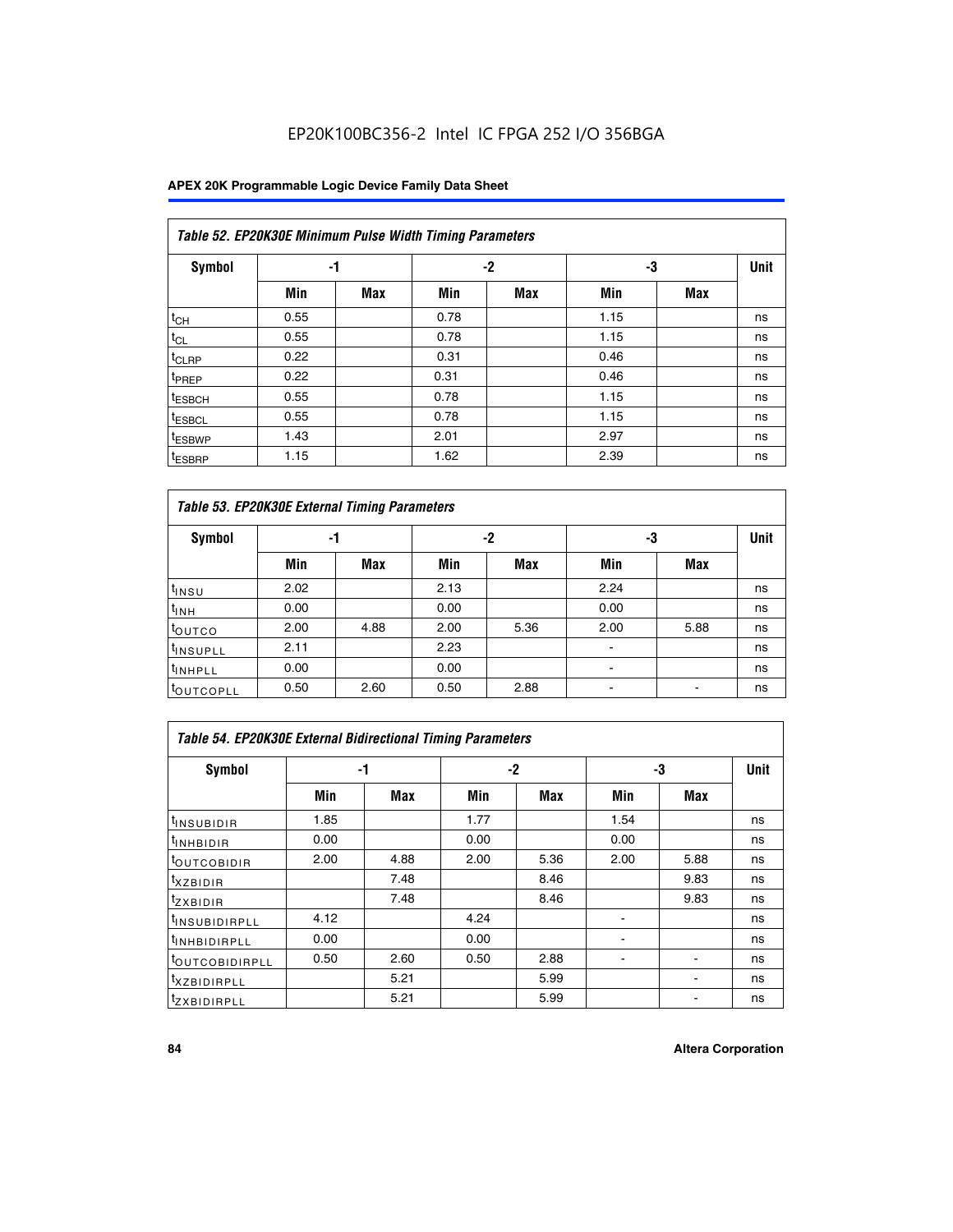Tables 55 through 60 describe *f<sub>MAX</sub>* LE Timing Microparameters, *f<sub>MAX</sub>* ESB Timing Microparameters, *f<sub>MAX</sub>* Routing Delays, Minimum Pulse Width Timing Parameters, External Timing Parameters, and External Bidirectional Timing Parameters for EP20K60E APEX 20KE devices.

|                 | Table 55. EP20K60E f <sub>MAX</sub> LE Timing Microparameters |      |      |      |      |      |    |  |  |  |  |  |
|-----------------|---------------------------------------------------------------|------|------|------|------|------|----|--|--|--|--|--|
| <b>Symbol</b>   |                                                               | -1   |      | -2   |      | -3   |    |  |  |  |  |  |
|                 | Min                                                           | Max  | Min  | Max  | Min  | Max  |    |  |  |  |  |  |
| $t_{\text{SU}}$ | 0.17                                                          |      | 0.15 |      | 0.16 |      | ns |  |  |  |  |  |
| $t_H$           | 0.32                                                          |      | 0.33 |      | 0.39 |      | ns |  |  |  |  |  |
| $t_{CO}$        |                                                               | 0.29 |      | 0.40 |      | 0.60 | ns |  |  |  |  |  |
| $t_{LUT}$       |                                                               | 0.77 |      | 1.07 |      | 1.59 | ns |  |  |  |  |  |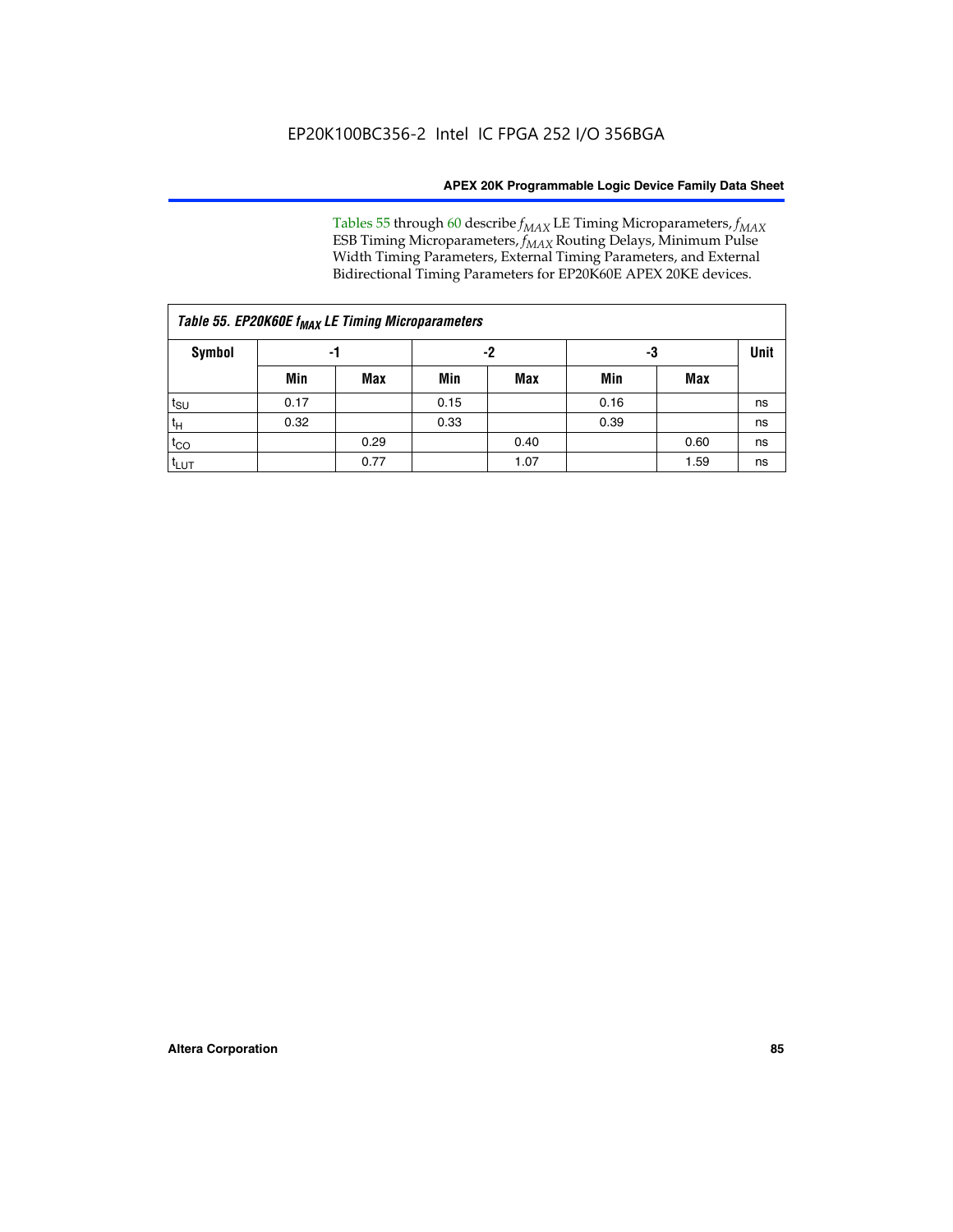| Table 56. EP20K60E f <sub>MAX</sub> ESB Timing Microparameters |      |            |      |            |      |            |      |
|----------------------------------------------------------------|------|------------|------|------------|------|------------|------|
| <b>Symbol</b>                                                  |      | $-1$       |      | $-2$       |      | -3         | Unit |
|                                                                | Min  | <b>Max</b> | Min  | <b>Max</b> | Min  | <b>Max</b> |      |
| <sup>t</sup> ESBARC                                            |      | 1.83       |      | 2.57       |      | 3.79       | ns   |
| t <sub>ESBSRC</sub>                                            |      | 2.46       |      | 3.26       |      | 4.61       | ns   |
| <sup>t</sup> ESBAWC                                            |      | 3.50       |      | 4.90       |      | 7.23       | ns   |
| <sup>t</sup> ESBSWC                                            |      | 3.77       |      | 4.90       |      | 6.79       | ns   |
| t <sub>ESBWASU</sub>                                           | 1.59 |            | 2.23 |            | 3.29 |            | ns   |
| <sup>t</sup> ESBWAH                                            | 0.00 |            | 0.00 |            | 0.00 |            | ns   |
| <sup>t</sup> ESBWDSU                                           | 1.75 |            | 2.46 |            | 3.62 |            | ns   |
| t <sub>ESBWDH</sub>                                            | 0.00 |            | 0.00 |            | 0.00 |            | ns   |
| t <sub>ESBRASU</sub>                                           | 1.76 |            | 2.47 |            | 3.64 |            | ns   |
| <sup>t</sup> ESBRAH                                            | 0.00 |            | 0.00 |            | 0.00 |            | ns   |
| <sup>t</sup> ESBWESU                                           | 1.68 |            | 2.49 |            | 3.87 |            | ns   |
| t <sub>ESBWEH</sub>                                            | 0.00 |            | 0.00 |            | 0.00 |            | ns   |
| <sup>t</sup> ESBDATASU                                         | 0.08 |            | 0.43 |            | 1.04 |            | ns   |
| t <sub>ESBDATAH</sub>                                          | 0.13 |            | 0.13 |            | 0.13 |            | ns   |
| <sup>t</sup> ESBWADDRSU                                        | 0.29 |            | 0.72 |            | 1.46 |            | ns   |
| <sup>t</sup> ESBRADDRSU                                        | 0.36 |            | 0.81 |            | 1.58 |            | ns   |
| <sup>I</sup> ESBDATACO1                                        |      | 1.06       |      | 1.24       |      | 1.55       | ns   |
| <sup>t</sup> ESBDATACO2                                        |      | 2.39       |      | 3.35       |      | 4.94       | ns   |
| <sup>t</sup> ESBDD                                             |      | 3.50       |      | 4.90       |      | 7.23       | ns   |
| t <sub>PD</sub>                                                |      | 1.72       |      | 2.41       |      | 3.56       | ns   |
| <b><i>t<sub>PTERMSU</sub></i></b>                              | 0.99 |            | 1.56 |            | 2.55 |            | ns   |
| t <sub>PTERMCO</sub>                                           |      | 1.07       |      | 1.26       |      | 1.08       | ns   |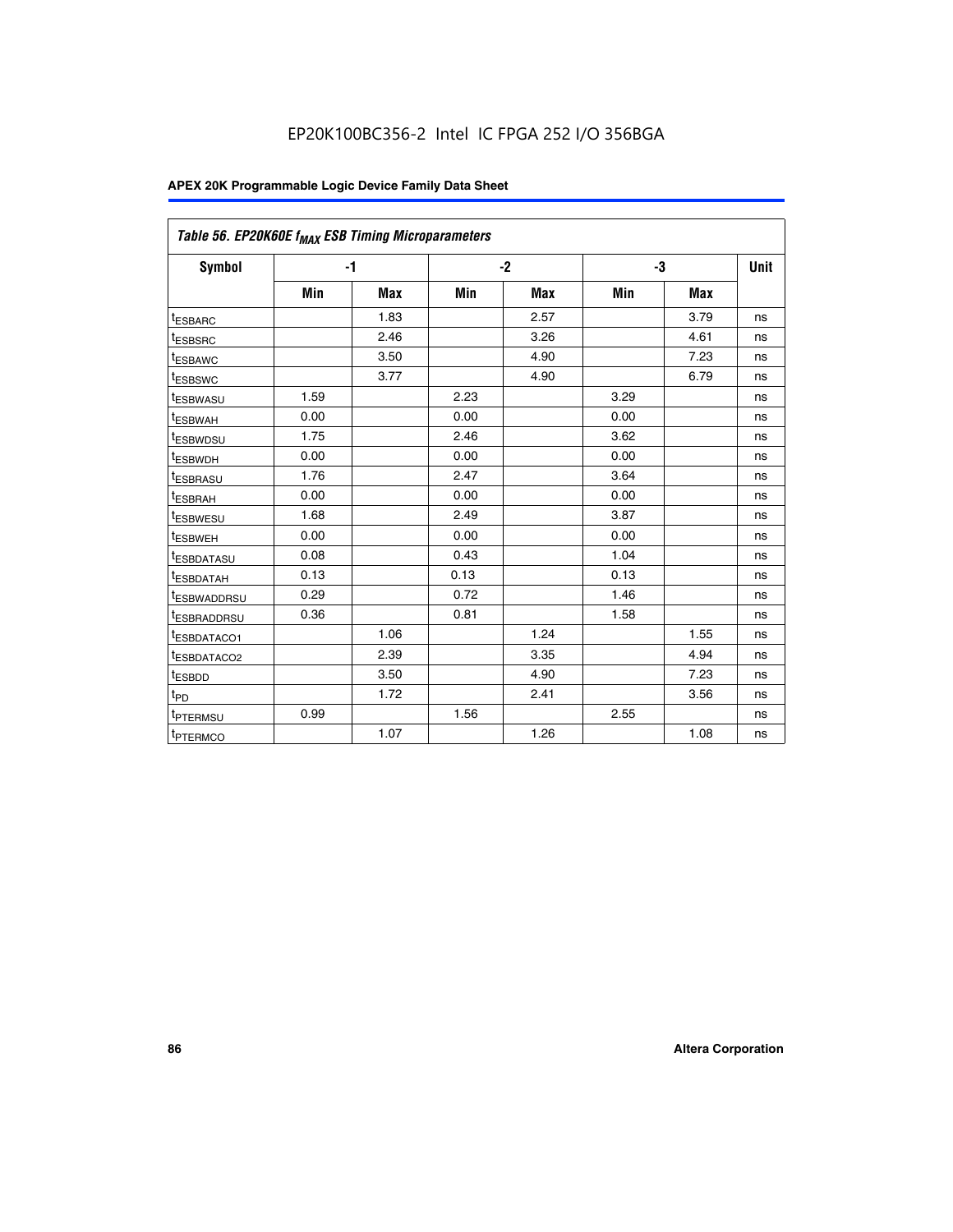## EP20K100BC356-2 Intel IC FPGA 252 I/O 356BGA

| Table 57. EP20K60E f <sub>MAX</sub> Routing Delays |     |      |     |      |     |      |             |  |  |  |  |
|----------------------------------------------------|-----|------|-----|------|-----|------|-------------|--|--|--|--|
| Symbol                                             | -1  |      | -2  |      | -3  |      | <b>Unit</b> |  |  |  |  |
|                                                    | Min | Max  | Min | Max  | Min | Max  |             |  |  |  |  |
| $t_{F1-4}$                                         |     | 0.24 |     | 0.26 |     | 0.30 | ns          |  |  |  |  |
| $t_{F5-20}$                                        |     | 1.45 |     | 1.58 |     | 1.79 | ns          |  |  |  |  |
| $t_{F20+}$                                         |     | 1.96 |     | 2.14 |     | 2.45 | ns          |  |  |  |  |

|                    | Table 58. EP20K60E Minimum Pulse Width Timing Parameters |            |      |     |      |     |    |  |  |  |  |  |
|--------------------|----------------------------------------------------------|------------|------|-----|------|-----|----|--|--|--|--|--|
| Symbol             |                                                          | -1         |      | -2  |      | -3  |    |  |  |  |  |  |
|                    | Min                                                      | <b>Max</b> | Min  | Max | Min  | Max |    |  |  |  |  |  |
| $t_{CH}$           | 2.00                                                     |            | 2.50 |     | 2.75 |     | ns |  |  |  |  |  |
| $t_{CL}$           | 2.00                                                     |            | 2.50 |     | 2.75 |     | ns |  |  |  |  |  |
| $t_{CLRP}$         | 0.20                                                     |            | 0.28 |     | 0.41 |     | ns |  |  |  |  |  |
| t <sub>PREP</sub>  | 0.20                                                     |            | 0.28 |     | 0.41 |     | ns |  |  |  |  |  |
| <sup>t</sup> ESBCH | 2.00                                                     |            | 2.50 |     | 2.75 |     | ns |  |  |  |  |  |
| <sup>t</sup> ESBCL | 2.00                                                     |            | 2.50 |     | 2.75 |     | ns |  |  |  |  |  |
| <sup>t</sup> ESBWP | 1.29                                                     |            | 1.80 |     | 2.66 |     | ns |  |  |  |  |  |
| <sup>t</sup> ESBRP | 1.04                                                     |            | 1.45 |     | 2.14 |     | ns |  |  |  |  |  |

|                      | <b>Table 59. EP20K60E External Timing Parameters</b> |      |      |      |      |      |    |  |  |  |  |  |
|----------------------|------------------------------------------------------|------|------|------|------|------|----|--|--|--|--|--|
| Symbol               |                                                      | -1   |      | -2   |      | -3   |    |  |  |  |  |  |
|                      | Min                                                  | Max  | Min  | Max  | Min  | Max  |    |  |  |  |  |  |
| $t_{INSU}$           | 2.03                                                 |      | 2.12 |      | 2.23 |      | ns |  |  |  |  |  |
| $t_{INH}$            | 0.00                                                 |      | 0.00 |      | 0.00 |      | ns |  |  |  |  |  |
| toutco               | 2.00                                                 | 4.84 | 2.00 | 5.31 | 2.00 | 5.81 | ns |  |  |  |  |  |
| <sup>t</sup> INSUPLL | 1.12                                                 |      | 1.15 |      | ٠    |      | ns |  |  |  |  |  |
| <sup>t</sup> INHPLL  | 0.00                                                 |      | 0.00 |      | ۰    |      | ns |  |  |  |  |  |
| toutcopll            | 0.50                                                 | 3.37 | 0.50 | 3.69 |      |      | ns |  |  |  |  |  |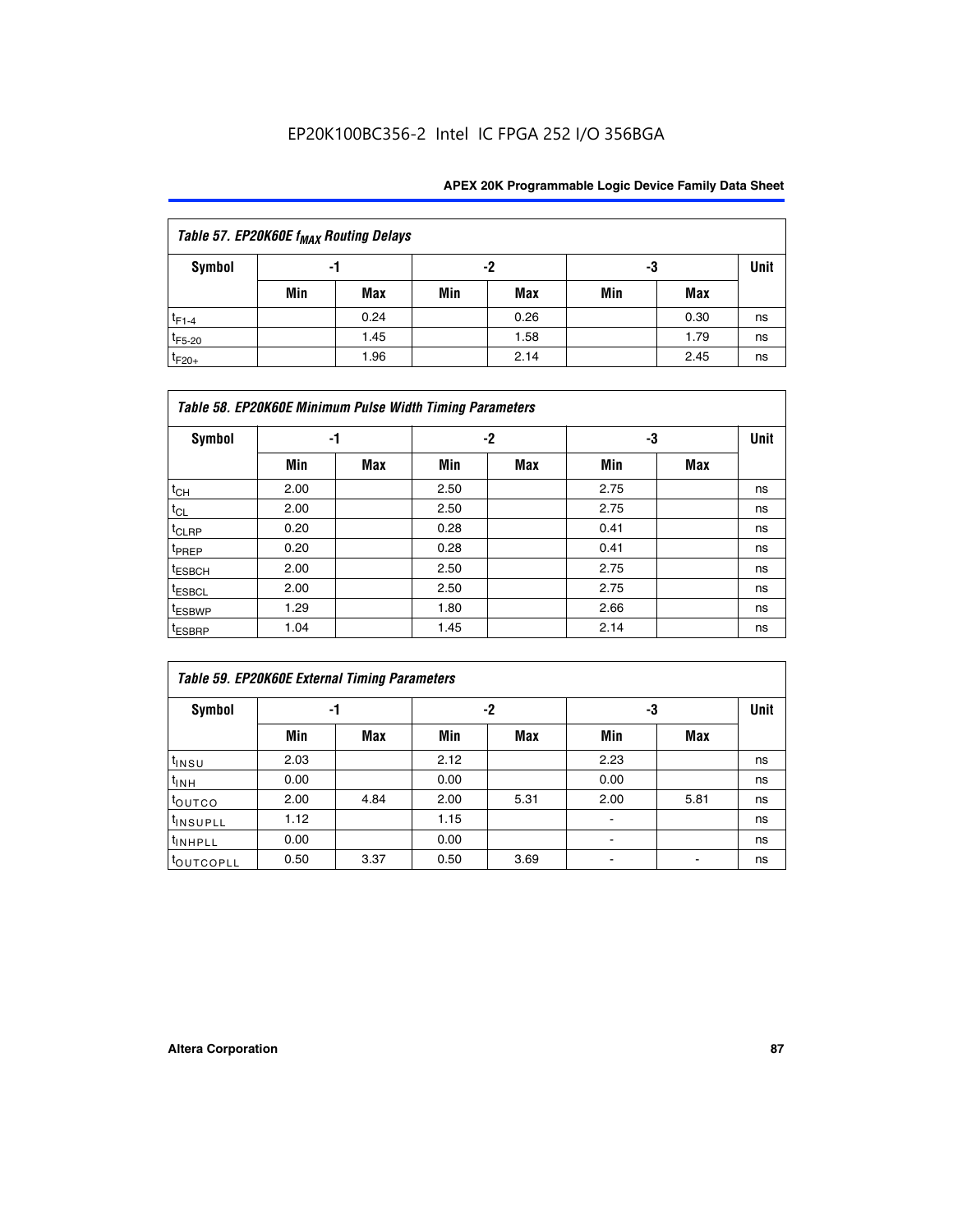|                            | Table 60. EP20K60E External Bidirectional Timing Parameters |      |      |      |      |      |             |  |  |  |  |
|----------------------------|-------------------------------------------------------------|------|------|------|------|------|-------------|--|--|--|--|
| <b>Symbol</b>              | -1                                                          |      |      | -2   | -3   |      | <b>Unit</b> |  |  |  |  |
|                            | Min                                                         | Max  | Min  | Max  | Min  | Max  |             |  |  |  |  |
| t <sub>INSUBIDIR</sub>     | 2.77                                                        |      | 2.91 |      | 3.11 |      | ns          |  |  |  |  |
| $t_{\rm INHBIDIR}$         | 0.00                                                        |      | 0.00 |      | 0.00 |      | ns          |  |  |  |  |
| <sup>t</sup> OUTCOBIDIR    | 2.00                                                        | 4.84 | 2.00 | 5.31 | 2.00 | 5.81 | ns          |  |  |  |  |
| $t_{XZBIDIR}$              |                                                             | 6.47 |      | 7.44 |      | 8.65 | ns          |  |  |  |  |
| tzxbidir                   |                                                             | 6.47 |      | 7.44 |      | 8.65 | ns          |  |  |  |  |
| <sup>t</sup> INSUBIDIRPLL  | 3.44                                                        |      | 3.24 |      |      |      | ns          |  |  |  |  |
| <sup>t</sup> INHBIDIRPLL   | 0.00                                                        |      | 0.00 |      |      |      | ns          |  |  |  |  |
| <sup>t</sup> OUTCOBIDIRPLL | 0.50                                                        | 3.37 | 0.50 | 3.69 |      |      | ns          |  |  |  |  |
| <sup>t</sup> XZBIDIRPLL    |                                                             | 5.00 |      | 5.82 |      |      | ns          |  |  |  |  |
| <sup>t</sup> zxbidirpll    |                                                             | 5.00 |      | 5.82 |      |      | ns          |  |  |  |  |

Tables 61 through 66 describe  $f_{MAX}$  LE Timing Microparameters, *fMAX* ESB Timing Microparameters, *fMAX* Routing Delays, Minimum Pulse Width Timing Parameters, External Timing Parameters, and External Bidirectional Timing Parameters for EP20K100E APEX 20KE devices.

| Table 61. EP20K100E f <sub>MAX</sub> LE Timing Microparameters |      |      |      |            |      |      |    |  |  |  |  |
|----------------------------------------------------------------|------|------|------|------------|------|------|----|--|--|--|--|
| Symbol                                                         | -1   |      |      | -2         |      | -3   |    |  |  |  |  |
|                                                                | Min  | Max  | Min  | <b>Max</b> | Min  | Max  |    |  |  |  |  |
| t <sub>SU</sub>                                                | 0.25 |      | 0.25 |            | 0.25 |      | ns |  |  |  |  |
| tμ                                                             | 0.25 |      | 0.25 |            | 0.25 |      | ns |  |  |  |  |
| $t_{CO}$                                                       |      | 0.28 |      | 0.28       |      | 0.34 | ns |  |  |  |  |
| t <sub>LUT</sub>                                               |      | 0.80 |      | 0.95       |      | 1.13 | ns |  |  |  |  |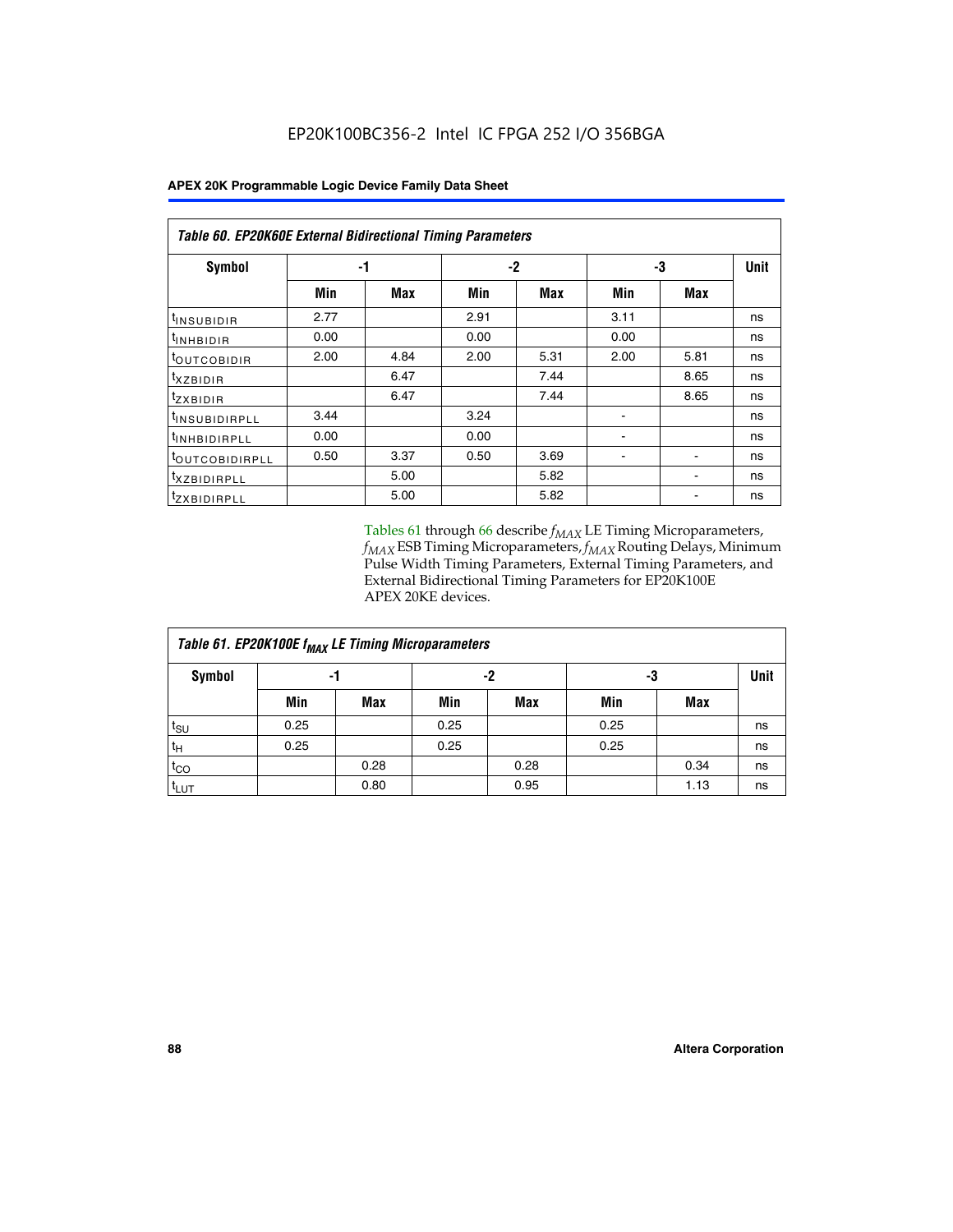|                                     | Table 62. EP20K100E f <sub>MAX</sub> ESB Timing Microparameters |            |         |            |         |            |             |  |  |  |  |
|-------------------------------------|-----------------------------------------------------------------|------------|---------|------------|---------|------------|-------------|--|--|--|--|
| <b>Symbol</b>                       |                                                                 | $-1$       |         | $-2$       |         | -3         | <b>Unit</b> |  |  |  |  |
|                                     | Min                                                             | <b>Max</b> | Min     | <b>Max</b> | Min     | <b>Max</b> |             |  |  |  |  |
| <sup>t</sup> ESBARC                 |                                                                 | 1.61       |         | 1.84       |         | 1.97       | ns          |  |  |  |  |
| <sup>t</sup> ESBSRC                 |                                                                 | 2.57       |         | 2.97       |         | 3.20       | ns          |  |  |  |  |
| <sup>t</sup> ESBAWC                 |                                                                 | 0.52       |         | 4.09       |         | 4.39       | ns          |  |  |  |  |
| <sup>t</sup> ESBSWC                 |                                                                 | 3.17       |         | 3.78       |         | 4.09       | ns          |  |  |  |  |
| t <sub>ESBWASU</sub>                | 0.56                                                            |            | 6.41    |            | 0.63    |            | ns          |  |  |  |  |
| <sup>t</sup> ESBWAH                 | 0.48                                                            |            | 0.54    |            | 0.55    |            | ns          |  |  |  |  |
| <sup>t</sup> ESBWDSU                | 0.71                                                            |            | 0.80    |            | 0.81    |            | ns          |  |  |  |  |
| <sup>t</sup> ESBWDH                 | .048                                                            |            | 0.54    |            | 0.55    |            | ns          |  |  |  |  |
| <sup>t</sup> ESBRASU                | 1.57                                                            |            | 1.75    |            | 1.87    |            | ns          |  |  |  |  |
| t <sub>ESBRAH</sub>                 | 0.00                                                            |            | 0.00    |            | 0.20    |            | ns          |  |  |  |  |
| t <sub>ESBWESU</sub>                | 1.54                                                            |            | 1.72    |            | 1.80    |            | ns          |  |  |  |  |
| <sup>t</sup> ESBWEH                 | 0.00                                                            |            | 0.00    |            | 0.00    |            | ns          |  |  |  |  |
| t <sub>ESBDATASU</sub>              | $-0.16$                                                         |            | $-0.20$ |            | $-0.20$ |            | ns          |  |  |  |  |
| <b>ESBDATAH</b>                     | 0.13                                                            |            | 0.13    |            | 0.13    |            | ns          |  |  |  |  |
| t <sub>ESBWADDRSU</sub>             | 0.12                                                            |            | 0.08    |            | 0.13    |            | ns          |  |  |  |  |
| <sup>t</sup> ESBRADDRSU             | 0.17                                                            |            | 0.15    |            | 0.19    |            | ns          |  |  |  |  |
| ESBDATACO1                          |                                                                 | 1.20       |         | 1.39       |         | 1.52       | ns          |  |  |  |  |
| <sup>t</sup> ESBDATACO <sub>2</sub> |                                                                 | 2.54       |         | 2.99       |         | 3.22       | ns          |  |  |  |  |
| t <sub>ESBDD</sub>                  |                                                                 | 3.06       |         | 3.56       |         | 3.85       | ns          |  |  |  |  |
| t <sub>PD</sub>                     |                                                                 | 1.73       |         | 2.02       |         | 2.20       | ns          |  |  |  |  |
| <sup>t</sup> PTERMSU                | 1.11                                                            |            | 1.26    |            | 1.38    |            | ns          |  |  |  |  |
| t <sub>PTERMCO</sub>                |                                                                 | 1.19       |         | 1.40       |         | 1.08       | ns          |  |  |  |  |

| Table 63. EP20K100E f <sub>MAX</sub> Routing Delays |     |      |     |            |     |      |             |  |  |  |  |
|-----------------------------------------------------|-----|------|-----|------------|-----|------|-------------|--|--|--|--|
| Symbol                                              |     | -1   |     | -2         | -3  |      | <b>Unit</b> |  |  |  |  |
|                                                     | Min | Max  | Min | <b>Max</b> | Min | Max  |             |  |  |  |  |
| $t_{F1-4}$                                          |     | 0.24 |     | 0.27       |     | 0.29 | ns          |  |  |  |  |
| $t_{F5-20}$                                         |     | 1.04 |     | 1.26       |     | 1.52 | ns          |  |  |  |  |
| $t_{F20+}$                                          |     | 1.12 |     | 1.36       |     | 1.86 | ns          |  |  |  |  |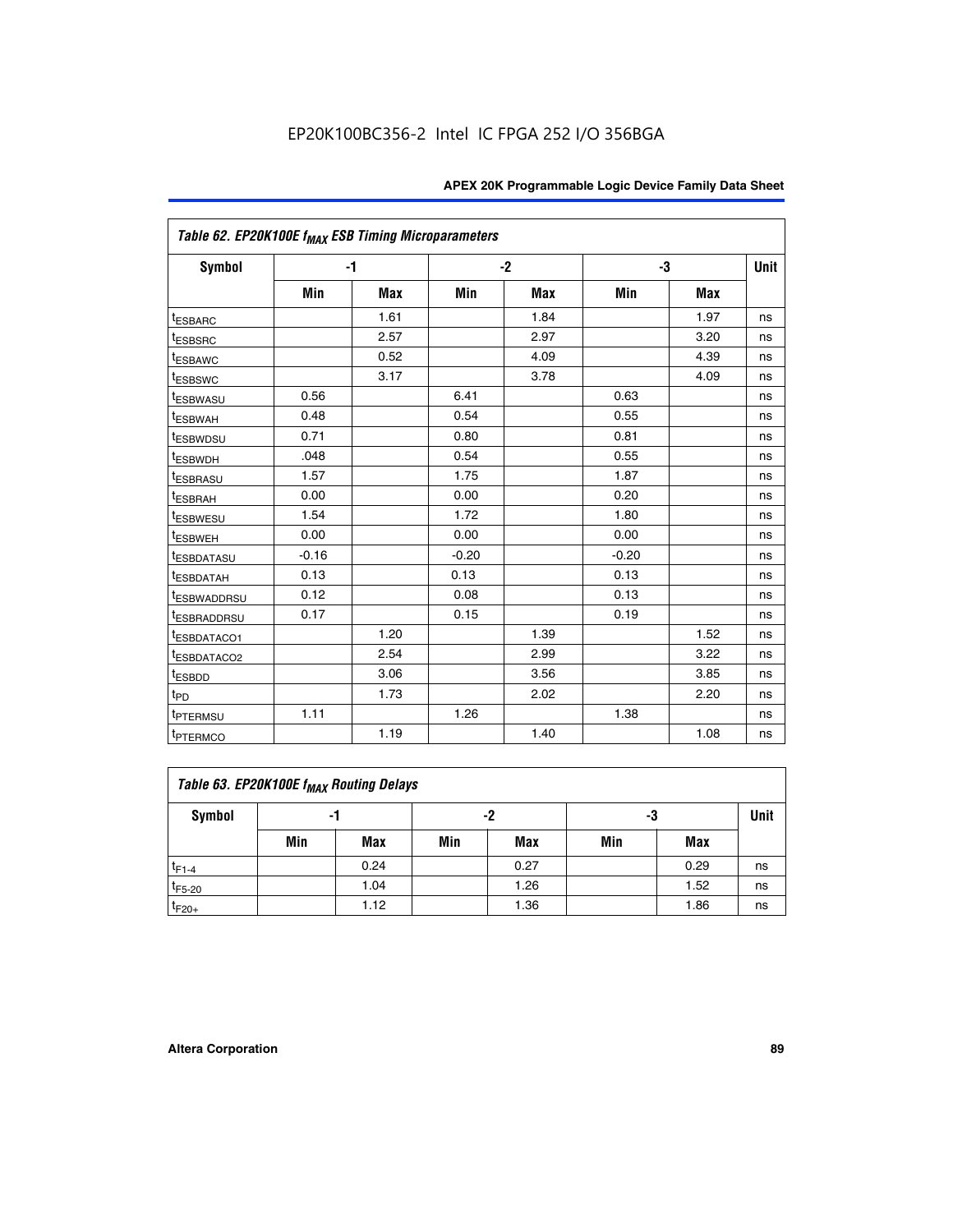## EP20K100BC356-2 Intel IC FPGA 252 I/O 356BGA

|                    | Table 64. EP20K100E Minimum Pulse Width Timing Parameters |            |      |            |      |            |             |  |  |  |  |  |
|--------------------|-----------------------------------------------------------|------------|------|------------|------|------------|-------------|--|--|--|--|--|
| <b>Symbol</b>      | -1                                                        |            |      | $-2$       | -3   |            | <b>Unit</b> |  |  |  |  |  |
|                    | Min                                                       | <b>Max</b> | Min  | <b>Max</b> | Min  | <b>Max</b> |             |  |  |  |  |  |
| $t_{CH}$           | 2.00                                                      |            | 2.00 |            | 2.00 |            | ns          |  |  |  |  |  |
| $t_{CL}$           | 2.00                                                      |            | 2.00 |            | 2.00 |            | ns          |  |  |  |  |  |
| t <sub>CLRP</sub>  | 0.20                                                      |            | 0.20 |            | 0.20 |            | ns          |  |  |  |  |  |
| <sup>t</sup> PREP  | 0.20                                                      |            | 0.20 |            | 0.20 |            | ns          |  |  |  |  |  |
| <sup>t</sup> ESBCH | 2.00                                                      |            | 2.00 |            | 2.00 |            | ns          |  |  |  |  |  |
| <sup>t</sup> ESBCL | 2.00                                                      |            | 2.00 |            | 2.00 |            | ns          |  |  |  |  |  |
| <sup>t</sup> ESBWP | 1.29                                                      |            | 1.53 |            | 1.66 |            | ns          |  |  |  |  |  |
| <sup>t</sup> ESBRP | 1.11                                                      |            | 1.29 |            | 1.41 |            | ns          |  |  |  |  |  |

| Table 65. EP20K100E External Timing Parameters |      |            |      |            |                |            |             |  |  |  |
|------------------------------------------------|------|------------|------|------------|----------------|------------|-------------|--|--|--|
| <b>Symbol</b>                                  | -1   |            |      | -2         | -3             |            | <b>Unit</b> |  |  |  |
|                                                | Min  | <b>Max</b> | Min  | <b>Max</b> | Min            | <b>Max</b> |             |  |  |  |
| $t_{INSU}$                                     | 2.23 |            | 2.32 |            | 2.43           |            | ns          |  |  |  |
| $t_{\rm INH}$                                  | 0.00 |            | 0.00 |            | 0.00           |            | ns          |  |  |  |
| toutco                                         | 2.00 | 4.86       | 2.00 | 5.35       | 2.00           | 5.84       | ns          |  |  |  |
| <sup>t</sup> INSUPLL                           | 1.58 |            | 1.66 |            |                |            | ns          |  |  |  |
| <sup>t</sup> INHPLL                            | 0.00 |            | 0.00 |            | $\blacksquare$ |            | ns          |  |  |  |
| <b>LOUTCOPLL</b>                               | 0.50 | 2.96       | 0.50 | 3.29       | -              |            | ns          |  |  |  |

| <b>Table 66. EP20K100E External Bidirectional Timing Parameters</b> |      |      |      |      |      |                          |             |  |  |  |
|---------------------------------------------------------------------|------|------|------|------|------|--------------------------|-------------|--|--|--|
| Symbol                                                              | -1   |      |      | -2   | -3   |                          | <b>Unit</b> |  |  |  |
|                                                                     | Min  | Max  | Min  | Max  | Min  | Max                      |             |  |  |  |
| <sup>t</sup> INSUBIDIR                                              | 2.74 |      | 2.96 |      | 3.19 |                          | ns          |  |  |  |
| <sup>t</sup> INHBIDIR                                               | 0.00 |      | 0.00 |      | 0.00 |                          | ns          |  |  |  |
| <b>LOUTCOBIDIR</b>                                                  | 2.00 | 4.86 | 2.00 | 5.35 | 2.00 | 5.84                     | ns          |  |  |  |
| $txz$ BIDIR                                                         |      | 5.00 |      | 5.48 |      | 5.89                     | ns          |  |  |  |
| <sup>t</sup> zxbidir                                                |      | 5.00 |      | 5.48 |      | 5.89                     | ns          |  |  |  |
| <sup>t</sup> INSUBIDIRPLL                                           | 4.64 |      | 5.03 |      |      |                          | ns          |  |  |  |
| <sup>t</sup> INHBIDIRPLL                                            | 0.00 |      | 0.00 |      |      |                          | ns          |  |  |  |
| <b><i>LOUTCOBIDIRPLL</i></b>                                        | 0.50 | 2.96 | 0.50 | 3.29 |      | $\overline{\phantom{a}}$ | ns          |  |  |  |
| <sup>t</sup> XZBIDIRPLL                                             |      | 3.10 |      | 3.42 |      |                          | ns          |  |  |  |
| <sup>I</sup> ZXBIDIRPLL                                             |      | 3.10 |      | 3.42 |      |                          | ns          |  |  |  |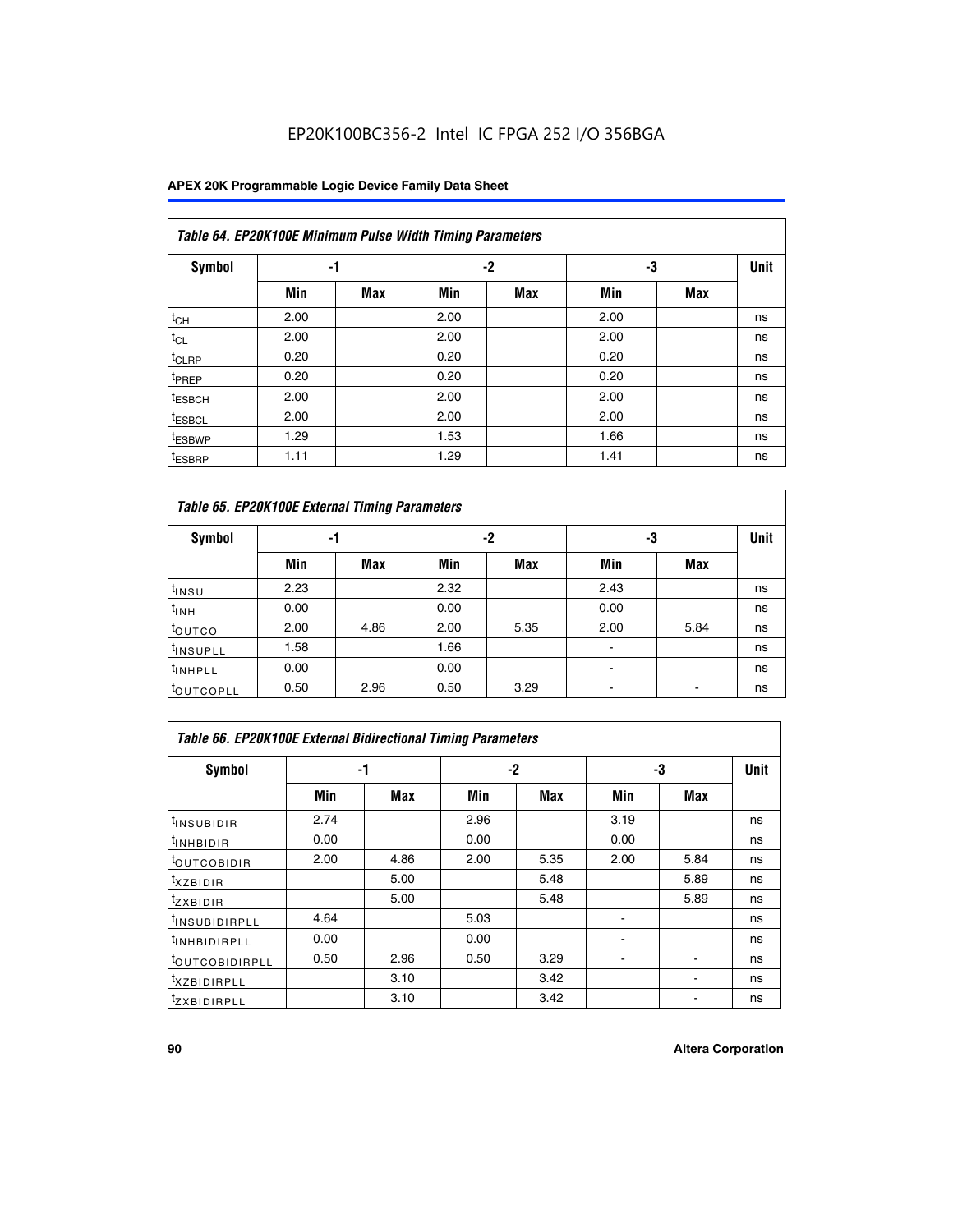Tables 67 through 72 describe *f<sub>MAX</sub>* LE Timing Microparameters, *f<sub>MAX</sub>* ESB Timing Microparameters, *f<sub>MAX</sub>* Routing Delays, Minimum Pulse Width Timing Parameters, External Timing Parameters, and External Bidirectional Timing Parameters for EP20K160E APEX 20KE devices.

| Table 67. EP20K160E f <sub>MAX</sub> LE Timing Microparameters |      |            |      |            |      |      |    |  |  |  |
|----------------------------------------------------------------|------|------------|------|------------|------|------|----|--|--|--|
| Symbol                                                         | -1   |            |      | -2         |      | -3   |    |  |  |  |
|                                                                | Min  | <b>Max</b> | Min  | <b>Max</b> | Min  | Max  |    |  |  |  |
| $t_{\text{SU}}$                                                | 0.22 |            | 0.24 |            | 0.26 |      | ns |  |  |  |
| $t_H$                                                          | 0.22 |            | 0.24 |            | 0.26 |      | ns |  |  |  |
| $t_{CO}$                                                       |      | 0.25       |      | 0.31       |      | 0.35 | ns |  |  |  |
| t <sub>lut</sub>                                               |      | 0.69       |      | 0.88       |      | 1.12 | ns |  |  |  |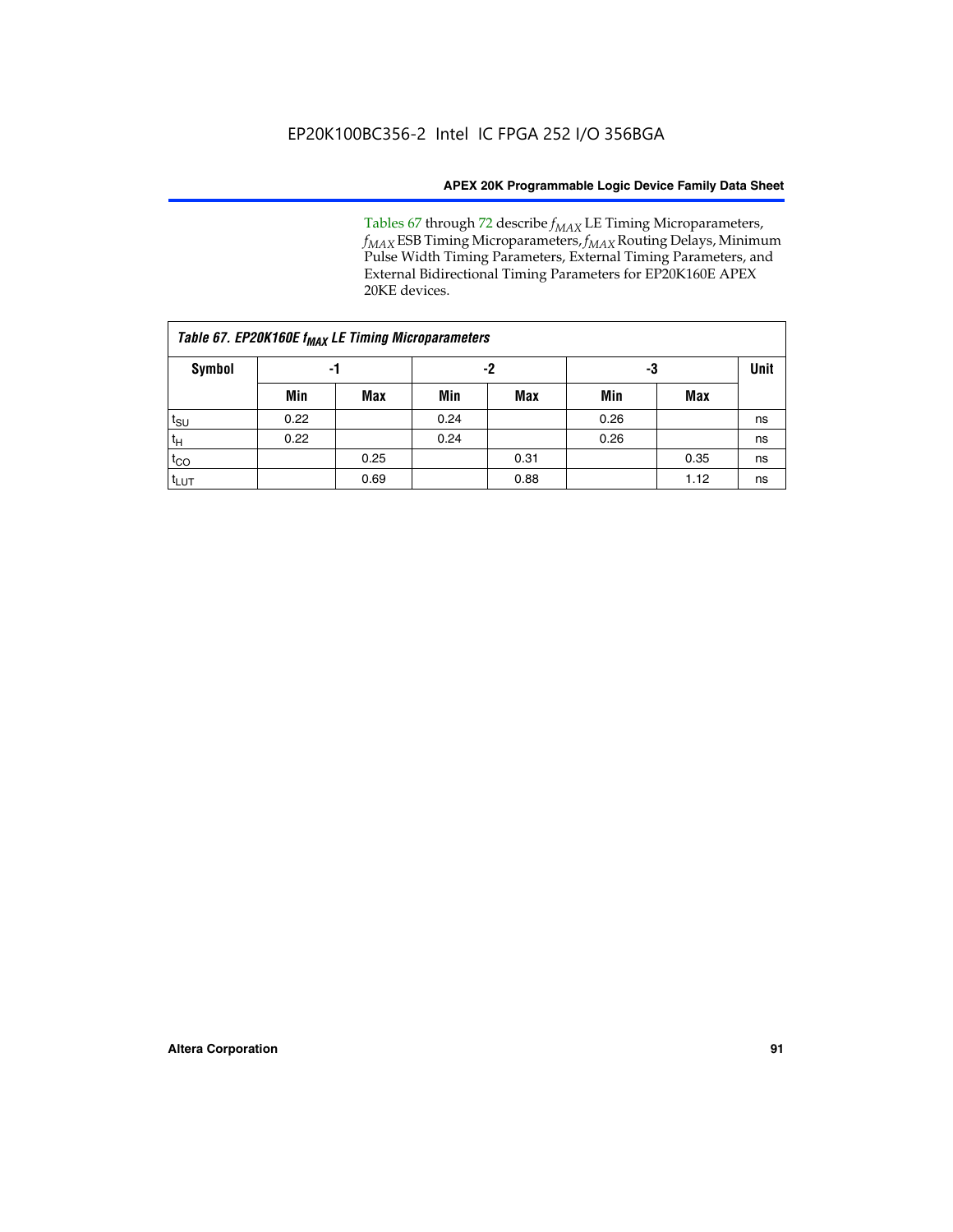| Table 68. EP20K160E f <sub>MAX</sub> ESB Timing Microparameters |         |            |         |            |      |            |      |
|-----------------------------------------------------------------|---------|------------|---------|------------|------|------------|------|
| <b>Symbol</b>                                                   |         | $-1$       |         | $-2$       |      | -3         | Unit |
|                                                                 | Min     | <b>Max</b> | Min     | <b>Max</b> | Min  | <b>Max</b> |      |
| <sup>I</sup> ESBARC                                             |         | 1.65       |         | 2.02       |      | 2.11       | ns   |
| <sup>t</sup> ESBSRC                                             |         | 2.21       |         | 2.70       |      | 3.11       | ns   |
| <sup>t</sup> ESBAWC                                             |         | 3.04       |         | 3.79       |      | 4.42       | ns   |
| <sup>I</sup> ESBSWC                                             |         | 2.81       |         | 3.56       |      | 4.10       | ns   |
| <sup>t</sup> ESBWASU                                            | 0.54    |            | 0.66    |            | 0.73 |            | ns   |
| <sup>t</sup> ESBWAH                                             | 0.36    |            | 0.45    |            | 0.47 |            | ns   |
| <sup>I</sup> ESBWDSU                                            | 0.68    |            | 0.81    |            | 0.94 |            | ns   |
| <sup>t</sup> ESBWDH                                             | 0.36    |            | 0.45    |            | 0.47 |            | ns   |
| <sup>t</sup> ESBRASU                                            | 1.58    |            | 1.87    |            | 2.06 |            | ns   |
| <sup>t</sup> ESBRAH                                             | 0.00    |            | 0.00    |            | 0.01 |            | ns   |
| <sup>t</sup> ESBWESU                                            | 1.41    |            | 1.71    |            | 2.00 |            | ns   |
| t <sub>ESBWEH</sub>                                             | 0.00    |            | 0.00    |            | 0.00 |            | ns   |
| <sup>t</sup> ESBDATASU                                          | $-0.02$ |            | $-0.03$ |            | 0.09 |            | ns   |
| <sup>t</sup> ESBDATAH                                           | 0.13    |            | 0.13    |            | 0.13 |            | ns   |
| <sup>t</sup> ESBWADDRSU                                         | 0.14    |            | 0.17    |            | 0.35 |            | ns   |
| <sup>t</sup> ESBRADDRSU                                         | 0.21    |            | 0.27    |            | 0.43 |            | ns   |
| IESBDATACO1                                                     |         | 1.04       |         | 1.30       |      | 1.46       | ns   |
| <sup>t</sup> ESBDATACO2                                         |         | 2.15       |         | 2.70       |      | 3.16       | ns   |
| <sup>t</sup> ESBDD                                              |         | 2.69       |         | 3.35       |      | 3.97       | ns   |
| t <sub>PD</sub>                                                 |         | 1.55       |         | 1.93       |      | 2.29       | ns   |
| t <sub>PTERMSU</sub>                                            | 1.01    |            | 1.23    |            | 1.52 |            | ns   |
| <sup>t</sup> PTERMCO                                            |         | 1.06       |         | 1.32       |      | 1.04       | ns   |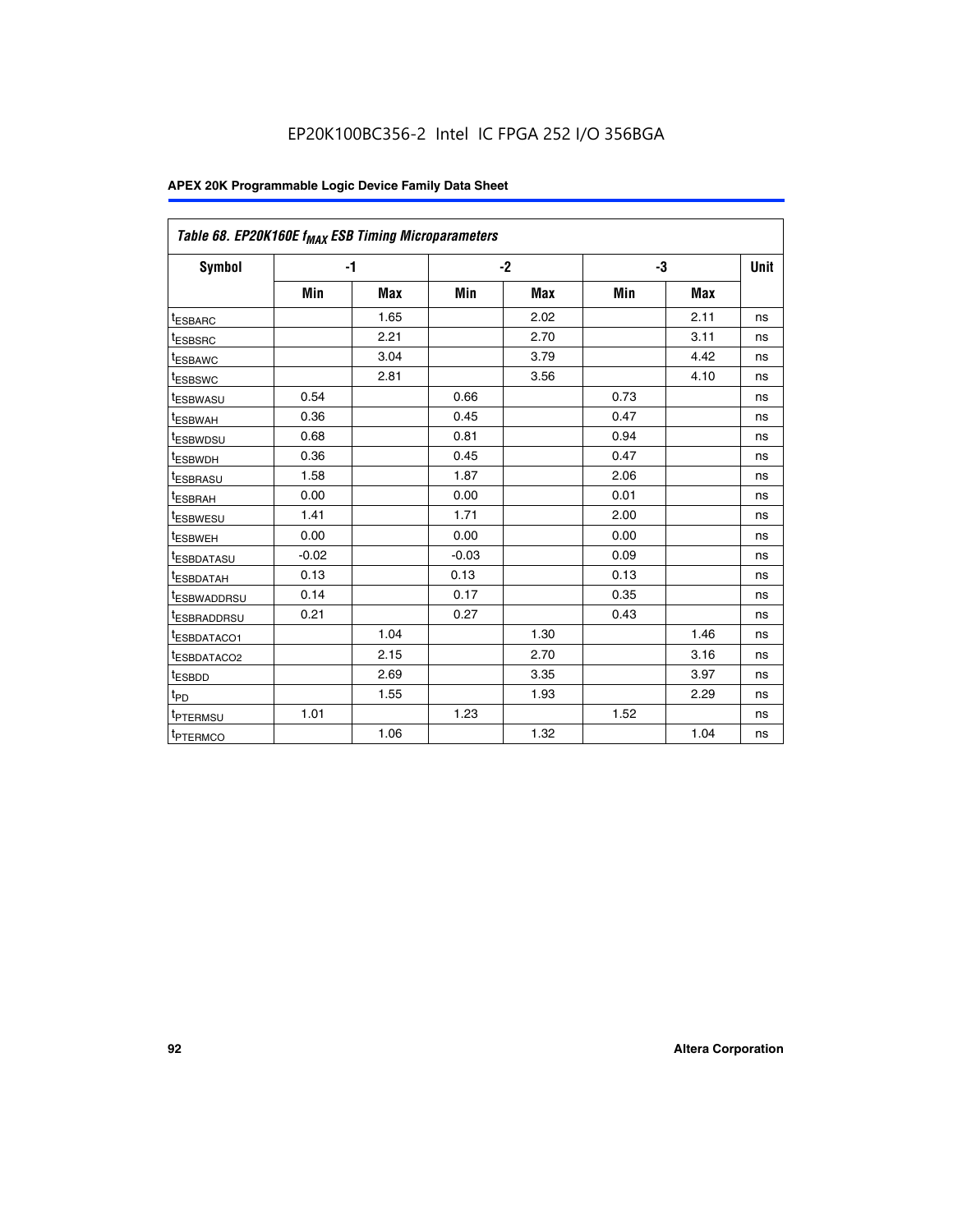| Table 69. EP20K160E f <sub>MAX</sub> Routing Delays |     |      |     |      |     |      |      |  |  |  |  |
|-----------------------------------------------------|-----|------|-----|------|-----|------|------|--|--|--|--|
| Symbol                                              | -1  |      |     | -2   | -3  |      | Unit |  |  |  |  |
|                                                     | Min | Max  | Min | Max  | Min | Max  |      |  |  |  |  |
| $t_{F1-4}$                                          |     | 0.25 |     | 0.26 |     | 0.28 | ns   |  |  |  |  |
| $t_{F5-20}$                                         |     | 1.00 |     | 1.18 |     | 1.35 | ns   |  |  |  |  |
| $t_{F20+}$                                          |     | 1.95 |     | 2.19 |     | 2.30 | ns   |  |  |  |  |

|                    | Table 70. EP20K160E Minimum Pulse Width Timing Parameters |     |      |     |      |     |    |  |  |  |  |
|--------------------|-----------------------------------------------------------|-----|------|-----|------|-----|----|--|--|--|--|
| <b>Symbol</b>      | -1                                                        |     |      | -2  |      | -3  |    |  |  |  |  |
|                    | Min                                                       | Max | Min  | Max | Min  | Max |    |  |  |  |  |
| $t_{CH}$           | 1.34                                                      |     | 1.43 |     | 1.55 |     | ns |  |  |  |  |
| $t_{CL}$           | 1.34                                                      |     | 1.43 |     | 1.55 |     | ns |  |  |  |  |
| t <sub>CLRP</sub>  | 0.18                                                      |     | 0.19 |     | 0.21 |     | ns |  |  |  |  |
| t <sub>PREP</sub>  | 0.18                                                      |     | 0.19 |     | 0.21 |     | ns |  |  |  |  |
| <sup>t</sup> ESBCH | 1.34                                                      |     | 1.43 |     | 1.55 |     | ns |  |  |  |  |
| <sup>t</sup> ESBCL | 1.34                                                      |     | 1.43 |     | 1.55 |     | ns |  |  |  |  |
| <sup>t</sup> ESBWP | 1.15                                                      |     | 1.45 |     | 1.73 |     | ns |  |  |  |  |
| <sup>t</sup> ESBRP | 0.93                                                      |     | 1.15 |     | 1.38 |     | ns |  |  |  |  |

| Table 71. EP20K160E External Timing Parameters |      |      |      |      |                |      |    |  |  |  |  |
|------------------------------------------------|------|------|------|------|----------------|------|----|--|--|--|--|
| Symbol                                         | -1   |      |      | -2   |                | -3   |    |  |  |  |  |
|                                                | Min  | Max  | Min  | Max  | Min            | Max  |    |  |  |  |  |
| $t_{INSU}$                                     | 2.23 |      | 2.34 |      | 2.47           |      | ns |  |  |  |  |
| $t_{INH}$                                      | 0.00 |      | 0.00 |      | 0.00           |      | ns |  |  |  |  |
| toutco                                         | 2.00 | 5.07 | 2.00 | 5.59 | 2.00           | 6.13 | ns |  |  |  |  |
| <sup>t</sup> INSUPLL                           | 2.12 |      | 2.07 |      | $\blacksquare$ |      | ns |  |  |  |  |
| <sup>t</sup> INHPLL                            | 0.00 |      | 0.00 |      | ۰              |      | ns |  |  |  |  |
| toutcopll                                      | 0.50 | 3.00 | 0.50 | 3.35 |                |      | ns |  |  |  |  |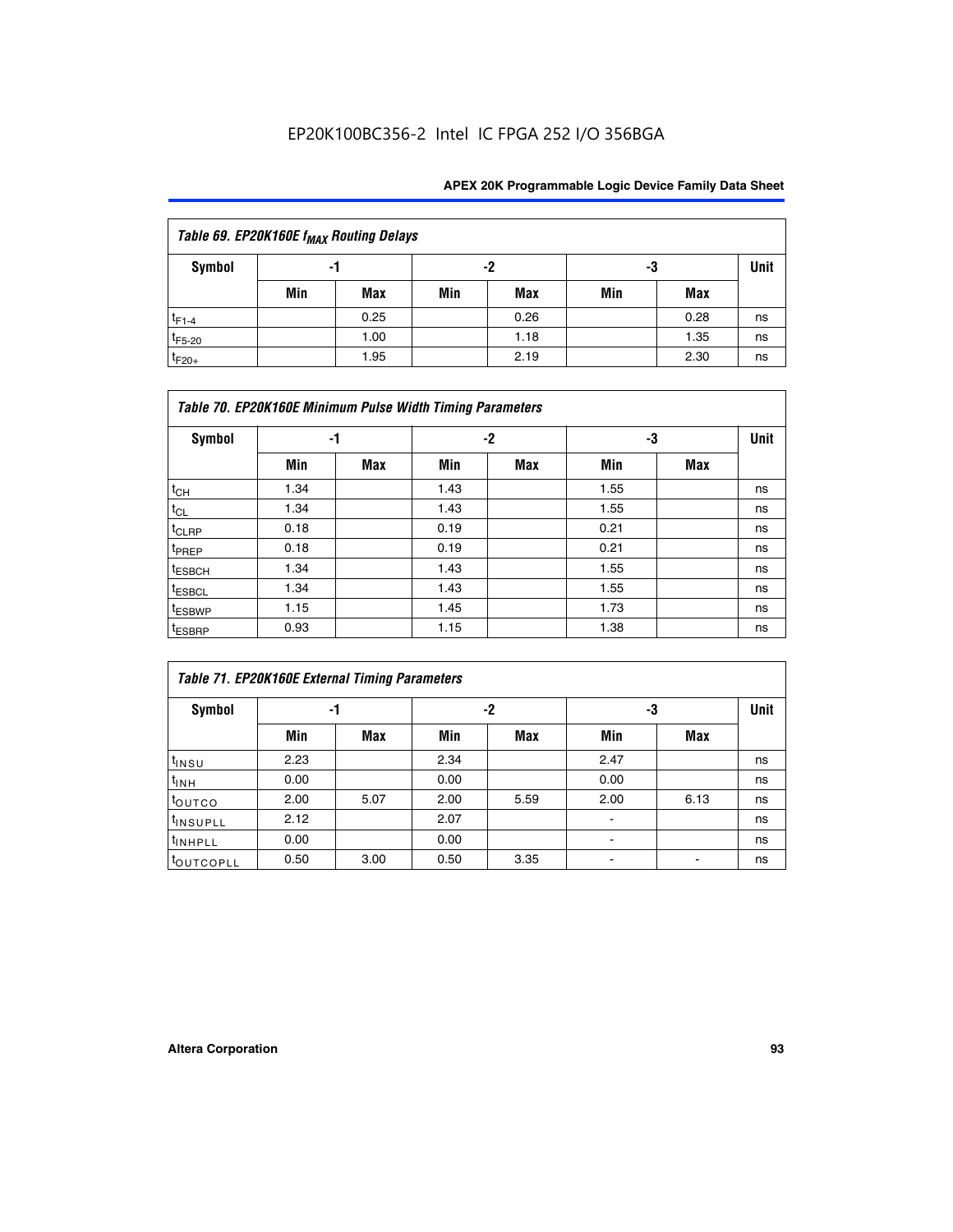|  |  |  | <b>APEX 20K Programmable Logic Device Family Data Sheet</b> |
|--|--|--|-------------------------------------------------------------|
|--|--|--|-------------------------------------------------------------|

|                                | Table 72. EP20K160E External Bidirectional Timing Parameters |      |      |      |      |      |             |  |  |  |  |
|--------------------------------|--------------------------------------------------------------|------|------|------|------|------|-------------|--|--|--|--|
| Symbol                         | -1                                                           |      |      | $-2$ | -3   |      | <b>Unit</b> |  |  |  |  |
|                                | Min                                                          | Max  | Min  | Max  | Min  | Max  |             |  |  |  |  |
| <sup>t</sup> INSUB <u>IDIR</u> | 2.86                                                         |      | 3.24 |      | 3.54 |      | ns          |  |  |  |  |
| <b>UNHBIDIR</b>                | 0.00                                                         |      | 0.00 |      | 0.00 |      | ns          |  |  |  |  |
| <b>LOUTCOBIDIR</b>             | 2.00                                                         | 5.07 | 2.00 | 5.59 | 2.00 | 6.13 | ns          |  |  |  |  |
| KZBIDIR                        |                                                              | 7.43 |      | 8.23 |      | 8.58 | ns          |  |  |  |  |
| <sup>t</sup> zxbidir           |                                                              | 7.43 |      | 8.23 |      | 8.58 | ns          |  |  |  |  |
| <sup>t</sup> INSUBIDIRPLL      | 4.93                                                         |      | 5.48 |      |      |      | ns          |  |  |  |  |
| <sup>I</sup> INHBIDIRPLL       | 0.00                                                         |      | 0.00 |      | ۰    |      | ns          |  |  |  |  |
| <b><i>LOUTCOBIDIRPLL</i></b>   | 0.50                                                         | 3.00 | 0.50 | 3.35 |      |      | ns          |  |  |  |  |
| <sup>T</sup> XZBIDIRPLL        |                                                              | 5.36 |      | 5.99 |      |      | ns          |  |  |  |  |
| <sup>t</sup> ZXBIDIRPLL        |                                                              | 5.36 |      | 5.99 |      |      | ns          |  |  |  |  |

Tables 73 through 78 describe  $f_{MAX}$  LE Timing Microparameters,  $f_{MAX}$ ESB Timing Microparameters, *f<sub>MAX</sub>* Routing Delays, Minimum Pulse Width Timing Parameters, External Timing Parameters, and External Bidirectional Timing Parameters for EP20K200E APEX 20KE devices.

| Table 73. EP20K200E f <sub>MAX</sub> LE Timing Microparameters |      |      |          |            |      |      |    |  |  |  |
|----------------------------------------------------------------|------|------|----------|------------|------|------|----|--|--|--|
| <b>Symbol</b>                                                  | -1   |      | -2<br>-3 |            |      | Unit |    |  |  |  |
|                                                                | Min  | Max  | Min      | <b>Max</b> | Min  | Max  |    |  |  |  |
| t <sub>SU</sub>                                                | 0.23 |      | 0.24     |            | 0.26 |      | ns |  |  |  |
| tμ                                                             | 0.23 |      | 0.24     |            | 0.26 |      | ns |  |  |  |
| $t_{CO}$                                                       |      | 0.26 |          | 0.31       |      | 0.36 | ns |  |  |  |
| t <sub>LUT</sub>                                               |      | 0.70 |          | 0.90       |      | 1.14 | ns |  |  |  |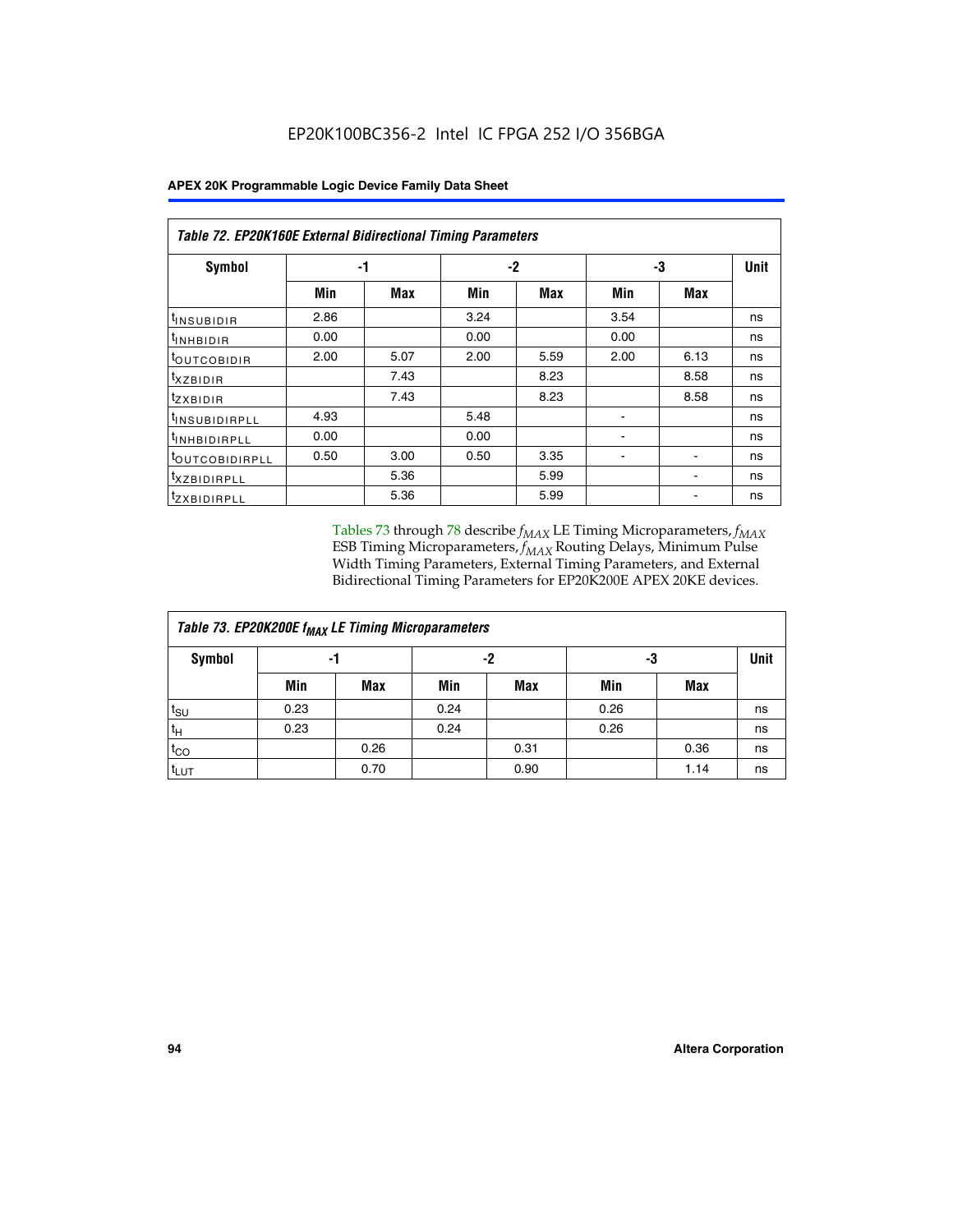|                                     | Table 74. EP20K200E f <sub>MAX</sub> ESB Timing Microparameters |            |         |      |      |      |             |  |  |  |  |
|-------------------------------------|-----------------------------------------------------------------|------------|---------|------|------|------|-------------|--|--|--|--|
| Symbol                              |                                                                 | $-1$       |         | $-2$ | -3   |      | <b>Unit</b> |  |  |  |  |
|                                     | Min                                                             | <b>Max</b> | Min     | Max  | Min  | Max  |             |  |  |  |  |
| <sup>t</sup> ESBARC                 |                                                                 | 1.68       |         | 2.06 |      | 2.24 | ns          |  |  |  |  |
| <sup>t</sup> ESBSRC                 |                                                                 | 2.27       |         | 2.77 |      | 3.18 | ns          |  |  |  |  |
| t <sub>ESBAWC</sub>                 |                                                                 | 3.10       |         | 3.86 |      | 4.50 | ns          |  |  |  |  |
| <sup>t</sup> ESBSWC                 |                                                                 | 2.90       |         | 3.67 |      | 4.21 | ns          |  |  |  |  |
| t <sub>ESBWASU</sub>                | 0.55                                                            |            | 0.67    |      | 0.74 |      | ns          |  |  |  |  |
| <sup>t</sup> ESBWAH                 | 0.36                                                            |            | 0.46    |      | 0.48 |      | ns          |  |  |  |  |
| <sup>t</sup> ESBWDSU                | 0.69                                                            |            | 0.83    |      | 0.95 |      | ns          |  |  |  |  |
| <sup>t</sup> ESBWDH                 | 0.36                                                            |            | 0.46    |      | 0.48 |      | ns          |  |  |  |  |
| <sup>t</sup> ESBRASU                | 1.61                                                            |            | 1.90    |      | 2.09 |      | ns          |  |  |  |  |
| t <sub>ESBRAH</sub>                 | 0.00                                                            |            | 0.00    |      | 0.01 |      | ns          |  |  |  |  |
| t <sub>ESBWESU</sub>                | 1.42                                                            |            | 1.71    |      | 2.01 |      | ns          |  |  |  |  |
| <sup>I</sup> ESBWEH                 | 0.00                                                            |            | 0.00    |      | 0.00 |      | ns          |  |  |  |  |
| t <sub>ESBDATASU</sub>              | $-0.06$                                                         |            | $-0.07$ |      | 0.05 |      | ns          |  |  |  |  |
| <b>ESBDATAH</b>                     | 0.13                                                            |            | 0.13    |      | 0.13 |      | ns          |  |  |  |  |
| t <sub>ESBWADDRSU</sub>             | 0.11                                                            |            | 0.13    |      | 0.31 |      | ns          |  |  |  |  |
| <sup>t</sup> ESBRADDRSU             | 0.18                                                            |            | 0.23    |      | 0.39 |      | ns          |  |  |  |  |
| ESBDATACO1                          |                                                                 | 1.09       |         | 1.35 |      | 1.51 | ns          |  |  |  |  |
| <sup>t</sup> ESBDATACO <sub>2</sub> |                                                                 | 2.19       |         | 2.75 |      | 3.22 | ns          |  |  |  |  |
| t <sub>ESBDD</sub>                  |                                                                 | 2.75       |         | 3.41 |      | 4.03 | ns          |  |  |  |  |
| $t_{PD}$                            |                                                                 | 1.58       |         | 1.97 |      | 2.33 | ns          |  |  |  |  |
| <sup>t</sup> PTERMSU                | 1.00                                                            |            | 1.22    |      | 1.51 |      | ns          |  |  |  |  |
| t <sub>PTERMCO</sub>                |                                                                 | 1.10       |         | 1.37 |      | 1.09 | ns          |  |  |  |  |

| Table 75. EP20K200E f <sub>MAX</sub> Routing Delays |     |                |     |             |     |      |    |  |  |  |
|-----------------------------------------------------|-----|----------------|-----|-------------|-----|------|----|--|--|--|
| <b>Symbol</b>                                       |     | -2<br>-3<br>-1 |     | <b>Unit</b> |     |      |    |  |  |  |
|                                                     | Min | Max            | Min | Max         | Min | Max  |    |  |  |  |
| $t_{F1-4}$                                          |     | 0.25           |     | 0.27        |     | 0.29 | ns |  |  |  |
| $t_{F5-20}$                                         |     | 1.02           |     | 1.20        |     | 1.41 | ns |  |  |  |
| $t_{F20+}$                                          |     | 1.99           |     | 2.23        |     | 2.53 | ns |  |  |  |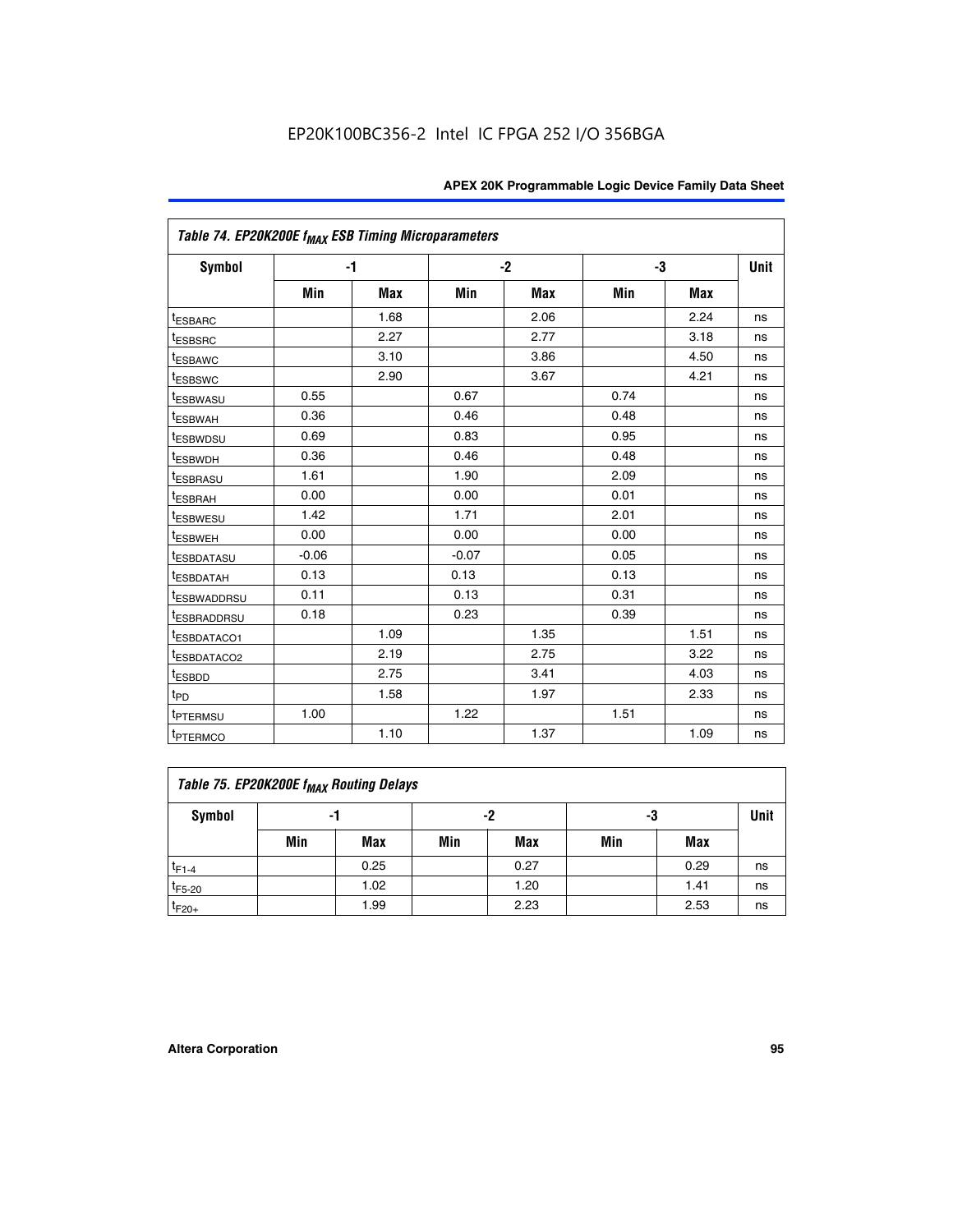## EP20K100BC356-2 Intel IC FPGA 252 I/O 356BGA

|                    | Table 76. EP20K200E Minimum Pulse Width Timing Parameters |            |      |      |      |            |             |  |  |  |  |  |
|--------------------|-----------------------------------------------------------|------------|------|------|------|------------|-------------|--|--|--|--|--|
| <b>Symbol</b>      | -1                                                        |            |      | $-2$ | -3   |            | <b>Unit</b> |  |  |  |  |  |
|                    | Min                                                       | <b>Max</b> | Min  | Max  | Min  | <b>Max</b> |             |  |  |  |  |  |
| $t_{CH}$           | 1.36                                                      |            | 2.44 |      | 2.65 |            | ns          |  |  |  |  |  |
| $t_{CL}$           | 1.36                                                      |            | 2.44 |      | 2.65 |            | ns          |  |  |  |  |  |
| t <sub>CLRP</sub>  | 0.18                                                      |            | 0.19 |      | 0.21 |            | ns          |  |  |  |  |  |
| <sup>t</sup> PREP  | 0.18                                                      |            | 0.19 |      | 0.21 |            | ns          |  |  |  |  |  |
| <sup>t</sup> ESBCH | 1.36                                                      |            | 2.44 |      | 2.65 |            | ns          |  |  |  |  |  |
| <sup>t</sup> ESBCL | 1.36                                                      |            | 2.44 |      | 2.65 |            | ns          |  |  |  |  |  |
| <sup>t</sup> ESBWP | 1.18                                                      |            | 1.48 |      | 1.76 |            | ns          |  |  |  |  |  |
| <sup>t</sup> ESBRP | 0.95                                                      |            | 1.17 |      | 1.41 |            | ns          |  |  |  |  |  |

|                       | Table 77. EP20K200E External Timing Parameters |            |      |            |      |      |             |  |  |  |  |  |  |
|-----------------------|------------------------------------------------|------------|------|------------|------|------|-------------|--|--|--|--|--|--|
| <b>Symbol</b>         |                                                | -1         |      | -2         |      | -3   | <b>Unit</b> |  |  |  |  |  |  |
|                       | Min                                            | <b>Max</b> | Min  | <b>Max</b> | Min  | Max  |             |  |  |  |  |  |  |
| t <sub>INSU</sub>     | 2.24                                           |            | 2.35 |            | 2.47 |      | ns          |  |  |  |  |  |  |
| $t_{\text{INH}}$      | 0.00                                           |            | 0.00 |            | 0.00 |      | ns          |  |  |  |  |  |  |
| toutco                | 2.00                                           | 5.12       | 2.00 | 5.62       | 2.00 | 6.11 | ns          |  |  |  |  |  |  |
| <sup>t</sup> INSUPLL  | 2.13                                           |            | 2.07 |            |      |      | ns          |  |  |  |  |  |  |
| <sup>t</sup> INHPLL   | 0.00                                           |            | 0.00 |            | -    |      | ns          |  |  |  |  |  |  |
| <sup>I</sup> OUTCOPLL | 0.50                                           | 3.01       | 0.50 | 3.36       |      |      | ns          |  |  |  |  |  |  |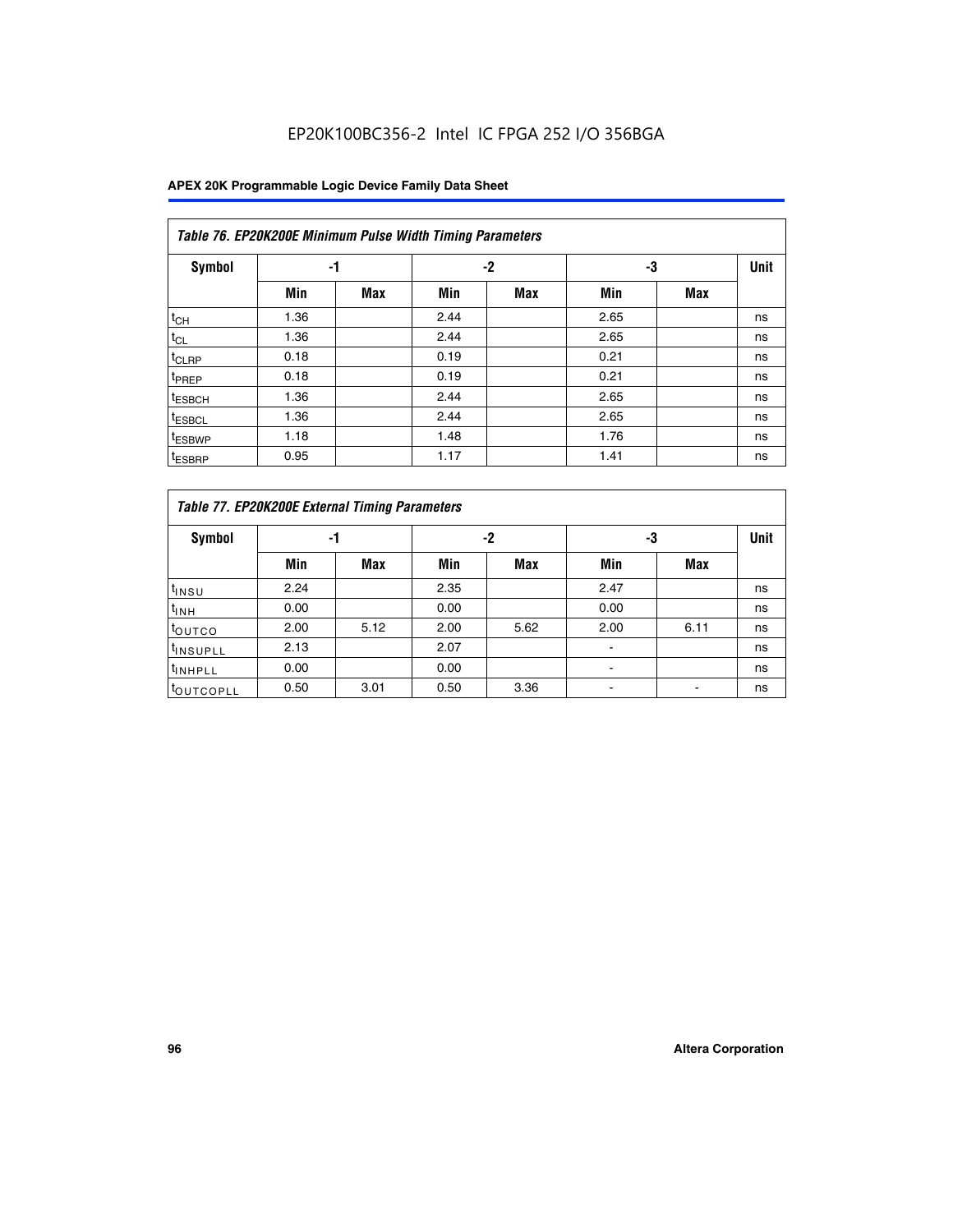|                           | <b>Table 78. EP20K200E External Bidirectional Timing Parameters</b> |      |      |      |      |            |             |  |  |  |  |
|---------------------------|---------------------------------------------------------------------|------|------|------|------|------------|-------------|--|--|--|--|
| Symbol                    |                                                                     | -1   | $-2$ |      |      | -3         | <b>Unit</b> |  |  |  |  |
|                           | Min                                                                 | Max  | Min  | Max  | Min  | <b>Max</b> |             |  |  |  |  |
| $t_{INSUBIDIR}$           | 2.81                                                                |      | 3.19 |      | 3.54 |            | ns          |  |  |  |  |
| t <sub>INHBIDIR</sub>     | 0.00                                                                |      | 0.00 |      | 0.00 |            | ns          |  |  |  |  |
| t <sub>outcobidir</sub>   | 2.00                                                                | 5.12 | 2.00 | 5.62 | 2.00 | 6.11       | ns          |  |  |  |  |
| <i>txzbidir</i>           |                                                                     | 7.51 |      | 8.32 |      | 8.67       | ns          |  |  |  |  |
| tzxbidir                  |                                                                     | 7.51 |      | 8.32 |      | 8.67       | ns          |  |  |  |  |
| t <sub>INSUBIDIRPLL</sub> | 3.30                                                                |      | 3.64 |      |      |            | ns          |  |  |  |  |
| <sup>t</sup> INHBIDIRPLL  | 0.00                                                                |      | 0.00 |      |      |            | ns          |  |  |  |  |
| tout COBIDIRPLL           | 0.50                                                                | 3.01 | 0.50 | 3.36 |      |            | ns          |  |  |  |  |
| <i>txzBIDIRPLL</i>        |                                                                     | 5.40 |      | 6.05 |      |            | ns          |  |  |  |  |
| tzxBIDIRPLL               |                                                                     | 5.40 |      | 6.05 |      |            | ns          |  |  |  |  |

Tables 79 through 84 describe  $f_{MAX}$  LE Timing Microparameters,  $f_{MAX}$ ESB Timing Microparameters, *f<sub>MAX</sub>* Routing Delays, Minimum Pulse Width Timing Parameters, External Timing Parameters, and External Bidirectional Timing Parameters for EP20K300E APEX 20KE devices.

| Table 79. EP20K300E f <sub>MAX</sub> LE Timing Microparameters |      |            |      |            |      |            |             |  |  |  |  |
|----------------------------------------------------------------|------|------------|------|------------|------|------------|-------------|--|--|--|--|
| <b>Symbol</b>                                                  |      | -1         | -2   |            |      | -3         | <b>Unit</b> |  |  |  |  |
|                                                                | Min  | <b>Max</b> | Min  | <b>Max</b> | Min  | <b>Max</b> |             |  |  |  |  |
| $t_{\text{SU}}$                                                | 0.16 |            | 0.17 |            | 0.18 |            | ns          |  |  |  |  |
| $t_H$                                                          | 0.31 |            | 0.33 |            | 0.38 |            | ns          |  |  |  |  |
| $t_{CO}$                                                       |      | 0.28       |      | 0.38       |      | 0.51       | ns          |  |  |  |  |
| $t_{LUT}$                                                      |      | 0.79       |      | 1.07       |      | 1.43       | ns          |  |  |  |  |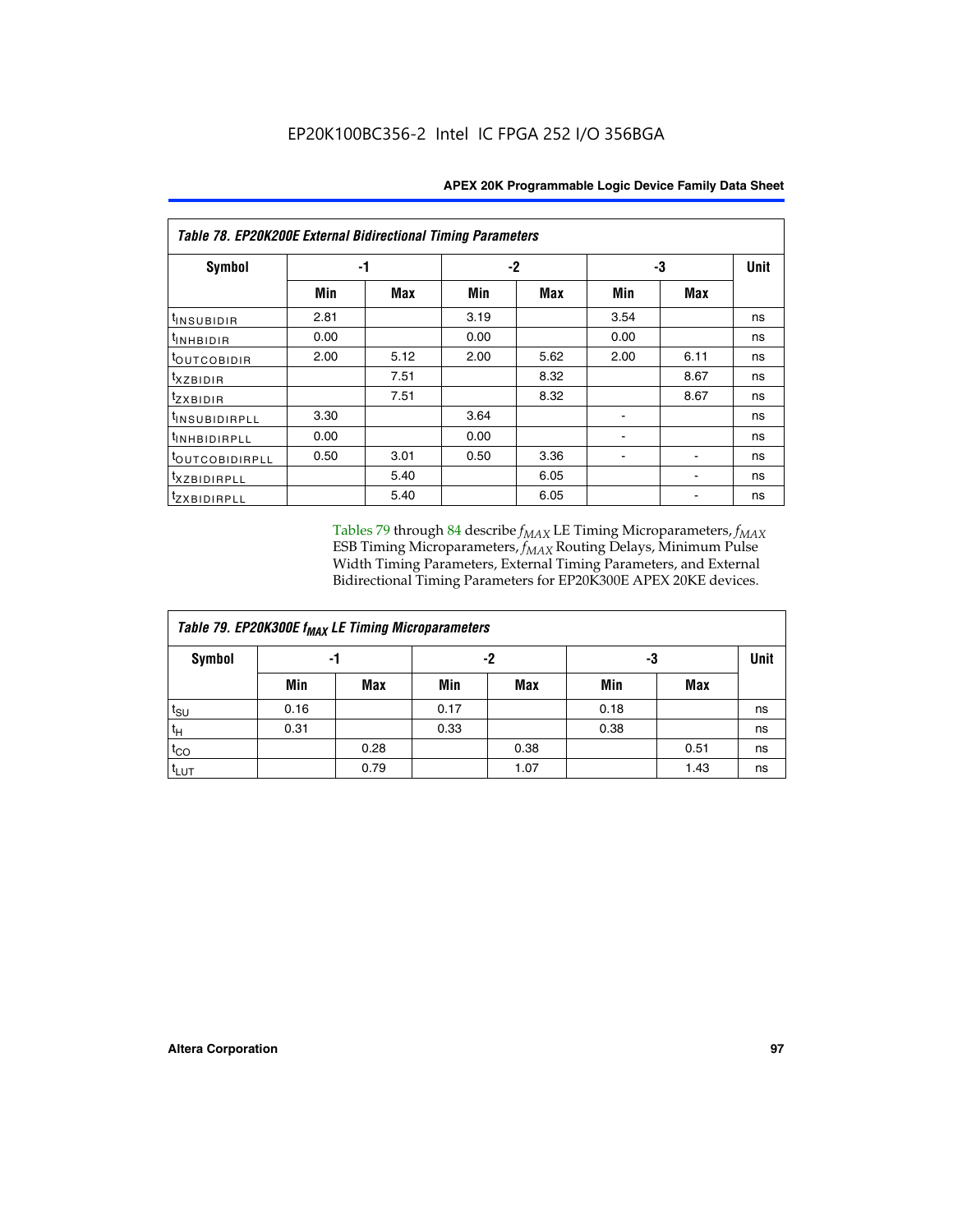| Table 80. EP20K300E f <sub>MAX</sub> ESB Timing Microparameters |      |      |      |      |      |      |      |
|-----------------------------------------------------------------|------|------|------|------|------|------|------|
| <b>Symbol</b>                                                   |      | $-1$ |      | $-2$ |      | -3   | Unit |
|                                                                 | Min  | Max  | Min  | Max  | Min  | Max  |      |
| <sup>t</sup> ESBARC                                             |      | 1.79 |      | 2.44 |      | 3.25 | ns   |
| t <sub>ESBSRC</sub>                                             |      | 2.40 |      | 3.12 |      | 4.01 | ns   |
| t <sub>ESBAWC</sub>                                             |      | 3.41 |      | 4.65 |      | 6.20 | ns   |
| <sup>t</sup> ESBSWC                                             |      | 3.68 |      | 4.68 |      | 5.93 | ns   |
| t <sub>ESBWASU</sub>                                            | 1.55 |      | 2.12 |      | 2.83 |      | ns   |
| t <sub>ESBWAH</sub>                                             | 0.00 |      | 0.00 |      | 0.00 |      | ns   |
| <sup>t</sup> ESBWDSU                                            | 1.71 |      | 2.33 |      | 3.11 |      | ns   |
| <sup>t</sup> ESBWDH                                             | 0.00 |      | 0.00 |      | 0.00 |      | ns   |
| t <sub>ESBRASU</sub>                                            | 1.72 |      | 2.34 |      | 3.13 |      | ns   |
| <sup>t</sup> ESBRAH                                             | 0.00 |      | 0.00 |      | 0.00 |      | ns   |
| t <sub>ESBWESU</sub>                                            | 1.63 |      | 2.36 |      | 3.28 |      | ns   |
| <sup>t</sup> ESBWEH                                             | 0.00 |      | 0.00 |      | 0.00 |      | ns   |
| <sup>t</sup> ESBDATASU                                          | 0.07 |      | 0.39 |      | 0.80 |      | ns   |
| <sup>t</sup> ESBDATAH                                           | 0.13 |      | 0.13 |      | 0.13 |      | ns   |
| <sup>t</sup> ESBWADDRSU                                         | 0.27 |      | 0.67 |      | 1.17 |      | ns   |
| tESBRADDRSU                                                     | 0.34 |      | 0.75 |      | 1.28 |      | ns   |
| <sup>I</sup> ESBDATACO1                                         |      | 1.03 |      | 1.20 |      | 1.40 | ns   |
| <sup>t</sup> ESBDATACO2                                         |      | 2.33 |      | 3.18 |      | 4.24 | ns   |
| <sup>t</sup> ESBDD                                              |      | 3.41 |      | 4.65 |      | 6.20 | ns   |
| t <sub>PD</sub>                                                 |      | 1.68 |      | 2.29 |      | 3.06 | ns   |
| t <sub>PTERMSU</sub>                                            | 0.96 |      | 1.48 |      | 2.14 |      | ns   |
| t <sub>PTERMCO</sub>                                            |      | 1.05 |      | 1.22 |      | 1.42 | ns   |

| Table 81. EP20K300E f <sub>MAX</sub> Routing Delays |                |      |     |      |     |      |    |  |  |  |  |
|-----------------------------------------------------|----------------|------|-----|------|-----|------|----|--|--|--|--|
| Symbol                                              | -2<br>-3<br>-1 |      |     |      |     |      |    |  |  |  |  |
|                                                     | Min            | Max  | Min | Max  | Min | Max  |    |  |  |  |  |
| $t_{F1-4}$                                          |                | 0.22 |     | 0.24 |     | 0.26 | ns |  |  |  |  |
| $t_{F5-20}$                                         |                | 1.33 |     | 1.43 |     | 1.58 | ns |  |  |  |  |
| $t_{F20+}$                                          |                | 3.63 |     | 3.93 |     | 4.35 | ns |  |  |  |  |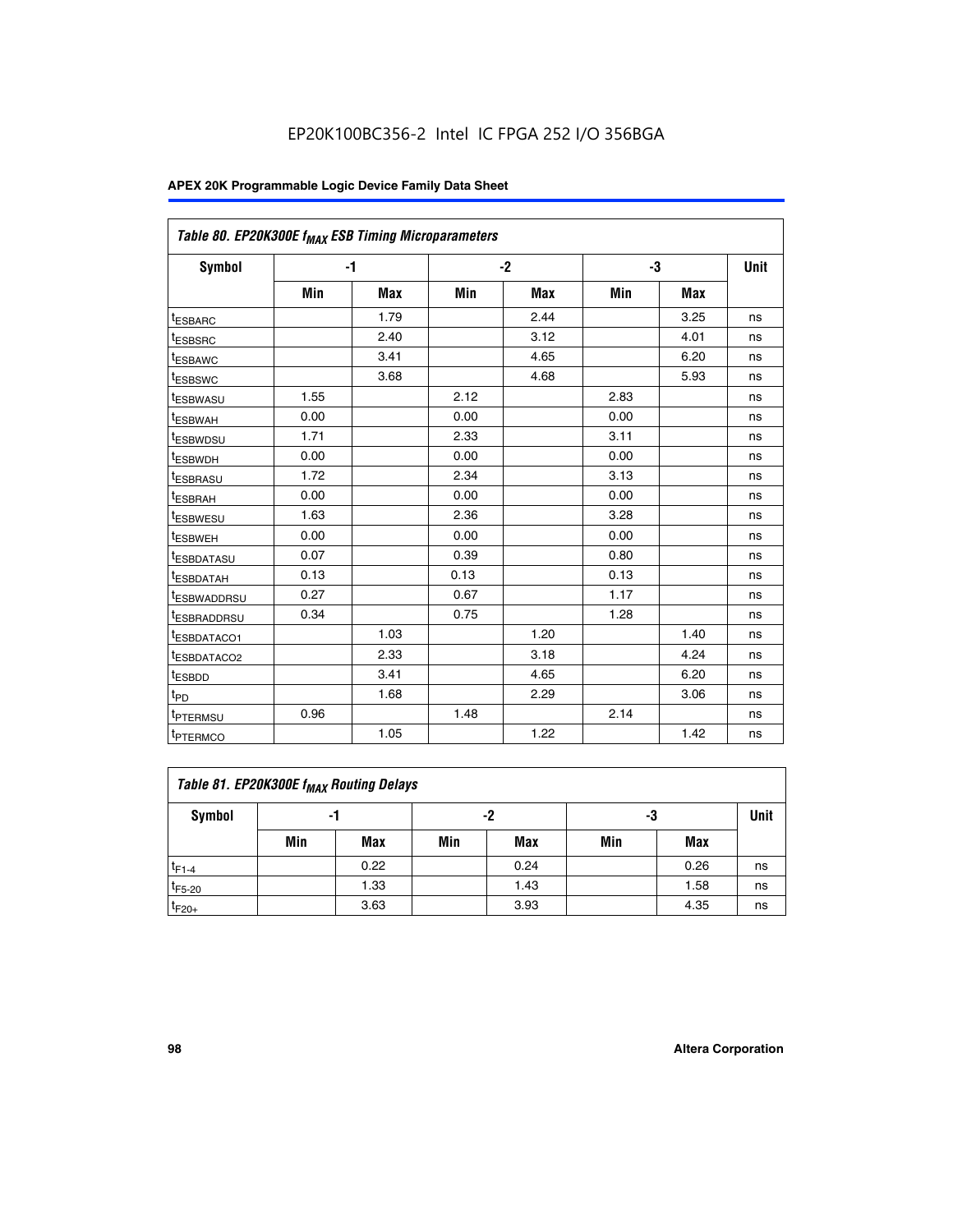|                    | Table 82. EP20K300E Minimum Pulse Width Timing Parameters |            |      |     |      |     |      |  |  |  |  |  |
|--------------------|-----------------------------------------------------------|------------|------|-----|------|-----|------|--|--|--|--|--|
| <b>Symbol</b>      |                                                           | -1         |      | -2  |      | -3  | Unit |  |  |  |  |  |
|                    | Min                                                       | <b>Max</b> | Min  | Max | Min  | Max |      |  |  |  |  |  |
| $t_{CH}$           | 1.25                                                      |            | 1.43 |     | 1.67 |     | ns   |  |  |  |  |  |
| $t_{CL}$           | 1.25                                                      |            | 1.43 |     | 1.67 |     | ns   |  |  |  |  |  |
| t <sub>CLRP</sub>  | 0.19                                                      |            | 0.26 |     | 0.35 |     | ns   |  |  |  |  |  |
| t <sub>PREP</sub>  | 0.19                                                      |            | 0.26 |     | 0.35 |     | ns   |  |  |  |  |  |
| t <sub>ESBCH</sub> | 1.25                                                      |            | 1.43 |     | 1.67 |     | ns   |  |  |  |  |  |
| <sup>t</sup> ESBCL | 1.25                                                      |            | 1.43 |     | 1.67 |     | ns   |  |  |  |  |  |
| <sup>t</sup> ESBWP | 1.25                                                      |            | 1.71 |     | 2.28 |     | ns   |  |  |  |  |  |
| <sup>t</sup> ESBRP | 1.01                                                      |            | 1.38 |     | 1.84 |     | ns   |  |  |  |  |  |

| Table 83. EP20K300E External Timing Parameters |      |      |      |      |      |            |    |  |  |  |  |
|------------------------------------------------|------|------|------|------|------|------------|----|--|--|--|--|
| Symbol                                         |      | -1   |      | -2   |      | -3         |    |  |  |  |  |
|                                                | Min  | Max  | Min  | Max  | Min  | <b>Max</b> |    |  |  |  |  |
| t <sub>INSU</sub>                              | 2.31 |      | 2.44 |      | 2.57 |            | ns |  |  |  |  |
| $t_{INH}$                                      | 0.00 |      | 0.00 |      | 0.00 |            | ns |  |  |  |  |
| toutco                                         | 2.00 | 5.29 | 2.00 | 5.82 | 2.00 | 6.24       | ns |  |  |  |  |
| <sup>t</sup> INSUPLL                           | 1.76 |      | 1.85 |      |      |            | ns |  |  |  |  |
| <sup>t</sup> INHPLL                            | 0.00 |      | 0.00 |      | -    |            | ns |  |  |  |  |
| <sup>t</sup> OUTCOPLL                          | 0.50 | 2.65 | 0.50 | 2.95 |      |            | ns |  |  |  |  |

| Table 84. EP20K300E External Bidirectional Timing Parameters |      |      |      |      |      |             |    |  |  |  |  |
|--------------------------------------------------------------|------|------|------|------|------|-------------|----|--|--|--|--|
| Symbol                                                       | -1   |      | $-2$ |      | -3   | <b>Unit</b> |    |  |  |  |  |
|                                                              | Min  | Max  | Min  | Max  | Min  | <b>Max</b>  |    |  |  |  |  |
| <sup>t</sup> INSUBIDIR                                       | 2.77 |      | 2.85 |      | 3.11 |             | ns |  |  |  |  |
| <b>TINHBIDIR</b>                                             | 0.00 |      | 0.00 |      | 0.00 |             | ns |  |  |  |  |
| <sup>t</sup> OUTCOBIDIR                                      | 2.00 | 5.29 | 2.00 | 5.82 | 2.00 | 6.24        | ns |  |  |  |  |
| KZBIDIR                                                      |      | 7.59 |      | 8.30 |      | 9.09        | ns |  |  |  |  |
| $t_{Z}$ <i>x</i> BIDIR                                       |      | 7.59 |      | 8.30 |      | 9.09        | ns |  |  |  |  |
| <b>INSUBIDIRPLL</b>                                          | 2.50 |      | 2.76 |      |      |             | ns |  |  |  |  |
| <sup>t</sup> INHBIDIRPLL                                     | 0.00 |      | 0.00 |      |      |             | ns |  |  |  |  |
| <sup>t</sup> OUTCOBIDIRPLL                                   | 0.50 | 2.65 | 0.50 | 2.95 |      |             | ns |  |  |  |  |
| <sup>t</sup> XZBIDIRPLL                                      |      | 5.00 |      | 5.43 |      |             | ns |  |  |  |  |
| <sup>t</sup> ZXBIDIRPLL                                      |      | 5.00 |      | 5.43 |      |             | ns |  |  |  |  |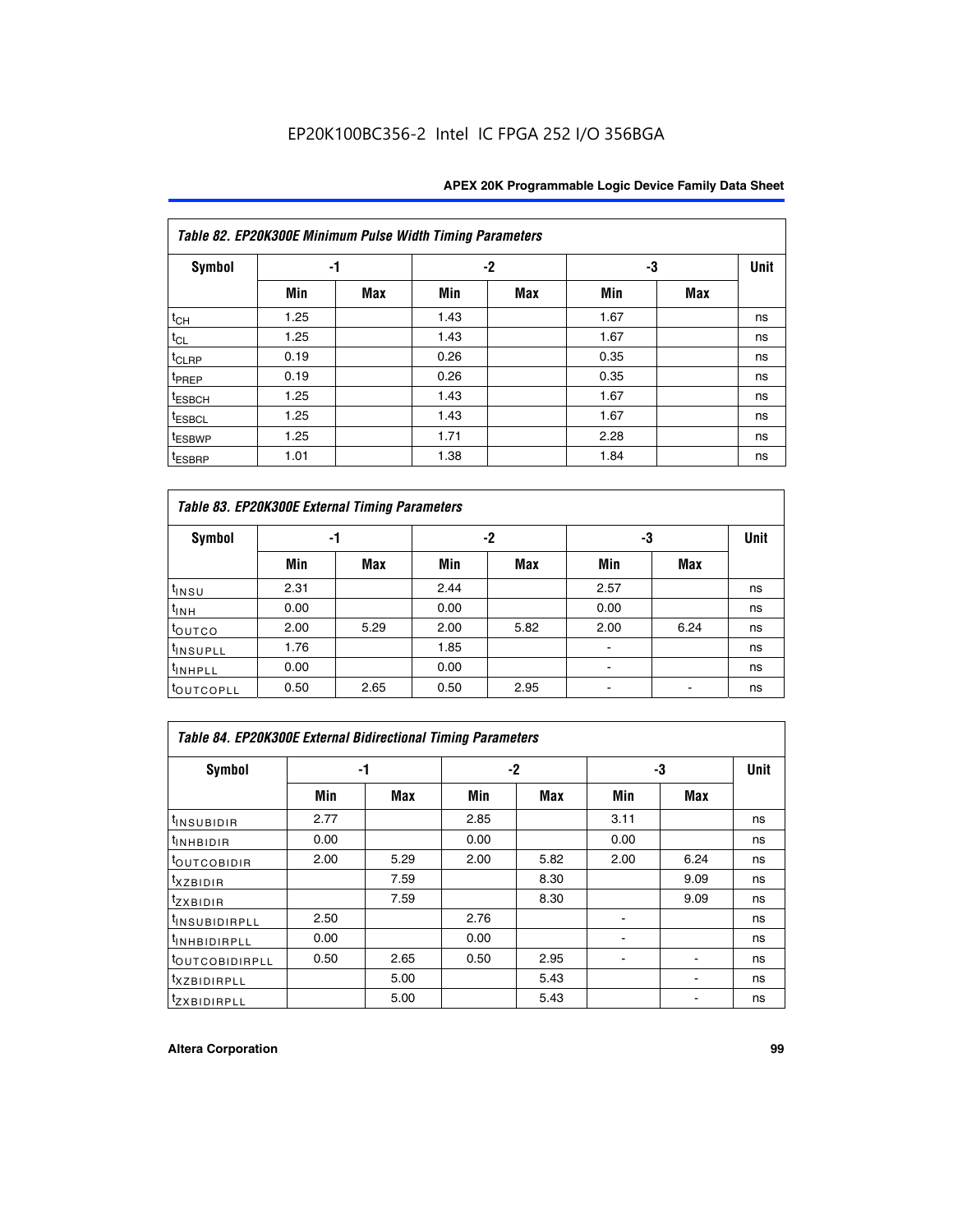Tables 85 through 90 describe  $f_{MAX}$  LE Timing Microparameters,  $f_{MAX}$ ESB Timing Microparameters, *f<sub>MAX</sub>* Routing Delays, Minimum Pulse Width Timing Parameters, External Timing Parameters, and External Bidirectional Timing Parameters for EP20K400E APEX 20KE devices.

| Table 85. EP20K400E f <sub>MAX</sub> LE Timing Microparameters |                |            |                |            |                |      |             |  |  |  |  |
|----------------------------------------------------------------|----------------|------------|----------------|------------|----------------|------|-------------|--|--|--|--|
| Symbol                                                         | -1 Speed Grade |            | -2 Speed Grade |            | -3 Speed Grade |      | <b>Unit</b> |  |  |  |  |
|                                                                | Min            | <b>Max</b> | Min            | <b>Max</b> | Min            | Max  |             |  |  |  |  |
| $t_{\text{SU}}$                                                | 0.23           |            | 0.23           |            | 0.23           |      | ns          |  |  |  |  |
| $t_H$                                                          | 0.23           |            | 0.23           |            | 0.23           |      | ns          |  |  |  |  |
| $t_{CO}$                                                       |                | 0.25       |                | 0.29       |                | 0.32 | ns          |  |  |  |  |
| ι <sup>t</sup> ιυτ                                             |                | 0.70       |                | 0.83       |                | 1.01 | ns          |  |  |  |  |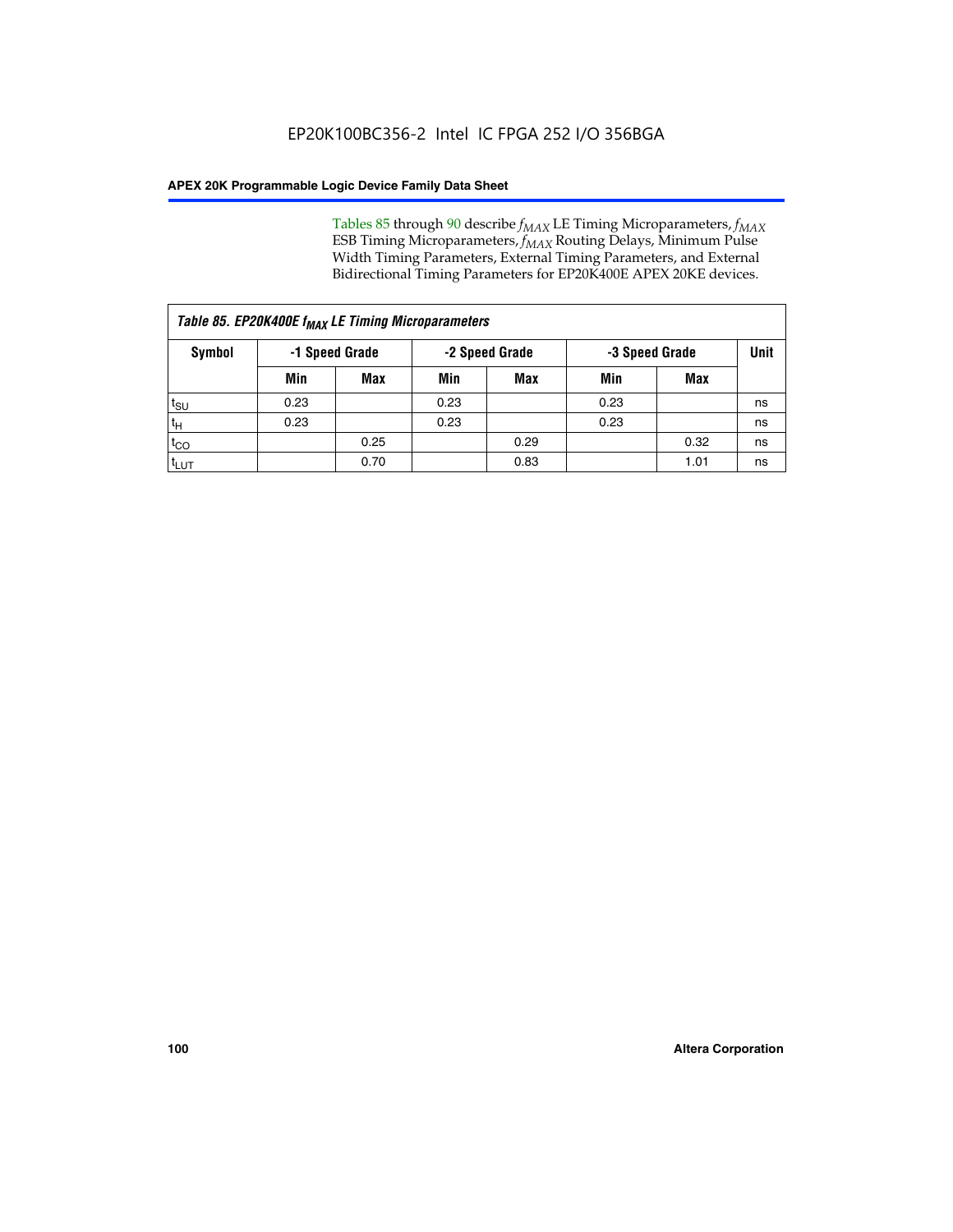| Table 86. EP20K400E f <sub>MAX</sub> ESB Timing Microparameters |         |                |         |                |         |                |             |
|-----------------------------------------------------------------|---------|----------------|---------|----------------|---------|----------------|-------------|
| Symbol                                                          |         | -1 Speed Grade |         | -2 Speed Grade |         | -3 Speed Grade | <b>Unit</b> |
|                                                                 | Min     | <b>Max</b>     | Min     | <b>Max</b>     | Min     | <b>Max</b>     |             |
| <sup>t</sup> ESBARC                                             |         | 1.67           |         | 1.91           |         | 1.99           | ns          |
| <sup>t</sup> ESBSRC                                             |         | 2.30           |         | 2.66           |         | 2.93           | ns          |
| <sup>t</sup> ESBAWC                                             |         | 3.09           |         | 3.58           |         | 3.99           | ns          |
| <sup>t</sup> ESBSWC                                             |         | 3.01           |         | 3.65           |         | 4.05           | ns          |
| <sup>t</sup> ESBWASU                                            | 0.54    |                | 0.63    |                | 0.65    |                | ns          |
| t <sub>ESBWAH</sub>                                             | 0.36    |                | 0.43    |                | 0.42    |                | ns          |
| <sup>t</sup> ESBWDSU                                            | 0.69    |                | 0.77    |                | 0.84    |                | ns          |
| <sup>t</sup> ESBWDH                                             | 0.36    |                | 0.43    |                | 0.42    |                | ns          |
| <sup>t</sup> ESBRASU                                            | 1.61    |                | 1.77    |                | 1.86    |                | ns          |
| <sup>t</sup> ESBRAH                                             | 0.00    |                | 0.00    |                | 0.01    |                | ns          |
| t <sub>ESBWESU</sub>                                            | 1.35    |                | 1.47    |                | 1.61    |                | ns          |
| t <sub>ESBWEH</sub>                                             | 0.00    |                | 0.00    |                | 0.00    |                | ns          |
| <sup>I</sup> ESBDATASU                                          | $-0.18$ |                | $-0.30$ |                | $-0.27$ |                | ns          |
| <b>ESBDATAH</b>                                                 | 0.13    |                | 0.13    |                | 0.13    |                | ns          |
| <sup>t</sup> ESBWADDRSU                                         | $-0.02$ |                | $-0.11$ |                | $-0.03$ |                | ns          |
| t <sub>ESBRADDRSU</sub>                                         | 0.06    |                | $-0.01$ |                | $-0.05$ |                | ns          |
| <sup>t</sup> ESBDATACO1                                         |         | 1.16           |         | 1.40           |         | 1.54           | ns          |
| <sup>I</sup> ESBDATACO2                                         |         | 2.18           |         | 2.55           |         | 2.85           | ns          |
| <sup>t</sup> ESBDD                                              |         | 2.73           |         | 3.17           |         | 3.58           | ns          |
| $t_{\mathsf{PD}}$                                               |         | 1.57           |         | 1.83           |         | 2.07           | ns          |
| t <sub>PTERMSU</sub>                                            | 0.92    |                | 0.99    |                | 1.18    |                | ns          |
| <sup>t</sup> PTERMCO                                            |         | 1.18           |         | 1.43           |         | 1.17           | ns          |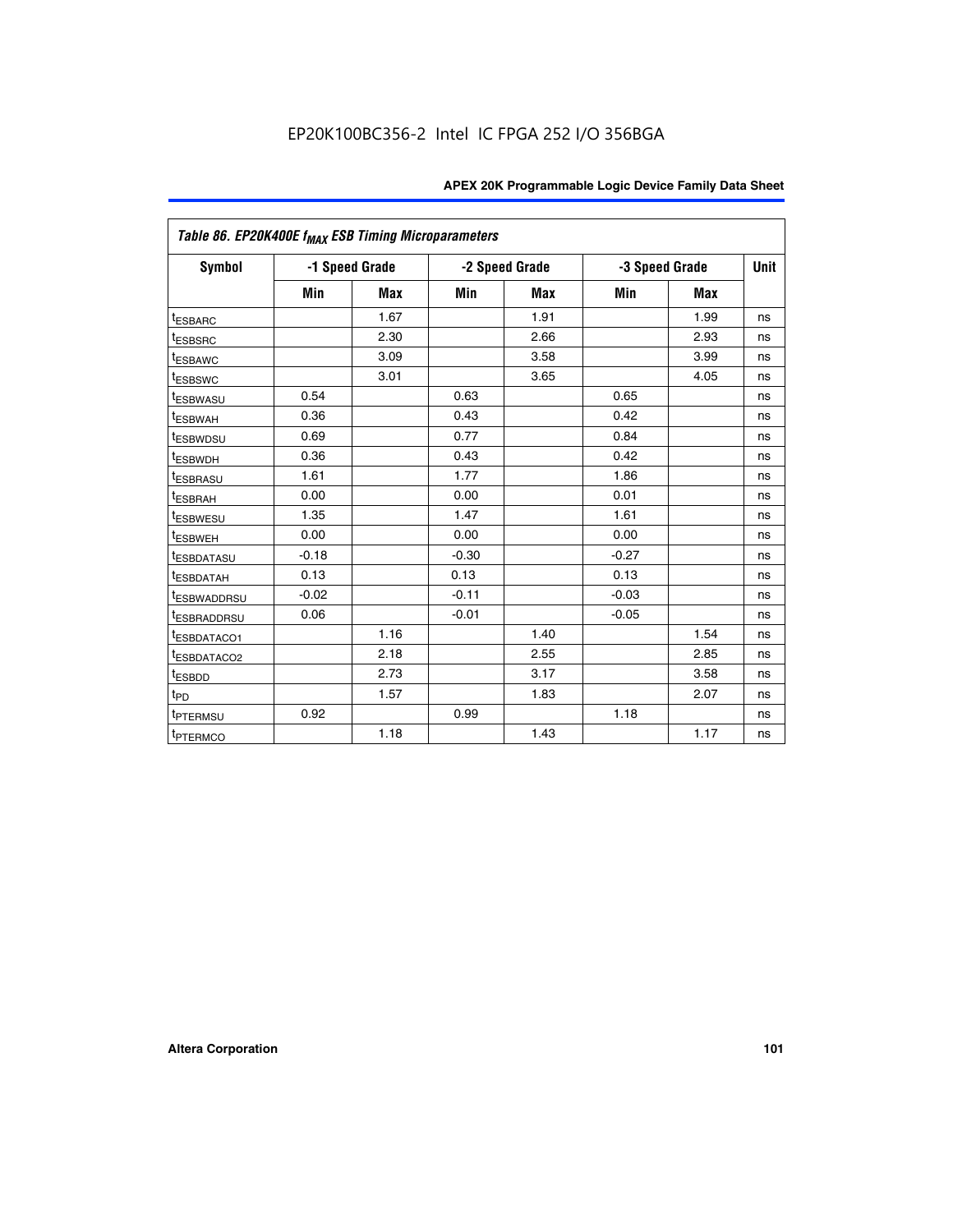## EP20K100BC356-2 Intel IC FPGA 252 I/O 356BGA

| Table 87. EP20K400E f <sub>MAX</sub> Routing Delays          |     |      |     |      |     |      |    |  |  |  |  |
|--------------------------------------------------------------|-----|------|-----|------|-----|------|----|--|--|--|--|
| Symbol<br>-1 Speed Grade<br>-2 Speed Grade<br>-3 Speed Grade |     |      |     |      |     |      |    |  |  |  |  |
|                                                              | Min | Max  | Min | Max  | Min | Max  |    |  |  |  |  |
| $t_{F1-4}$                                                   |     | 0.25 |     | 0.25 |     | 0.26 | ns |  |  |  |  |
| $t_{F5-20}$                                                  |     | 1.01 |     | 1.12 |     | 1.25 | ns |  |  |  |  |
| $t_{F20+}$                                                   |     | 3.71 |     | 3.92 |     | 4.17 | ns |  |  |  |  |

|                    | Table 88. EP20K400E Minimum Pulse Width Timing Parameters |                |      |                |      |                |    |  |  |  |  |  |
|--------------------|-----------------------------------------------------------|----------------|------|----------------|------|----------------|----|--|--|--|--|--|
| Symbol             |                                                           | -1 Speed Grade |      | -2 Speed Grade |      | -3 Speed Grade |    |  |  |  |  |  |
|                    | Min                                                       | <b>Max</b>     | Min  | <b>Max</b>     | Min  | Max            |    |  |  |  |  |  |
| $t_{CH}$           | 1.36                                                      |                | 2.22 |                | 2.35 |                | ns |  |  |  |  |  |
| $t_{\rm CL}$       | 1.36                                                      |                | 2.26 |                | 2.35 |                | ns |  |  |  |  |  |
| $t_{CLRP}$         | 0.18                                                      |                | 0.18 |                | 0.19 |                | ns |  |  |  |  |  |
| t <sub>PREP</sub>  | 0.18                                                      |                | 0.18 |                | 0.19 |                | ns |  |  |  |  |  |
| <sup>t</sup> ESBCH | 1.36                                                      |                | 2.26 |                | 2.35 |                | ns |  |  |  |  |  |
| <sup>t</sup> ESBCL | 1.36                                                      |                | 2.26 |                | 2.35 |                | ns |  |  |  |  |  |
| <sup>t</sup> ESBWP | 1.17                                                      |                | 1.38 |                | 1.56 |                | ns |  |  |  |  |  |
| <sup>t</sup> ESBRP | 0.94                                                      |                | 1.09 |                | 1.25 |                | ns |  |  |  |  |  |

| Table 89. EP20K400E External Timing Parameters |                |      |      |                |                          |                |    |  |  |  |  |
|------------------------------------------------|----------------|------|------|----------------|--------------------------|----------------|----|--|--|--|--|
| Symbol                                         | -1 Speed Grade |      |      | -2 Speed Grade |                          | -3 Speed Grade |    |  |  |  |  |
|                                                | Min            | Max  | Min  | <b>Max</b>     | Min                      | Max            |    |  |  |  |  |
| t <sub>INSU</sub>                              | 2.51           |      | 2.64 |                | 2.77                     |                | ns |  |  |  |  |
| $t_{INH}$                                      | 0.00           |      | 0.00 |                | 0.00                     |                | ns |  |  |  |  |
| toutco                                         | 2.00           | 5.25 | 2.00 | 5.79           | 2.00                     | 6.32           | ns |  |  |  |  |
| <sup>t</sup> INSUPLL                           | 3.221          |      | 3.38 |                |                          |                | ns |  |  |  |  |
| I <sup>t</sup> INHPLL                          | 0.00           |      | 0.00 |                | $\overline{\phantom{0}}$ |                | ns |  |  |  |  |
| toutcopll                                      | 0.50           | 2.25 | 0.50 | 2.45           |                          |                | ns |  |  |  |  |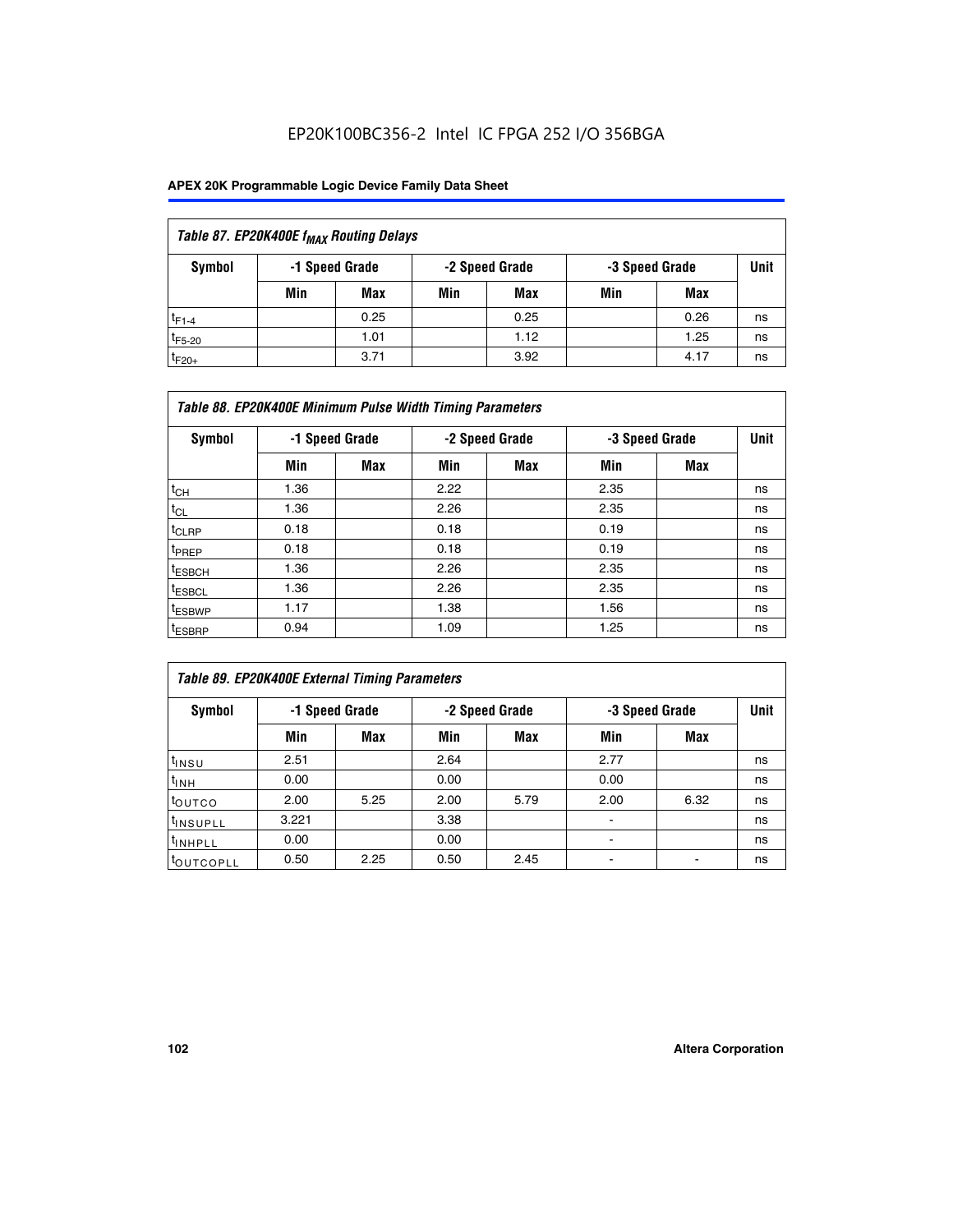| <b>Table 90. EP20K400E External Bidirectional Timing Parameters</b> |      |                |                |      |                |             |    |  |  |  |  |
|---------------------------------------------------------------------|------|----------------|----------------|------|----------------|-------------|----|--|--|--|--|
| Symbol                                                              |      | -1 Speed Grade | -2 Speed Grade |      | -3 Speed Grade | <b>Unit</b> |    |  |  |  |  |
|                                                                     | Min  | Max            | Min            | Max  | Min            | Max         |    |  |  |  |  |
| t <sub>INSUBIDIR</sub>                                              | 2.93 |                | 3.23           |      | 3.44           |             | ns |  |  |  |  |
| t <sub>INHBIDIR</sub>                                               | 0.00 |                | 0.00           |      | 0.00           |             | ns |  |  |  |  |
| t <sub>OUTCOBIDIR</sub>                                             | 2.00 | 5.25           | 2.00           | 5.79 | 2.00           | 6.32        | ns |  |  |  |  |
| <i>txzbidir</i>                                                     |      | 5.95           |                | 6.77 |                | 7.12        | ns |  |  |  |  |
| tzxbidir                                                            |      | 5.95           |                | 6.77 |                | 7.12        | ns |  |  |  |  |
| <sup>t</sup> INSUBIDIRPLL                                           | 4.31 |                | 4.76           |      |                |             | ns |  |  |  |  |
| t <sub>INHBIDIRPLL</sub>                                            | 0.00 |                | 0.00           |      |                |             | ns |  |  |  |  |
| toutco <u>bidirpll</u>                                              | 0.50 | 2.25           | 0.50           | 2.45 |                |             | ns |  |  |  |  |
| <sup>t</sup> xzbidirpll                                             |      | 2.94           |                | 3.43 |                |             | ns |  |  |  |  |
| tzxBIDIRPLL                                                         |      | 2.94           |                | 3.43 |                |             | ns |  |  |  |  |

Tables 91 through 96 describe  $f_{MAX}$  LE Timing Microparameters,  $f_{MAX}$ ESB Timing Microparameters, *f<sub>MAX</sub>* Routing Delays, Minimum Pulse Width Timing Parameters, External Timing Parameters, and External Bidirectional Timing Parameters for EP20K600E APEX 20KE devices.

| Table 91. EP20K600E f <sub>MAX</sub> LE Timing Microparameters |                |            |                |            |                |      |             |  |  |  |
|----------------------------------------------------------------|----------------|------------|----------------|------------|----------------|------|-------------|--|--|--|
| Symbol                                                         | -1 Speed Grade |            | -2 Speed Grade |            | -3 Speed Grade |      | <b>Unit</b> |  |  |  |
|                                                                | Min            | <b>Max</b> | Min            | <b>Max</b> | Min            | Max  |             |  |  |  |
| $t_{\text{SU}}$                                                | 0.16           |            | 0.16           |            | 0.17           |      | ns          |  |  |  |
| $t_H$                                                          | 0.29           |            | 0.33           |            | 0.37           |      | ns          |  |  |  |
| $t_{CO}$                                                       |                | 0.65       |                | 0.38       |                | 0.49 | ns          |  |  |  |
| <sup>t</sup> LUT                                               |                | 0.70       |                | 1.00       |                | 1.30 | ns          |  |  |  |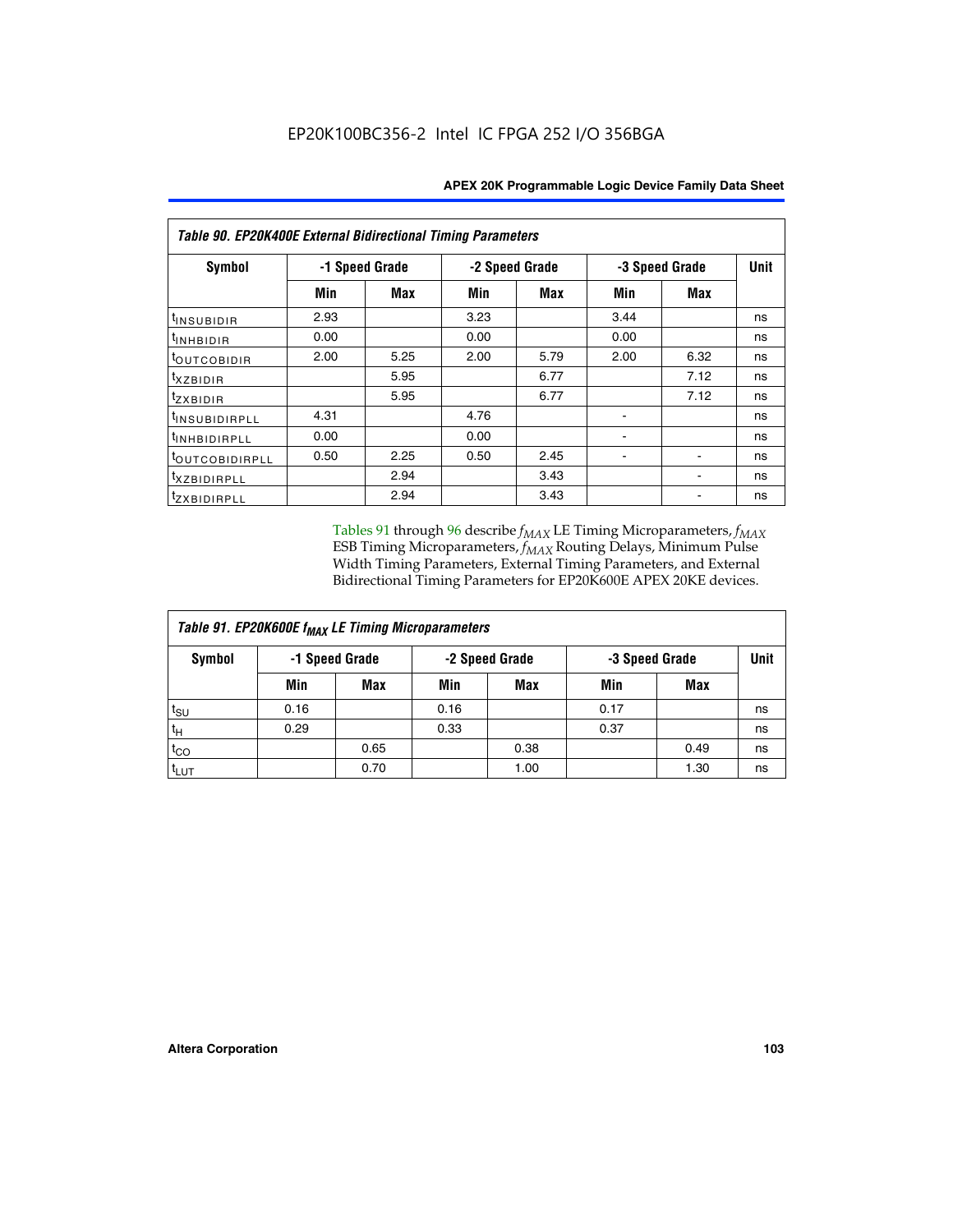| Table 92. EP20K600E f <sub>MAX</sub> ESB Timing Microparameters |         |                |      |                |      |                |             |
|-----------------------------------------------------------------|---------|----------------|------|----------------|------|----------------|-------------|
| <b>Symbol</b>                                                   |         | -1 Speed Grade |      | -2 Speed Grade |      | -3 Speed Grade | <b>Unit</b> |
|                                                                 | Min     | Max            | Min  | Max            | Min  | Max            |             |
| <sup>t</sup> ESBARC                                             |         | 1.67           |      | 2.39           |      | 3.11           | ns          |
| t <sub>ESBSRC</sub>                                             |         | 2.27           |      | 3.07           |      | 3.86           | ns          |
| <sup>t</sup> ESBAWC                                             |         | 3.19           |      | 4.56           |      | 5.93           | ns          |
| <sup>t</sup> ESBSWC                                             |         | 3.51           |      | 4.62           |      | 5.72           | ns          |
| <sup>t</sup> ESBWASU                                            | 1.46    |                | 2.08 |                | 2.70 |                | ns          |
| t <sub>ESBWAH</sub>                                             | 0.00    |                | 0.00 |                | 0.00 |                | ns          |
| t <sub>ESBWDSU</sub>                                            | 1.60    |                | 2.29 |                | 2.97 |                | ns          |
| t <sub>ESBWDH</sub>                                             | 0.00    |                | 0.00 |                | 0.00 |                | ns          |
| <sup>t</sup> ESBRASU                                            | 1.61    |                | 2.30 |                | 2.99 |                | ns          |
| <sup>t</sup> ESBRAH                                             | 0.00    |                | 0.00 |                | 0.00 |                | ns          |
| t <sub>ESBWESU</sub>                                            | 1.49    |                | 2.30 |                | 3.11 |                | ns          |
| t <sub>ESBWEH</sub>                                             | 0.00    |                | 0.00 |                | 0.00 |                | ns          |
| t <sub>ESBDATASU</sub>                                          | $-0.01$ |                | 0.35 |                | 0.71 |                | ns          |
| <sup>t</sup> ESBDATAH                                           | 0.13    |                | 0.13 |                | 0.13 |                | ns          |
| <sup>t</sup> ESBWADDRSU                                         | 0.19    |                | 0.62 |                | 1.06 |                | ns          |
| <sup>t</sup> ESBRADDRSU                                         | 0.25    |                | 0.71 |                | 1.17 |                | ns          |
| <sup>t</sup> ESBDATACO1                                         |         | 1.01           |      | 1.19           |      | 1.37           | ns          |
| <sup>t</sup> ESBDATACO2                                         |         | 2.18           |      | 3.12           |      | 4.05           | ns          |
| <sup>t</sup> ESBDD                                              |         | 3.19           |      | 4.56           |      | 5.93           | ns          |
| t <sub>PD</sub>                                                 |         | 1.57           |      | 2.25           |      | 2.92           | ns          |
| <b>TPTERMSU</b>                                                 | 0.85    |                | 1.43 |                | 2.01 |                | ns          |
| t <sub>PTERMCO</sub>                                            |         | 1.03           |      | 1.21           |      | 1.39           | ns          |

| Table 93. EP20K600E f <sub>MAX</sub> Routing Delays |                |      |     |                |     |                |             |  |  |  |  |
|-----------------------------------------------------|----------------|------|-----|----------------|-----|----------------|-------------|--|--|--|--|
| Symbol                                              | -1 Speed Grade |      |     | -2 Speed Grade |     | -3 Speed Grade | <b>Unit</b> |  |  |  |  |
|                                                     | Min            | Max  | Min | <b>Max</b>     | Min | Max            |             |  |  |  |  |
| $t_{F1-4}$                                          |                | 0.22 |     | 0.25           |     | 0.26           | ns          |  |  |  |  |
| $t_{F5-20}$                                         |                | 1.26 |     | 1.39           |     | 1.52           | ns          |  |  |  |  |
| $t_{F20+}$                                          |                | 3.51 |     | 3.88           |     | 4.26           | ns          |  |  |  |  |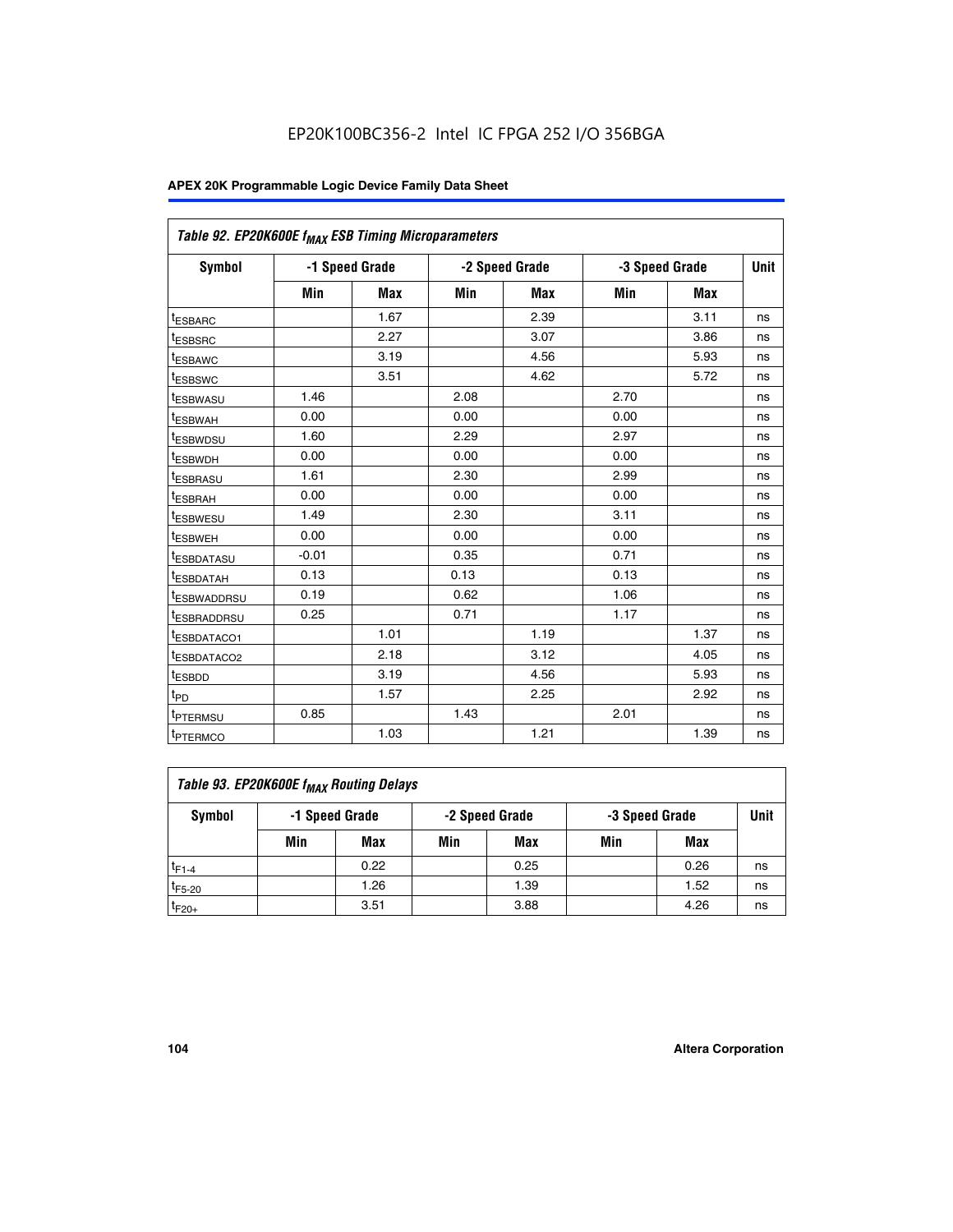|                    | Table 94. EP20K600E Minimum Pulse Width Timing Parameters |                |      |                |                |            |             |  |  |  |  |  |
|--------------------|-----------------------------------------------------------|----------------|------|----------------|----------------|------------|-------------|--|--|--|--|--|
| <b>Symbol</b>      |                                                           | -1 Speed Grade |      | -2 Speed Grade | -3 Speed Grade |            | <b>Unit</b> |  |  |  |  |  |
|                    | Min                                                       | <b>Max</b>     | Min  | Max            | Min            | <b>Max</b> |             |  |  |  |  |  |
| $t_{CH}$           | 2.00                                                      |                | 2.50 |                | 2.75           |            | ns          |  |  |  |  |  |
| $t_{CL}$           | 2.00                                                      |                | 2.50 |                | 2.75           |            | ns          |  |  |  |  |  |
| t <sub>CLRP</sub>  | 0.18                                                      |                | 0.26 |                | 0.34           |            | ns          |  |  |  |  |  |
| t <sub>PREP</sub>  | 0.18                                                      |                | 0.26 |                | 0.34           |            | ns          |  |  |  |  |  |
| <sup>t</sup> ESBCH | 2.00                                                      |                | 2.50 |                | 2.75           |            | ns          |  |  |  |  |  |
| <sup>t</sup> ESBCL | 2.00                                                      |                | 2.50 |                | 2.75           |            | ns          |  |  |  |  |  |
| <sup>t</sup> ESBWP | 1.17                                                      |                | 1.68 |                | 2.18           |            | ns          |  |  |  |  |  |
| <sup>t</sup> ESBRP | 0.95                                                      |                | 1.35 |                | 1.76           |            | ns          |  |  |  |  |  |

|                      | Table 95. EP20K600E External Timing Parameters |                |      |                |                          |                |    |  |  |  |  |  |
|----------------------|------------------------------------------------|----------------|------|----------------|--------------------------|----------------|----|--|--|--|--|--|
| Symbol               |                                                | -1 Speed Grade |      | -2 Speed Grade |                          | -3 Speed Grade |    |  |  |  |  |  |
|                      | Min                                            | Max            | Min  | Max            | Min                      | Max            |    |  |  |  |  |  |
| t <sub>insu</sub>    | 2.74                                           |                | 2.74 |                | 2.87                     |                | ns |  |  |  |  |  |
| $t_{INH}$            | 0.00                                           |                | 0.00 |                | 0.00                     |                | ns |  |  |  |  |  |
| toutco               | 2.00                                           | 5.51           | 2.00 | 6.06           | 2.00                     | 6.61           | ns |  |  |  |  |  |
| <sup>t</sup> INSUPLL | 1.86                                           |                | 1.96 |                |                          |                | ns |  |  |  |  |  |
| <sup>t</sup> INHPLL  | 0.00                                           |                | 0.00 |                | $\overline{\phantom{a}}$ |                | ns |  |  |  |  |  |
| <b>LOUTCOPLL</b>     | 0.50                                           | 2.62           | 0.50 | 2.91           |                          |                | ns |  |  |  |  |  |

|                              | Table 96. EP20K600E External Bidirectional Timing Parameters |      |      |                |                |             |    |  |  |  |  |
|------------------------------|--------------------------------------------------------------|------|------|----------------|----------------|-------------|----|--|--|--|--|
| Symbol                       | -1 Speed Grade                                               |      |      | -2 Speed Grade | -3 Speed Grade | <b>Unit</b> |    |  |  |  |  |
|                              | Min                                                          | Max  | Min  | Max            | Min            | Max         |    |  |  |  |  |
| <sup>t</sup> INSUBIDIR       | 0.64                                                         |      | 0.98 |                | 1.08           |             | ns |  |  |  |  |
| <sup>t</sup> INHBIDIR        | 0.00                                                         |      | 0.00 |                | 0.00           |             | ns |  |  |  |  |
| <sup>t</sup> OUTCOBIDIR      | 2.00                                                         | 5.51 | 2.00 | 6.06           | 2.00           | 6.61        | ns |  |  |  |  |
| $txz$ BIDIR                  |                                                              | 6.10 |      | 6.74           |                | 7.10        | ns |  |  |  |  |
| $t_{ZXBIDIR}$                |                                                              | 6.10 |      | 6.74           |                | 7.10        | ns |  |  |  |  |
| <sup>t</sup> INSUBIDIRPLL    | 2.26                                                         |      | 2.68 |                |                |             | ns |  |  |  |  |
| <sup>t</sup> INHBIDIRPLL     | 0.00                                                         |      | 0.00 |                |                |             | ns |  |  |  |  |
| <b><i>LOUTCOBIDIRPLL</i></b> | 0.50                                                         | 2.62 | 0.50 | 2.91           |                |             | ns |  |  |  |  |
| <sup>t</sup> XZBIDIRPLL      |                                                              | 3.21 |      | 3.59           |                |             | ns |  |  |  |  |
| <sup>t</sup> zxbidirpll      |                                                              | 3.21 |      | 3.59           |                |             | ns |  |  |  |  |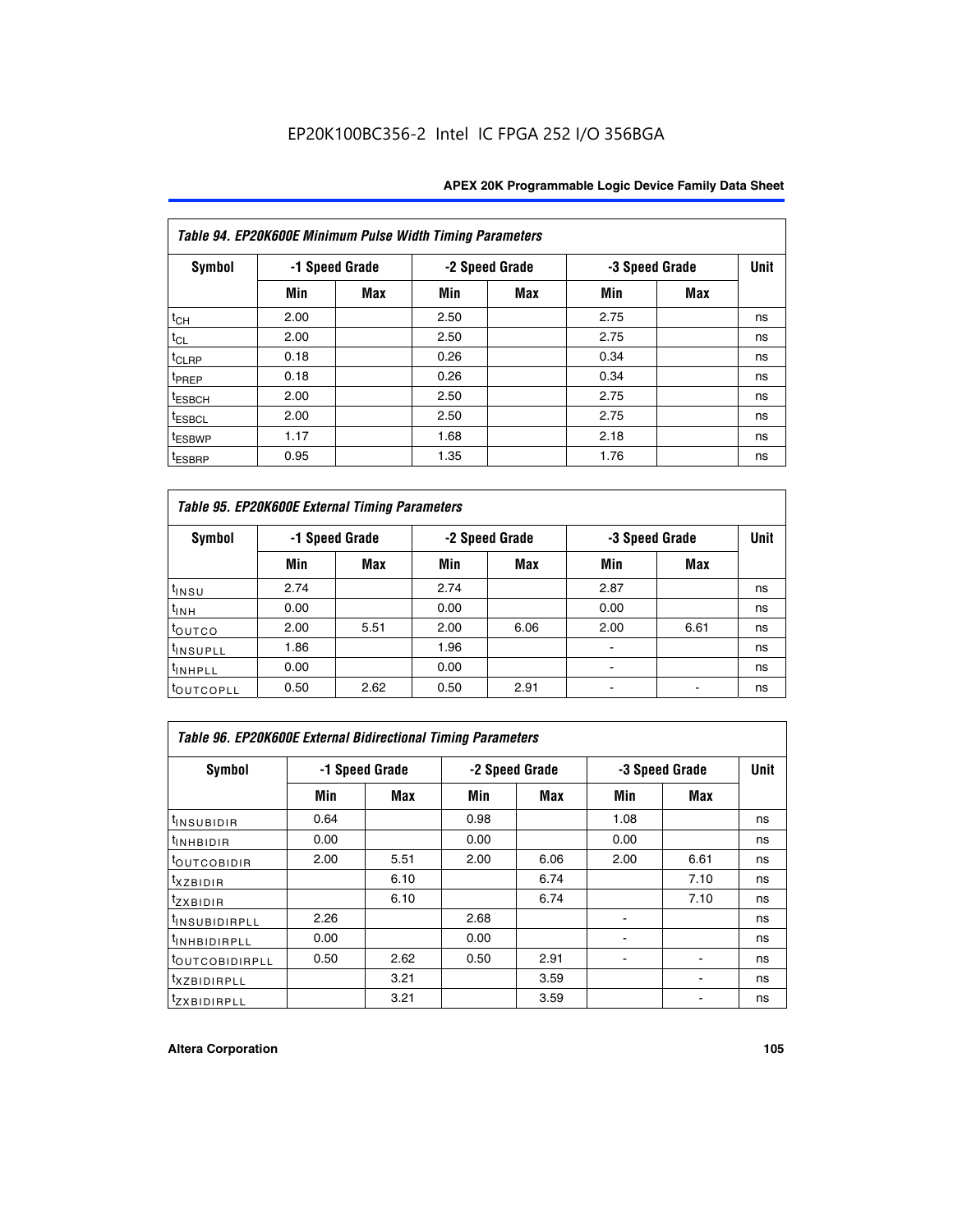Tables 97 through 102 describe  $f_{MAX}$  LE Timing Microparameters,  $f_{MAX}$ ESB Timing Microparameters, *f<sub>MAX</sub>* Routing Delays, Minimum Pulse Width Timing Parameters, External Timing Parameters, and External Bidirectional Timing Parameters for EP20K1000E APEX 20KE devices.

|                  | Table 97. EP20K1000E f <sub>MAX</sub> LE Timing Microparameters |                                  |      |            |                |      |    |  |  |  |  |  |
|------------------|-----------------------------------------------------------------|----------------------------------|------|------------|----------------|------|----|--|--|--|--|--|
| Symbol           |                                                                 | -1 Speed Grade<br>-2 Speed Grade |      |            | -3 Speed Grade |      |    |  |  |  |  |  |
|                  | Min                                                             | <b>Max</b>                       | Min  | <b>Max</b> | Min            | Max  |    |  |  |  |  |  |
| $t_{\text{SU}}$  | 0.25                                                            |                                  | 0.25 |            | 0.25           |      | ns |  |  |  |  |  |
| $t_H$            | 0.25                                                            |                                  | 0.25 |            | 0.25           |      | ns |  |  |  |  |  |
| $t_{CO}$         |                                                                 | 0.28                             |      | 0.32       |                | 0.33 | ns |  |  |  |  |  |
| t <sub>LUT</sub> |                                                                 | 0.80                             |      | 0.95       |                | 1.13 | ns |  |  |  |  |  |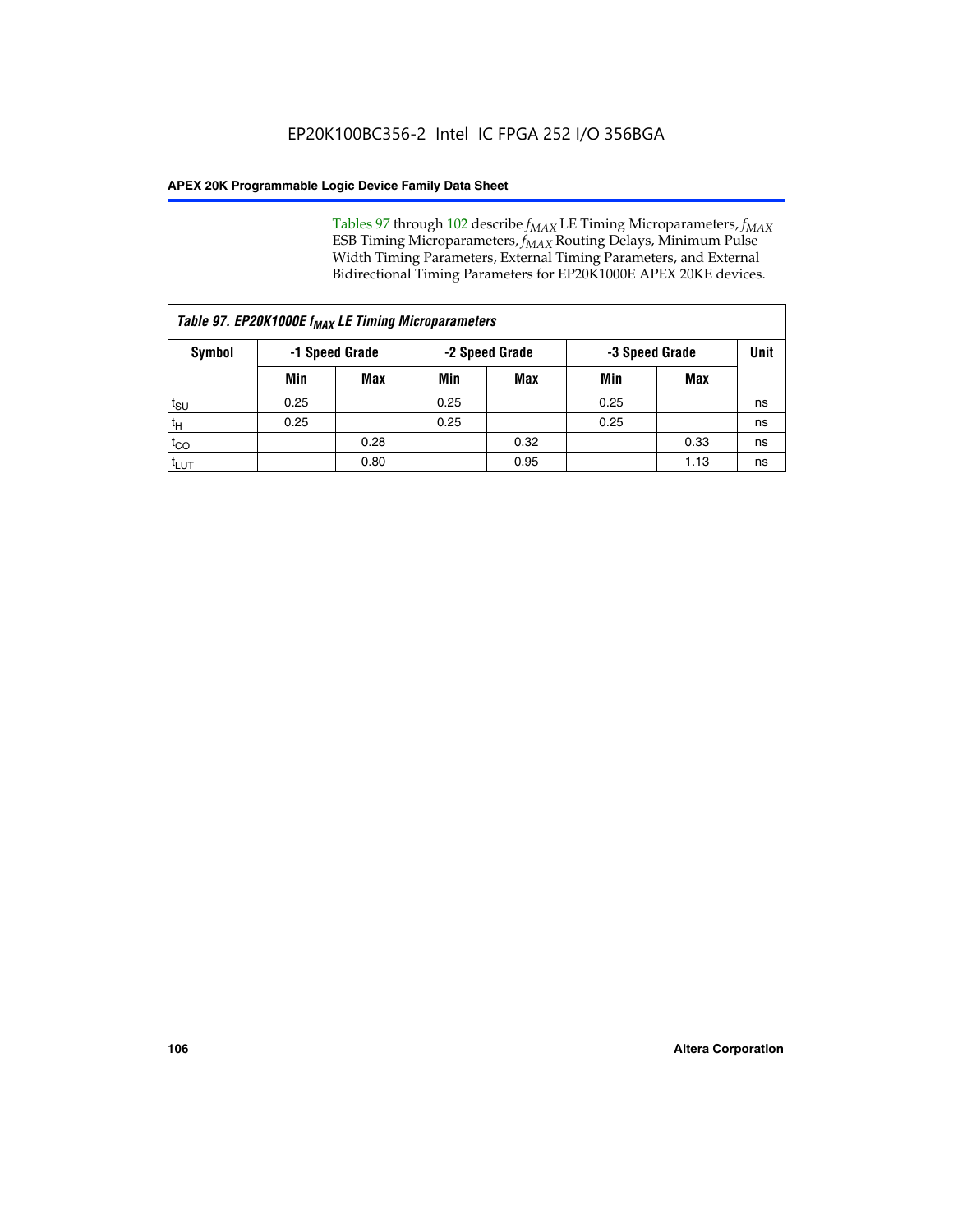|                         | Table 98. EP20K1000E f <sub>MAX</sub> ESB Timing Microparameters |                |      |                |      |                |             |  |  |  |  |
|-------------------------|------------------------------------------------------------------|----------------|------|----------------|------|----------------|-------------|--|--|--|--|
| Symbol                  |                                                                  | -1 Speed Grade |      | -2 Speed Grade |      | -3 Speed Grade | <b>Unit</b> |  |  |  |  |
|                         | Min                                                              | <b>Max</b>     | Min  | <b>Max</b>     | Min  | <b>Max</b>     |             |  |  |  |  |
| <sup>t</sup> ESBARC     |                                                                  | 1.78           |      | 2.02           |      | 1.95           | ns          |  |  |  |  |
| <sup>t</sup> ESBSRC     |                                                                  | 2.52           |      | 2.91           |      | 3.14           | ns          |  |  |  |  |
| <sup>t</sup> ESBAWC     |                                                                  | 3.52           |      | 4.11           |      | 4.40           | ns          |  |  |  |  |
| <sup>t</sup> ESBSWC     |                                                                  | 3.23           |      | 3.84           |      | 4.16           | ns          |  |  |  |  |
| t <sub>ESBWASU</sub>    | 0.62                                                             |                | 0.67 |                | 0.61 |                | ns          |  |  |  |  |
| <sup>t</sup> ESBWAH     | 0.41                                                             |                | 0.55 |                | 0.55 |                | ns          |  |  |  |  |
| <sup>t</sup> ESBWDSU    | 0.77                                                             |                | 0.79 |                | 0.81 |                | ns          |  |  |  |  |
| <sup>t</sup> ESBWDH     | 0.41                                                             |                | 0.55 |                | 0.55 |                | ns          |  |  |  |  |
| <sup>t</sup> ESBRASU    | 1.74                                                             |                | 1.92 |                | 1.85 |                | ns          |  |  |  |  |
| <sup>t</sup> ESBRAH     | 0.00                                                             |                | 0.01 |                | 0.23 |                | ns          |  |  |  |  |
| <sup>t</sup> ESBWESU    | 2.07                                                             |                | 2.28 |                | 2.41 |                | ns          |  |  |  |  |
| t <sub>ESBWEH</sub>     | 0.00                                                             |                | 0.00 |                | 0.00 |                | ns          |  |  |  |  |
| <sup>t</sup> ESBDATASU  | 0.25                                                             |                | 0.27 |                | 0.29 |                | ns          |  |  |  |  |
| <sup>t</sup> ESBDATAH   | 0.13                                                             |                | 0.13 |                | 0.13 |                | ns          |  |  |  |  |
| <sup>t</sup> ESBWADDRSU | 0.11                                                             |                | 0.04 |                | 0.11 |                | ns          |  |  |  |  |
| <sup>t</sup> ESBRADDRSU | 0.14                                                             |                | 0.11 |                | 0.16 |                | ns          |  |  |  |  |
| <sup>t</sup> ESBDATACO1 |                                                                  | 1.29           |      | 1.50           |      | 1.63           | ns          |  |  |  |  |
| <sup>I</sup> ESBDATACO2 |                                                                  | 2.55           |      | 2.99           |      | 3.22           | ns          |  |  |  |  |
| <sup>t</sup> ESBDD      |                                                                  | 3.12           |      | 3.57           |      | 3.85           | ns          |  |  |  |  |
| $t_{\mathsf{PD}}$       |                                                                  | 1.84           |      | 2.13           |      | 2.32           | ns          |  |  |  |  |
| t <sub>PTERMSU</sub>    | 1.08                                                             |                | 1.19 |                | 1.32 |                | ns          |  |  |  |  |
| <sup>t</sup> PTERMCO    |                                                                  | 1.31           |      | 1.53           |      | 1.66           | ns          |  |  |  |  |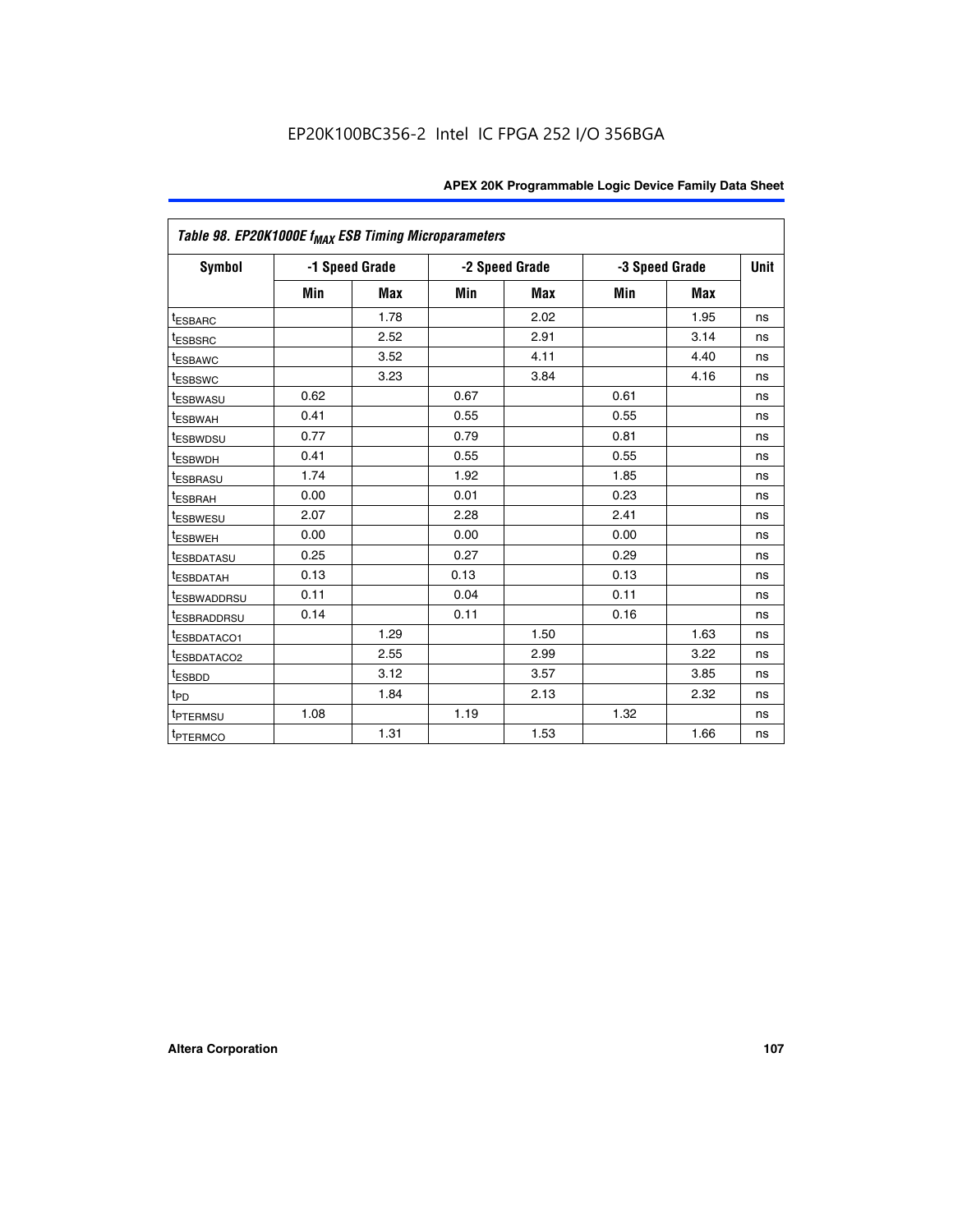## EP20K100BC356-2 Intel IC FPGA 252 I/O 356BGA

### **APEX 20K Programmable Logic Device Family Data Sheet**

| Table 99. EP20K1000E f <sub>MAX</sub> Routing Delays |                |      |     |                |     |                |    |  |  |  |
|------------------------------------------------------|----------------|------|-----|----------------|-----|----------------|----|--|--|--|
| Symbol                                               | -1 Speed Grade |      |     | -2 Speed Grade |     | -3 Speed Grade |    |  |  |  |
|                                                      | Min            | Max  | Min | Max            | Min | Max            |    |  |  |  |
| $t_{F1-4}$                                           |                | 0.27 |     | 0.27           |     | 0.27           | ns |  |  |  |
| $t_{F5-20}$                                          |                | 1.45 |     | 1.63           |     | 1.75           | ns |  |  |  |
| $t_{F20+}$                                           |                | 4.15 |     | 4.33           |     | 4.97           | ns |  |  |  |

|                    | Table 100. EP20K1000E Minimum Pulse Width Timing Parameters |                |      |                |      |                |    |  |  |  |  |
|--------------------|-------------------------------------------------------------|----------------|------|----------------|------|----------------|----|--|--|--|--|
| Symbol             |                                                             | -1 Speed Grade |      | -2 Speed Grade |      | -3 Speed Grade |    |  |  |  |  |
|                    | Min                                                         | <b>Max</b>     | Min  | Max            | Min  | Max            |    |  |  |  |  |
| $t_{CH}$           | 1.25                                                        |                | 1.43 |                | 1.67 |                | ns |  |  |  |  |
| $t_{CL}$           | 1.25                                                        |                | 1.43 |                | 1.67 |                | ns |  |  |  |  |
| t <sub>CLRP</sub>  | 0.20                                                        |                | 0.20 |                | 0.20 |                | ns |  |  |  |  |
| <sup>t</sup> PREP  | 0.20                                                        |                | 0.20 |                | 0.20 |                | ns |  |  |  |  |
| <sup>t</sup> ESBCH | 1.25                                                        |                | 1.43 |                | 1.67 |                | ns |  |  |  |  |
| <sup>t</sup> ESBCL | 1.25                                                        |                | 1.43 |                | 1.67 |                | ns |  |  |  |  |
| <sup>t</sup> ESBWP | 1.28                                                        |                | 1.51 |                | 1.65 |                | ns |  |  |  |  |
| <sup>t</sup> ESBRP | 1.11                                                        |                | 1.29 |                | 1.41 |                | ns |  |  |  |  |

|                       | Table 101. EP20K1000E External Timing Parameters |      |      |                |                          |                |    |  |  |  |  |  |
|-----------------------|--------------------------------------------------|------|------|----------------|--------------------------|----------------|----|--|--|--|--|--|
| Symbol                | -1 Speed Grade                                   |      |      | -2 Speed Grade |                          | -3 Speed Grade |    |  |  |  |  |  |
|                       | Min                                              | Max  | Min  | <b>Max</b>     | Min                      | Max            |    |  |  |  |  |  |
| t <sub>INSU</sub>     | 2.70                                             |      | 2.84 |                | 2.97                     |                | ns |  |  |  |  |  |
| $t_{INH}$             | 0.00                                             |      | 0.00 |                | 0.00                     |                | ns |  |  |  |  |  |
| toutco                | 2.00                                             | 5.75 | 2.00 | 6.33           | 2.00                     | 6.90           | ns |  |  |  |  |  |
| <sup>t</sup> INSUPLL  | 1.64                                             |      | 2.09 |                | ٠                        |                | ns |  |  |  |  |  |
| I <sup>t</sup> INHPLL | 0.00                                             |      | 0.00 |                | $\overline{\phantom{a}}$ |                | ns |  |  |  |  |  |
| toutcopll             | 0.50                                             | 2.25 | 0.50 | 2.99           | -                        |                | ns |  |  |  |  |  |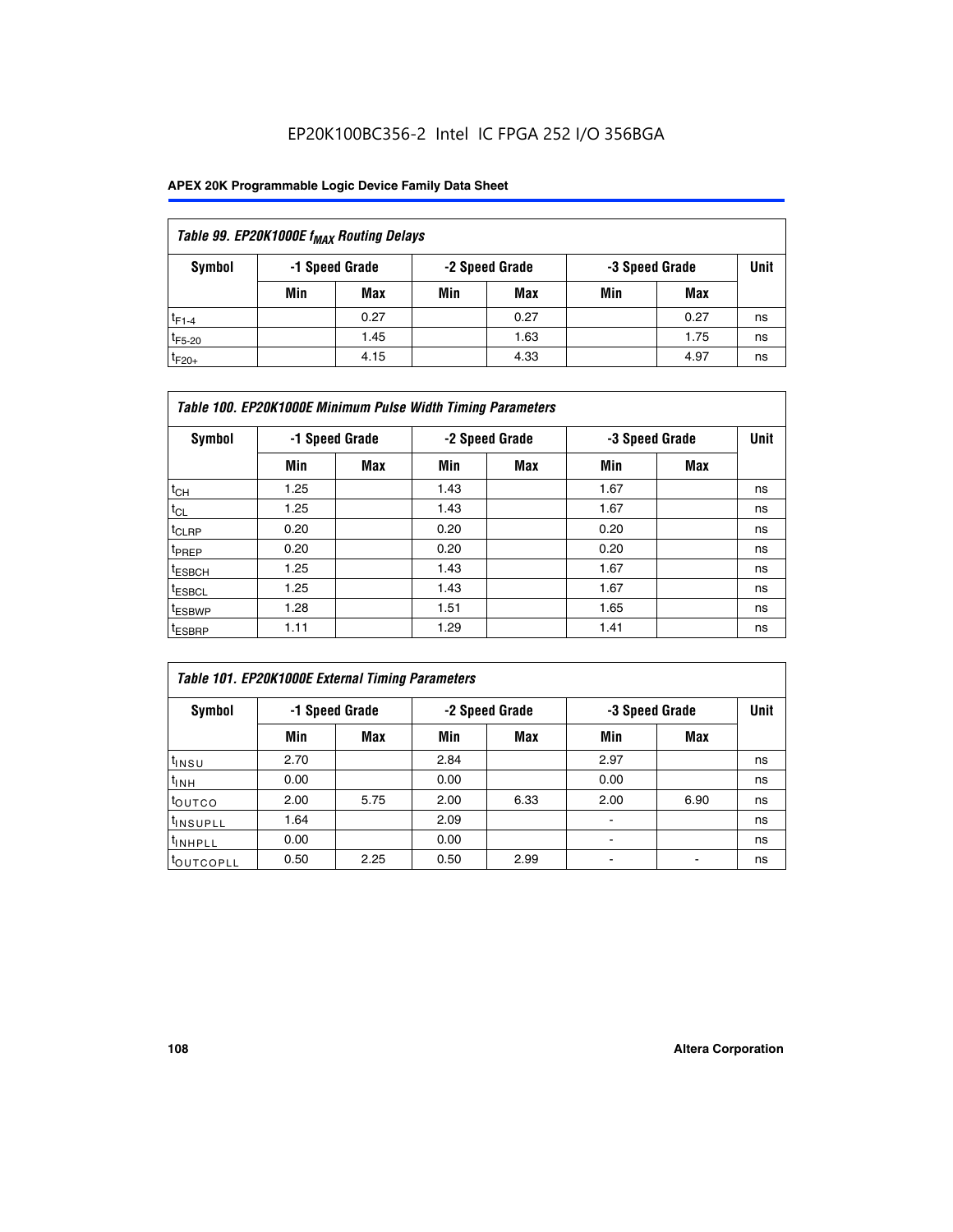| Table 102. EP20K1000E External Bidirectional Timing Parameters |                |      |                |      |                |             |    |  |  |
|----------------------------------------------------------------|----------------|------|----------------|------|----------------|-------------|----|--|--|
| Symbol                                                         | -1 Speed Grade |      | -2 Speed Grade |      | -3 Speed Grade | <b>Unit</b> |    |  |  |
|                                                                | Min            | Max  | Min            | Max  | Min            | Max         |    |  |  |
| t <sub>INSUBIDIR</sub>                                         | 3.22           |      | 3.33           |      | 3.51           |             | ns |  |  |
| <sup>t</sup> inhbidir                                          | 0.00           |      | 0.00           |      | 0.00           |             | ns |  |  |
| t <sub>outcobidir</sub>                                        | 2.00           | 5.75 | 2.00           | 6.33 | 2.00           | 6.90        | ns |  |  |
| <i>txzbidir</i>                                                |                | 6.31 |                | 7.09 |                | 7.76        | ns |  |  |
| tzxbidir                                                       |                | 6.31 |                | 7.09 |                | 7.76        | ns |  |  |
| t <sub>INSUBIDIRPL</sub> L                                     | 3.25           |      | 3.26           |      |                |             | ns |  |  |
| t <sub>INHBIDIRPLL</sub>                                       | 0.00           |      | 0.00           |      |                |             | ns |  |  |
| tout COBIDIRPLL                                                | 0.50           | 2.25 | 0.50           | 2.99 |                |             | ns |  |  |
| <i>txzBIDIRPLL</i>                                             |                | 2.81 |                | 3.80 |                |             | ns |  |  |
| <i>tzxBIDIRPLL</i>                                             |                | 2.81 |                | 3.80 |                |             | ns |  |  |

Tables 103 through 108 describe  $f_{MAX}$  LE Timing Microparameters,  $f_{MAX}$ ESB Timing Microparameters, *f<sub>MAX</sub>* Routing Delays, Minimum Pulse Width Timing Parameters, External Timing Parameters, and External Bidirectional Timing Parameters for EP20K1500E APEX 20KE devices.

| Table 103. EP20K1500E f <sub>MAX</sub> LE Timing Microparameters |      |            |                |            |                |      |      |  |  |
|------------------------------------------------------------------|------|------------|----------------|------------|----------------|------|------|--|--|
| -1 Speed Grade<br>Symbol                                         |      |            | -2 Speed Grade |            | -3 Speed Grade |      | Unit |  |  |
|                                                                  | Min  | <b>Max</b> | Min            | <b>Max</b> | Min            | Max  |      |  |  |
| $t_{\sf SU}$                                                     | 0.25 |            | 0.25           |            | 0.25           |      | ns   |  |  |
| $t_H$                                                            | 0.25 |            | 0.25           |            | 0.25           |      | ns   |  |  |
| $t_{CO}$                                                         |      | 0.28       |                | 0.32       |                | 0.33 | ns   |  |  |
| t <sub>lut</sub>                                                 |      | 0.80       |                | 0.95       |                | 1.13 | ns   |  |  |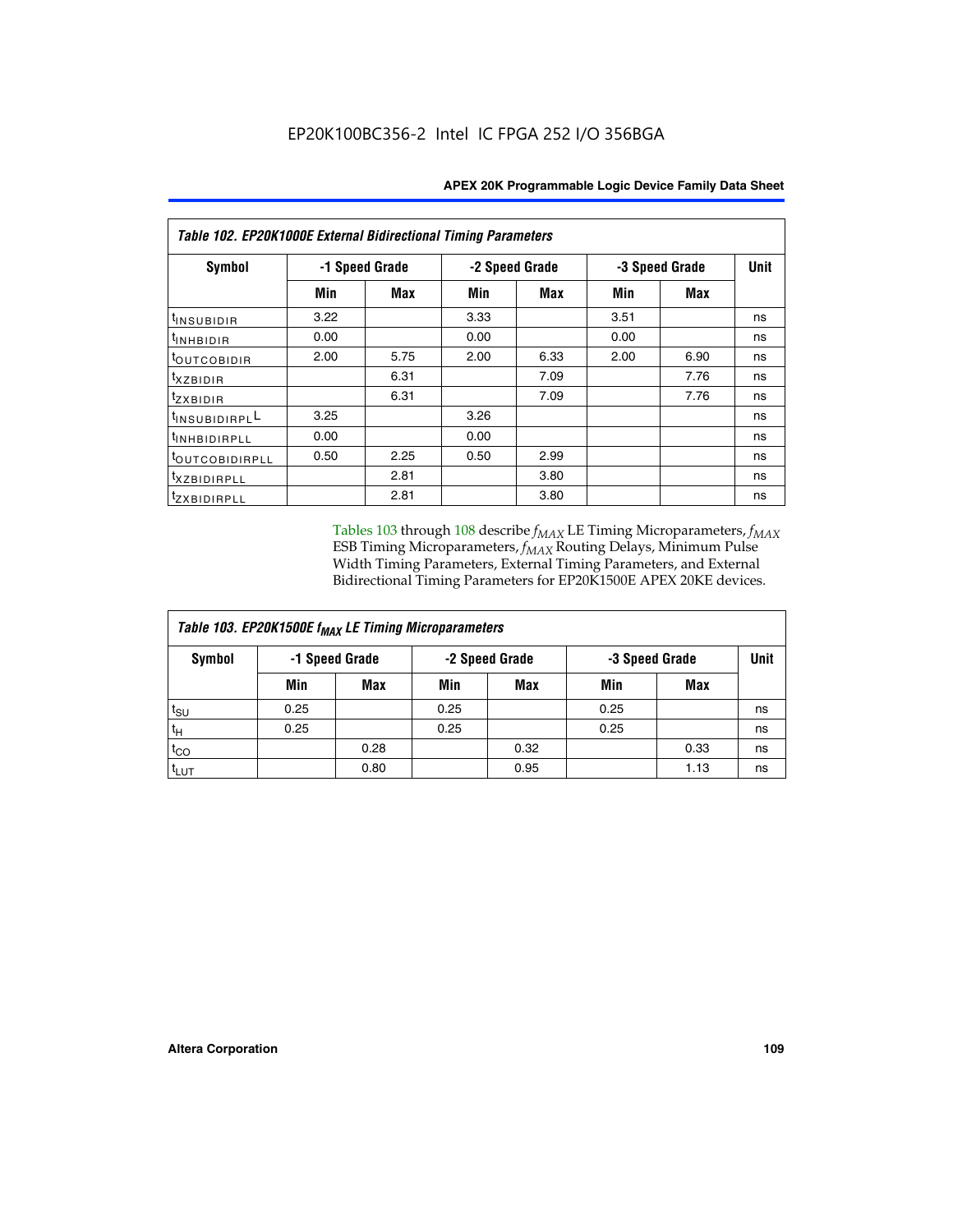| Table 104. EP20K1500E f <sub>MAX</sub> ESB Timing Microparameters |      |                |      |                |      |                |             |
|-------------------------------------------------------------------|------|----------------|------|----------------|------|----------------|-------------|
| <b>Symbol</b>                                                     |      | -1 Speed Grade |      | -2 Speed Grade |      | -3 Speed Grade | <b>Unit</b> |
|                                                                   | Min  | <b>Max</b>     | Min  | <b>Max</b>     | Min  | <b>Max</b>     |             |
| t <sub>ESBARC</sub>                                               |      | 1.78           |      | 2.02           |      | 1.95           | ns          |
| t <sub>ESBSRC</sub>                                               |      | 2.52           |      | 2.91           |      | 3.14           | ns          |
| <sup>t</sup> ESBAWC                                               |      | 3.52           |      | 4.11           |      | 4.40           | ns          |
| t <sub>ESBSWC</sub>                                               |      | 3.23           |      | 3.84           |      | 4.16           | ns          |
| <sup>t</sup> ESBWASU                                              | 0.62 |                | 0.67 |                | 0.61 |                | ns          |
| t <sub>ESBWAH</sub>                                               | 0.41 |                | 0.55 |                | 0.55 |                | ns          |
| t <sub>ESBWDSU</sub>                                              | 0.77 |                | 0.79 |                | 0.81 |                | ns          |
| <sup>t</sup> ESBWDH                                               | 0.41 |                | 0.55 |                | 0.55 |                | ns          |
| t <sub>ESBRASU</sub>                                              | 1.74 |                | 1.92 |                | 1.85 |                | ns          |
| t <sub>ESBRAH</sub>                                               | 0.00 |                | 0.01 |                | 0.23 |                | ns          |
| t <sub>ESBWESU</sub>                                              | 2.07 |                | 2.28 |                | 2.41 |                | ns          |
| <sup>t</sup> ESBWEH                                               | 0.00 |                | 0.00 |                | 0.00 |                | ns          |
| t <sub>ESBDATASU</sub>                                            | 0.25 |                | 0.27 |                | 0.29 |                | ns          |
| <sup>t</sup> ESBDATAH                                             | 0.13 |                | 0.13 |                | 0.13 |                | ns          |
| <sup>t</sup> ESBWADDRSU                                           | 0.11 |                | 0.04 |                | 0.11 |                | ns          |
| <sup>t</sup> ESBRADDRSU                                           | 0.14 |                | 0.11 |                | 0.16 |                | ns          |
| <sup>I</sup> ESBDATACO1                                           |      | 1.29           |      | 1.50           |      | 1.63           | ns          |
| <sup>t</sup> ESBDATACO2                                           |      | 2.55           |      | 2.99           |      | 3.22           | ns          |
| <sup>t</sup> ESBDD                                                |      | 3.12           |      | 3.57           |      | 3.85           | ns          |
| t <sub>PD</sub>                                                   |      | 1.84           |      | 2.13           |      | 2.32           | ns          |
| t <sub>PTERMSU</sub>                                              | 1.08 |                | 1.19 |                | 1.32 |                | ns          |
| t <sub>PTERMCO</sub>                                              |      | 1.31           |      | 1.53           |      | 1.66           | ns          |

| Table 105. EP20K1500E f <sub>MAX</sub> Routing Delays |                |      |                |      |                |      |      |  |  |
|-------------------------------------------------------|----------------|------|----------------|------|----------------|------|------|--|--|
| Symbol                                                | -1 Speed Grade |      | -2 Speed Grade |      | -3 Speed Grade |      | Unit |  |  |
|                                                       | Min            | Max  | Min            | Max  | Min            | Max  |      |  |  |
| $t_{F1-4}$                                            |                | 0.28 |                | 0.28 |                | 0.28 | ns   |  |  |
| $t_{F5-20}$                                           |                | 1.36 |                | 1.50 |                | 1.62 | ns   |  |  |
| $t_{F20+}$                                            |                | 4.43 |                | 4.48 |                | 5.07 | ns   |  |  |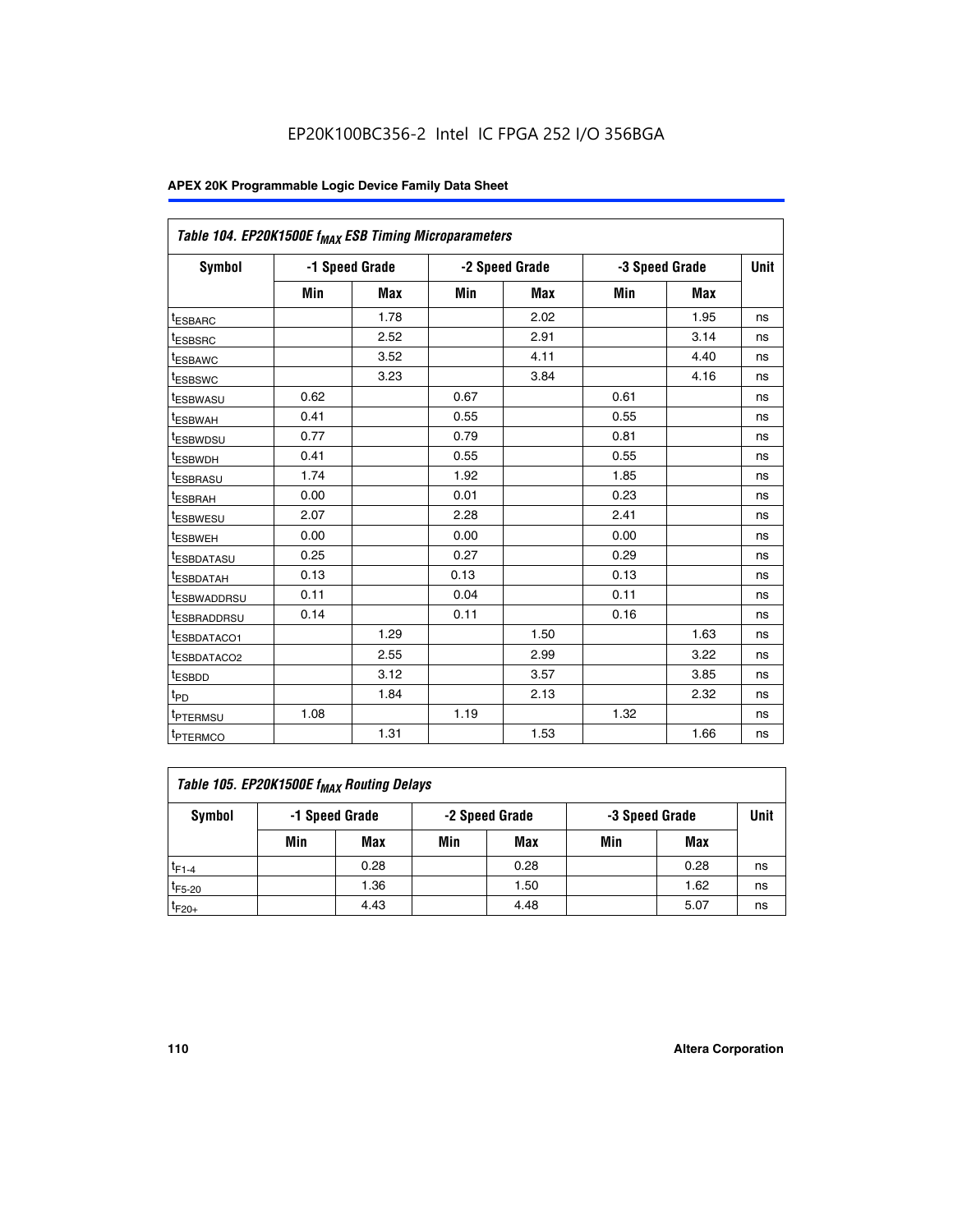|                    | Table 106. EP20K1500E Minimum Pulse Width Timing Parameters |            |      |                |                |            |             |  |  |  |
|--------------------|-------------------------------------------------------------|------------|------|----------------|----------------|------------|-------------|--|--|--|
| <b>Symbol</b>      | -1 Speed Grade                                              |            |      | -2 Speed Grade | -3 Speed Grade |            | <b>Unit</b> |  |  |  |
|                    | Min                                                         | <b>Max</b> | Min  | Max            | Min            | <b>Max</b> |             |  |  |  |
| $t_{CH}$           | 1.25                                                        |            | 1.43 |                | 1.67           |            | ns          |  |  |  |
| $t_{CL}$           | 1.25                                                        |            | 1.43 |                | 1.67           |            | ns          |  |  |  |
| $t_{CLRP}$         | 0.20                                                        |            | 0.20 |                | 0.20           |            | ns          |  |  |  |
| t <sub>PREP</sub>  | 0.20                                                        |            | 0.20 |                | 0.20           |            | ns          |  |  |  |
| <sup>t</sup> ESBCH | 1.25                                                        |            | 1.43 |                | 1.67           |            | ns          |  |  |  |
| <sup>t</sup> ESBCL | 1.25                                                        |            | 1.43 |                | 1.67           |            | ns          |  |  |  |
| <sup>t</sup> ESBWP | 1.28                                                        |            | 1.51 |                | 1.65           |            | ns          |  |  |  |
| <sup>t</sup> ESBRP | 1.11                                                        |            | 1.29 |                | 1.41           |            | ns          |  |  |  |

|                       | Table 107. EP20K1500E External Timing Parameters |                |      |                |                          |                |    |  |  |  |
|-----------------------|--------------------------------------------------|----------------|------|----------------|--------------------------|----------------|----|--|--|--|
| Symbol                |                                                  | -1 Speed Grade |      | -2 Speed Grade |                          | -3 Speed Grade |    |  |  |  |
|                       | Min                                              | Max            | Min  | <b>Max</b>     | Min                      | Max            |    |  |  |  |
| t <sub>insu</sub>     | 3.09                                             |                | 3.30 |                | 3.58                     |                | ns |  |  |  |
| $t_{INH}$             | 0.00                                             |                | 0.00 |                | 0.00                     |                | ns |  |  |  |
| toutco                | 2.00                                             | 6.18           | 2.00 | 6.81           | 2.00                     | 7.36           | ns |  |  |  |
| <sup>t</sup> INSUPLL  | 1.94                                             |                | 2.08 |                |                          |                | ns |  |  |  |
| <sup>t</sup> INHPLL   | 0.00                                             |                | 0.00 |                | $\overline{\phantom{0}}$ |                | ns |  |  |  |
| <sup>t</sup> OUTCOPLL | 0.50                                             | 2.67           | 0.50 | 2.99           |                          |                | ns |  |  |  |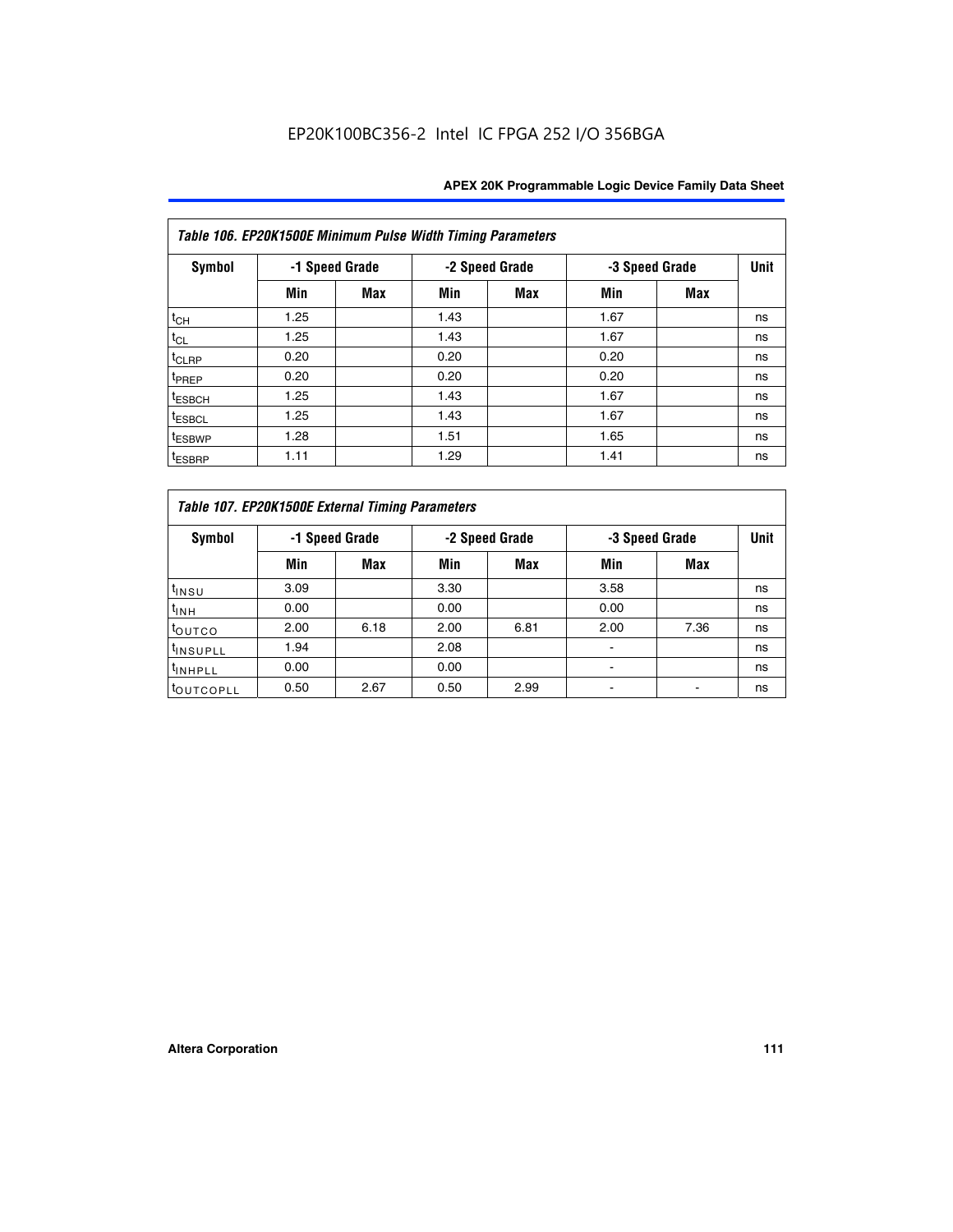| Table 108. EP20K1500E External Bidirectional Timing Parameters |                |      |                |            |                |      |    |
|----------------------------------------------------------------|----------------|------|----------------|------------|----------------|------|----|
| Symbol                                                         | -1 Speed Grade |      | -2 Speed Grade |            | -3 Speed Grade | Unit |    |
|                                                                | Min            | Max  | Min            | <b>Max</b> | Min            | Max  |    |
| <sup>t</sup> INSUBIDIR                                         | 3.47           |      | 3.68           |            | 3.99           |      | ns |
| <sup>t</sup> INHBIDIR                                          | 0.00           |      | 0.00           |            | 0.00           |      | ns |
| <sup>t</sup> OUTCOBIDIR                                        | 2.00           | 6.18 | 2.00           | 6.81       | 2.00           | 7.36 | ns |
| txzBIDIR                                                       |                | 6.91 |                | 7.62       |                | 8.38 | ns |
| $t_{Z}$ <i>x</i> BIDIR                                         |                | 6.91 |                | 7.62       |                | 8.38 | ns |
| <sup>t</sup> INSUBIDIRPLL                                      | 3.05           |      | 3.26           |            |                |      | ns |
| <sup>t</sup> INHBIDIRPLL                                       | 0.00           |      | 0.00           |            |                |      | ns |
| <sup>t</sup> OUTCOBIDIRPLL                                     | 0.50           | 2.67 | 0.50           | 2.99       |                |      | ns |
| <sup>t</sup> XZBIDIRPLL                                        |                | 3.41 |                | 3.80       |                |      | ns |
| <sup>t</sup> zxbidirpll                                        |                | 3.41 |                | 3.80       |                |      | ns |

Tables 109 and 110 show selectable I/O standard input and output delays for APEX 20KE devices. If you select an I/O standard input or output delay other than LVCMOS, add or subtract the selected speed grade to or from the LVCMOS value.

| Table 109. Selectable I/O Standard Input Delays |                |         |     |                |     |                |     |  |  |
|-------------------------------------------------|----------------|---------|-----|----------------|-----|----------------|-----|--|--|
| <b>Symbol</b>                                   | -1 Speed Grade |         |     | -2 Speed Grade |     | -3 Speed Grade |     |  |  |
|                                                 | Min            | Max     | Min | Max            | Min | Max            | Min |  |  |
| <b>LVCMOS</b>                                   |                | 0.00    |     | 0.00           |     | 0.00           | ns  |  |  |
| <b>LVTTL</b>                                    |                | 0.00    |     | 0.00           |     | 0.00           | ns  |  |  |
| 2.5V                                            |                | 0.00    |     | 0.04           |     | 0.05           | ns  |  |  |
| 1.8V                                            |                | $-0.11$ |     | 0.03           |     | 0.04           | ns  |  |  |
| PCI                                             |                | 0.01    |     | 0.09           |     | 0.10           | ns  |  |  |
| $GTL+$                                          |                | $-0.24$ |     | $-0.23$        |     | $-0.19$        | ns  |  |  |
| SSTL-3 Class I                                  |                | $-0.32$ |     | $-0.21$        |     | $-0.47$        | ns  |  |  |
| SSTL-3 Class II                                 |                | $-0.08$ |     | 0.03           |     | $-0.23$        | ns  |  |  |
| SSTL-2 Class I                                  |                | $-0.17$ |     | $-0.06$        |     | $-0.32$        | ns  |  |  |
| SSTL-2 Class II                                 |                | $-0.16$ |     | $-0.05$        |     | $-0.31$        | ns  |  |  |
| <b>LVDS</b>                                     |                | $-0.12$ |     | $-0.12$        |     | $-0.12$        | ns  |  |  |
| <b>CTT</b>                                      |                | 0.00    |     | 0.00           |     | 0.00           | ns  |  |  |
| <b>AGP</b>                                      |                | 0.00    |     | 0.00           |     | 0.00           | ns  |  |  |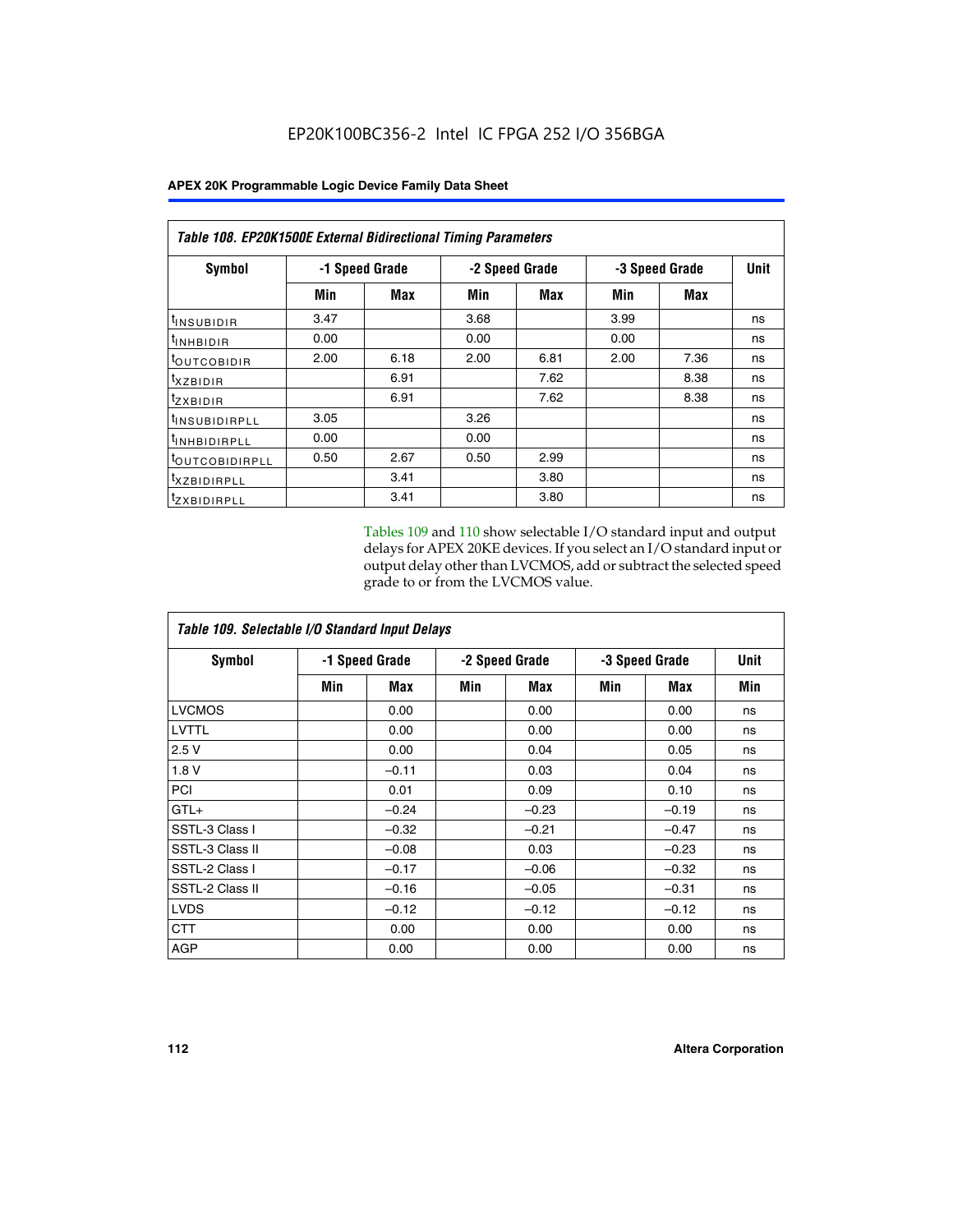| <b>APEX 20K Programmable Logic Device Family Data Sheet</b> |  |
|-------------------------------------------------------------|--|
|-------------------------------------------------------------|--|

| Table 110. Selectable I/O Standard Output Delays |                |         |                |         |                |         |             |  |
|--------------------------------------------------|----------------|---------|----------------|---------|----------------|---------|-------------|--|
| Symbol                                           | -1 Speed Grade |         | -2 Speed Grade |         | -3 Speed Grade |         | <b>Unit</b> |  |
|                                                  | Min            | Max     | Min            | Max     | Min            | Max     | Min         |  |
| <b>LVCMOS</b>                                    |                | 0.00    |                | 0.00    |                | 0.00    | ns          |  |
| <b>LVTTL</b>                                     |                | 0.00    |                | 0.00    |                | 0.00    | ns          |  |
| 2.5V                                             |                | 0.00    |                | 0.09    |                | 0.10    | ns          |  |
| 1.8V                                             |                | 2.49    |                | 2.98    |                | 3.03    | ns          |  |
| PCI                                              |                | $-0.03$ |                | 0.17    |                | 0.16    | ns          |  |
| $GTL+$                                           |                | 0.75    |                | 0.75    |                | 0.76    | ns          |  |
| SSTL-3 Class I                                   |                | 1.39    |                | 1.51    |                | 1.50    | ns          |  |
| SSTL-3 Class II                                  |                | 1.11    |                | 1.23    |                | 1.23    | ns          |  |
| SSTL-2 Class I                                   |                | 1.35    |                | 1.48    |                | 1.47    | ns          |  |
| SSTL-2 Class II                                  |                | 1.00    |                | 1.12    |                | 1.12    | ns          |  |
| <b>LVDS</b>                                      |                | $-0.48$ |                | $-0.48$ |                | $-0.48$ | ns          |  |
| <b>CTT</b>                                       |                | 0.00    |                | 0.00    |                | 0.00    | ns          |  |
| <b>AGP</b>                                       |                | 0.00    |                | 0.00    |                | 0.00    | ns          |  |

# **Power Consumption**

To estimate device power consumption, use the interactive power calculator on the Altera web site at **http://www.altera.com**.

# **Configuration & Operation**

The APEX 20K architecture supports several configuration schemes. This section summarizes the device operating modes and available device configuration schemes.

## **Operating Modes**

The APEX architecture uses SRAM configuration elements that require configuration data to be loaded each time the circuit powers up. The process of physically loading the SRAM data into the device is called configuration. During initialization, which occurs immediately after configuration, the device resets registers, enables I/O pins, and begins to operate as a logic device. The I/O pins are tri-stated during power-up, and before and during configuration. Together, the configuration and initialization processes are called *command mode*; normal device operation is called *user mode*.

Before and during device configuration, all I/O pins are pulled to  $V<sub>CCIO</sub>$ by a built-in weak pull-up resistor.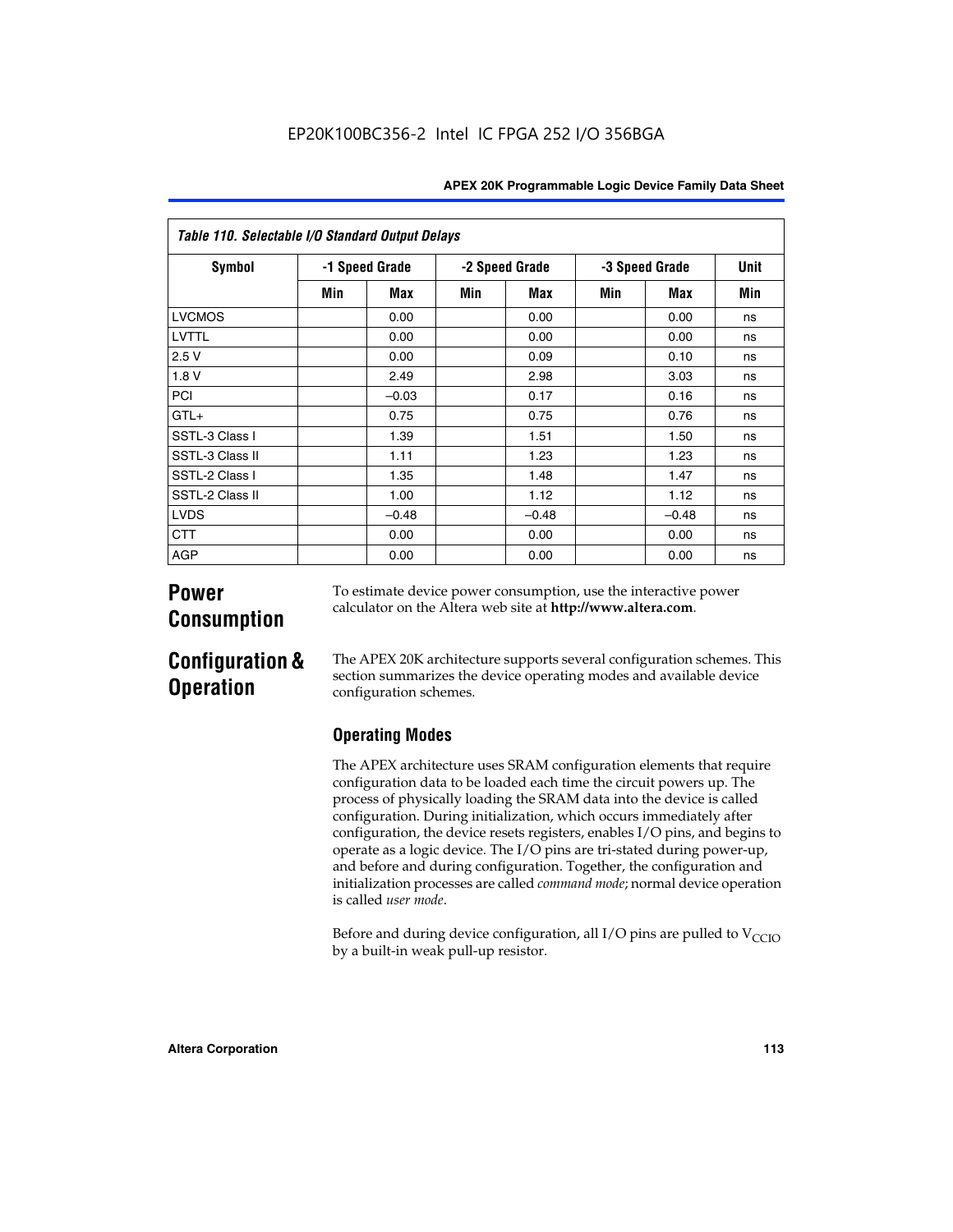SRAM configuration elements allow APEX 20K devices to be reconfigured in-circuit by loading new configuration data into the device. Real-time reconfiguration is performed by forcing the device into command mode with a device pin, loading different configuration data, reinitializing the device, and resuming usermode operation. In-field upgrades can be performed by distributing new configuration files.

## **Configuration Schemes**

The configuration data for an APEX 20K device can be loaded with one of five configuration schemes (see Table 111), chosen on the basis of the target application. An EPC2 or EPC16 configuration device, intelligent controller, or the JTAG port can be used to control the configuration of an APEX 20K device. When a configuration device is used, the system can configure automatically at system power-up.

Multiple APEX 20K devices can be configured in any of five configuration schemes by connecting the configuration enable (nCE) and configuration enable output (nCEO) pins on each device.

| <b>Table 111. Data Sources for Configuration</b> |                                                                                             |  |  |  |
|--------------------------------------------------|---------------------------------------------------------------------------------------------|--|--|--|
| <b>Configuration Scheme</b>                      | Data Source                                                                                 |  |  |  |
| Configuration device                             | EPC1, EPC2, EPC16 configuration devices                                                     |  |  |  |
| Passive serial (PS)                              | MasterBlaster or ByteBlasterMV download cable or serial data source                         |  |  |  |
| Passive parallel asynchronous (PPA)              | Parallel data source                                                                        |  |  |  |
| Passive parallel synchronous (PPS)               | Parallel data source                                                                        |  |  |  |
| <b>JTAG</b>                                      | MasterBlaster or ByteBlasterMV download cable or a microprocessor<br>with a Jam or JBC File |  |  |  |



**For more information on configuration, see Application Note 116** *(Configuring APEX 20K, FLEX 10K, & FLEX 6000 Devices.)*

**Device Pin-Outs** See the Altera web site **(http://www.altera.com)** or the *Altera Digital Library* for pin-out information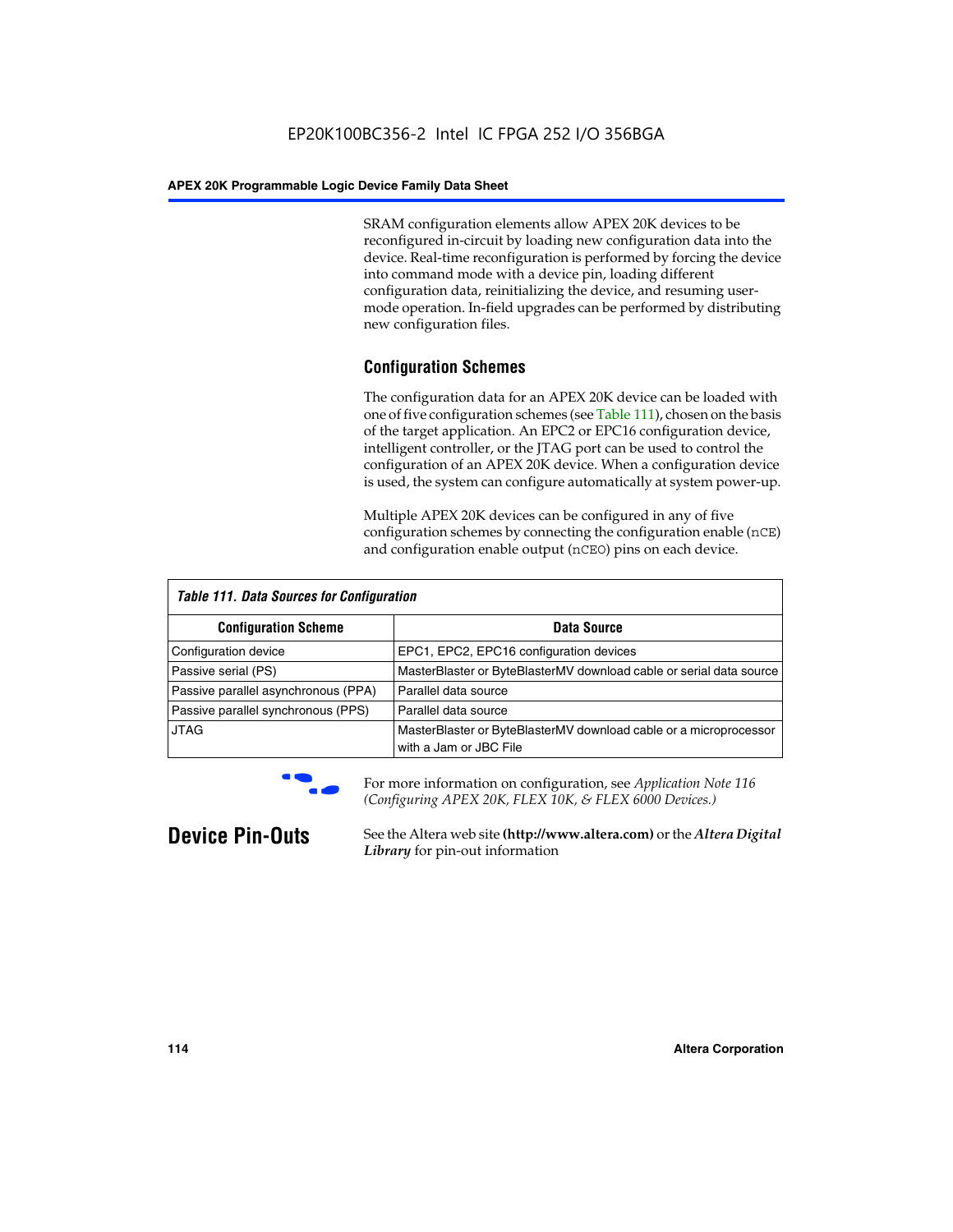### **Revision History** The information contained in the *APEX 20K Programmable Logic Device Family Data Sheet* version 5.1 supersedes information published in previous versions.

## **Version 5.1**

*APEX 20K Programmable Logic Device Family Data Sheet* version 5.1 contains the following changes:

- In version 5.0, the VI input voltage spec was updated in Table 28 on page 63.
- In version 5.0, *Note* (5) to Tables 27 through 30 was revised.
- Added *Note* (2) to Figure 21 on page 33.

## **Version 5.0**

*APEX 20K Programmable Logic Device Family Data Sheet* version 5.0 contains the following changes:

- Updated Tables 23 through 26. Removed 2.5-V operating condition tables because all APEX 20K devices are now 5.0-V tolerant.
- Updated conditions in Tables 33, 38 and 39.
- Updated data for t<sub>ESBDATAH</sub> parameter.

## **Version 4.3**

*APEX 20K Programmable Logic Device Family Data Sheet* version 4.3 contains the following changes:

- Updated Figure 20.
- Updated *Note (2)* to Table 13.
- Updated notes to Tables 27 through 30.

### **Version 4.2**

*APEX 20K Programmable Logic Device Family Data Sheet* version 4.2 contains the following changes:

- Updated Figure 29.
- Updated *Note (1)* to Figure 29.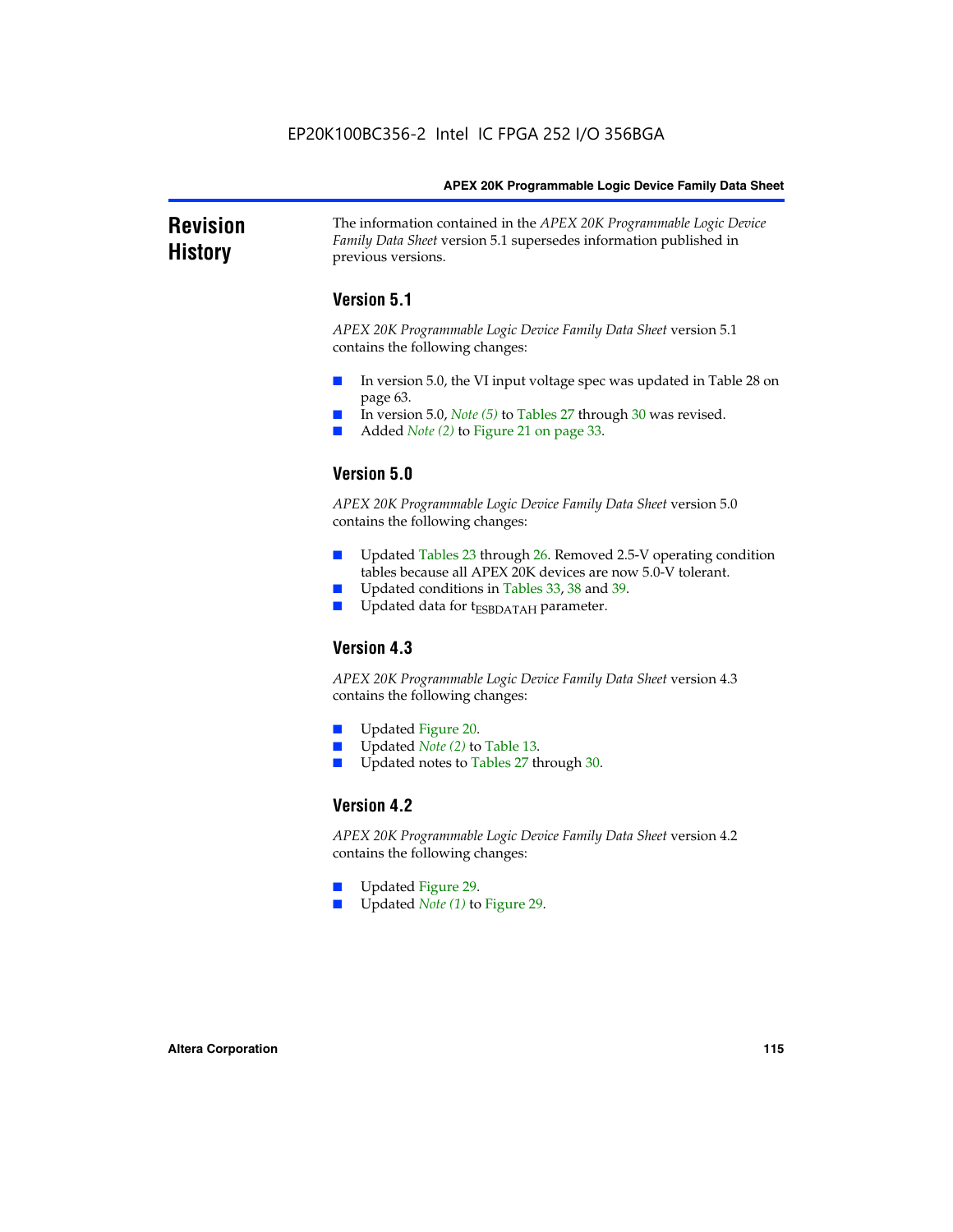## **Version 4.1**

*APEX 20K Programmable Logic Device Family Data Sheet* version 4.1 contains the following changes:

- *t<sub>ESBWEH</sub>* added to Figure 37 and Tables 35, 50, 56, 62, 68, 74, 86, 92, 97, and 104.
- Updated EP20K300E device internal and external timing numbers in Tables 79 through 84.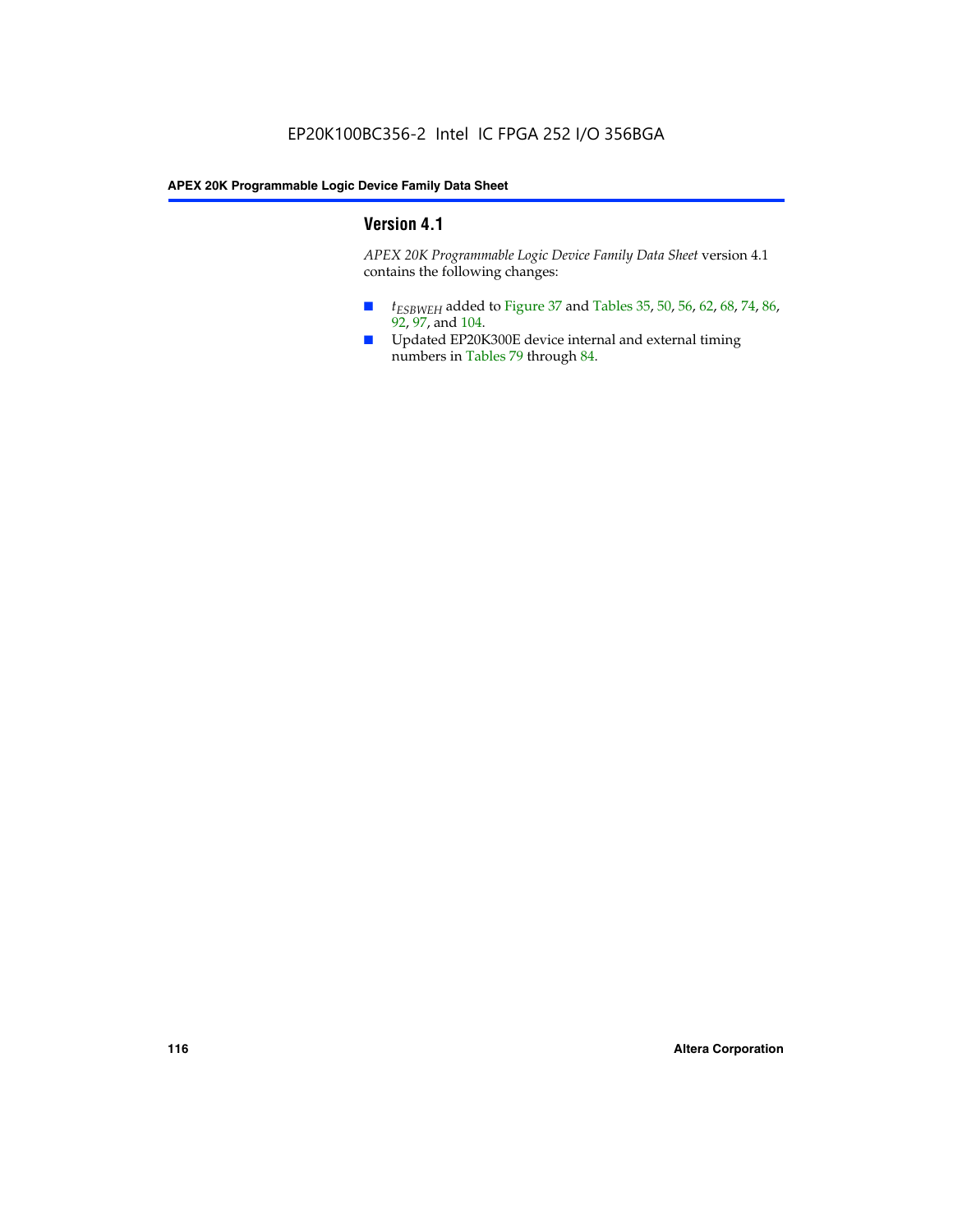

101 Innovation Drive San Jose, CA 95134 (408) 544-7000 http://www.altera.com Applications Hotline: (800) 800-EPLD Customer Marketing: (408) 544-7104 Literature Services: lit\_req@altera.com

Copyright © 2004 Altera Corporation. All rights reserved. Altera, The Programmable Solutions Company, the stylized Altera logo, specific device designations, and all other words and logos that are identified as trademarks and/or service marks are, unless noted otherwise, the trademarks and service marks of Altera Corporation in the U.S. and other countries. All other product or service names are the property of their respective holders. Altera products are protected under numerous U.S. and foreign patents and pending applications, mask work rights, and copyrights. Altera warrants performance of its semiconductor products to current specifications in accordance with Altera's standard warranty, but reserves the right to make changes

to any products and services at any time without notice. Altera assumes no responsibility or liability arising out of the application or use of any information, product, or service described herein except as expressly agreed to in writing by Altera Corporation. Altera customers are advised to obtain the latest version of device specifications before relying on any published information and before placing orders for products or services.



**117 Altera Corporation**